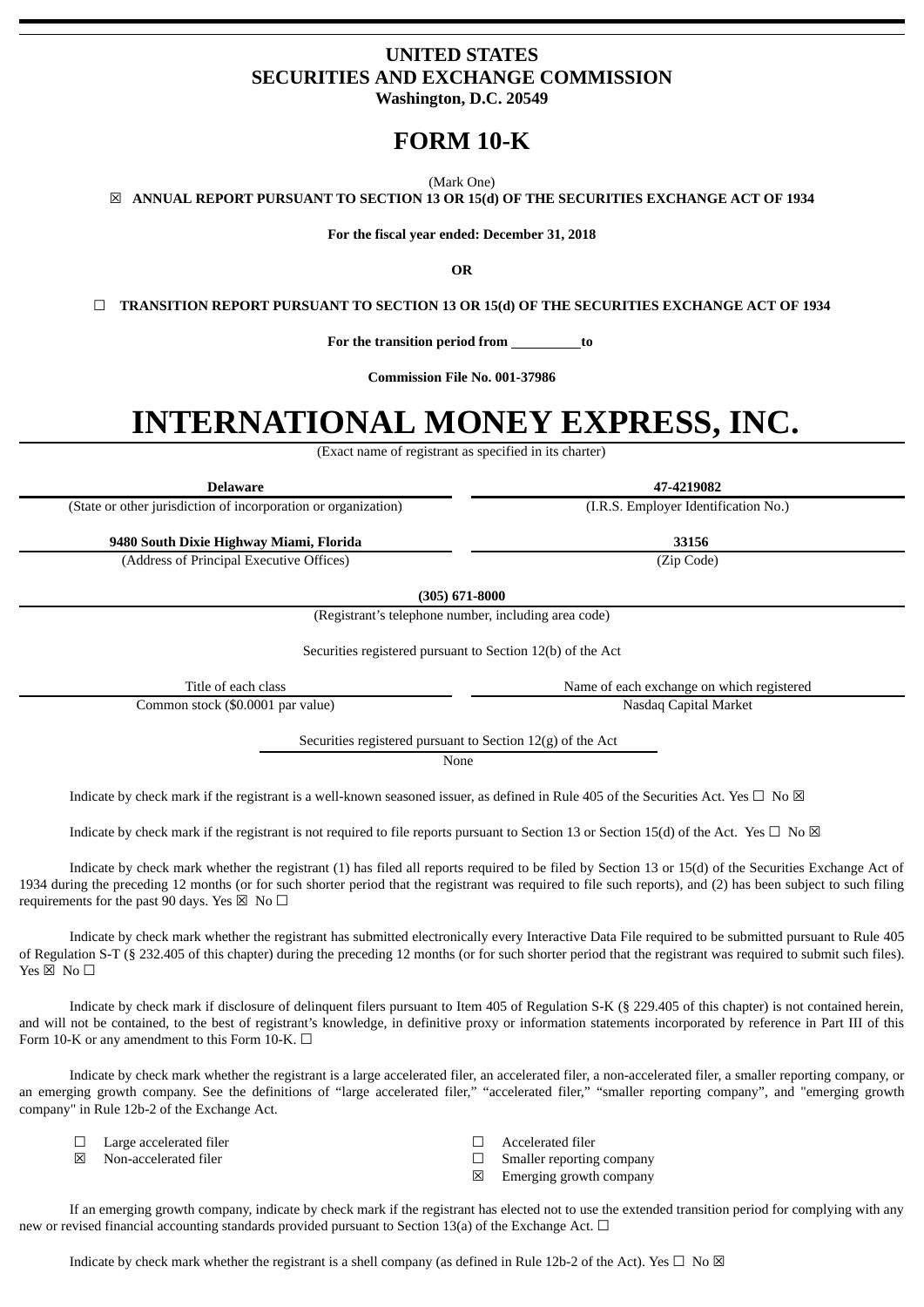The common stock of the registrant has been traded on the NASDAQ Capital Market under the symbol "IMXI" since July 27, 2018, which is the business day following the consummation of the Merger among the registrant and FinTech Acquisition Corp. II. Accordingly, there was no public market for the registrant's common equity as of June 29, 2018, the last business day of the registrant's most recently completed second fiscal quarter.

As of March 15, 2019, 36,182,783 shares of the registrant's common stock, par value \$0.001 per share, were outstanding. The registrant has no other class of common stock outstanding.

## **DOCUMENTS INCORPORATED BY REFERENCE**

None.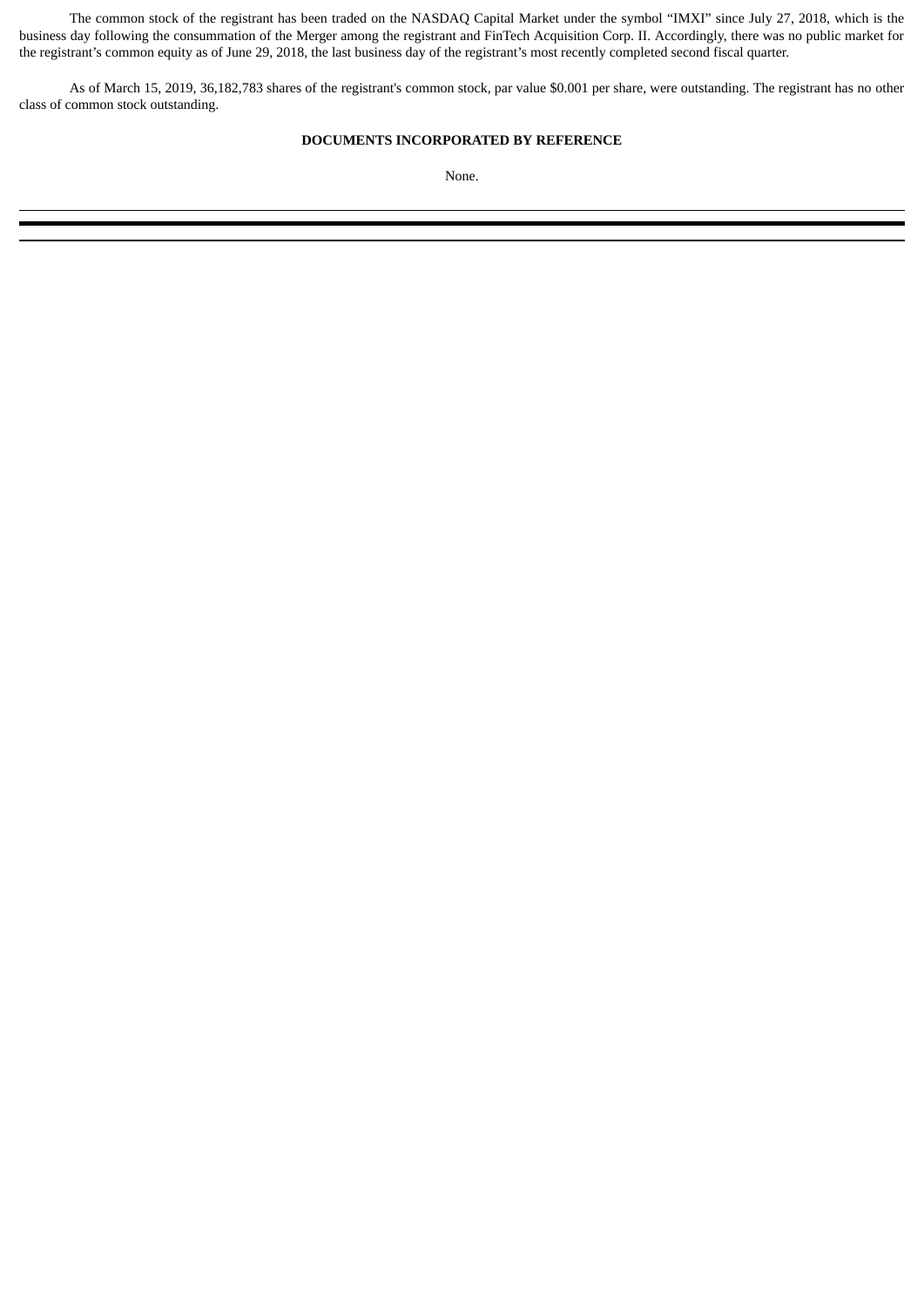## **INTERNATIONAL MONEY EXPRESS, INC. INDEX**

<span id="page-2-0"></span>

|                   |                                                                                                              | Page           |
|-------------------|--------------------------------------------------------------------------------------------------------------|----------------|
|                   | SPECIAL NOTE REGARDING FORWARD-LOOKING STATEMENTS                                                            | $\mathbf{1}$   |
| <b>PART I</b>     |                                                                                                              |                |
| Item 1.           | <b>Business</b>                                                                                              | $\overline{2}$ |
| Item 1A.          | <b>Risk Factors</b>                                                                                          | 9              |
| Item 1B.          | <b>Unresolved Staff Comments</b>                                                                             | 25             |
| Item 2.           | <b>Properties</b>                                                                                            | 25             |
| Item 3.           | <b>Legal Proceedings</b>                                                                                     | 26             |
| Item 4.           | <b>Mine Safety Disclosures</b>                                                                               | 26             |
| Item 4A.          | <b>Executive Officers of the Registrant</b>                                                                  | 26             |
|                   |                                                                                                              |                |
| PART II           |                                                                                                              |                |
| Item 5.           | Market for Registrant's Common Equity, Related Stockholder Matters and Issuer Purchases of Equity Securities | 28             |
| Item 6.           | <b>Selected Financial Data</b>                                                                               | 30             |
| Item 7.           | <b>Management's Discussion and Analysis of Financial Condition and Results of Operations</b>                 | 31             |
| Item 7A.          | <b>Quantitative and Qualitative Disclosures About Market Risk</b>                                            | 47             |
| Item 8.           | <b>Financial Statements and Supplementary Data</b>                                                           | 48             |
| Item 9.           | <b>Changes in and Disagreements with Accountants on Accounting and Financial Disclosure</b>                  | 49             |
| Item 9A.          | <b>Controls and Procedures</b>                                                                               | 49             |
| Item 9B.          | <b>Other Information</b>                                                                                     | 49             |
|                   |                                                                                                              |                |
| PART III          |                                                                                                              |                |
| Item 10.          | Directors, Executive Officers and Corporate Governance                                                       | 50             |
| Item 11.          | <b>Executive Compensation</b>                                                                                | 52             |
| Item 12.          | <b>Security Ownership of Certain Beneficial Owners and Management and Related Stockholder Matters</b>        | 58             |
| Item 13.          | Certain Relationships and Related Transactions, and Director Independence                                    | 60             |
| Item 14.          | <b>Principal Accounting Fees and Services</b>                                                                | 61             |
|                   |                                                                                                              |                |
| <b>PART IV</b>    |                                                                                                              |                |
| Item 15.          | <b>Exhibits, Financial Statement Schedules</b>                                                               | 63             |
| Item 16.          | Form 10-K Summary                                                                                            | 65             |
|                   |                                                                                                              |                |
| <u>Signatures</u> |                                                                                                              | 66             |
|                   |                                                                                                              |                |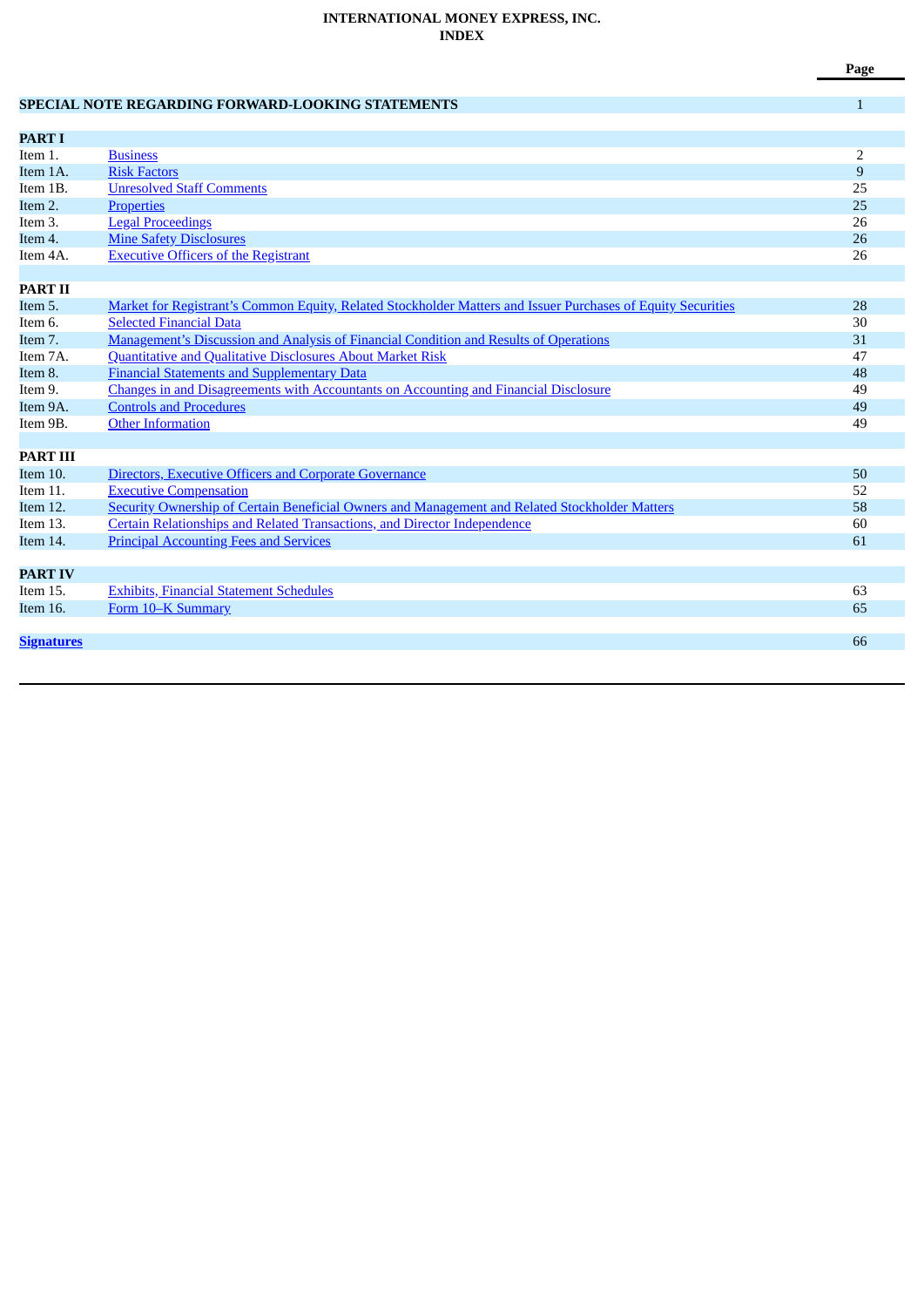#### **PART I**

## **SPECIAL NOTE REGARDING FORWARD-LOOKING STATEMENTS**

This Annual Report on Form 10-K may contain certain "forward-looking statements" within the meaning of Section 27A of the Securities Act of 1933, as amended, and Section 21E of the Securities Exchange Act of 1934, as amended, which reflect our current views with respect to certain that could have an effect on our future performance, including but without limitation, statements regarding our plans, objectives, financial performance, business strategies, expectations for our business and the business of the Company.

These statements relate to expectations concerning matters that are not historical fact and may include the words or phrases such as "will," "should," "expects," "believes," "anticipates," "plans," "intends," "estimates," "approximately," "our planning assumptions," "future outlook" and similar expressions. Except for historical information, matters discussed in this Form 10-K are forward-looking statements. These forward-looking statements are based largely on information currently available to our management and on our current expectations, assumptions, plans, estimates, judgments and projections about our business and our industry, and are subject to various risks and uncertainties that could cause actual results to differ materially from historical results or those currently anticipated. Although we believe our expectations are based on reasonable estimates and assumptions, they are not guarantees of performance and there are a number of known and unknown risks, uncertainties, contingencies and other factors (many of which are outside our control) that could cause actual results to differ materially from those expressed or implied by such forward-looking statements. Accordingly, there is no assurance that our expectations will, in fact, occur or that our estimates or assumptions will be correct, and we caution investors and all others not to place undue reliance on such forward-looking statements. Factors that could cause or contribute to such differences include, but are not limited to, those described in Item 1A, "Risk Factors" in this Annual Report on Form 10-K and the following:

- the ability to maintain the listing of our common stock on Nasdaq;
- · the ability to recognize the anticipated benefits of the Merger, which may be affected by, among other things, competition, and the ability of the combined business to grow and manage growth profitably;
- · changes in applicable laws or regulations;
- the possibility that we may be adversely affected by other economic, business and/or competitive factors;
	- factors relating to our business, operations and financial performance, including:
- o competition in the markets in which we operate;
	- o cyber-attacks or disruptions to our information technology, computer network systems and data centers;
	- o our ability to maintain agent relationships on terms consistent with those currently in place;
	- o our ability to maintain banking relationships necessary for us to conduct our business;
	- o credit risks from our agents and the financial institutions with which we do business;
	- o bank failures, sustained financial illiquidity, or illiquidity at our clearing, cash management or custodial financial institutions;
	- o new technology or competitors that disrupt the current ecosystem;
	- o our success in developing and introducing new products, services and infrastructure;
	- o customer confidence in our brand and in consumer money transfers generally;
	- o our ability to maintain compliance with the regulatory requirements of the jurisdictions in which we operate or plan to operate;
	- o international political factors or implementation of tariffs, border taxes or restrictions on remittances or transfers of money out of the United States;
	- o changes in tax laws and unfavorable outcomes of tax positions we take;
	- o political instability, currency restrictions and devaluation in countries in which we operate or plan to operate;
	- o weakness in U.S. or international economic conditions;
	- o change or disruption in international migration patterns;
	- o our ability to protect our brand and intellectual property rights;
	- o our ability to retain key personnel;
	- o changes in foreign exchange rates could impact consumer remittance activity; and
- · other economic, business and/or competitive factors, risks and uncertainties, including those described in the "Risk Factors" and "*Management's Discussion and Analysis of Financial Condition and Results of Operations*" sections of this Annual Report on Form 10-K, as well as any additional risk factors that may be described in our other filings with the SEC from time to time.

All forward-looking statements that are made or attributable to us are expressly qualified in their entirety by this cautionary notice. The forwardlooking statements included herein are only made as of the date of this Annual Report on Form 10-K. We undertake no obligation to publicly update or revise any forward-looking statements, whether as a result of new information, future events or otherwise.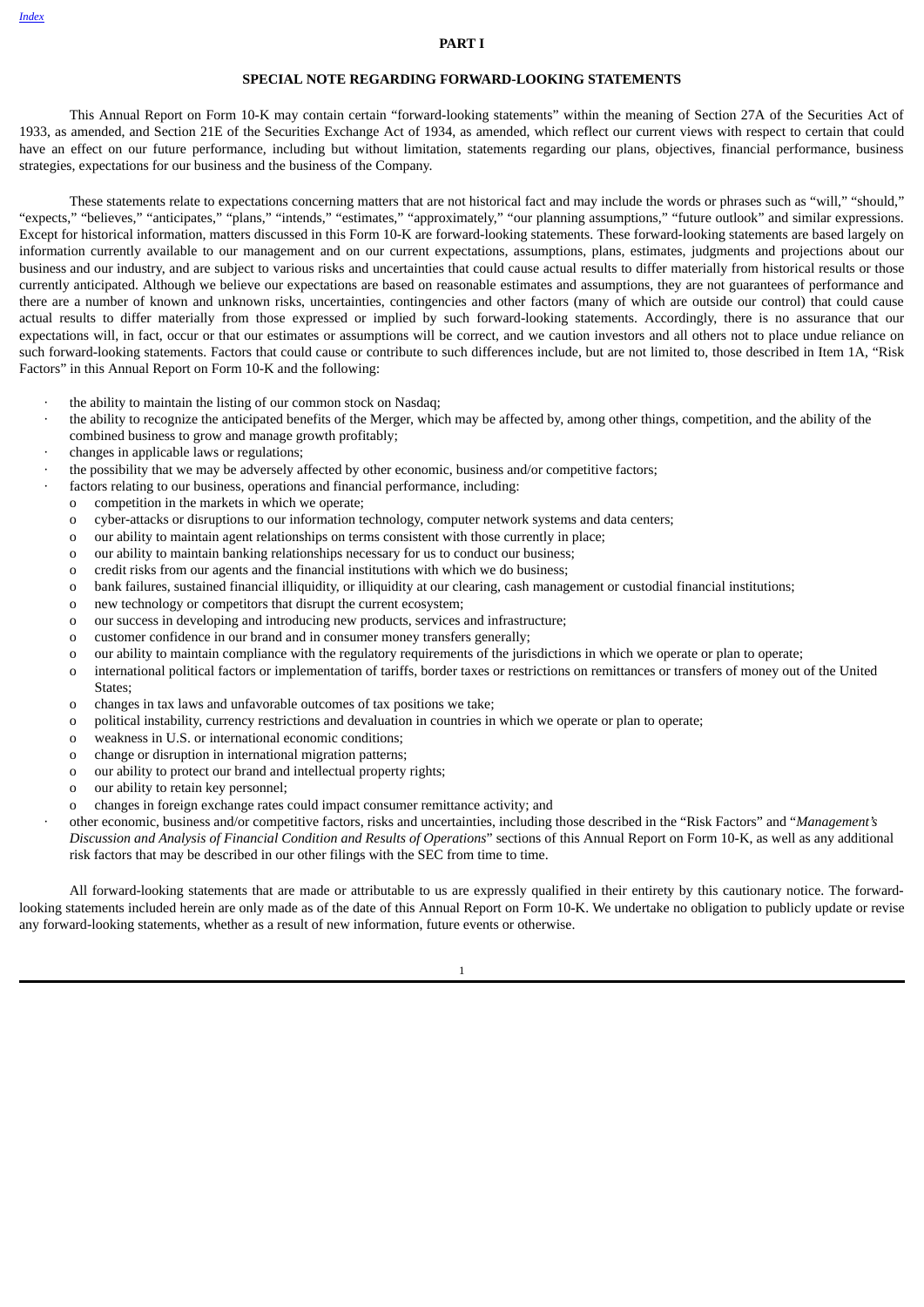## <span id="page-4-0"></span>**ITEM 1. BUSINESS**

## **Overview**

On July 26, 2018, International Money Express, Inc. (formerly FinTech Acquisition Corp. II) consummated a transaction (the "Merger") by and among FinTech Acquisition Corp. II, a Delaware corporation ("FinTech"), FinTech II Merger Sub Inc., a wholly-owned subsidiary of FinTech ("Merger Sub 1"), FinTech II Merger Sub 2 LLC, a wholly-owned subsidiary of FinTech ("Merger Sub 2"), Intermex Holdings II, Inc. ("Intermex Holdings" or "Holdings") and SPC Intermex Representative LLC ("SPC Intermex"). As a result of the Merger, the separate corporate existence of Intermex Holdings ceased and Merger Sub 2 (which changed its name to International Money Express Sub 2, LLC in connection with the closing of the Merger) continued as the surviving entity. In connection with the closing of the Merger, FinTech, the surviving entity, changed its name to International Money Express, Inc. Unless the context below otherwise provides, the terms "we", "us", "Intermex", and the "Company" refer to International Money Express, Inc. following the Merger, together with its respective subsidiaries. Reference to the Company and its business operations and financial information as it existed pre-Merger refers to Intermex Holdings.

We conduct our business primarily through our operating subsidiary, Intermex Wire Transfer, LLC. Intermex was incorporated as a Delaware corporation on May 28, 2015. Our principal executive office is located at 9480 South Dixie Highway, Miami, Florida 33156, and our telephone number at that address is (305) 671-8000. Our website is https://www.intermexonline.com. The information found on our website is not incorporated by reference into this filing or any other report we file with or furnish to the SEC.

Intermex is a rapidly growing and leading money remittance services company focused primarily on the United States to Latin America and the Caribbean ("LAC") corridor, which includes Mexico, Central and South America and the Caribbean. We utilize our proprietary technology to deliver convenient, reliable and value-added services to our customers through a broad network of sending and paying agents. Our remittance services, which include a comprehensive suite of ancillary financial processing solutions and payment services, are available in 50 states, Washington D.C., and Puerto Rico, where customers can send money to beneficiaries primarily in 17 countries in Latin America and the Caribbean. Our services are accessible in person through over 100,000 sending and paying agents and company-operated stores, as well as online and via Internet-enabled mobile devices.

Money remittance services to Latin America, primarily Mexico and Guatemala, are the primary source of our revenue. These services involve the movement of funds on behalf of an originating customer for receipt by a designated beneficiary at a designated receiving location. Our remittances to Latin America are generated in the United States by customers with roots in Latin American and Caribbean countries, many of whom do not have an existing relationship with a traditional full-service financial institution capable of providing the services we offer. We provide these customers with flexibility and convenience to help them meet their financial needs. Other customers who use our services may have access to traditional banking services, but prefer to use our services based on reliability, convenience and value. We generate money remittance revenue from fees paid by our customers (i.e. the senders of funds), which we share with our sending agents in the United States and our paying agents in the destination country. Remittances paid in local currencies that are not pegged to the U.S. dollar also earn revenue through our daily management of currency exchange spreads.

Our money remittance services enable our customers to send and receive funds through our extensive network of locations in the United States that are primarily operated by third-party businesses, which we refer to as agents, and a small number of company- operated stores in the LAC corridor. In addition, our services are offered digitally through Intermexonline.com and via Internet-enabled mobile devices. We currently operate in the United States, Mexico, Guatemala and 20 additional countries. Since January 2015 through December 31, 2018, we have grown our agent network by more than 109%, and increased our remittance transactions volume by approximately 117%. In 2018, we processed approximately 24 million remittances, representing over 27% growth as compared to 2017.

## **Our Competitive Strengths**

- · Primary focus on the Latin American Corridor. Unlike many of our competitors, who we believe prioritize global reach over growth and profitability, we are focused almost exclusively on one or two geographical regions. We believe the LAC corridor provides an attractive operating environment with significant opportunity for future growth. According to latest available data published by the World Bank, the LAC corridor represented approximately 13.4% of total worldwide remittance volume for 2017, or \$82 billion of annual transaction volume, and was the most rapidly growing remittance corridor in the world. The information contained in this paragraph is based on the World Bank's "Bilateral Remittance Matrix 2017" published in April 2018 (the "World Bank Remittance Matrix").
- · Highly scalable, proprietary software platform. We provide our money remittance services utilizing our internally developed proprietary software systems, which we believe enhance the productivity of our network of agents, enabling them to quickly, reliably and cost-effectively process remittance transactions. Our proprietary software systems were designed to incorporate real-time compliance functionality, which improves our regulatory compliance and helps to minimize fraud. We have developed a platform that has the capacity to handle traffic well in excess of ten times the number of transactions we currently process. Our money remittance platform has experienced limited downtime with our 2018 downtime being less than 0.05%, despite multiple natural disasters in our markets during that period.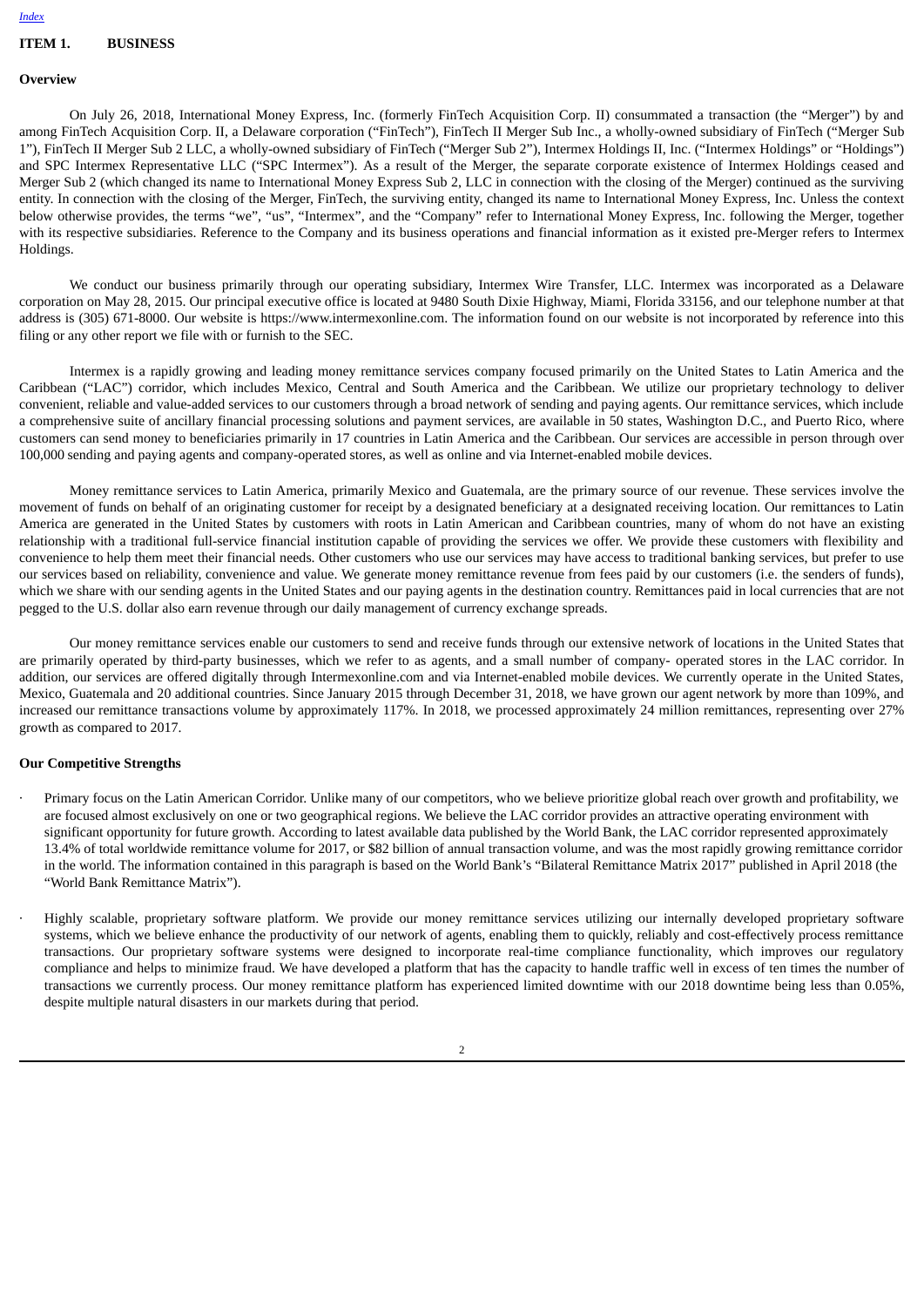- · Highly selective agent recruitment process designed to identify productive long-term partners. We strategically target agents for our network only after a metric-based analysis of potential productivity and a thorough vetting process. In our agent selection process, we focus on geographic locations that we believe are likely to have high customer volume and demand for our services. By closely monitoring individual agent performance and money remittance trends, we can offer our agents real-time technical support and marketing assistance to help increase their productivity and remittance volume.
- · Strong relationships with major banks and financial institutions. Our relationships with clearing, check processing, trading and exchange rate and cash management banks are critical to an efficient and reliable remittance network. We benefit from our strong and long-term relationships with a number of large banks and financial institutions. We maintain strong relationships with a number of other national and regional banking and financial institutions in the United States and Latin America. For example, we have maintained a long-term relationship with Wells Fargo, Bank of America and US Bank, among others. Due to increasing regulatory scrutiny of banks and financial institutions, we believe that new banking relationships may be difficult to develop, hence creating a barrier to entry to new competition and making our existing relationships a competitive advantage.
- Powerful brand with strong consumer awareness and loyalty in the LAC corridor. We believe we are a leading money remittance provider from the United States to the LAC corridor, processing 17.4% of the aggregate volume of remittances to Mexico according to the latest available data published by the Central Bank of Mexico in 2018 and 24.0% of the aggregate volume of remittances to Guatemala according to the latest available data published by the Central Bank of Guatemala in 2018. We believe that our customers associate the Intermex brand with reliability, strong customer service and the ability to safely and efficiently remit their funds. The information contained in this paragraph is based on "Revenues by Workers' Remittances" published in the Central Bank of Mexico's website, and "Income from family remittance" published in the in the Central Bank of Guatemala's website.
- Strong compliance processes and procedures. We operate in a highly-regulated environment and are reviewed by regulators and external auditors periodically. We maintain a comprehensive and rigorous compliance process with policies, procedures and internal controls designed to exceed current regulatory requirements. Our software also includes embedded compliance systems that provide real-time transaction alerts and Office of Foreign Assets Control ("OFAC") screening. Our risk and compliance management tools include programs by Equifax, Experian, LexisNexis and TransUnion, among others.
- Experienced and proven management team. Our management team consists of industry veterans with a track record of achieving profitable growth, even during periods involving transformative transactions, such as during the time around our acquisition by Stella Point Capital to the closing of the Merger with FinTech. Led by our Chief Executive Officer, Robert Lisy, with a successful 27-year track record in the retail financial services and electronic payment processing industry.

## *Our Growth Strategy*

We believe we are well positioned to drive continued growth by executing on the following core strategies:

- · *Expand our market share in our largest corridors*. The two largest remittance corridors we serve are the United States to Mexico and United States to Guatemala. According to the latest available data in the World Bank Remittance Matrix, the United States to Mexico remittance corridor was the largest in the world in 2017, with an aggregate of over \$30.0 billion sent. The United States to Guatemala corridor represented the tenth largest in the world in 2017 as reported by the World Bank in their latest available data published, with an aggregate of over \$7.7 billion sent. We aim to continue to expand our market share by:
	- o *Growing our market share in our current stronghold states.* We are currently well-established in 15 states (Alabama, Delaware, Florida, Georgia, Kentucky, Maryland, Mississippi, North Carolina, New Jersey, Ohio, Pennsylvania, Rhode Island, South Carolina, Tennessee and Virginia) and poised for continued profitable growth within those markets via targeted regional penetration. We believe that we can leverage our current customer data to increase repeat customer usage, track and effectively recapture one-time users of our service and improve sending agent productivity to drive growth in these states.
	- o *Increasing our market share in growth states.* We have identified 10 states (California, Colorado, Illinois, Kansas, Nevada, New York, Oklahoma, Texas, Utah and Wisconsin) where we expect to realize significantly increased market share growth. In particular, we are staging a targeted marketing effort in these large states where we are underrepresented.
- · *Expand our services into new corridors.* We believe that there is significant room to grow our business in underserved geographic regions in the LAC corridor where there is demand from customers and agents for our value-added approach to money remittances. Specifically, we are targeting future growth opportunities via new corridors from the United States to other non-Spanish speaking regions, including the Caribbean and other continents. In 2018, we achieved strong 27% and 45% growth in remittance volume to our newer markets of El Salvador and Honduras, respectively, compared to 2017.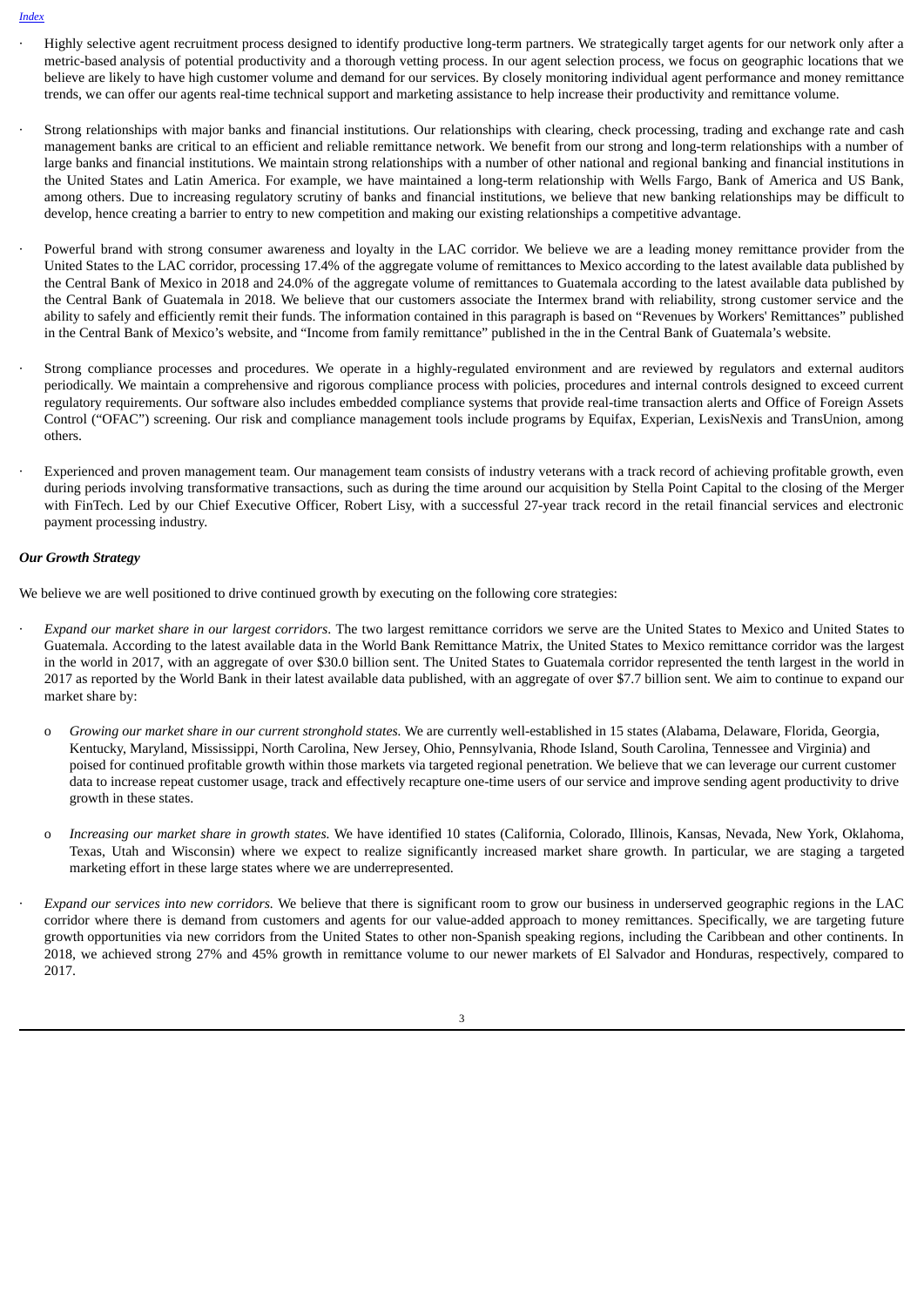- · *Leverage our technology in the business-to-business market.* We believe that our money remittance platform has significant excess capacity. We believe we can leverage this capacity to sell business-to-business solutions to third parties, such as banks and major retailers.
- · *Continue to grow online and mobile remittance channels.* Our money remittance platform currently enables our customers to send funds from the United States to Latin America through the Internet via Intermexonline.com and on their Internet-enabled mobile devices. We believe these channels not only expand our potential customer base as digital transaction capabilities become more relevant to Latin American consumers but also benefit from secular and demographic trends as consumers continue to migrate to conducting financial transactions online.

## *Segments*

Our business is organized around one reportable segment that provides money transmittal services primarily between the USA and Latin America. This is based on the objectives of the business and how our chief operating decision maker, the CEO and President, monitors operating performance and allocates resources.

#### *Operations and Services*

Money remittance services to Latin America, primarily Mexico and Guatemala, are the primary source of our revenue. These services involve the movement of funds on behalf of an originating customer for receipt by a designated beneficiary at a designated receiving location. Our remittances to Latin America are generated in the United States by customers with roots in Latin American and Caribbean countries, many of whom do not have an existing relationship with a traditional full-service financial institution capable of providing the services we offer. We provide these customers with flexibility and convenience to help them meet their financial needs. Other customers who use our services may have access to traditional banking services, but prefer to use our services based on reliability, convenience and value add. We generate money remittance revenue from fees paid by our customers (i.e. the senders of funds), which we share with our sending agents in the United States and our paying agents in the destination country. Remittances paid in local currencies that are not pegged to the U.S. dollar also earn revenue through our daily management of currency exchange spreads.

The majority of our money remittance transactions are generated through our agent network of retail locations and company- operated stores where the transaction is processed and payment is collected by our agent. Those funds become available for pickup by the beneficiary at the designated receiving destination, usually within minutes, at any Intermex payer location. In select countries, the designated recipient may also receive the remitted funds via a deposit directly to the recipient's bank account, mobile phone account or prepaid card. Our locations in the United States, also referred to as our sending agents, tend to be individual establishments, such as multi-service stores, grocery stores, convenience stores, bodegas and other retail locations. Our payers in Latin America are referred to as paying agents, and generally consist of large banks and financial institutions or large retail chains. Grupo Elektra, S.A.B. de C.V. is our largest paying agent and processes a significant portion of remittances in the LAC corridor. Each of our sending agents and our paying agents are primarily operated by third-party businesses where our money remittance services are offered. Additionally, we operate a small number of retail locations in the United States, which we refer to as company-operated stores and where our money remittance services are available. We also operate subsidiary payer networks in Mexico under the Pago Express brand and in Guatemala under the Intermex brand. These networks contribute payer locations that reach some of the most remote areas in those countries, providing increased convenience to our customers in the United States, Mexico and Guatemala.

At our agent sending locations, our customers may initiate a transaction directly with an agent, or through a direct-dialed telephone conversation from our agent location to our call centers. Many of our sending agents operate in locations that are open outside of traditional banking hours, including nights and weekends. Our sending agents understand the markets that they serve and coordinate with our sales and marketing teams to develop business plans for those markets. We hold promotional events for our sending agents to help familiarize them with the Intermex brand and to incent the agents to promote our services to customers.

Our money remittance services are also available on the Internet via Intermexonline.com, enabling customers to send money twenty-four hours a day conveniently from their computer or Internet-enabled mobile device. Those funds can be sent to any of our paying agent locations or to a recipient's bank account, funding the transaction using debit card, credit card, or through electronic funds transfer processed through the automated clearing house ("ACH") payment system. Internet-based money transmission services do not comprise a material percentage of the Company's overall business.

We maintain call centers in Mexico and Guatemala, providing call center services 365 days per year and customer service in both English and Spanish, as well as the possibility of service in many of the regional dialects that our customers speak. Our call centers are able to provide customer service for inbound customer calls, and have technology available for direct calls from customers at our agent locations in processing remittance transactions.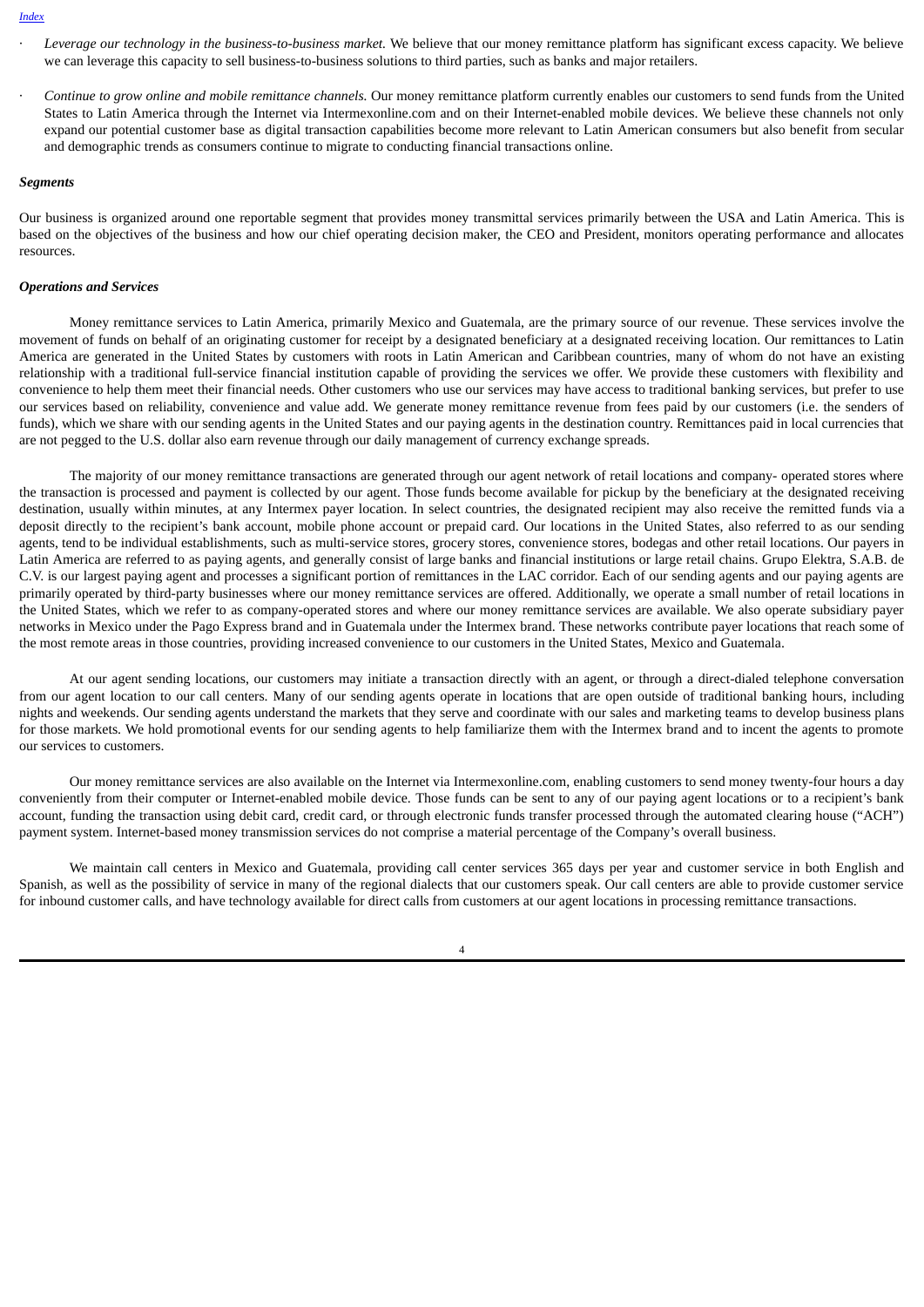## **Cash Management Bank Relationships**

We buy and sell a number of global currencies and maintain a network of settlement accounts to facilitate the timely funding of money remittances and foreign exchange trades. Our relationships with clearing, check processing, trading and exchange rate and cash management banks are critical to an efficient and reliable remittance network. We benefit from our strong and long-term relationships with a number of large banks and financial institutions. We maintain strong relationships with a number of other national and regional banking and financial institutions in the United States and Latin America. In addition, we have benefitted from our 15-year relationship with US Bank, which manages our main operating account, and from strong relationships with Bancomer, Wells Fargo and KeyBank as our primary banks for exchange rate management with respect to the foreign currencies. Finally, we rely on our relationships with Wells Fargo, Bank of America and US Bank, as well as KeyBank and North American Banking Company, for check processing services.

#### **Information Technology**

Currently, all of our money processing software is proprietary and has been developed internally by our software development team. Our money processing software acts as a point of sale for our money remittance transactions and incorporates real-time compliance functionality, which improves our regulatory compliance and helps to minimize fraud. Our money processing software is critical to our operations while our back-office software is critical for settling our transactions.

In addition to our money remittance software, we continue to develop programs and defenses against cyber-attacks. We are fully aligned with the cybersecurity framework, which is a voluntary framework that most companies in the financial services industry follow. We utilize a number of third-party vendors that monitor our systems and inform us of any attempted attacks. We also utilize a third-party consultant to act as our Chief Information Security Officer ("CISO") and audit our cybersecurity policies and practices. Our CISO delivered an annual report to our board of directors at least once during the fiscal year.

In addition to our proprietary and internally developed software systems, we have analytical data which enables us to analyze market trends, performance of market territories, agents' performance and consumers' habits in real time.

We continually invest in our technology platform that has the capacity to handle traffic well in excess of ten times the number of transactions we currently process. A load balancing configuration between tier-1 datacenters, in addition to failover redundancy, provide uptime performance. Our technology platform has experienced limited downtime, with our 2018 downtime being less than 0.05%, despite multiple natural disasters in our markets during that period.

Our Transaction Processing Engine, developed through a combination of databases, web services and applications, allows us to process money remittances reliably and quickly by leveraging a proprietary rules engine to apply granular-level product feature customization. The Transaction Processing Engine also leverages real-time risk management algorithms to improve our regulatory compliance and helps to minimize fraud.

Our internally developed and proprietary payer Application Programming Interface ("API") platform securely and efficiently integrates our transaction processing engine directly with the platforms of our paying agents, so that we can deliver money remittances quickly to our paying agents while optimizing the efficiency/speed of adding new payers to our network and integrating payers' software and systems with our software and systems.

#### **Intellectual Property**

The Intermex brand is critical to our business. In the markets in which we compete, we derive benefit from our brand, as we believe the Intermex brand is recognized for its speed, cost effectiveness and reliability for money remittances throughout the United States and Latin America. We use various trademarks and service marks in our business, including, but not limited, to Intermex, International Money Express, CheckDirect and Pago Express, some of which are registered in the United States and other countries. In addition, we rely on trade secret protection to protect certain proprietary rights in our information technology. See the section entitled "*Information Technology*" for more information.

We rely on a combination of patent, trademark and copyright laws and trade secret protection and confidentiality or license agreements to protect our proprietary rights in products, services, expertise, and information. We believe the intellectual property rights in processing equipment, computer systems, software and business processes held by us and our subsidiaries provide us with a competitive advantage. We take appropriate measures to protect our intellectual property to the extent such intellectual property can be protected.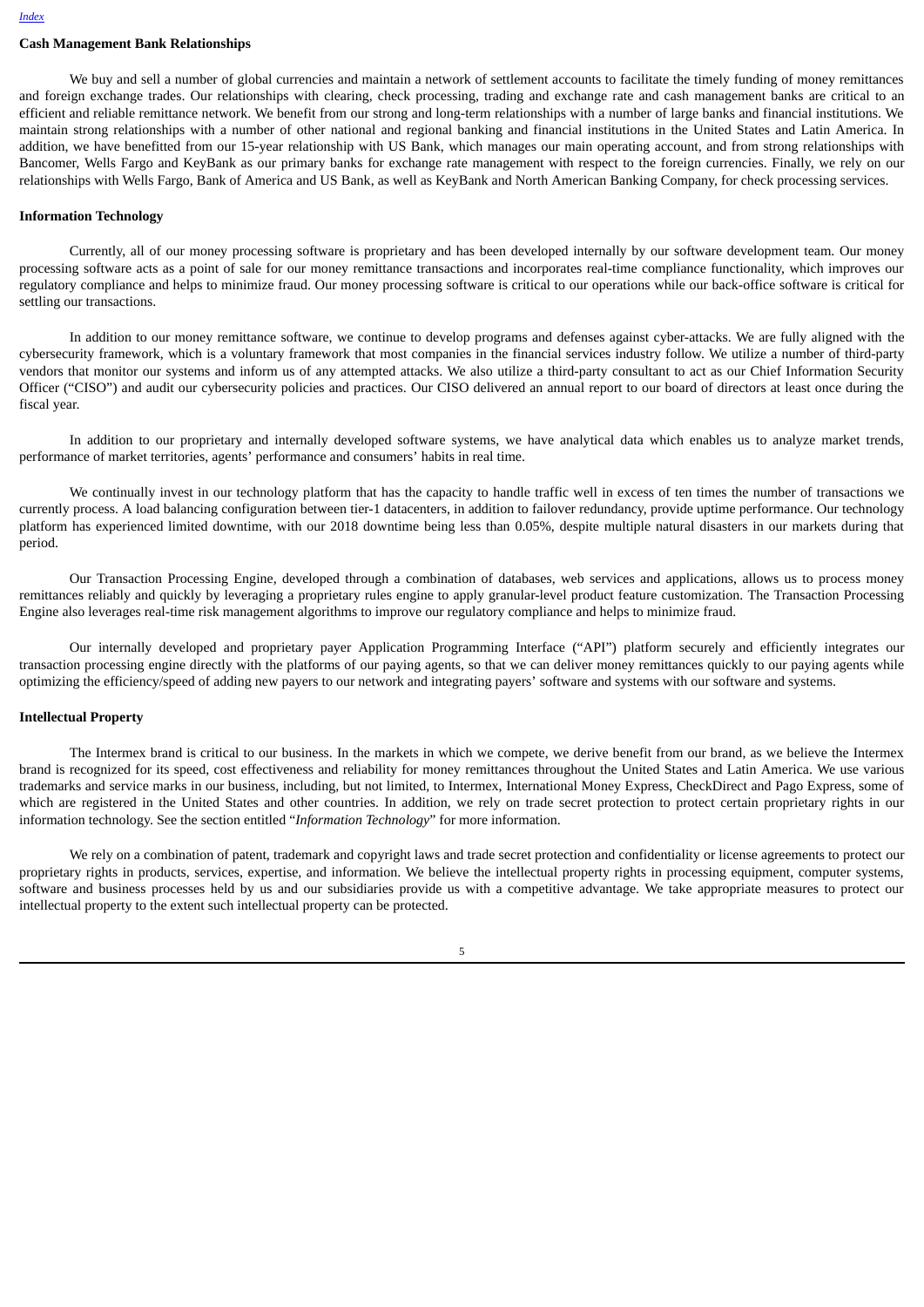#### **Sales and Marketing**

The majority of our money remittance transactions are generated through our agent network of retail locations and company-operated stores where the transaction is processed and payment is collected by our agent ("sending agent(s)"). Those funds become available for pickup by the beneficiary at the designated destination, usually within minutes, at any Intermex payer location ("paying agent(s)"). Our agent locations include multi-service stores, grocery stores, convenience stores, bodegas and other retail locations. The vast majority of our agents are provided access to our proprietary money remittance software systems, while others have access to our combination telephone and fax/tablet set up, which we call telewire, enabling direct access to our call centers for money remittance services. In all of our independent sending agent locations the agent provides the physical infrastructure and staff required to complete the remittances, while we provide the central operating functions, such as transaction processing, settlement, marketing support, compliance training and support and customer relationship management. We also maintain 32 company-operated stores in the United States. When a money remittance transaction is initiated at a company-operated store, only the paying agent earns a commission. We retain customer data, which enables us to increase repeat customer usage, track and effectively recapture one-time users of our service and improve sending agent productivity. As a part of our money remittance transactions, we rely upon in excess of 100,000 sending agents and paying gents, none of which, individually, handle a material portion of our business.

We market our services to customers in a number of ways, directly and indirectly through our sending agents and paying agents, promotional activities, traditional media and digital advertising, and our loyalty program, which we call "Interpuntos." This loyalty program offers customers faster service at our sending agent locations and the ability to earn points with each transaction that are redeemable for rewards, such as reduced transaction fees or more favorable foreign exchange rates.

#### **Our Industry**

We are a rapidly growing and leading money remittance services company primarily focused on the United States to the LAC corridor. We utilize our proprietary technology to deliver convenient, reliable and value-added services to our customers through a broad network of sending and paying agents. The two largest remittance corridors we serve are United States to Mexico and United States to Guatemala. According to the World Bank Remittance Matrix, the United States to Mexico remittance corridor was the largest in the world in 2017, with an aggregate of over \$30.0 billion sent. This amount represented approximately 40% of remittances to all of Latin America, and Mexico was the fourth largest global recipient of remittances, after India, China and the Philippines. The United States to Guatemala corridor represented the tenth largest in the world in 2017 as reported by the World Bank in their latest available data published, with an aggregate of over \$7.2 billion sent. Growth in money remittances in the United States-Latin America corridor continues to outpace money remittance growth in the rest of the world. For example, while global remittances increased by 5.7% from 2015 to 2017, remittances to Latin America grew at a rate of 17.6% in the same period, with the vast majority of that volume coming from the United States.

Trends in the cross-border money remittance business tend to correlate to immigration trends, global economic opportunity and related employment levels in certain industries such as construction, information, manufacturing, agriculture and certain service industries.

Throughout 2018, Latin American political and economic conditions remained unstable, as evidenced by high unemployment rates in key markets, currency reserves, currency controls, restricted lending activity, weak currencies and low consumer confidence, among other factors. Specifically, continued political and economic unrest in parts of Mexico and Guatemala contributed to volatility. Our business has generally been resilient during times of economic instability as money remittances are essential to many recipients, with the funds used by the receiving party for their daily needs. However, long-term sustained devaluation of the Mexican Peso or Guatemalan Quetzal as compared to the U.S. dollar could negatively affect our revenues and profitability.

Another significant trend impacting the money remittance industry is increasing regulation on banks, making it difficult for money remittance companies to have strong banking relationships. Regulations in the United States and elsewhere focus, in part, on cybersecurity and consumer protection. Regulations require money remittance providers, banks and other financial institutions to develop systems to prevent, detect, monitor and report certain transactions.

#### **Government Regulation**

As a non-bank financial institution, we are regulated by the Department of Treasury, the Internal Revenue Service, FinCEN, the Consumer Financial Protection Bureau ("CFPB"), the Department of Banking and Finance of the State of Florida and additionally by the various regulatory institutions of those states where we hold an operating license. We are duly registered as a Money Service Business ("MSB") with FinCEN, the financial intelligence unit of the U.S. Department of the Treasury. We are also subject to a wide range of regulations in the United States and other countries, including anti-money laundering laws and regulations; financial services regulations; currency control regulations; anti-bribery laws; money transfer and payment instrument licensing laws; escheatment laws; privacy, data protection and information security laws; and consumer disclosure and consumer protection laws.

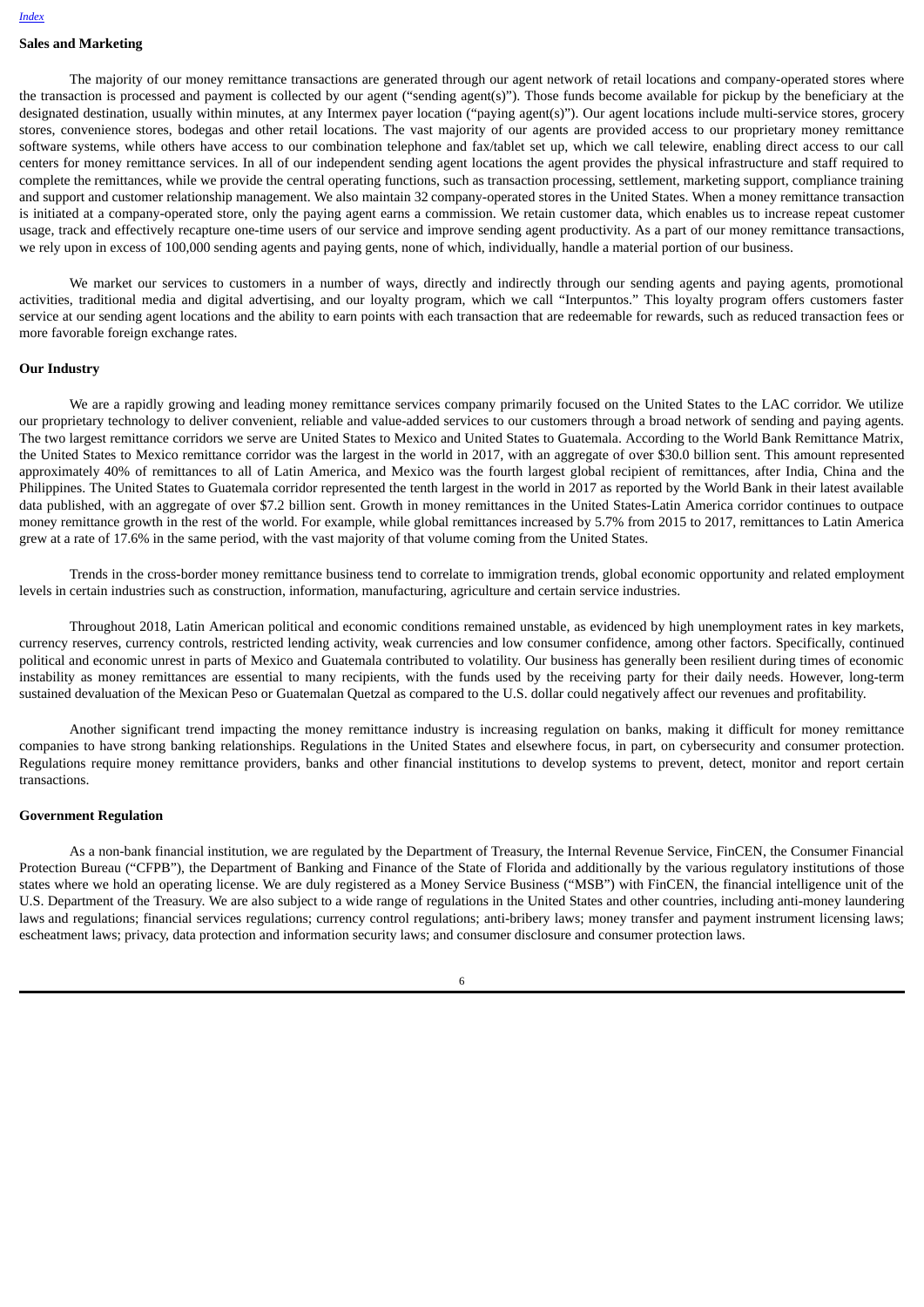Regulators worldwide are exercising heightened supervision of money remittance providers and requiring increased efforts to ensure compliance. Failure to comply with any applicable laws and regulations could result in restrictions on our ability to provide our products and services, as well as the potential imposition of civil fines and possibly criminal penalties. We continually monitor and enhance our compliance programs in light of the most recent legal and regulatory changes.

*Anti-Money Laundering Compliance.* Our money remittance services are subject to anti-money laundering laws and regulations of the United States, including the Bank Secrecy Act, as amended by the USA PATRIOT Act of 2001, as well as state laws and regulations and the anti-money laundering laws and regulations in many of the countries in which we operate. The countries in which we operate may require one or more of the following:

- reporting of large cash transactions and suspicious activity;
- transaction screening against government watch-lists, including the watch-list maintained by OFAC;
- prohibition of transactions in, to or from certain countries, governments, individuals and entities;
- limitations on amounts that may be transferred by a customer or from a jurisdiction at any one time or over specified periods of time, which require aggregation over multiple transactions;
- customer information gathering and reporting requirements;
- customer disclosure requirements, including language requirements and foreign currency restrictions;
- notification requirements as to the identity of contracting agents, governmental approval of contracting agents or requirements and limitations on contract terms with our agents;
- registration or licensing of us or our agents with a state or federal agency in the United States or with the central bank or other proper authority in a foreign country; and
- minimum capital or capital adequacy requirements.

Anti-money laundering regulations are constantly evolving and vary from country to country. We continuously monitor our compliance with antimoney laundering regulations and implement policies and procedures in light of the most current legal requirements. Our money remittance services are primarily offered through third-party agents under contract with us, but we do not directly control these agents. As a MSB, we and our agents are required to establish anti-money laundering compliance programs that include internal policies and controls; a designated compliance officer; employee training and an independent review function. We have developed an anti-money laundering training manual and a program to assist with the education of our agents and employees on the applicable rules and regulations. We also offer in-person and online training as part of our agent compliance training program, engage in various activities to enable agent oversight and have adopted compliance policies that outline key principles of our compliance program to our agents. We have developed a regulatory compliance department, under the direction of our experienced Chief Administrative and Compliance Officer, whose foremost responsibility is to monitor transactions, detect suspicious activity, maintain financial records and train our employees and agents. An independent third-party consulting firm periodically reviews our policies and procedures to ensure the efficacy of our anti-money laundering and regulatory compliance program. Our key milestones in the compliance process include (1) the entry of the transaction by the sending agent requires completion of mandatory fields and identification requirements, (2) the sender and receiver are screened against government required lists (for OFAC and other purposes), (3) the transaction, before sent to the paying agent, is screened and any flagged exceptions are sent to the compliance unit for investigation and release or rejection and (4) the transaction is screened for limit restrictions, velocity levels, structuring and identification requirements.

In connection with and when required by regulatory requirements we make information available to certain U.S. federal and state, as well as certain foreign, government agencies to assist in the prevention of money laundering, terrorist financing and other illegal activities and pursuant to legal obligations and authorizations. In certain circumstances, we may be required by government agencies to deny transactions that may be related to persons suspected of money laundering, terrorist financing or other illegal activities, and it is possible that we may inadvertently deny transactions from customers who are making legal money transfers.

*Licensing*. In most countries, either we or our agents are required to obtain licenses or to register with a government authority in order to offer money transfer services. Almost all states in the United States, the District of Columbia and Puerto Rico require us to be licensed to conduct business within their jurisdictions. Licensing requirements may include requirements related to net worth, providing surety bonds and letters of credit, operational procedures, agent oversight and maintenance of reserves to cover outstanding payment obligations. Acceptable forms of such reserves will vary based on jurisdiction and the applicable regulator, but generally include cash and cash equivalents, U.S. government securities and other highly rated debt instruments. Many regulators require us to file reports on a quarterly or more frequent basis to verify our compliance with their requirements. We are also subject to periodic examinations by the governmental agencies with regulatory authority over our business.

*Escheatment*. Unclaimed property laws of each state in the United States in which we operate, the District of Columbia, and Puerto Rico require us to track certain information for all of our money remittances and payment instruments and, if the funds underlying such remittances and instruments are unclaimed at the end of an applicable statutory abandonment period, require us to remit the proceeds of the unclaimed property to the appropriate jurisdiction. Applicable statutory abandonment periods range from three to seven years. Certain foreign jurisdictions also have unclaimed property laws. These laws are evolving and are often unclear and inconsistent among jurisdictions, making compliance challenging. We have an ongoing program designed to comply with escheatment laws as they apply to our business.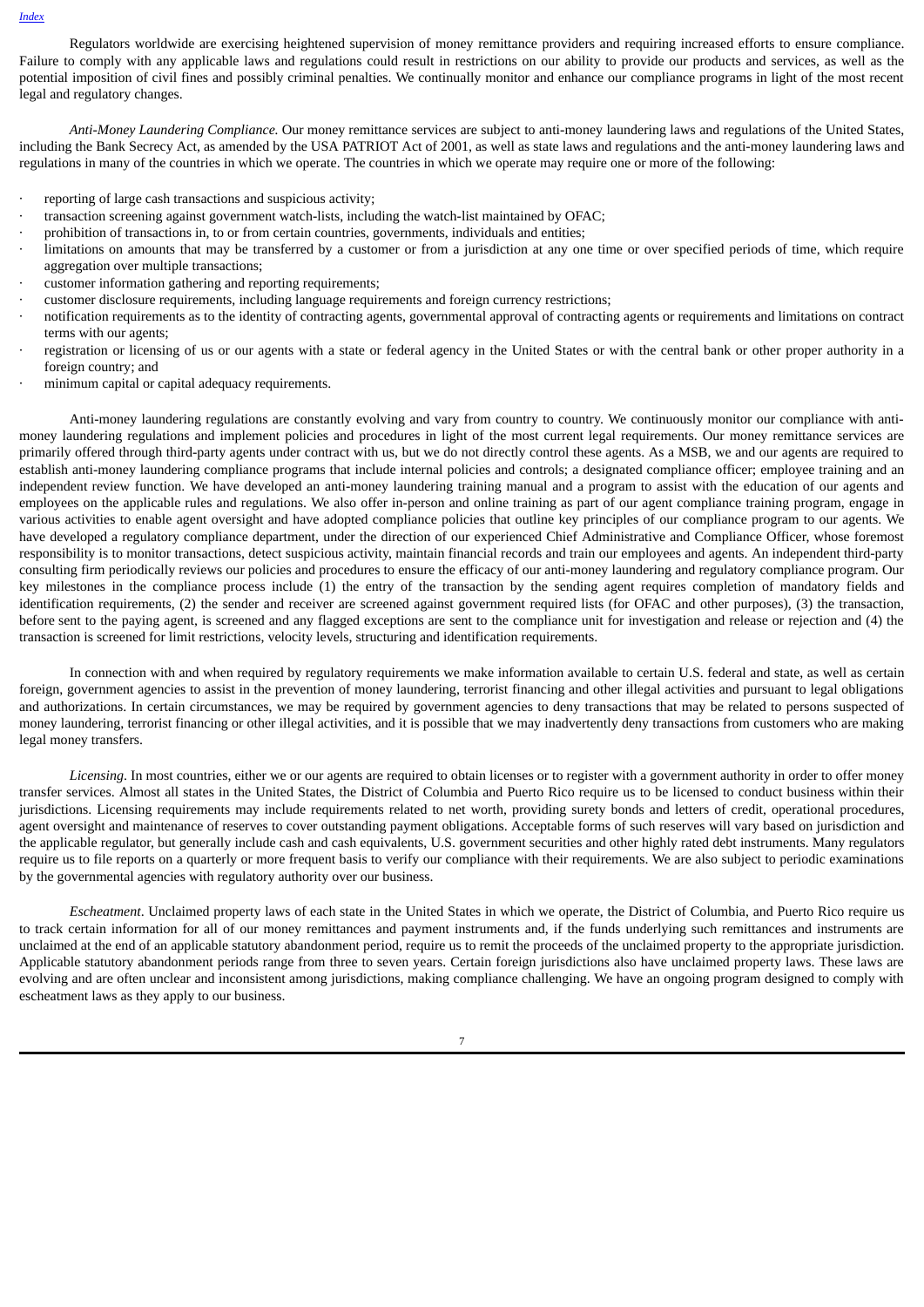*Data Privacy and Cybersecurity*. We are subject to federal, state and international laws and regulations relating to the collection, use, retention, security, transfer, storage and disposal of personally identifiable information of our customers, agents and employees. In the United States, we are subject to various federal privacy laws, including the Gramm-Leach-Bliley Act, which requires that financial institutions provide consumers with privacy notices and have in place policies and procedures regarding the safeguarding of personal information. We are also subject to privacy and data breach laws of various states. Outside the United States, we are subject to privacy laws of numerous countries and jurisdictions, which may be more restrictive than the U.S. laws and impose more stringent duties on companies or penalties for non-compliance. Government surveillance laws and data localization laws are evolving to address increased and changing threats and risks and as these laws evolve they may be, or become, inconsistent from jurisdiction to jurisdiction.

*Consumer Protection*. The Dodd-Frank Wall Street Reform and Consumer Protection Act (the "Dodd-Frank Act") was signed into law in 2010. The Dodd-Frank Act imposes additional regulatory requirements and creates additional regulatory oversight over us. The Dodd-Frank Act created the CFPB which issues and enforces consumer protection initiatives governing financial products and services, including money remittance services, in the United States. The CFPB's Remittance Transfer Rule became effective on October 28, 2013. Its requirements include: a disclosure requirement to provide consumers sending funds internationally from the United States enhanced pre-transaction written disclosures, an obligation to resolve certain errors, including errors that may be outside our control, and an obligation to cancel transactions that have not been completed at a customer's request. As a "larger participant" in the market for international money transfers, we are subject to direct examination and supervision by the CFPB. We have modified our systems and consumer disclosures in light of the requirements of the Remittance Transfer Rule. In addition, under the Dodd-Frank Act, it is unlawful for any provider of consumer financial products or services to engage in unfair, deceptive, or abusive acts or practices. The CFPB has substantial rule making and enforcement authority to prevent unfair, deceptive, or abusive acts or practices in connection with any transaction with a consumer for a financial product or service.

*Anti-Bribery Regulation*. We are subject to regulations imposed by the Foreign Corrupt Practices Act (the "FCPA") in the United States and similar anti-bribery laws in other jurisdictions. These laws may impose recordkeeping and other requirements on us. We maintain a compliance program designed to comply with anti-bribery laws and regulations applicable to our business.

#### **Risk Management**

At times, we are exposed to credit risk related to receivable balances from sending agents in the money remittance process if agents do not promptly process transactions and make payments to us. Historically, the amount of these receivables has not been material to our business.

Through our online and electronic platforms, we also are exposed to credit risk directly from transactions that are originated through means other than cash, such as credit, debit and "ACH" cards, and therefore are subject to "chargebacks" for insufficient funds or other collection impediments, such as fraud.

We continually monitor fraud risk, perform credit reviews before adding agents to our network and conduct periodic credit risk analyses of agents and certain other parties that we transact with directly. For the fiscal year ended December 31, 2018, our bad debt expense was equal to 0.5% of our total revenues.

#### **Seasonality**

We do not experience meaningful seasonality in our business. We may experience, however, increased transaction volume around certain holidays, such as Mother's Day and the December holidays.

#### **Competition**

The market for money remittance services is very competitive, consisting of a small number of large competitors and a large number of small, niche competitors, and we will continue to encounter competition from new technologies that enable customers to send and receive money in a variety of ways. We generally compete based on convenience, price, security, reliability, customer service, distribution network, speed, options and brand recognition. We believe that our ongoing investments in new products and services will help us to remain competitive in our evolving business environment.

Our competitors include a small number of large money remittance providers, financial institutions, banks and a large number of small niche money remittance service providers that serve select regions. We compete with larger companies such as The Western Union Company ("Western Union"), MoneyGram International, Inc. ("MoneyGram") and Euronet Worldwide Inc. ("EuroNet") and a number of other smaller competitors. We generally compete for money remittance agents on the basis of value, service, quality, technical and operational differences, commission, and marketing efforts. As a philosophy we sell credible solutions to agents, not discounts or higher commissions as is typical for the industry. We compete for money remittance customers on the basis of trust, convenience, service, efficiency of outlets, value, technology and brand recognition.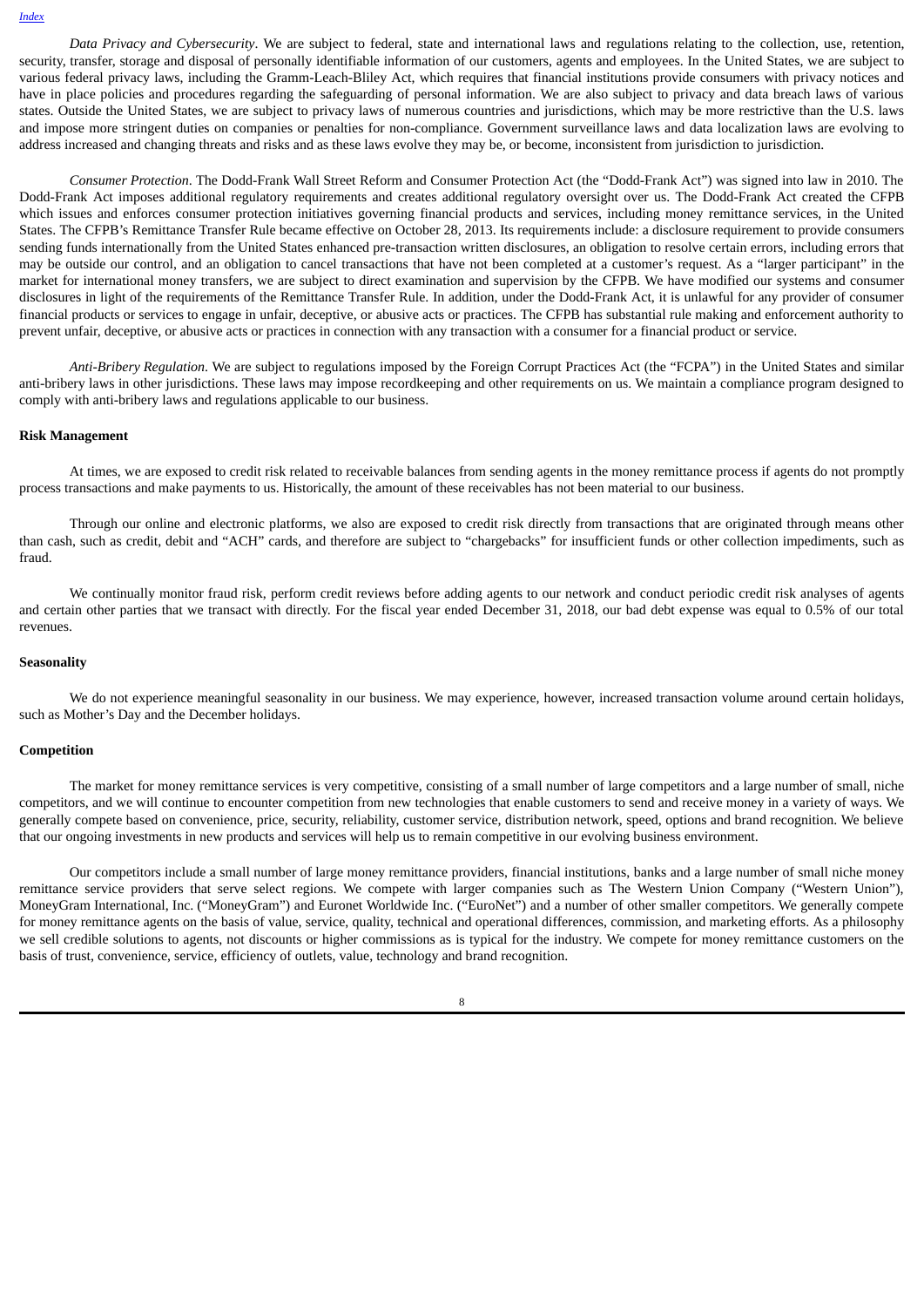We expect to encounter increasing competition as new technologies emerge that enable customers to send and receive money through a variety of channels, but we do not expect adoption rates to be as significant in the near term for the customer segment we serve. Regardless, we continue to innovate in the industry by differentiating our money remittance business through programs to foster loyalty among agents as well as customers and have expanded our channels through which our services are accessed to include online and mobile offerings in preparation for customer adoption.

#### **Employees**

As of December 31, 2018, we had 252 employees in the United States, as well as 438 employees outside of the United States. As of December 31, 2018, we had 335 employees in Mexico represented by a labor union.

#### **Insurance**

We maintain insurance policies to cover directors' and officers' liability, fiduciary, crime, property, workers' compensation, automobile, key man, general liability and umbrella insurance.

All of our insurance policies are with third-party carriers and syndicates with financial ratings of A or better. We and our global insurance broker regularly review our insurance policies and believe the premiums, deductibles, coverage limits and scope of coverage under such policies are reasonable and appropriate for our business.

## <span id="page-11-0"></span>**ITEM 1A. RISK FACTORS**

#### **RISK FACTORS**

An investment in our securities involves certain risks. The risks and uncertainties described below are not the only risks that may have a material adverse effect on the Company, and the risks described herein are not listed in order of the potential occurrence or severity. There is no assurance that we have identified, assessed and appropriately addressed all risks affecting our business operations. Additional risks and uncertainties could adversely affect our business and our results. If any of the following risks actually occur, our business, consolidated financial condition or results of operations could be negatively affected, and the market price for our shares could decline. Further, to the extent that any of the information contained in this Annual Report on Form 10-K constitutes forward-looking statements, the risk factors set forth below are cautionary statements, identifying important factors that could cause the Company's actual results to differ materially from those expressed in or implied by any forward-looking statements made by or on behalf of the Company. There can also be no assurance that the actual future results, performance, benefits or achievements that we expect from our strategies, systems, initiatives or products will occur.

#### **Risks Relating to Our Business**

#### If we lose key sending agents, our business with key sending agents is reduced or we are unable to maintain our sending agent network under terms consistent with those currently in place, our business, financial condition and results of operations could be adversely affected.

Most of our revenue is earned through our sending agent network. These are the persons who generate our customers and provide them with our money remittance services. If sending agents decide to leave our network, our revenue and profits could be adversely affected. The loss of sending agents may occur for a number of reasons, including competition from other money remittance providers, a sending agent's dissatisfaction with its relationship with us or the revenue earned from the relationship, or a sending agent's unwillingness or inability to comply with our standards or legal requirements, including those related to compliance with anti-money laundering regulations, anti-fraud measures or agent monitoring. Sending agents also may generate fewer transactions or reduce locations for reasons unrelated to our relationship with them, including increased competition in their business, general economic conditions, regulatory costs or other reasons. In addition, we may not be able to maintain our sending agent network under terms consistent with those already in place. Larger sending agents may demand additional financial concessions, which could increase competitive pressure. The inability to maintain our sending agent contracts on terms consistent with those already in place could adversely affect our business, financial condition and results of operations.

## We face intense competition, and if we are unable to continue to compete effectively, our business, financial condition and results of operations could be *adversely affected.*

The markets in which we operate are highly competitive, and we face a variety of competitors across our businesses, some of which have larger and more established customer bases and substantially greater financial, marketing and other resources than we have. We compete in a concentrated industry, with a small number of large competitors such as Western Union, MoneyGram and EuroNet and a large number of small, niche competitors, including banks, card associations, web-based services, payment processors, informal remittance systems, consumer money remittance companies and others. Our services are differentiated by features and functionalities, including trust, convenience, service, efficiency of outlets, value, technology and brand recognition. Distribution channels such as online, account based and mobile solutions continue to evolve and impact the competitive environment for money remittances.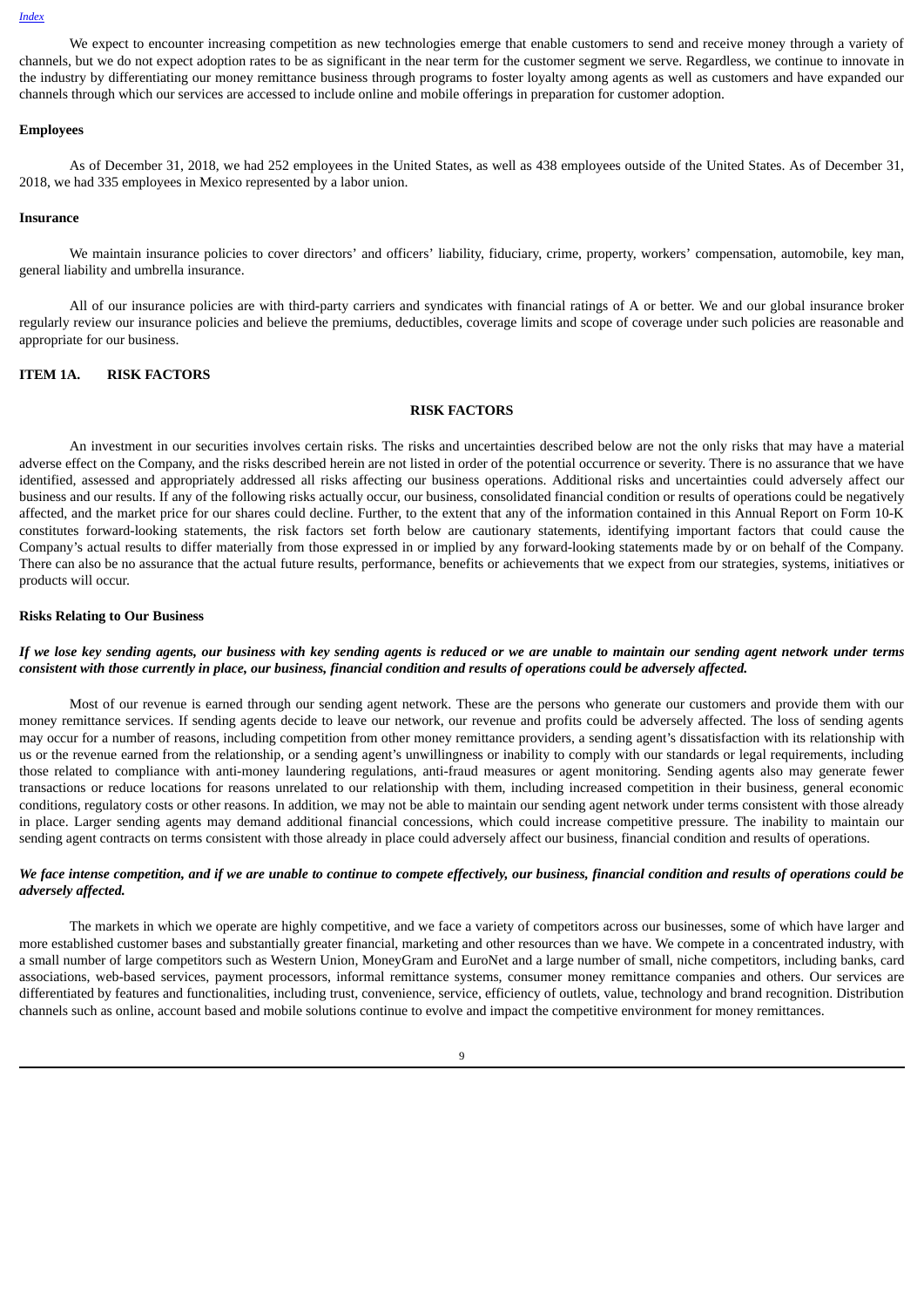Our future growth depends on our ability to compete effectively. For example, if our services do not offer competitive features and functionalities, we may lose customers to our competitors, which could adversely affect our business, financial condition and results of operations. In addition, if we fail to price our services appropriately relative to our competitors, consumers may not use our services, which could adversely affect our business and financial results. For example, transaction volume where we face intense competition could be adversely affected by increasing pricing pressures between our money remittance services and those of some of our competitors, which could reduce margins and adversely affect our financial results. We have historically implemented and will likely continue to implement price adjustments from time to time in response to competition and other factors. If we reduce prices in order to more effectively compete, such reductions could adversely affect our financial results in the short term and may also adversely affect our financial results in the long term if transaction volumes do not increase sufficiently.

## If customer confidence in our business or in consumer money remittance providers generally deteriorates, our business, financial condition and results of *operations could be adversely affected.*

Our business is built on customer confidence in our brand and our ability to provide convenient, reliable and value-added money remittance services. Erosion in customer confidence in our business, or in consumer money remittance service providers as a means to transfer money, could adversely impact transaction volumes which would in turn adversely impact our business, financial condition and results of operations.

A number of factors could adversely affect customer confidence in our business, or in consumer money remittance providers generally, many of which are beyond our control, and could have an adverse impact on our results of operations. These factors include:

- · the quality of our services and our customer experience, and our ability to meet evolving customer needs and preferences;
- failure of our agents to deliver services in accordance with our requirements;
- · reputational concerns resulting from actual or perceived events, including those related to fraud or consumer protection or other matters;
- · changes or proposed changes in laws or regulations, or regulator or judicial interpretation thereof, that have the effect of making it more difficult or less desirable to transfer money using consumer money remittance service providers, including additional customer due diligence, identification, reporting, and recordkeeping requirements;
- actions by federal, state or foreign regulators that interfere with our ability to remit customers' money reliably; for example, attempts to seize money remittance funds, imposition of tariffs or limits on our ability to, or that prohibit us from, remitting money in the corridors in which we operate;
- federal, state or foreign legal requirements, including those that require us to provide customer or transaction data, and other requirements or to a greater extent than is currently required:
- any interruption or downtime in our systems, including those caused by fire, natural disaster, power loss, telecommunications failure, terrorism, vendor failure, unauthorized entry and computer viruses or disruptions in our workforce; and
- · any attack or breach of our computer systems or other data storage facilities resulting in a compromise of personal data.

A significant portion of our customers are migrants. Consumer advocacy groups or governmental agencies could consider migrants to be disadvantaged and entitled to protection, enhanced consumer disclosure, or other different treatment. If consumer advocacy groups are able to generate widespread support for actions that are detrimental to our business, then our business, financial condition and results of operations could be adversely affected.

## Current and proposed data privacy and cybersecurity laws and regulations could adversely affect our business, financial condition and results of *operations.*

We are subject to requirements relating to data privacy and cybersecurity under U.S. federal, state and foreign laws. For example, in the U.S. the FTC routinely investigates the privacy practices of companies and has commenced enforcement actions against many, resulting in multi-million dollar settlements and multi-year agreements governing the settling companies' privacy practices. If we are unable to meet such requirements, we may be subject to significant fines or penalties. Furthermore, certain industry groups require us to adhere to privacy requirements in addition to federal, state and foreign laws, and certain of our business relationships depend upon our compliance with these requirements. As the number of countries enacting privacy and related laws increases and the scope of these laws and enforcement efforts expands, we will increasingly become subject to new and varying requirements. Failure to comply with existing or future data privacy and cybersecurity laws, regulations and requirements, including by reason of inadvertent disclosure of personal information, could result in significant adverse consequences, including reputational harm, civil litigation, regulatory enforcement, costs of remediation, increased expenses for security systems and personnel, harm to our consumers and harm to our agents. These consequences could materially adversely affect our business, financial condition and results of operations. In addition, in connection with regulatory requirements to assist in the prevention of money laundering and terrorist financing and pursuant to legal obligations and authorizations, we make information available to certain U.S. federal and state, as well as certain foreign, government agencies. In recent years, we have experienced increasing data sharing requests by these agencies, particularly in connection with efforts to prevent terrorist financing or reduce the risk of identity theft. During the same period, there has also been increased public attention to the corporate use and disclosure of personal information, accompanied by legislation and regulations intended to strengthen data protection, information security and consumer privacy. These regulatory goals may conflict, and the law in these areas is not consistent or settled. While we believe that we are compliant with our regulatory responsibilities, the legal, political and business environments in these areas are rapidly changing, and subsequent legislation, regulation, litigation, court rulings or other events could expose us to increased program costs, liability and reputational damage that could have a material adverse effect on our business, financial condition and results of operations.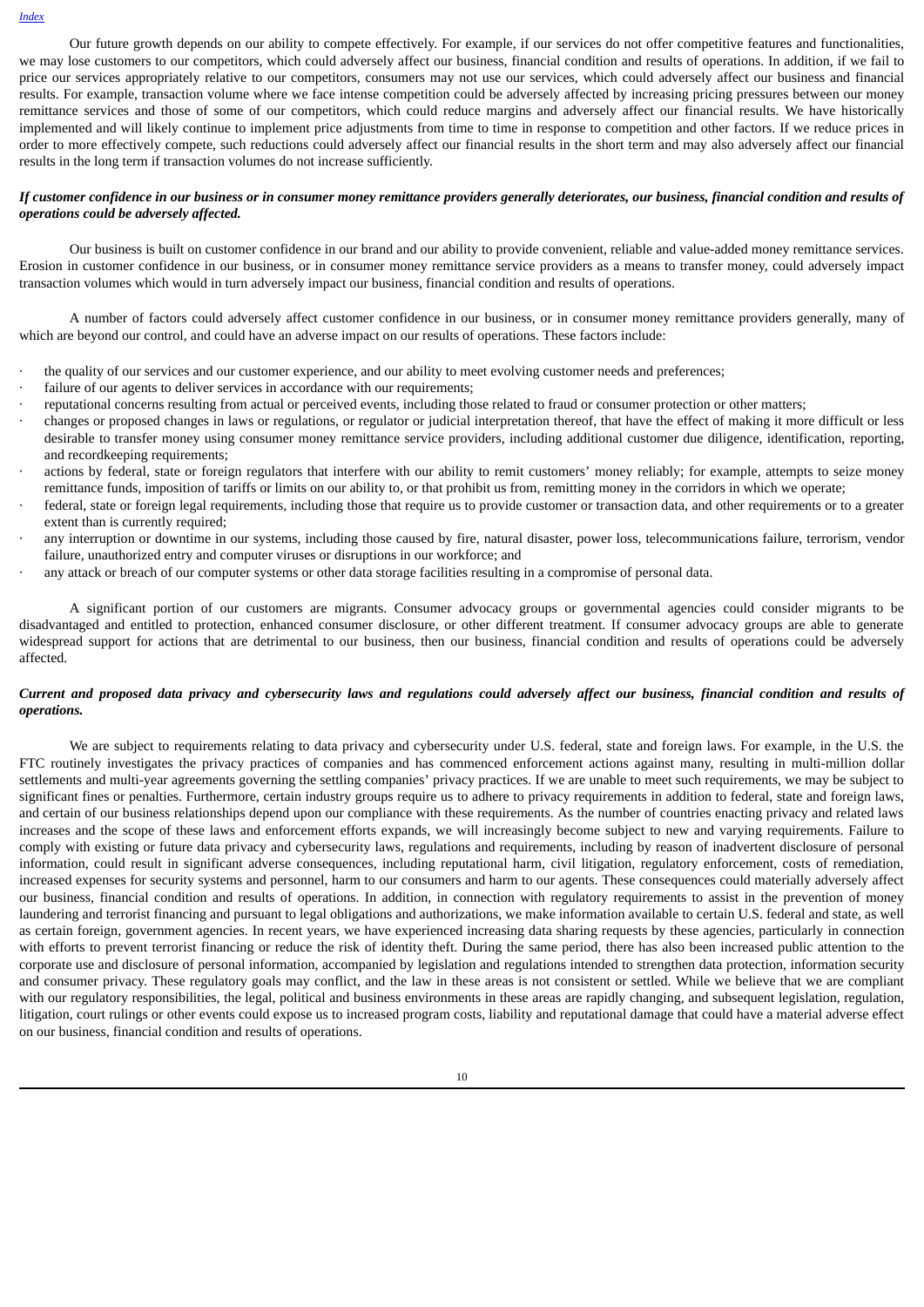#### *Consumer fraud could adversely affect our business, financial condition and results of operations.*

Criminals are using increasingly sophisticated methods to engage in illegal activities such as identity theft, fraud and paper instrument counterfeiting. As we make more of our services available online and via Internet-enabled mobile devices, we subject ourselves to new types of consumer fraud risk because requirements relating to consumer authentication are more complex with internet services and such other technologies. Additionally, it is possible that our agents could engage in fraud against consumers. We use a variety of tools to protect against fraud; however, these tools may not always be successful. Allegations of fraud may result in fines, settlements, litigation expenses and reputational damage.

The industry is under increasing scrutiny from federal, state and local regulators in connection with the potential for consumer fraud. If consumer fraud levels involving our services were to rise, it could lead to regulatory intervention and reputational and financial damage, as well as the risk of government enforcement actions and investigations, reduced use and acceptance of our services or increased compliance costs, causing a material adverse impact on our business, financial condition and results of operations.

#### A breach of security in the systems on which we rely could adversely affect our business, financial condition and results of operations.

We rely on a variety of technologies to provide security for our systems. Advances in computer capabilities, new discoveries in the field of cryptography or other events or developments, including improper acts by third parties, may result in a compromise or breach of the security measures we use to protect our systems. We obtain, transmit and store confidential consumer, employer and agent information in connection with some of our services. These activities are subject to laws and regulations in the United States and other jurisdictions. The requirements imposed by these laws and regulations, which often differ materially among the many jurisdictions, are designed to protect the privacy of personal information and to prevent that information from being inappropriately disclosed. Any security breaches in our computer networks, databases or facilities could lead to the inappropriate use or disclosure of personal information, which could harm our business and reputation, adversely affect consumers' confidence in our or our agents' business, result in inquiries and fines or penalties from regulatory or governmental authorities, cause a loss of consumers, subject us to lawsuits and subject us to potential financial losses. In addition, we may be required to expend significant capital and other resources to protect against these security breaches or to alleviate problems caused by these breaches. Our agents and third-party independent contractors may also experience security breaches involving the storage and transmission of our data as well as the ability to initiate unauthorized transactions. If users gain improper access to our, our agents' or our third-party independent contractors' computer networks or databases, they may be able to steal, publish, delete or modify confidential customer information or generate unauthorized money remittances. Such a breach could expose us to monetary liability, losses and legal proceedings, lead to reputational harm, cause a disruption in our operations, or make our consumers and agents less confident in our services, which could have a material adverse effect on our business, financial condition and results of operations.

## Our business is particularly dependent on the efficient and uninterrupted operation of our information technology, computer network systems and data centers. Disruptions to these systems and data centers could adversely affect our business, financial condition and results of operations.

Our ability to provide reliable services largely depends on the efficient and uninterrupted operation of our computer network systems and data centers. Our business involves the movement of large sums of money and the management of data necessary to do so. The success of our business particularly depends upon the efficient and error-free handling of transactions and data. We rely on the ability of our employees and our internal systems and processes to process these transactions in an efficient, uninterrupted and error-free manner.

In the event of a breakdown, catastrophic event (such as fire, natural disaster, power loss, telecommunications failure or physical break-in), security breach, computer virus, improper operation, improper action by our employees, agents, consumers, financial institutions or third-party vendors or any other event impacting our systems or processes or our agents' or vendors' systems or processes, we could suffer financial loss, loss of consumers, regulatory sanctions, lawsuits and damage to our reputation or consumers' confidence in our business. The measures we have enacted, such as the implementation of disaster recovery plans and redundant computer systems, may not be successful. We may also experience problems other than system failures, including software defects, development delays and installation difficulties, which would harm our business and reputation and expose us to potential liability and increased operating expenses. In addition, any work stoppages or other labor actions by employees who support our systems or perform any of our major functions could adversely affect our business.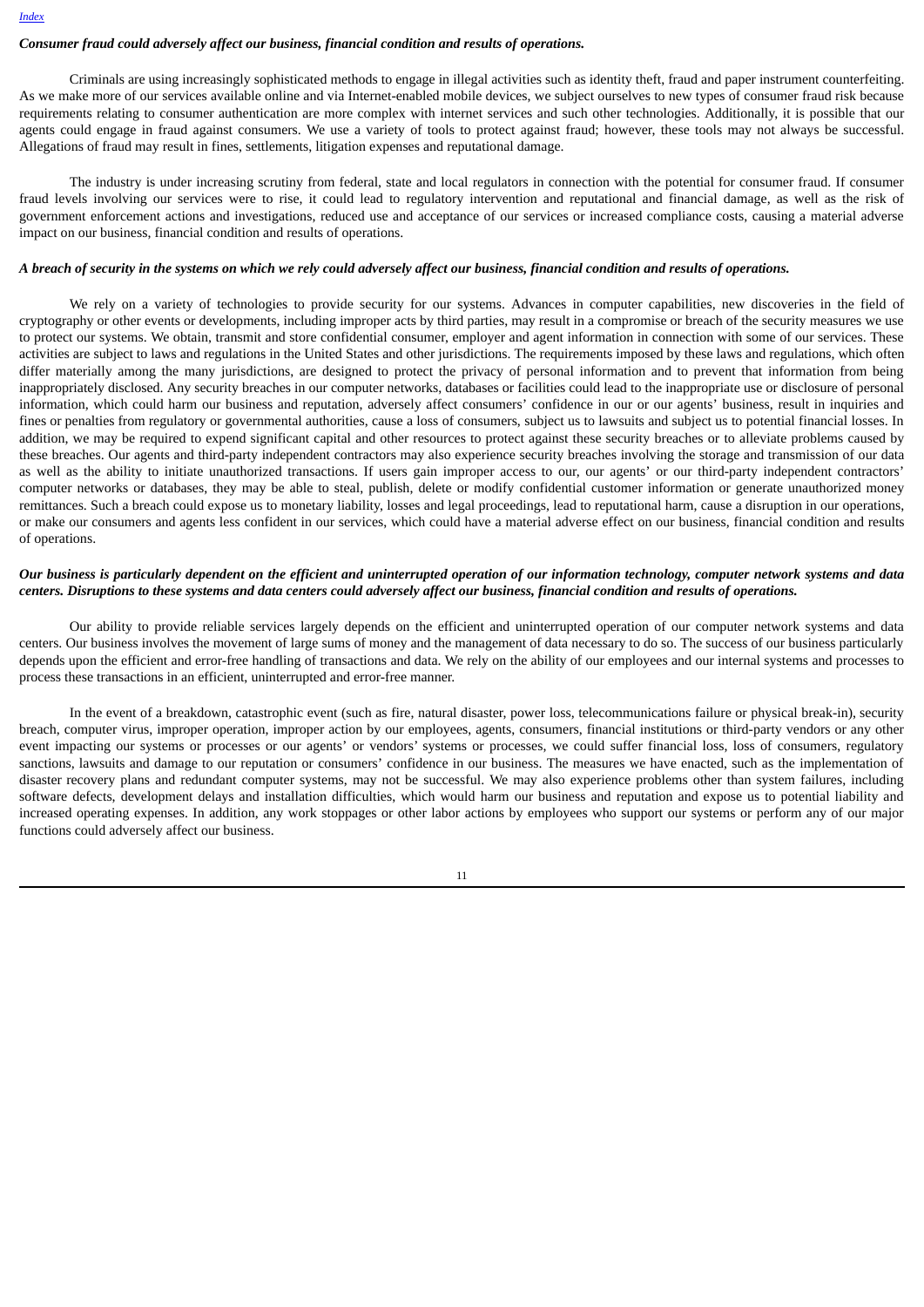In addition, our ability to continue to provide our services to a growing number of agents and consumers, as well as to enhance our existing services and offer new services, is dependent on our information technology systems. If we are unable to effectively manage the technology associated with our business, we could experience increased costs, reductions in system availability and loss of agents or consumers. Any failure of our systems in scalability, reliability and functionality could adversely impact our business, financial condition and results of operations.

## Weakness in economic conditions, in both the U.S. and international markets, could adversely affect our business, financial condition and results of *operations.*

Our money remittance business relies in part on the overall strength of economic conditions as well as international migration patterns. Consumer money remittance transactions and international migration patterns are affected by, among other things, employment opportunities and overall economic conditions. Additionally, consumers tend to be employed in industries such as construction, information, manufacturing, agriculture and certain service industries that tend to be cyclical and more significantly impacted by weak economic conditions than other industries. This may result in reduced job opportunities for our customers in the United States or other countries that are important to our business, which could adversely affect our business, financial condition and results of operations. In addition, increases in employment opportunities may lag other elements of any economic recovery.

Our sending agents and paying agents may have reduced sales or business as a result of weak economic conditions. As a result, our agents could reduce their number of locations or hours of operation, or cease doing business altogether.

If general market conditions in the United States or international economies important to our business were to deteriorate, our business, financial condition and results of operations could be adversely impacted. Additionally, if our consumer transactions decline or international migration patterns shift due to deteriorating economic conditions, we may be unable to timely and effectively reduce our operating costs or take other actions in response, which could adversely affect our business, financial condition and results of operations.

#### A significant change or disruption in international migration patterns could adversely affect our business, financial condition and results of operations.

Our business relies in part on international migration patterns, as individuals move from their native countries to countries with greater economic opportunities or a more stable political environment. A significant portion of the industry's money remittance transactions are initiated by immigrants or refugees sending money back to their native countries. Changes in immigration laws that discourage international migration and political or other events (such as war, terrorism or health emergencies) that make it more difficult for individuals to migrate or work abroad could adversely affect our money remittance volume or growth rate. Sustained weakness in global economic conditions could reduce economic opportunities for migrant workers and result in reduced or disrupted international migration patterns. Reduced or disrupted international migration patterns in the United States or Latin America are likely to reduce money remittance transaction volumes and therefore have an adverse effect on our business, financial condition and results of operations. Furthermore, significant changes in international migration patterns could adversely affect our business, financial condition and results of operations.

#### *Significant developments stemming from the U.S. administration could have an adverse effect on our business.*

Our business relies on the free flow of funds along our remittance corridors, including between the United States and Mexico and Guatemala. The U.S. administration is pursuing substantial changes to trade agreements, such as the North American Free Trade Agreement ("NAFTA") through a new deal known as the United States-Mexico-Canada Agreement ("USMCA"), and may be imposing changes on tariffs on goods imported into the United States, particularly from China and Mexico. Changes in U.S. political, regulatory and economic conditions or laws and policies governing foreign trade and development and investment in the territories and countries where we operate and our customers live could adversely affect our business, financial condition and results of operations.

## If we fail to successfully develop and timely introduce new and enhanced services or if we make substantial investments in an unsuccessful new service or *infrastructure change, our business, financial condition and results of operations could be adversely affected.*

Our future growth will depend, in part, on our ability to continue to develop and successfully introduce new and enhanced methods of providing money remittance services that keep pace with competitive introductions, technological changes, and the demands and preferences of our agents, consumers and the financial institutions with which we conduct our business. Distribution channels such as online, account based, and mobile solutions continue to evolve and impact the competitive environment for money remittance. If alternative payment mechanisms become widely substituted for our current services, and we do not develop and offer similar alternative payment mechanisms successfully and on a timely basis, our business, financial condition and results of operations could be adversely affected. We may make future acquisitions and investments or enter into strategic alliances to develop new technologies and services or to implement infrastructure changes to further our strategic objectives, strengthen our existing businesses and remain competitive. Such acquisitions, investments and strategic alliances, however, are inherently risky, and we cannot guarantee that such investments or strategic alliances will be successful. If such acquisitions, investments and strategic alliances are not successful, they could have a material adverse effect on our business, financial condition and results of operations.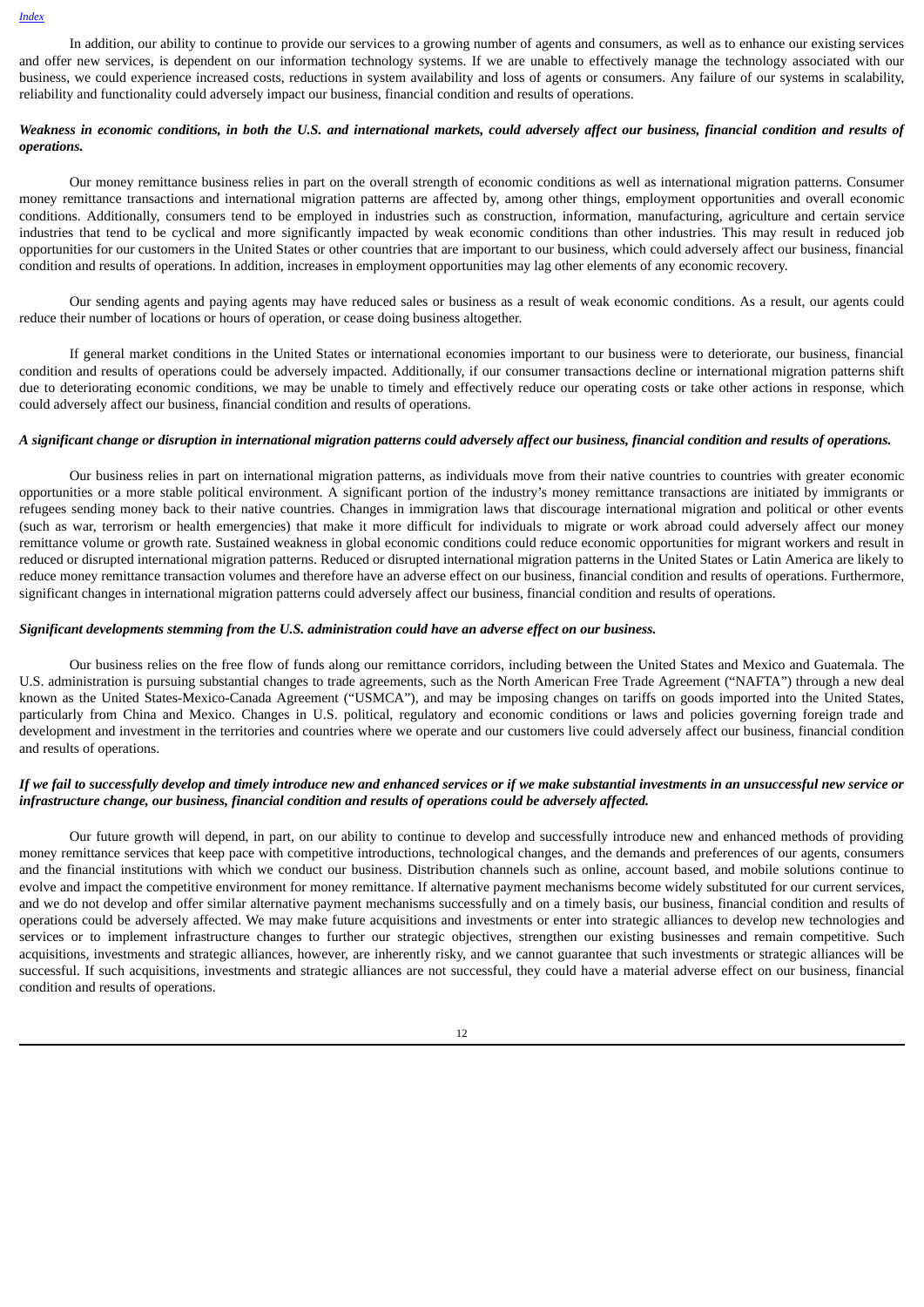## An inability by us or our agents to maintain adequate banking relationships may adversely affect our business, financial condition and results of *operations.*

We buy and sell a number of global currencies and maintain a network of settlement accounts to facilitate the timely funding of money remittances and foreign exchange trades. Our relationships with clearing, check processing, trading and exchange rate and cash management banks are critical to an efficient and reliable remittance network. An inability on our part to maintain existing or establish new banking relationships sufficient to enable us to conduct our business could adversely affect our business, financial condition and results of operations. There can be no assurance that we will be able to establish and maintain adequate banking relationships.

If we cannot maintain sufficient relationships with large U.S. and international banks that provide these services, we would be required to implement alternative cash management procedures, which may result in increased costs. Relying on local banks in each country could alter the complexity of our treasury operations, degrade the level of automation, visibility and service we currently receive from banks and affect patterns of settlement with our agents. This could result in an increase in operating costs and an increase in the amount of time it takes to concentrate agent remittances and to deliver agent payables, potentially adversely impacting our cash flow, working capital needs and exposure to local currency value fluctuations.

## A significant percentage of our banking relationships are concentrated in a few banks and if we lose one such relationship, our business, financial *condition and results of operations could be adversely affected.*

A substantial portion of the transactions that we conduct with and through banks are concentrated in a few banks, notably Wells Fargo, Bank of America and US Bank. Because of the current concentration of our major banking relationships, if we lose such a banking relationship, which could be the result of many factors including, but not limited to, changes in regulation, our business, financial condition and results of operations could be adversely affected.

## A significant portion of our paying agents are concentrated in a few large banks and financial institutions or large retail chains and if we lose such a *paying agent, our business, financial condition and results of operations could be adversely affected.*

A substantial portion of our paying agents are concentrated in a few large banks and financial institutions and large retail chains. Because of the current concentration of our paying agents in a few institutions, if we lose such an institution as a paying agent, which could be the result of many factors including, but not limited to, changes in regulation, our business, financial condition and results of operations could be adversely affected. Elektra, our largest paying agent by volume, accounted for approximately 20% of Intermex's total remittance volume in fiscal year 2018. Losing Elektra as a result of the previously-mentioned factors could negatively impact our business operations.

## Major bank failure or sustained financial market illiquidity, or illiquidity at our clearing, cash management and custodial financial institutions, could *adversely affect our business, financial condition and results of operations.*

We face certain risks in the event of a sustained deterioration of domestic or international financial market liquidity, as well as in the event of sustained deterioration in the liquidity, or failure, of our clearing, cash management and custodial financial institutions. In particular:

- We may be unable to access funds in our deposit accounts and clearing accounts on a timely basis to pay money remittances and make related settlements to agents. Any resulting need to access other sources of liquidity or short-term borrowing would increase our costs. Any delay or inability to pay money remittances or make related settlements with our agents could adversely impact our business, financial condition and results of operations.
- In the event of a major bank failure, we could face major risks to the recovery of our bank deposits used for the purpose of settling with our agents. A substantial portion of our cash and cash equivalents are either held at U.S. banks that are not subject to federal deposit insurance protection against loss or exceed the federal deposit insurance limit. Similarly, we hold cash and cash equivalents at foreign banks, which may not enjoy benefits such as the United States' federal deposit insurance protection.
- · We may be unable to borrow from financial institutions or institutional investors on favorable terms, or at all, which could adversely impact our ability to pursue our growth strategy and fund key strategic initiatives.

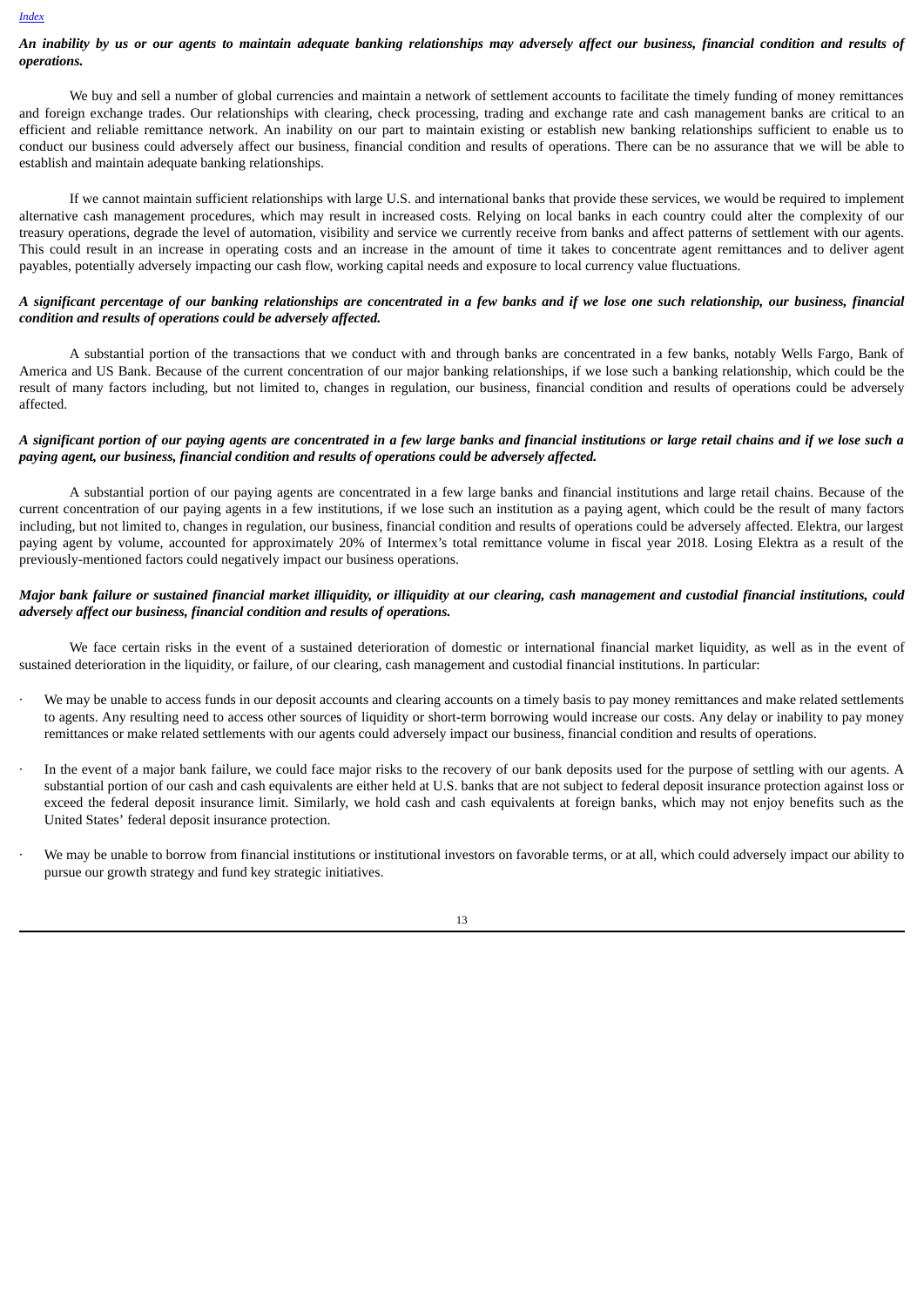If financial liquidity deteriorates, there can be no assurance we will not experience an adverse effect, which may be material, on our ability to access capital and on our business, financial condition and results of operations.

## Changes in banking industry regulation and practice could make it more difficult for us and our sending agents to maintain depository accounts with *banks, which would harm our business.*

The banking industry, in light of increased regulatory oversight, is continually examining its business relationships with companies that offer money remittance services and with retail agents that collect and remit cash collected from end consumers. Certain major national and international banks have withdrawn from providing service to money remittance services businesses. Should our existing relationship banks decide to not offer depository services to companies engaged in processing money remittance transactions, or to retail agents that collect and remit cash from end customers, our ability to complete money remittances, and to administer and collect fees from money remittance transactions, could be adversely impacted.

#### *We and our sending agents are considered MSBs in the United States under the Bank Secrecy Act.*

U.S. regulators are increasingly taking the position that MSBs, as a class, are high risk businesses. In addition, the creation of anti-money laundering laws has created concern and awareness among banks of the negative implications of aiding and abetting money laundering activity. As a result, banks may choose not to provide banking services to MSBs in certain regions due to the risk of additional regulatory scrutiny and the cost of building and maintaining additional compliance functions. Further, certain foreign banks have been forced to terminate relationships with MSBs by U.S. correspondent banks. As a result, we have been denied access to retail banking services in certain markets by banks that have sought to reduce their exposure to MSBs and not as a result of any concern related to our compliance programs. If we or our agents are unable to obtain sufficient banking relationships, we or they may not be able to offer our services in a particular region, which could adversely affect our business, financial condition and results of operations.

#### *We face credit risks from our sending agents and financial institutions with which we do business.*

The majority of our business is conducted through independent sending agents that provide our services to consumers at their business locations. Our sending agents receive the proceeds from the sale of our money remittances, and we must then collect these funds from the sending agents. If a sending agent becomes insolvent, files for bankruptcy, commits fraud or otherwise fails to remit money remittance proceeds to us, we must nonetheless complete the money remittance on behalf of the consumer.

Moreover, we have made, and may make in the future, secured or unsecured loans to sending agents under limited circumstances or allow sending agents to retain our funds for a period of time before remitting them to us. As of December 31, 2018, we had credit exposure to a total of 73 sending agents of \$1.2 million in the aggregate.

We monitor the creditworthiness of our sending agents and the financial institutions with which we do business on an ongoing basis. There can be no assurance that the models and approaches we use to assess and monitor the creditworthiness of our sending agents and these financial institutions will be sufficiently predictive, and we may be unable to detect and take steps to timely mitigate an increased credit risk.

In the event of a sending agent bankruptcy, we would generally be in the position of creditor, possibly with limited security or financial guarantees of performance, and we would therefore be at risk of a reduced recovery. We are not insured against credit losses, except in circumstances of agent theft or fraud. Significant credit losses could have a material adverse effect on our business, financial condition and results of operations.

## In the past, we identified material weaknesses in our internal control over financial reporting. If we fail to develop and maintain an effective system of internal control over financial reporting, we may be unable to accurately report our financial results or prevent fraud.

Prior to the Merger, the Company identified material weaknesses in its internal control over financial reporting. While all such identified material weaknesses have been remediated, there can be no assurance that the Company will not identify material weaknesses in its internal control in the future. Moreover, the Company's internal control over financial reporting may not prevent or detect misstatements because of its inherent limitations, including the possibility of human error, the circumvention or overriding of controls or fraud. Even effective internal controls can provide only reasonable assurance with respect to the preparation and fair presentation of financial statements. The existence of a material weakness could result in errors in the Company's financial statements that could result in a restatement of financial statements, which could cause the Company to fail to meet its reporting obligations, lead to a loss of investor confidence and have a negative impact on the trading price of the Company's common stock.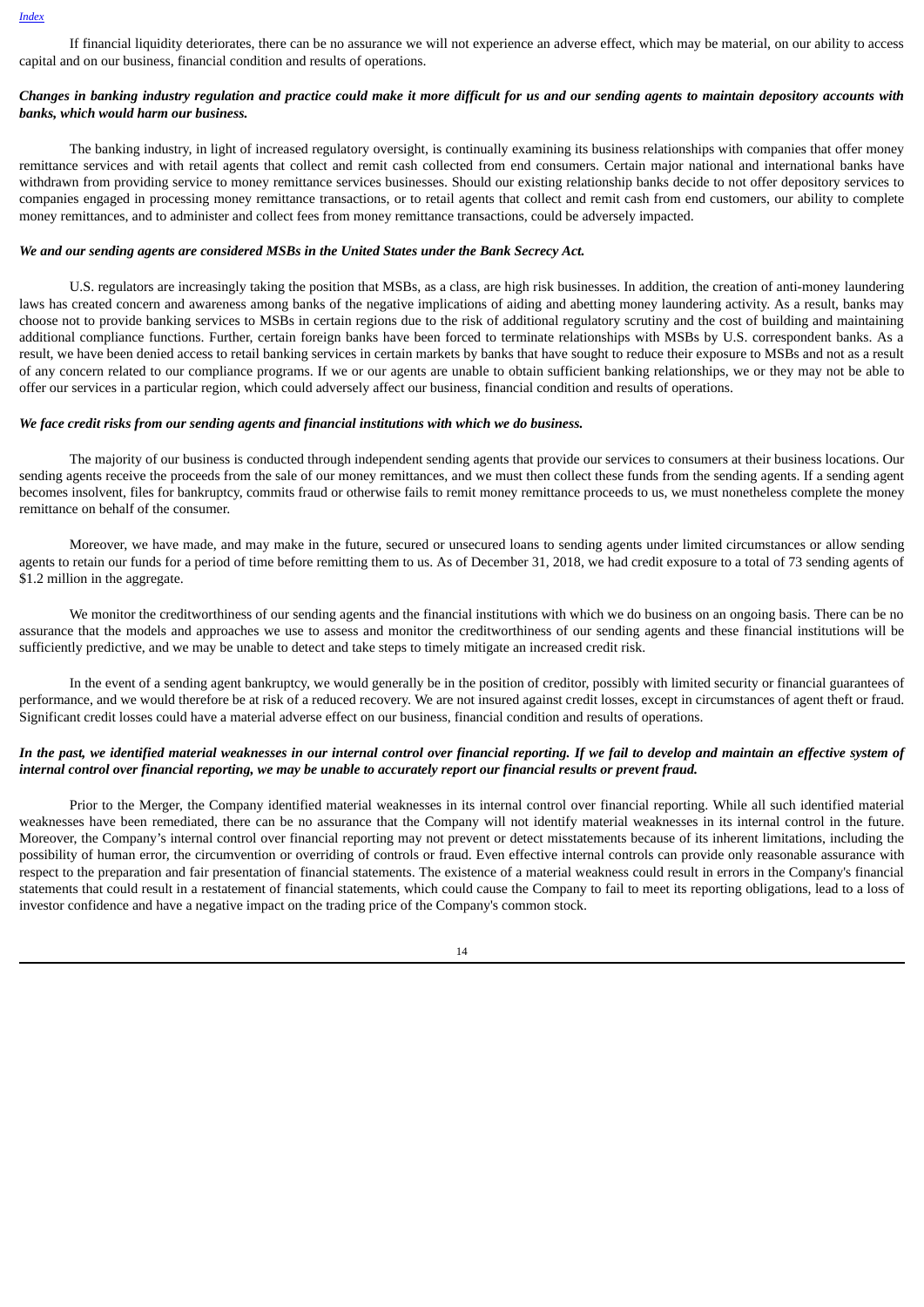## Retaining our chief executive officer and other key executives and finding and retaining qualified personnel is important to our continued success, and *any inability to attract and retain such personnel could harm our operations.*

Our ability to successfully operate our business will depend upon the efforts of certain key personnel. The development and implementation of our strategy has depended in large part on our Chief Executive Officer, President and Chairman of the Board of Directors, Robert Lisy. The retention of Mr. Lisy is important to our continued success, and we expect him to remain with the Company for the foreseeable future.

In addition to Mr. Lisy, we have a number of key executives who have a significant impact on our business. Although we expect all of such key personnel will continue to remain with the Company, the unexpected loss of key personnel may adversely affect the operations and profitability of the Company. Our success also depends to a large extent upon our ability to attract and retain key employees. Qualified individuals with experience in our industry are in high demand. Our CIO has designed and implemented key portions of our proprietary software and is crucial to the success of our business. In addition, legal or enforcement actions against compliance and other personnel in the money remittance industry may affect our ability to attract and retain key employees and directors. The lack of management continuity or the loss of one or more members of our executive management team could harm our business and future development. A failure to attract and retain key personnel including operating, marketing, financial and technical personnel, could also have a material adverse impact on our business, financial condition and results of operations.

## Because Stella Point controls a significant percentage of our common stock, it may influence our major corporate decisions and its interests may conflict *with the interests of other holders of our common stock.*

SPC Intermex, LP ("SPC Intermex"), an affiliate of Stella Point, beneficially owns approximately 34.1% of the voting power of our outstanding common stock. Through this beneficial ownership and the Shareholders Agreement (as defined below), Stella Point controls approximately 58.7% of the voting power of our outstanding common stock in respect of electing directors to our board of directors. As a result of this control, Stella Point is able to influence matters requiring approval by our stockholders and/or our board of directors, including the election of directors and the approval of business combinations or dispositions and other extraordinary transactions. Stella Point also may have interests that differ from the interests of other holders of our common stock and may vote in a way with which you disagree and which may be adverse to your interests. The concentration of ownership may have the effect of delaying, preventing or deterring a change of control of the Company and may materially and adversely affect the market price of our common stock. In addition, Stella Point may in the future own businesses that directly compete with the business of the Company. For additional information on the Shareholders Agreement, see "Item 13 – Shareholders Agreement."

## We and our agents are subject to numerous U.S. and international laws and regulations. Failure to comply with these laws and regulations could result in material settlements, fines or penalties, and changes in these laws or requlations could result in increased operating costs or reduced demand for our *services, all of which may adversely affect our business, financial condition and results of operations.*

We operate in a highly regulated environment, and our business is subject to a wide range of laws and regulations that vary from jurisdiction to jurisdiction. We are also subject to oversight by various governmental agencies, both in the United States and abroad. Lawmakers and regulators in the United States in particular have increased their focus on the regulation of the financial services industry. New or modified regulations and increased oversight may have unforeseen or unintended adverse effects on the financial services industry, which could affect our business, financial condition and results of operations.

The money transfer business is subject to a variety of regulations aimed at preventing money laundering and terrorism. We are subject to U.S. federal anti-money laundering laws, including the Bank Secrecy Act and the requirements of the U.S. Treasury Department's OFAC, which prohibit us from transmitting money to specified countries or to or from prohibited individuals. Additionally, we are subject to anti-money laundering laws in the other countries in which we operate. We are also subject to financial services regulations, money transfer licensing regulations, consumer protection laws, currency control regulations, escheat laws, privacy and data protection laws and anti-bribery laws. Many of these laws are constantly evolving, unclear and inconsistent across various jurisdictions, making compliance challenging. Subsequent legislation, regulation, litigation, court rulings or other events could expose us to increased program costs, liability and reputational damage.

We are considered a MSB in the United States under the Bank Secrecy Act, as amended by the USA PATRIOT Act of 2001. As such, we are subject to reporting, recordkeeping and anti-money laundering provisions in the United States as well as many other jurisdictions. In the past few years there have been significant regulatory reviews and actions taken by U.S. and other regulators and law enforcement agencies against banks, MSBs and other financial institutions related to money laundering, and the trend appears to be greater scrutiny by regulators of potential money laundering activity through financial institutions. We are also subject to regulatory oversight and enforcement by The U.S. Department of the Treasury Financial Crimes Enforcement Network ("FinCEN"). Any determination that we have violated the anti-money-laundering laws could have an adverse effect on our business, financial condition and results of operations.

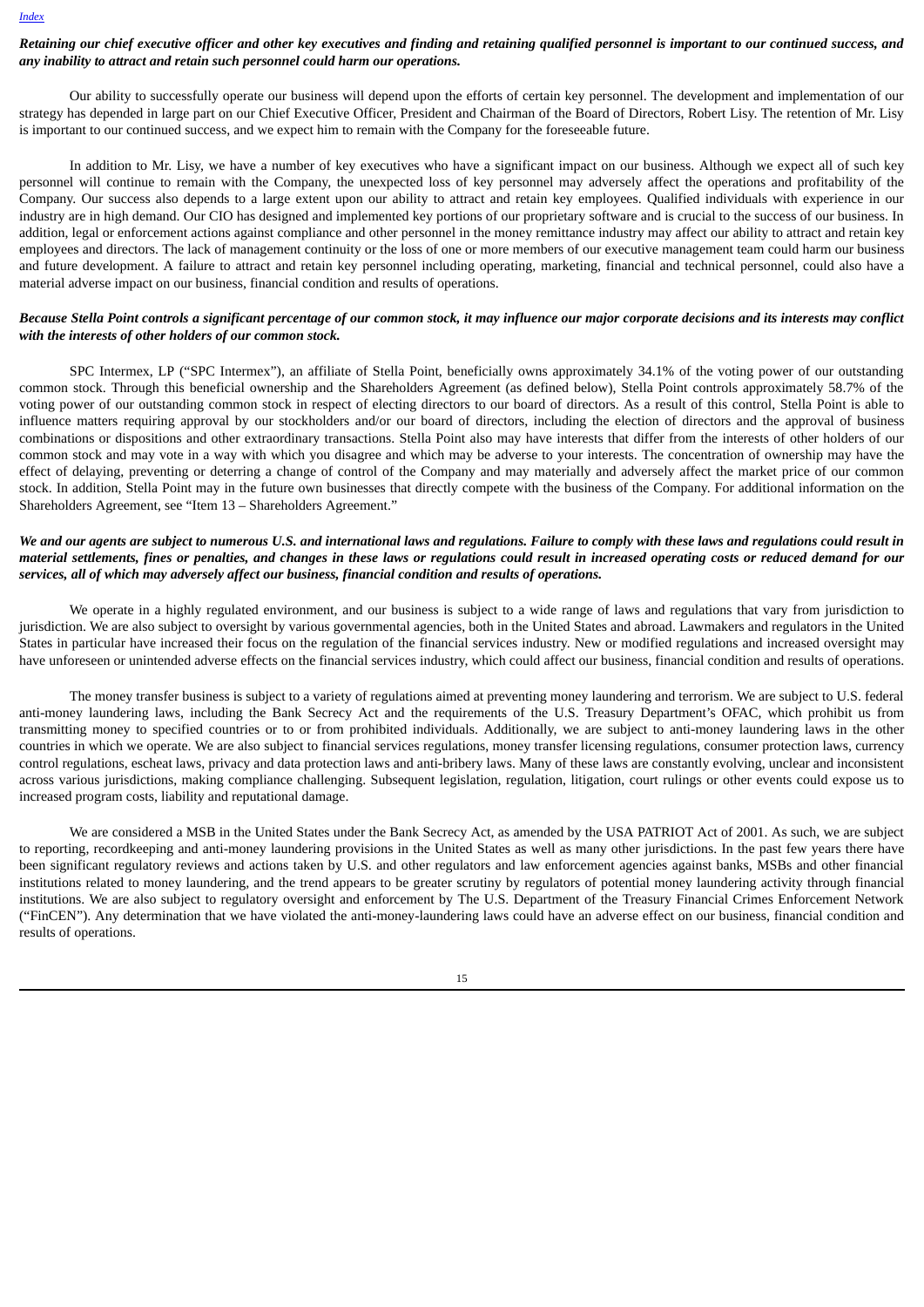The Dodd-Frank Act increases the regulation and oversight of the financial services industry. The Dodd-Frank Act addresses, among other things, systemic risk, capital adequacy, deposit insurance assessments, consumer financial protection, interchange fees, derivatives, lending limits, thrift charters and changes among the bank regulatory agencies. The Dodd-Frank Act requires enforcement by various governmental agencies, including the CFPB. Money transmitters such as us are subject to direct supervision by the CFPB and are required to provide additional consumer information and disclosures, adopt error resolution standards and adjust refund procedures for international transactions originating in the United States in a manner consistent with the Remittance Transfer Rule (a rule issued by the CFPB pursuant to the Dodd-Frank Act). In addition, the CFPB may adopt other regulations governing consumer financial services, including regulations defining unfair, deceptive, or abusive acts or practices, and new model disclosures. We could be subject to fines or other penalties if we are found to have violated the Dodd-Frank Act's prohibition against unfair, deceptive or abusive acts or practices. The CFPB's authority to change regulations adopted in the past by other regulators could increase our compliance costs and litigation exposure. Our litigation exposure may also be increased by the CFPB's authority to limit or ban pre-dispute arbitration clauses. We may also be liable for failure of our agents to comply with the Dodd-Frank Act. The legislation and implementation of regulations associated with the Dodd-Frank Act have increased our costs of compliance and required changes in the way we and our agents conduct business. In addition, we are subject to periodic examination by the CFPB. These examinations may require us to change the way we conduct business or increase the costs of compliance.

The United States and other countries periodically consider initiatives designed to lower costs of international remittances which, if implemented, may adversely impact our business, financial condition and results of operations.

In addition, we are subject to escheatment laws in the United States and certain foreign jurisdictions in which we conduct business. The concept of escheatment involves the reporting and delivery of property to states that is abandoned when its rightful owner cannot be readily located and/or identified. We are subject to the laws of various states in the United States which from time to time take inconsistent or conflicting positions regarding the requirements to escheat property to a particular state, making compliance challenging. In some instances, we escheat items to states pursuant to statutory requirements and then subsequently pay those items to consumers. For such amounts, we must file claims for reimbursement from the states.

Any violation by us of the laws and regulations set forth above could lead to significant settlements, fines or penalties and could limit our ability to conduct business in some jurisdictions. Our systems, employees and processes may not be sufficient to detect and prevent violations of the laws and regulations set forth above by our agents, which could also lead to us being subject to significant settlements, fines or penalties. In addition to these fines and penalties, a failure by us or our agents to comply with applicable laws and regulations also could seriously damage our reputation, result in diminished revenue and profit and increase our operating costs and could result in, among other things, revocation of required licenses or registrations, loss of approved status, termination of contracts with banks or retail representatives, administrative enforcement actions and fines, class action lawsuits, cease and desist orders and civil and criminal liability. The occurrence of one or more of these events could have a material adverse effect on our business, financial condition and results of operations.

In certain cases, regulations may provide administrative discretion regarding enforcement. As a result, regulations may be applied inconsistently across the industry, which could result in additional costs for us that may not be required to be incurred by our competitors. If we were required to maintain a price higher than most of our competitors to reflect our regulatory costs, this could harm our ability to compete effectively, which could adversely affect our business, financial condition and results of operations. In addition, changes in laws, regulations or other industry practices and standards, or interpretations of legal or regulatory requirements, may reduce the market for or value of our services or render our services less profitable or obsolete. Changes in the laws affecting the kinds of entities that are permitted to act as money remittance agents (such as changes in requirements for capitalization or ownership) could adversely affect our ability to distribute our services and the cost of providing such services. Many of our sending agents are in the check cashing industry. Any regulatory action that negatively impacts check cashers could also cause this portion of our agent base to decline. If onerous regulatory requirements were imposed on our agents, the requirements could lead to a loss of agents, which, in turn, could adversely affect our business, financial condition or results of operations.

## Litigation or investigations involving us or our gaents could result in material settlements, fines or penalties and may adversely affect our business, *financial condition and results of operations.*

We have been, and in the future may be, subject to allegations and complaints that individuals or entities have used our money remittance services for fraud-induced money transfers, as well as certain money laundering activities, which may result in fines, penalties, judgments, settlements and litigation expenses. We also are the subject from time to time of litigation related to our business.

Regulatory and judicial proceedings and potential adverse developments in connection with ongoing litigation may adversely affect our business, financial condition and results of operations. There also may be adverse publicity associated with lawsuits and investigations that could decrease agent and consumer acceptance of our services. Additionally, our business has been in the past, and may be in the future, the subject of class action lawsuits, regulatory actions and investigations and other general litigation. The outcome of class action lawsuits, regulatory actions and investigations and other litigation is difficult to assess or quantify but may include substantial fines and expenses, as well as the revocation of required licenses or registrations or the loss of approved status, which could have a material adverse effect on our business, financial position and results of operations or consumers' confidence in our business. Plaintiffs or regulatory agencies in these lawsuits, actions or investigations may seek recovery of very large or indeterminate amounts, and the magnitude of these actions may remain unknown for substantial periods of time. The cost to defend or settle future lawsuits or investigations may be significant. In addition, improper activities, lawsuits or investigations involving our agents may adversely impact our business operations or reputation even if we are not directly involved.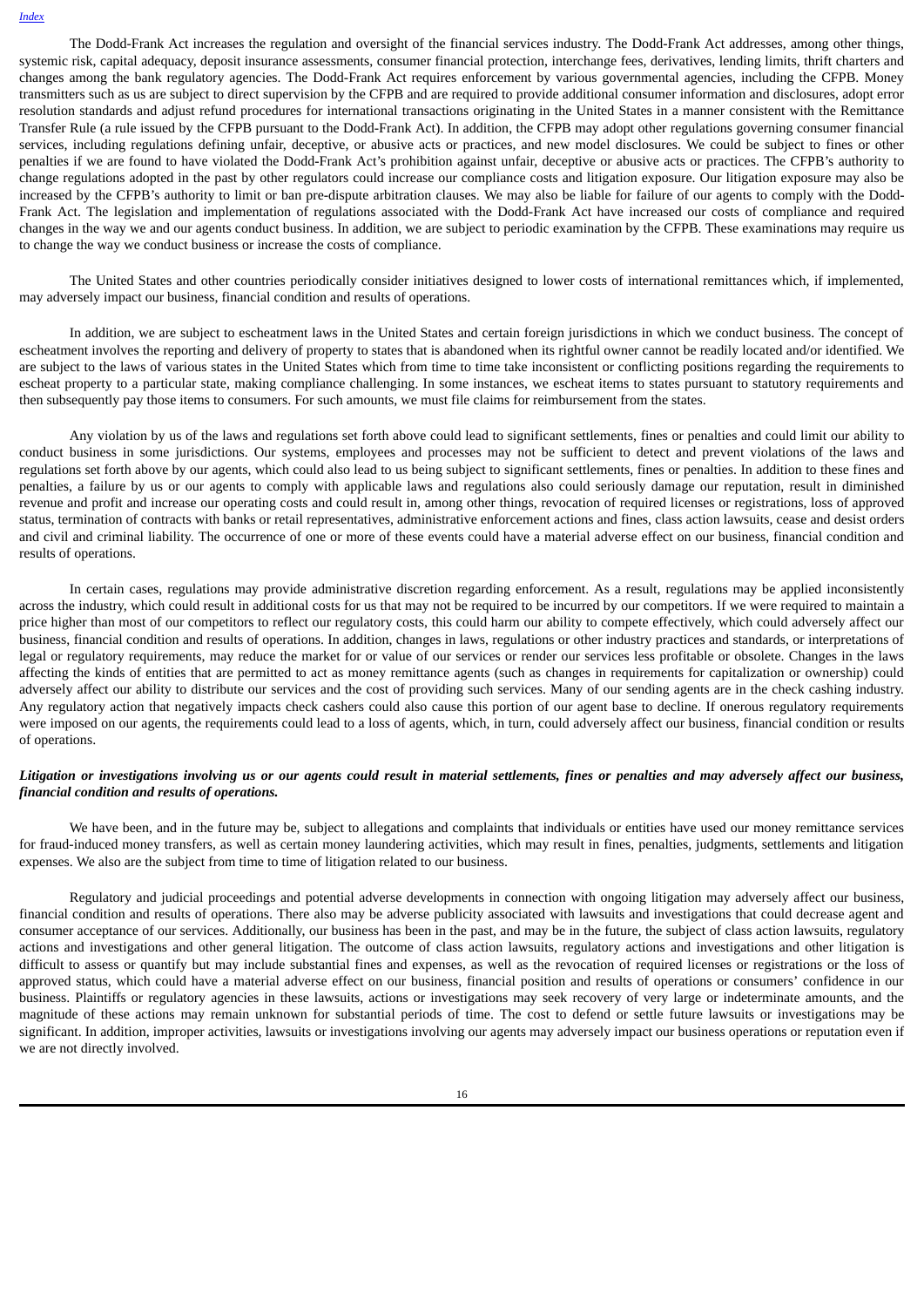#### We could be adversely affected by violations of the U.S. Foreign Corrupt Practices Act or other similar anti-corruption laws.

Our operations in Latin America are subject to anti-corruption laws and regulations, including restrictions imposed by the U.S. Foreign Corrupt Practices Act (the "FCPA"). The FCPA and similar anti-corruption laws in other jurisdictions generally prohibit companies and their intermediaries from making improper payments to government officials or employees of commercial enterprises for the purpose of obtaining or retaining business. We operate in parts of the world that have experienced corruption and, in certain circumstances, strict compliance with anti-corruption laws may conflict with local customs and practices. Because of the scope and nature of our operations, we experience a higher risk associated with the FCPA and similar anti-bribery laws than many other companies.

Our employees and agents interact with government officials on our behalf, including as necessary to obtain licenses and other regulatory approvals necessary to operate our business, employ expatriates and resolve tax disputes. We also have a number of contracts with third-party paying agents that are owned or controlled by foreign governments. These interactions and contracts create a risk of unauthorized payments or offers of payments by one of our employees or agents that could be in violation of the FCPA or other similar laws. Under the FCPA and other similar laws, we may be held liable for unauthorized actions taken by our employees or agents.

In recent years, there have been significant regulatory reviews and actions taken by the United States and other regulators related to anti-bribery laws, and the trend appears to be greater scrutiny on payments to, and relationships with, foreign entities and individuals.

Although we have implemented policies and procedures reasonably designed to ensure compliance with local laws and regulations as well as U.S. laws and regulations, including the FCPA, there can be no assurance that all of our employees and agents will abide by our policies. If we are found to be liable for violations of the FCPA or similar anti-corruption laws in other jurisdictions, either due to our own or others' acts or inadvertence, we could suffer from substantial civil and criminal penalties, including fines, incarceration, prohibitions or limitations on the conduct of our business, the loss of our financing facilities and significant reputational damage, any of which could have a material and adverse effect on our results of business, financial condition or results of operations.

Government or regulatory investigations into potential violations of the FCPA or other similar laws by U.S. agencies could also have a material adverse effect on our results of business, financial condition and results of operations. Furthermore, detecting, investigating and resolving actual or alleged violations of the FCPA and other similar laws is expensive and can consume significant time and attention of our senior management.

## We conduct money remittance transactions through agents in regions that are politically volatile or, in a limited number of cases, may be subject to *certain OFAC restrictions.*

We conduct money remittance transactions through agents in regions that are politically volatile or, in a limited number of cases, may be subject to certain OFAC restrictions. It is possible that our money remittance services or other services could be used in contravention of applicable law or regulations. Such circumstances could result in increased compliance costs, regulatory inquiries, suspension or revocation of required licenses or registrations, seizure or forfeiture of assets and the imposition of civil and criminal fees and penalties. In addition to monetary fines or penalties that we could incur, we could be subject to reputational harm that could have a material adverse effect on our business, financial condition and results of operations.

#### Changes in tax laws and unfavorable outcomes of tax positions we take could adversely affect our tax expense, liquidity, business and financial condition.

On December 22, 2017, the Tax Cuts and Jobs Act (H.R. 1) (the "Act") was enacted. The Act contains significant changes to corporate taxation, including reduction of the corporate income tax rate from 35% to 21%, elimination of the corporate alternative minimum tax, limitation of the tax deduction for interest expense to 30% of U.S. "adjusted taxable income" (which will be roughly equivalent to EBITDA through December 31, 2022 and to EBIT thereafter), limitation of the deduction for future net operating losses, and elimination of future net operating loss carrybacks, elimination of U.S. tax on foreign earnings (subject to certain important exceptions), immediate deductions for certain new investments instead of deductions for depreciation expense over time and modification or elimination of many business deductions and credits. Notwithstanding the reduction in the corporate income tax rate, the overall impact of the Act is uncertain, and our business and financial condition could be adversely affected. The overall impact of the Act also depends on future interpretations and regulations that may be issued by the U.S. Treasury Department, and it is possible future guidance could adversely impact the company. Further, it is unclear how foreign governments and U.S. state and local jurisdictions will incorporate these federal law changes and such jurisdictions may enact tax laws in response to the Act that could result in further changes to global taxation and materially affect the company's financial position and results of operations. At this time, the full extent of the impact of the Act on our business and results of operations cannot reasonably be estimated. Further, this filing does not discuss the Act or the manner in which it might affect holders of our common stock. No assurance is given that the Act will not have an adverse effect on the market price of our common stock. In addition to the Act, developments in the tax laws of state and local and non-U.S. governments could have an adverse effect on the tax consequences to our common stock.

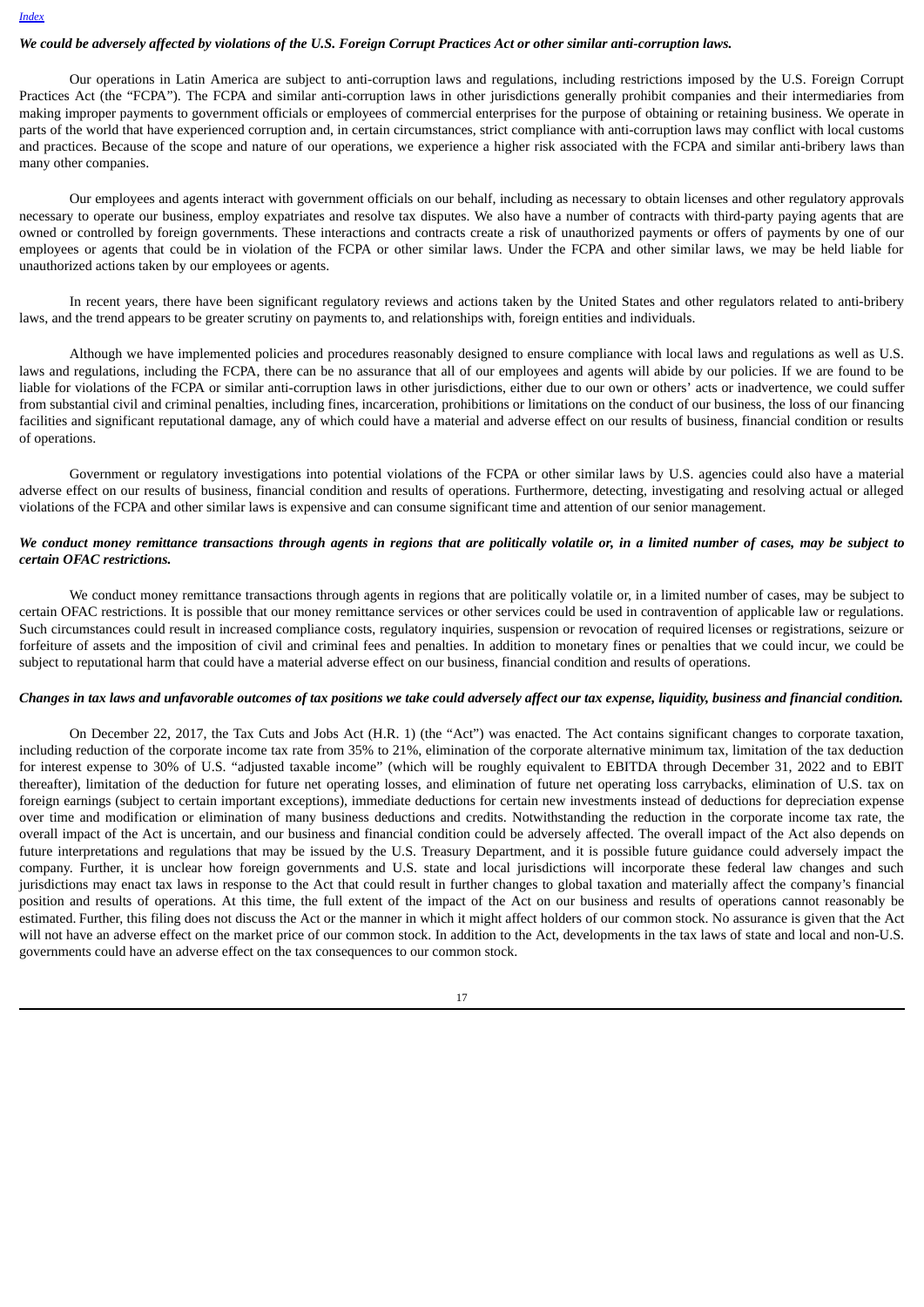We file tax returns and take positions with respect to federal, state, local and international taxation, and our tax returns and tax positions are subject to review and audit by taxing authorities. An unfavorable outcome in a tax review or audit could result in higher tax expense, including interest and penalties, which could adversely affect our results of operations and cash flows. We establish reserves for material known tax exposures; however, there can be no assurance that an actual taxation event would not exceed our reserves.

## Our business and results of operations may be adversely affected by foreign political, economic and social instability risks, foreign currency restrictions *and devaluation, and various local laws associated with doing business in Latin America.*

We derive a substantial portion of our revenue from our money remittance transactions from the United States to Latin America corridor, particularly the corridors to Mexico and Guatemala, and we are exposed to certain political, economic and other uncertainties not encountered in U.S. operations, including increased risks of social unrest, strikes, drug cartel and gang-related violence, war, kidnapping of employees or agents, nationalization, forced negotiation or modification of contracts, difficulty resolving disputes and enforcing contract provisions, expropriation of assets, taxation policies, foreign exchange restrictions and restrictions on repatriation of income and capital, currency rate fluctuations, increased governmental ownership and regulation of the economy and markets in which we operate, and restrictive governmental regulation, bureaucratic delays, uncertain application of laws and regulations and general hazards associated with foreign sovereignty over certain areas in which operations are conducted. Latin American countries, in particular, have historically experienced uneven periods of economic growth, as well as recession, periods of high inflation and general economic and political instability. Additionally, as events in the Latin American region have demonstrated, negative economic or political developments in one country in the region can lead to or exacerbate economic or political instability elsewhere in the region. Consequently, actions or events in Latin America that are beyond our control could restrict our ability to operate there or otherwise adversely affect the profitability of those operations. Furthermore, changes in the business, regulatory or political climate in any of those countries, or significant fluctuations in currency exchange rates, could affect our ability to expand or continue our operations there, which could have a material adverse impact on our business, financial condition and results of operations. Further, our growth plans include potential expansion in the countries in which we currently operate, as well as, potentially, other countries in Latin America.

Additionally, the countries in which we operate may impose or tighten foreign currency exchange control restrictions, taxes or limitations with regard to repatriation of earnings and investments from these countries. If exchange control restrictions, taxes or limitations are imposed or tightened, our ability to receive dividends or other payments from affected jurisdictions could be reduced, which could have a material adverse effect on our business, financial condition and results of operations.

In addition, corporate, contract, property, insolvency, competition, securities and other laws and regulations in many of the countries in which we operate have been, and continue to be, substantially revised. Therefore, the interpretation and procedural safeguards of the new legal and regulatory systems are in the process of being developed and defined, and existing laws and regulations may be applied inconsistently. Also, in some circumstances, it may not be possible to obtain the legal remedies provided for under these laws and regulations in a reasonably timely manner, if at all.

Our ability to grow in international markets and our future results could be adversely affected by a number of factors, including:

- · changes in political and economic conditions and potential instability in certain regions, including in particular the recent civil unrest, terrorism and political turmoil in Latin America;
- restrictions on money transfers to, from and between certain countries;
- inability to recruit and retain paying agents and customers for new corridors;
- · currency exchange controls, new currency adoptions and repatriation issues;
- · changes in regulatory requirements or in foreign policy, including the adoption of domestic or foreign laws, regulations and interpretations detrimental to our business;
- possible increased costs and additional regulatory burdens imposed on our business;
- · the implementation of U.S. sanctions, resulting in bank closures in certain countries and the ultimate freezing of our assets;
- · burdens of complying with a wide variety of laws and regulations;
- · possible fraud or theft losses, and lack of compliance by international representatives in foreign legal jurisdictions where collection and legal enforcement may be difficult or costly;

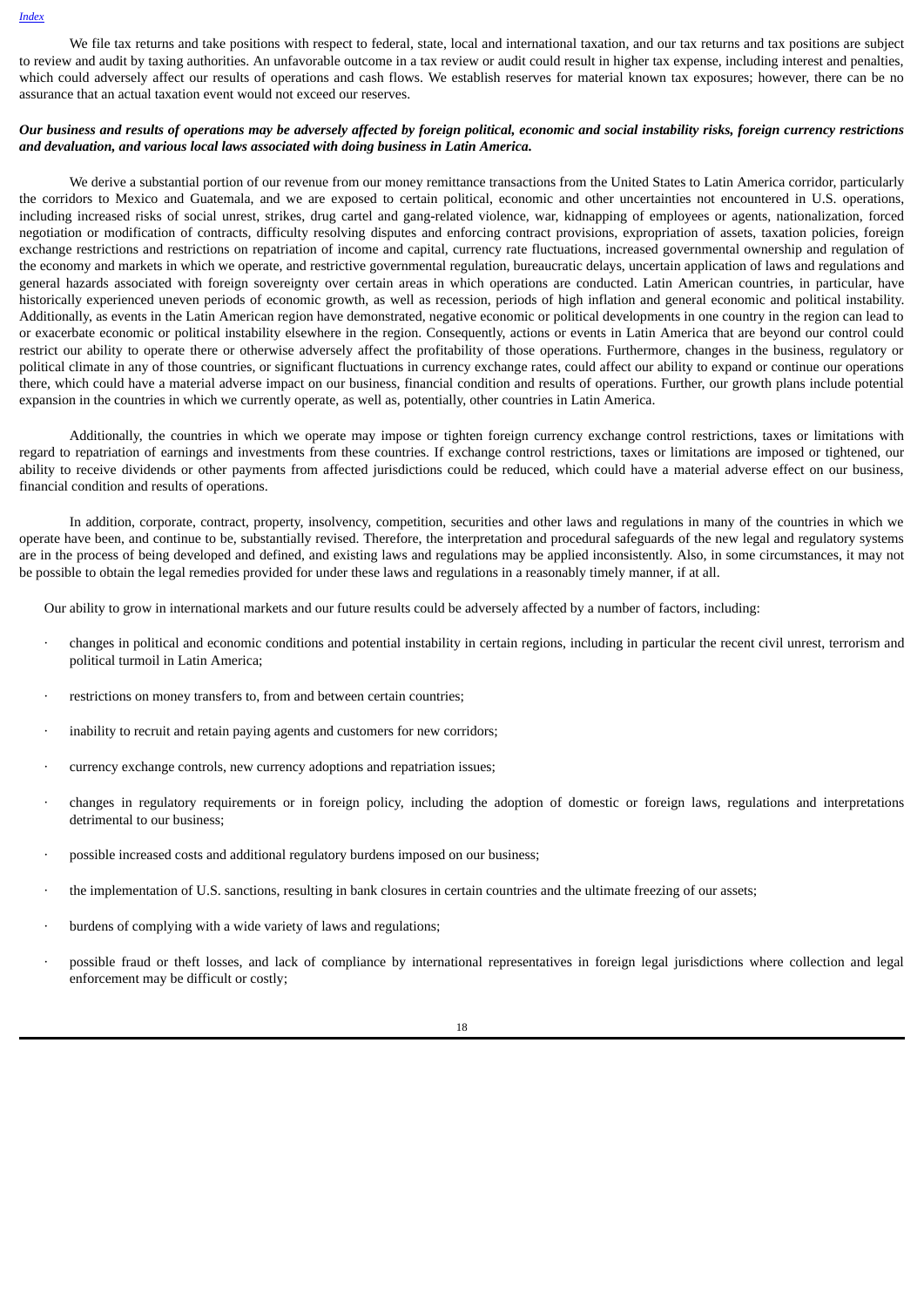- inability to maintain or improve our software and technology systems;
- · reduced protection of our intellectual property rights;
- unfavorable tax rules or trade barriers; and
- inability to secure, train or monitor international agents.

## If we are unable to adequately protect our brand and the intellectual property rights related to our existing and any new or enhanced services, or if we infringe on the rights of others, our business, prospects, financial condition and results of operations could be adversely affected.

The Intermex brand is critical to our business. We utilize trademark registrations in various countries and other tools to protect our brand. Our business would be harmed if we were unable to adequately protect our brand and the value of our brand was to decrease as a result.

We rely on a combination of patent, trademark and copyright laws and trade secret protection and confidentiality or license agreements to protect the intellectual property rights related to our services. We may be subject to third-party claims alleging that we infringe their intellectual property rights or have misappropriated other proprietary rights. We may be required to spend resources to defend such claims or to protect and police our own rights. Some of our legal rights in information or technology that we deem proprietary may not be protected by intellectual property laws, particularly in foreign jurisdictions. The loss of our intellectual property protection, the inability to secure or enforce intellectual property protection or to successfully defend against claims of intellectual property infringement or misappropriation could have a material adverse effect on our business, prospects, financial condition and results of operation.

## The processes and systems we employ may be subject to patent protection by other parties, and any claims could adversely affect our business and results *of operations.*

In certain countries, including the United States, patent laws permit the protection of processes and systems. We employ processes and systems in various markets that have been used in the industry by other parties for many years. We or other companies that use these processes and systems consider many of them to be in the public domain. If a person were to assert that it holds a patent covering any of the processes or systems we use, we would be required to defend ourselves against such claim. If unsuccessful, we may be required to pay damages for past infringement, which could be trebled if the infringement was found to be willful. We also may be required to seek a license to continue to use the processes or systems. Such a license may require either a single payment or an ongoing license fee. No assurance can be given that we will be able to obtain a license which is reasonable in fee and scope. If a patent owner is unwilling to grant such a license, or we decide not to obtain such a license, we may be required to modify our processes and systems to avoid future infringement.

## The operation of retail locations creates risks and may adversely affect our business, financial condition and results of operations.

We have company-operated retail locations for the sale of our services. We may be subject to additional laws and regulations that are triggered by our ownership of retail locations and our employment of individuals who staff our retail locations. There are also certain risks inherent in operating any retail location, including theft, personal injury and property damage and long-term lease obligations.

## **Risks Relating to Our Indebtedness**

## We have a substantial amount of indebtedness, which may limit our operating flexibility and could adversely affect our business, financial condition and *results of operations.*

We had approximately \$120.0 million of indebtedness as of December 31, 2018, including \$90.0 million in outstanding borrowings under the term loan and \$30.0 million in outstanding borrowings under our revolving credit facility. We refinanced our credit facility on November 7, 2018 and further amended it on December 7, 2018. Our indebtedness could have important consequences to our investors, including, but not limited to:

- increasing our vulnerability to, and reducing our flexibility to respond to, general adverse economic and industry conditions;
- · requiring the dedication of a substantial portion of our cash flow from operations to servicing debt, including interest payments and quarterly excess cash flow prepayment obligations;
- limiting our flexibility in planning for, or reacting to, changes in its business and the competitive environment; and

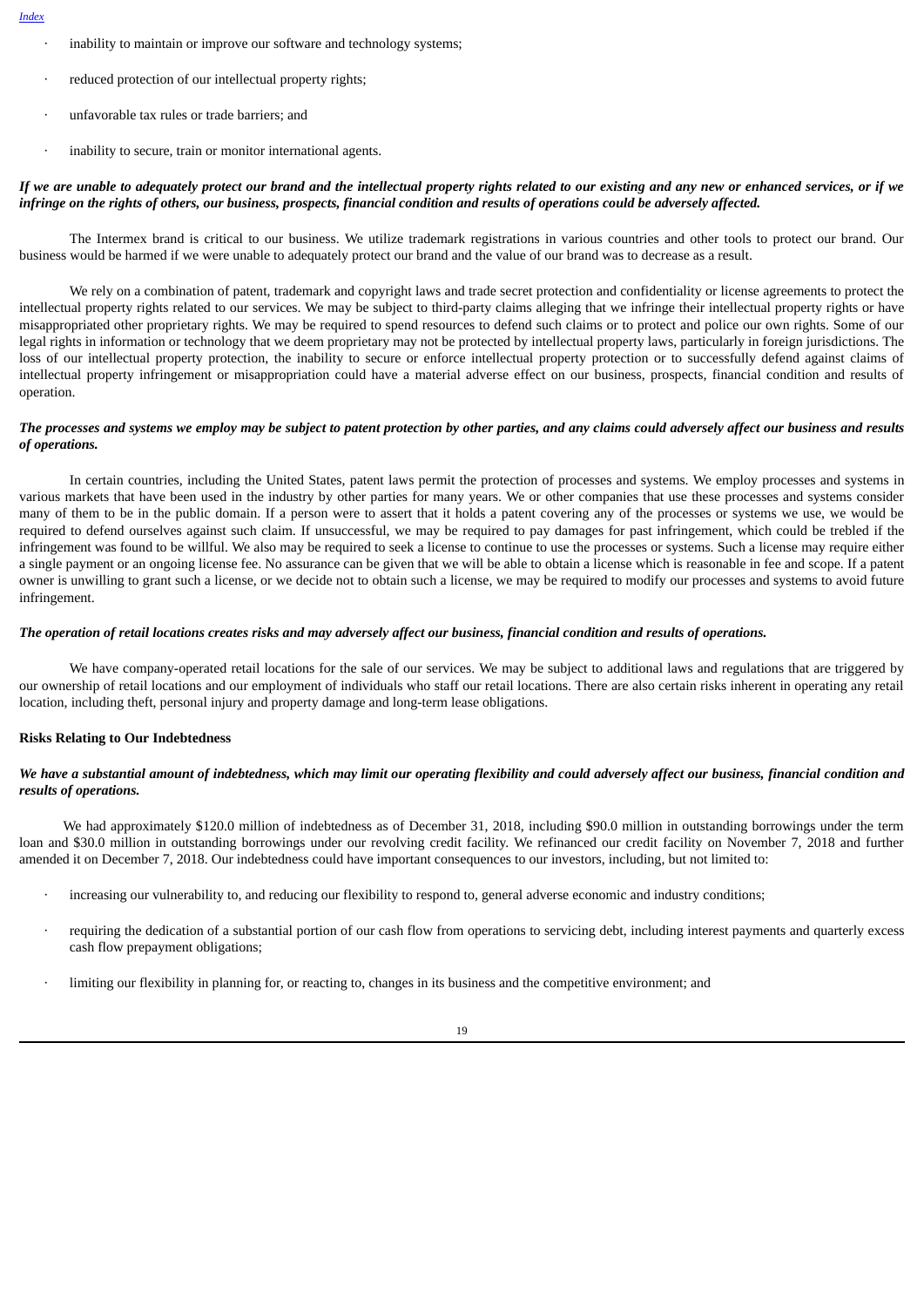limiting our ability to borrow additional funds and increasing the cost of any such borrowing.

The interest rates in our credit facility vary at stated margins above either the London Interbank Offered Rate, Eurodollar Rate or a base rate established by the administrative agent of the facility, all of which are subject to fluctuation. If interest rates increase, our debt service obligations on such variable rate indebtedness would increase even though the amount borrowed remained the same. Accordingly, an increase in interest rates would adversely affect our profitability. See the section entitled "Management's Discussion and Analysis of Financial Condition and Results of Operations of Intermex-Liquidity and *Capital Resources*" for more information.

We also are subject to capital requirements imposed by various regulatory bodies in the jurisdictions in which we operate. We may need access to external capital to support these regulatory requirements in order to maintain our licenses and our ability to earn revenue in these jurisdictions. An interruption of our access to capital could impair our ability to conduct business if our regulatory capital falls below requirements.

## Upon the occurrence of an event of default relating to our credit facility, the lenders could elect to accelerate payments due and terminate all *commitments to extend further credit.*

Under our credit facility, upon the occurrence of an event of default, the lenders will be able to elect to declare all amounts outstanding under the credit agreement to be immediately due and payable and terminate all commitments to lend additional funds. If we are unable to repay those amounts, the lenders under the credit agreement could proceed to foreclose against our collateral that secures that indebtedness. We have granted the lenders a security interest in substantially all of our assets, including the assets of certain subsidiaries.

#### *Our credit facility contains restrictive covenants that may impair our ability to conduct business.*

Our credit facility contains operating covenants and financial covenants that may in each case limit management's discretion with respect to certain business matters. Among other things, these covenants restrict our and our subsidiaries' ability to grant additional liens, consolidate or merge with other entities, purchase or sell assets, declare dividends, incur additional debt, make advances, investments and loans, transact with affiliates, issue equity interests, modify organizational documents and engage in other business. We are required to comply with a minimum fixed charge coverage ratio and a maximum consolidated leverage ratio. As a result of these covenants and restrictions, we will be limited in how we conduct our business and we may be unable to raise additional debt or other financing to compete effectively or to take advantage of new business opportunities. The terms of any future indebtedness we may incur could include more restrictive covenants. Failure to comply with such restrictive covenants may lead to default and acceleration under our credit facility and may impair our ability to conduct business. We may not be able to maintain compliance with these covenants in the future and, if we fail to do so, that we will be able to obtain waivers from the lenders and/or amend the covenants, which may result in foreclosure of our assets. See the section entitled "Management's Discussion and Analysis of Financial Condition and Results of Operations of Intermex—Liquidity and Capital Resources" for more information.

#### **Risks Relating to Our Securities**

#### We are a holding company with nominal net worth and will depend on dividends and distributions from our subsidiaries to pay any dividends.

We are a holding company with nominal net worth. We do not have any assets or conduct any business operations other than our investments in our subsidiaries. Our business operations are conducted primarily out of our operating subsidiary, Intermex Wire Transfer, LLC. As a result, our ability to pay dividends, if any, will be dependent upon cash dividends and distributions or other transfers from our subsidiaries. Payments to us by our subsidiaries will be contingent upon their respective earnings and subject to any limitations on the ability of such entities to make payments or other distributions to us. See "Risk Factors Risks Related to Our Indebtedness." Upon the occurrence of an event of default relating to our credit facility, the lenders could elect to accelerate payments due and terminate all commitments to extend further credit" for additional information regarding the limitations currently imposed by the agreement governing our credit facility. In addition, our subsidiaries are separate and distinct legal entities and have no obligation to make any funds available to us.

#### As an "emerging growth company," we cannot be certain if the reduced disclosure requirements applicable to "emerging growth companies" will make *our common stock less attractive to investors.*

For as long as we remain an "emerging growth company" as defined in the JOBS Act, we may take advantage of certain exemptions from various reporting requirements that are applicable to other public companies that are not "emerging growth companies", including not being required to obtain an assessment of the effectiveness of our internal controls over financial reporting from our independent registered public accounting firm pursuant to Section 404 of the Sarbanes-Oxley Act ("Section 404"), reduced disclosure obligations regarding executive compensation in our periodic reports and proxy statements, and exemptions from the requirements of holding a nonbinding advisory vote on executive compensation and stockholder approval of any golden parachute payments not previously approved. In addition, the JOBS Act provides that an emerging growth company can take advantage of an extended transition period for complying with new or revised accounting standards, which we have elected to do.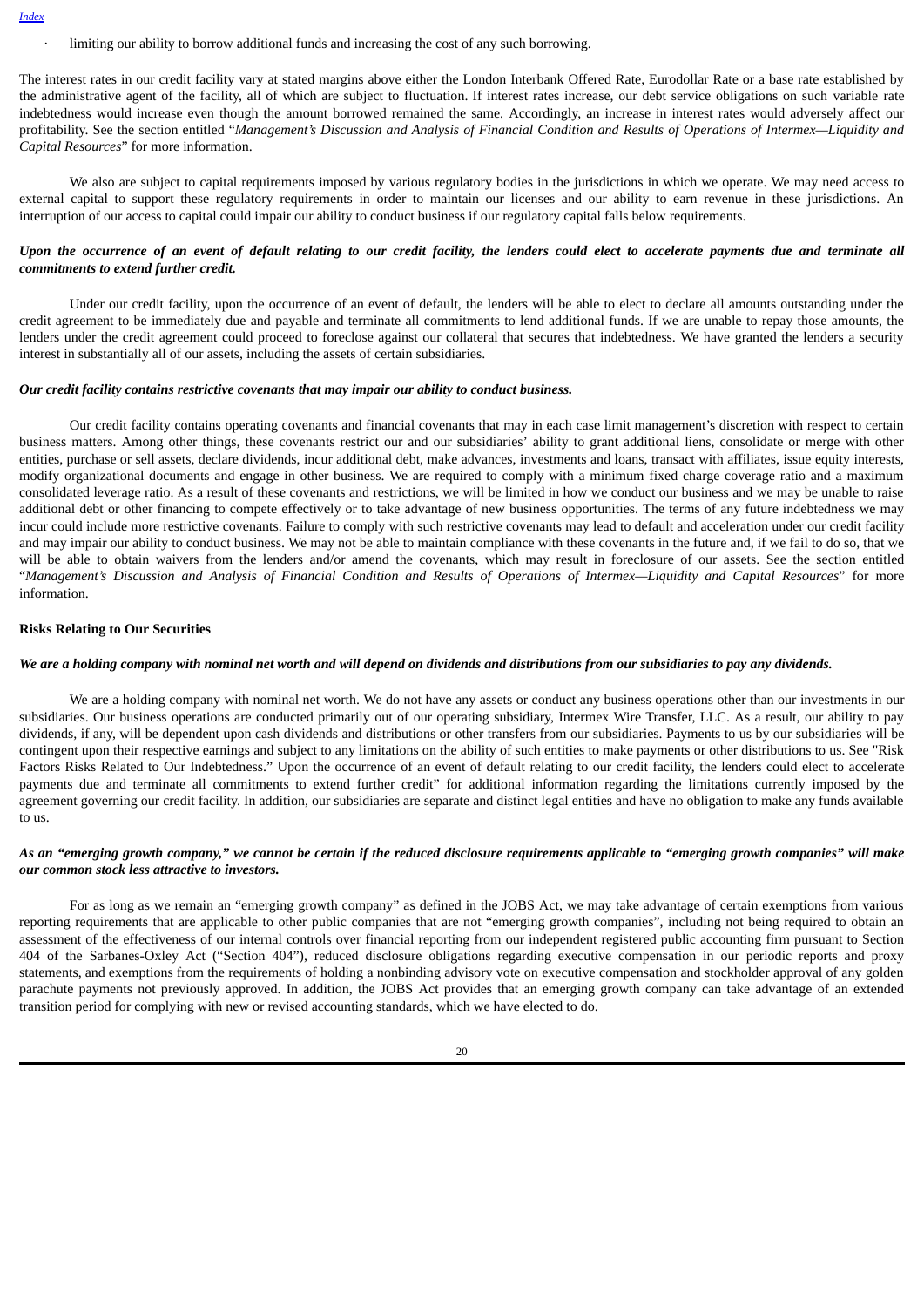We will be an "emerging growth company" until the earlier of (1) the last day of the fiscal year (a) following January 19, 2022, the fifth anniversary of us becoming a publicly-traded company, (b) in which we have total annual gross revenue of at least \$1.07 billion or (c) in which we are deemed to be a large accelerated filer, which means the market value of our common stock that is held by non-affiliates exceeds \$700.0 million as of the last business day of our prior second fiscal quarter, and (2) the date on which we have issued more than \$1.0 billion in non-convertible debt during the prior three-year period.

We cannot predict if investors will find our common stock less attractive because we will rely on these exemptions. If some investors find our common stock less attractive as a result, there may be a less active market for our common stock, our share price may be more volatile and the price at which our securities trade could be less than if we did not use these exemptions.

#### Pursuant to the JOBS Act, our independent registered public accounting firm will not be required to attest to the effectiveness of our internal control over financial reporting pursuant to Section 404 of the Sarbanes-Oxley Act for so long as we are an "emerging growth company."

Section 404 requires annual management assessments of the effectiveness of our internal control over financial reporting, and generally requires in the same report a report by our independent registered public accounting firm on the effectiveness of our internal control over financial reporting. However, under the JOBS Act, our independent registered public accounting firm will not be required to attest to the effectiveness of our internal control over financial reporting pursuant to Section 404 until we are no longer an "emerging growth company." Accordingly, until we cease being an "emerging growth company" stockholders will not have the benefit of an independent assessment of the effectiveness of our internal control environment.

## We may not be able to timely and effectively implement controls and procedures required by Section 404 of the Sarbanes-Oxley Act of 2002, which could *have a material adverse effect on our business.*

As a private company, Intermex Holdings was not subject to Section 404 of the Sarbanes-Oxley Act. However, following the Merger, we will be required to provide management's attestation on internal controls for our fiscal year ending December 31, 2019. The standards required for a public company under Section 404 of the Sarbanes-Oxley Act are significantly more stringent than those that were required of Intermex Holdings as a privately-held company. Management may not be able to effectively and timely implement controls and procedures that adequately respond to the increased regulatory compliance and reporting requirements that are applicable to the Company. If we are not able to implement the additional requirements of Section 404 in a timely manner or with adequate compliance, we may not be able to assess whether our internal controls over financial reporting are effective, which may subject us to adverse regulatory consequences and could harm investor confidence and lead to a decrease in the market price of our Common Stock.

## Our Common Stock price may change significantly following the exchange, and you may not be able to resell shares of our Common Stock at or above the price you paid or at all, and you could lose all or part of your investment as a result.

The market value of our Common Stock may vary significantly and if our performance does not meet market expectations, the price of our common stock may decline. Fluctuations in the price of our common stock could contribute to the loss of all or part of your investment. The trading price of our common stock could be volatile and subject to wide fluctuations in response to various factors, some of which are beyond our control. Any of the factors listed below could have a material adverse effect on your investment in our common stock and our common stock may trade at prices significantly below the price you paid for them.

Factors affecting the trading price of our common stock may include:

- · actual or anticipated fluctuations in our quarterly financial results or the quarterly financial results of companies perceived to be similar to us;
- · changes in the market's expectations about our operating results;
- success of competitors;
- · our operating results failing to meet market expectations in a particular period;
- · changes in financial estimates and recommendations by securities analysts concerning us or the money transfer services industry and market in general;
- · operating and stock price performance of other companies that investors deem comparable to us;
- our ability to market new and enhanced products on a timely basis;
- changes in laws and regulations affecting our business;
- · commencement of, or involvement in, litigation involving us;
- · changes in our capital structure, such as future issuances of securities or the incurrence of additional debt;
- the volume of shares of our common stock available for public sale;
- any significant change in our board or management;

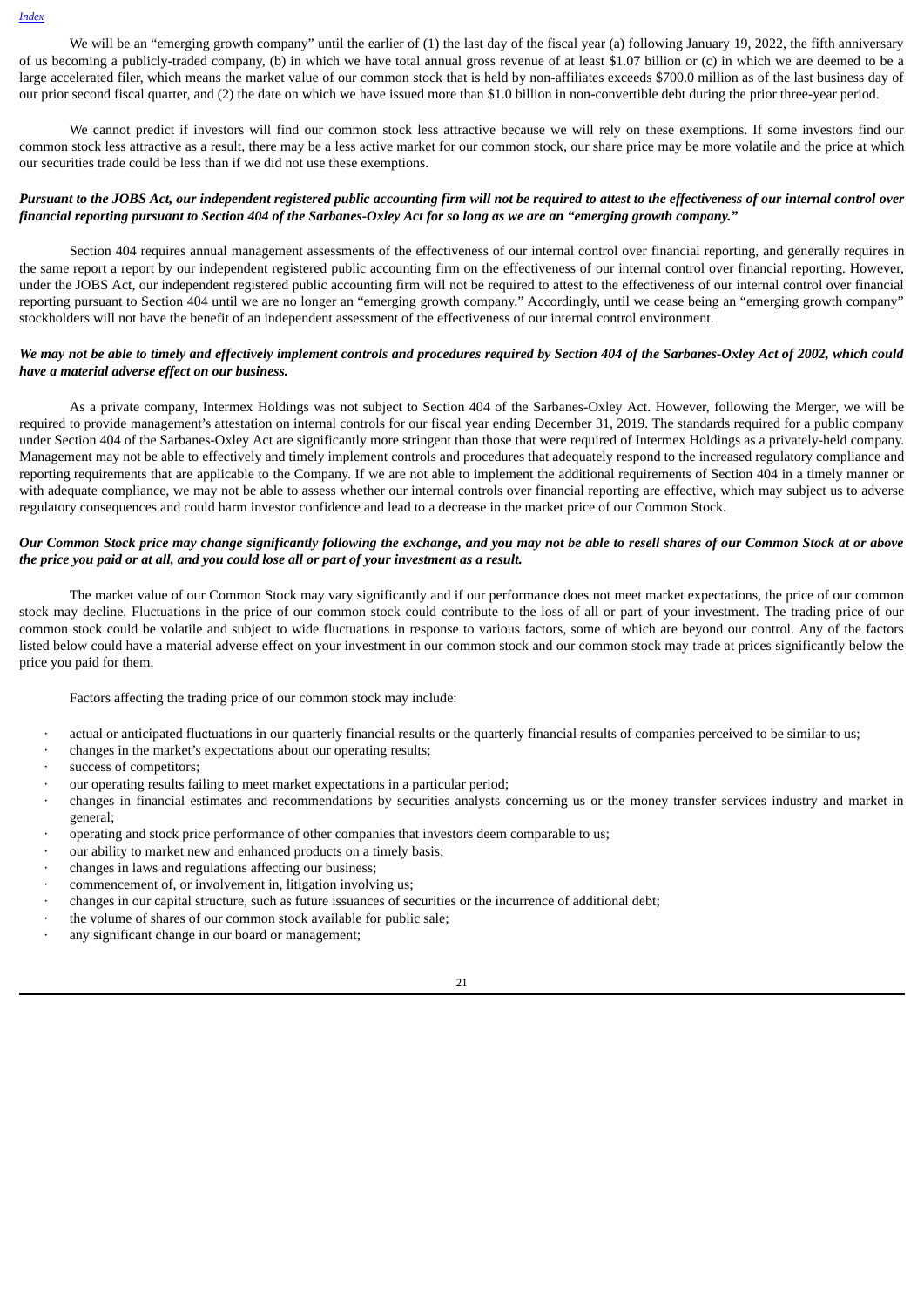- *[Index](#page-2-0)*
	- sales of substantial amounts of common stock by our directors, executive officers or significant stockholders or the perception that such sales could occur; and
	- · general economic and political conditions such as recessions, interest rates, fuel prices, international currency fluctuations and acts of war or terrorism.

Any of the factors listed above could have a material adverse effect on the market value of our Common Stock.

Broad market and industry factors may depress the market price of our common stock irrespective of our operating performance. The stock market in general and Nasdaq have experienced price and volume fluctuations that have often been unrelated or disproportionate to the operating performance of the particular companies affected. The trading prices and valuations of these stocks, and of our securities, may not be predictable. A loss of investor confidence in the market for financial technology stocks or the stocks of other companies which investors perceive to be similar to us could depress our stock price regardless of our business, prospects, financial conditions or results of operations. A decline in the market price of our common stock also could adversely affect our ability to issue additional securities and our ability to obtain additional financing in the future.

#### Because we have no current plans to pay cash dividends on our Common Stock for the foreseeable future, you may not receive any return on investment *unless you sell your Common Stock for a price greater than that which you paid for it.*

We intend to retain future earnings, if any, for future operations, expansion, and debt repayment and have no current plans to pay any cash dividends for the foreseeable future. The declaration, amount, and payment of any future dividends on shares of Common Stock will be at the sole discretion of our board of directors. Our board of directors may take into account general and economic conditions, our financial condition, and results of operations, our available cash and current and anticipated cash needs, capital requirements, contractual, legal, tax, and regulatory restrictions, implications on the payment of dividends by us to our stockholders or by our subsidiaries to us, and such other factors as our board of directors may deem relevant. In addition, our ability to pay dividends is limited by covenants of our existing and outstanding indebtedness and may be limited by covenants of any future indebtedness we or our subsidiaries incur. As a result, you may not receive any return on an investment in our Common Stock unless you sell our Common Stock for a price greater than that which you paid for it.

## Our ability to meet expectations and projections in any research or reports published by securities or industry analysts, or a lack of coverage by securities or industry analysts, could result in a depressed market price and limited liquidity for our common stock.

The trading market for our common stock will be influenced by the research and reports that industry or securities analysts may publish about us, our business, our market, or our competitors. If no or few securities or industry analysts commence coverage of the Company, our stock price would likely be less than that which would obtain if we had such coverage and the liquidity, or trading volume of our common stock may be limited, making it more difficult for a stockholder to sell shares at an acceptable price or amount. If any analysts do cover the Company, their projections may vary widely and may not accurately predict the results we actually achieve. Our share price may decline if our actual results do not match the projections of research analysts covering us. Similarly, if one or more of the analysts who write reports on us downgrades our stock or publishes inaccurate or unfavorable research about our business, our share price could decline. If one or more of these analysts ceases coverage of us or fails to publish reports on us regularly, our share price or trading volume could decline.

## We may issue additional shares of common stock or other equity securities without your approval, which would dilute your ownership interest in us and *may depress the market price of our common stock.*

We may issue additional shares of common stock or other equity securities in the future in connection with, among other things, future acquisitions and repayment of outstanding indebtedness or grants under the Omnibus Plan without stockholder approval in a number of circumstances.

Our issuance of additional common stock or other equity securities could have one or more of the following effects:

- · our existing stockholders' proportionate ownership interest in us will decrease;
- the amount of cash available per share, including for payment of dividends in the future, may decrease;
- the relative voting strength of each previously outstanding share of common stock may be diminished; and
- the market price of our common stock may decline.

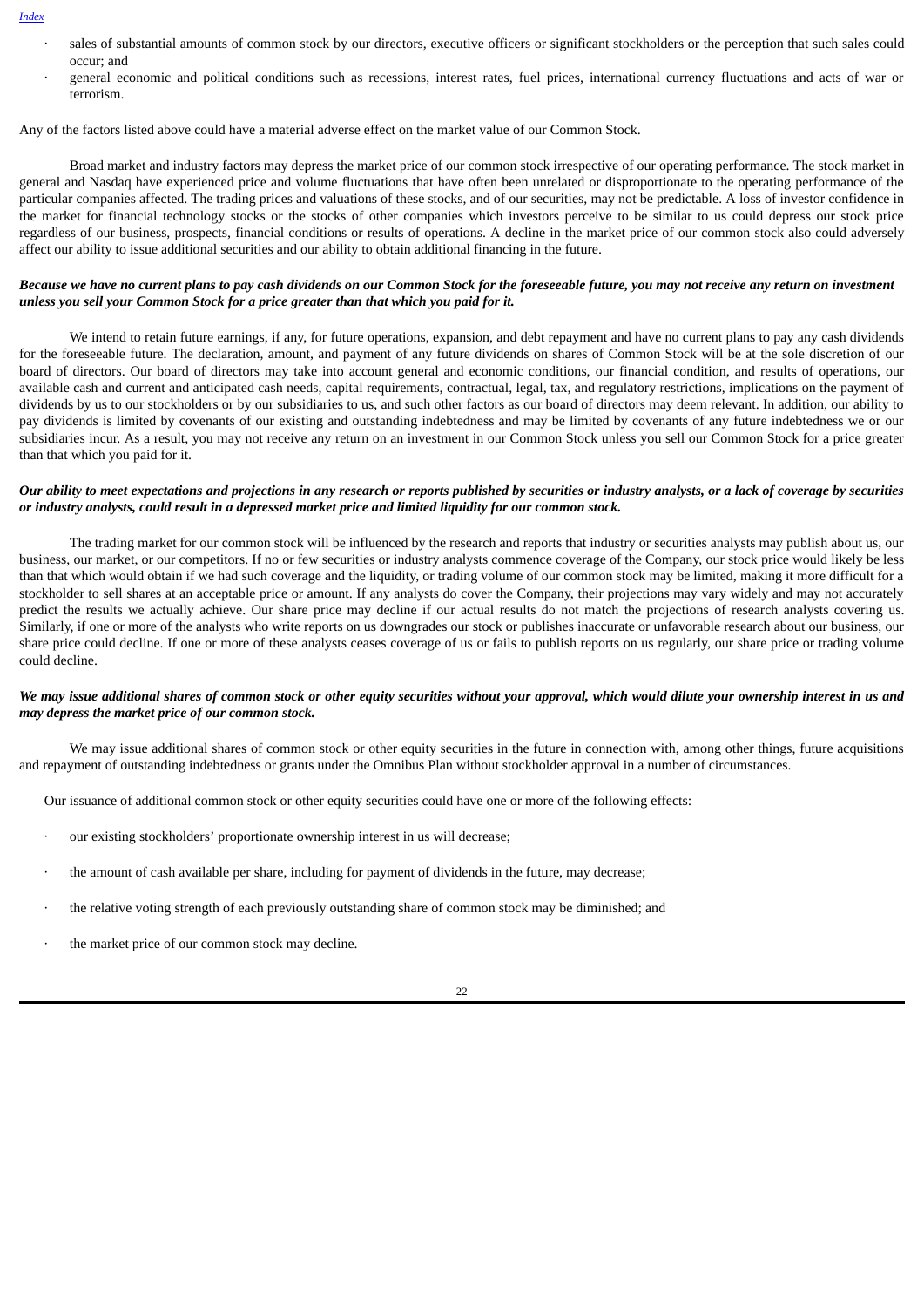## Provisions in our charter and Delaware law may inhibit a takeover of us, which could limit the price investors might be willing to pay in the future for *our common stock and could entrench management.*

Our charter contains provisions that opt out of Section 203 of the Delaware General Corporation Law (the "DGCL"). These provisions include the ability of the board of directors to designate the terms of and issue new series of preferred shares, which may make more difficult the removal of management and may discourage transactions that otherwise could involve payment of a premium over prevailing market prices for our securities.

In addition, while we have opted out of Section 203 of the DGCL, our charter contains similar provisions providing that we may not engage in certain "business combinations" with any "interested stockholder" for a three-year period following the time that the stockholder became an interested stockholder, unless:

- · prior to such time, our board of directors approved either the business combination or the transaction that resulted in the stockholder becoming an interested stockholder;
- · upon consummation of the transaction that resulted in the stockholder becoming an interested stockholder, the interested stockholder owned at least 85% of our voting stock outstanding at the time the transaction commenced, excluding certain shares; or
- · at or subsequent to that time, the business combination is approved by our board of directors and by the affirmative vote of holders of at least twothirds of our outstanding voting stock that is not owned by the interested stockholder.

These anti-takeover defenses could discourage, delay or prevent a transaction involving a change in control of us. These provisions could also discourage proxy contests and make it more difficult for you and other stockholders to elect directors of your choosing and cause us to take corporate actions other than those you desire.

## Our charter designates the Court of Chancery of the State of Delaware as the exclusive forum for certain litigation that may be initiated by our stockholders, which could limit our stockholders' ability to obtain a favorable judicial forum for disputes with us.

Our charter provides that the Court of Chancery of the State of Delaware will be the sole and exclusive forum for (i) any derivative action or proceeding brought on our behalf, (ii) any action asserting a claim of breach of a fiduciary duty owed to us or our stockholders by any of our directors, officers, employees or agents, (iii) any action asserting a claim against us arising under the DGCL or (iv) any action asserting a claim against us that is governed by the internal affairs doctrine. By becoming our stockholder, you will be deemed to have notice of and have consented to the provisions of our charter related to choice of forum. The choice of forum provision in our charter may limit our stockholders' ability to obtain a favorable judicial forum for disputes with us.

## Future sales of our common stock previously issued to our stockholders may reduce the market price of our common stock that you might otherwise *obtain.*

The parties to our Shareholders Agreement are restricted from transferring any shares of our common stock that they received from Interwire LLC until the earlier of (i) such time as the number of shares of our common stock subject to the Shareholders Agreement represents less than 50% of our outstanding voting power for a period of five consecutive business days, (ii) receipt of written consent from stockholders holding a majority of our common stock subject to the Shareholders Agreement and (iii) 15 months after the closing of the Merger, subject to certain limited exceptions.

On July 26, 2018, the closing date of the Merger, we entered into a registration rights agreement (the "Registration Rights Agreement") with certain of FinTech's initial stockholders and certain of the Intermex stockholders that provides certain registration rights with respect to the shares of our common stock. The Registration Rights Agreement requires us to, among other things, file a resale shelf registration statement on behalf of the stockholders party to the Registration Rights Agreement as promptly as practicable upon request by Stella Point following the Closing. The Registration Rights Agreement also provides the stockholders party to the agreement the right (such right, the "Demand Registration Right") to require us to effect one or more shelf registrations under the Securities Act, covering all or part of such stockholder's common stock upon written request to us. Demand Registration Rights are available exclusively to Stella Point for the first 15 months after the closing of the Merger, and thereafter to certain other stockholders party to the Registration Rights Agreement. The Registration Rights Agreement additionally provides piggyback rights to the stockholders party to the Registration Rights Agreement, subject to customary underwriter cutbacks and issuer blackout periods. We also agreed to pay certain fees and expenses relating to registrations under the Registration Rights Agreement.

Upon expiration of the lockup period applicable to shares of our common stock held by certain legacy stockholders or effectiveness of the shelf registration statement, these parties may sell large amounts of our stock in the open market or in privately negotiated transactions. The registration and availability of such a significant number of shares of common stock for trading in the public market may increase the volatility in the price of our common stock or put significant downward pressure on the price of our common stock. In addition, we may use shares of our common stock as consideration for future acquisitions, which could further dilute our stockholders.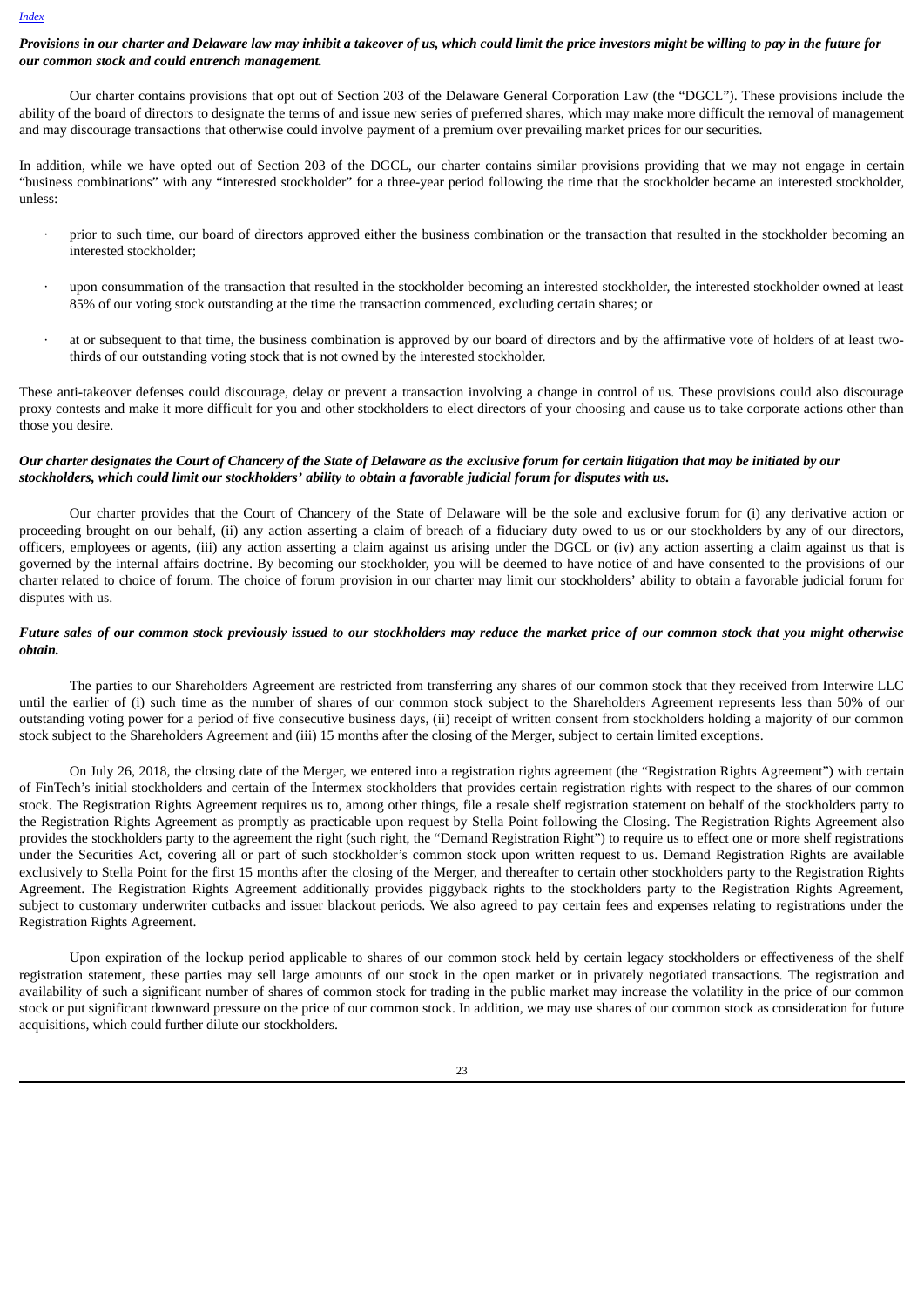## We are a "controlled company" within the meaning of the Nasdag rules and, as a result, we qualify for, and intend to rely on, exemptions from certain corporate governance requirements. You will not have the same protections afforded to stockholders of companies that are subject to such requirements.

The parties to our Shareholders Agreement will continue to control a majority of the combined voting power of all classes of our stock entitled to vote generally in the election of directors. As a result, we will be a "controlled company" within the meaning of the corporate governance standards of Nasdaq. Under these rules, a company of which more than 50% of the voting power in the election of directors is held by an individual, group or another company is a "controlled company" and may elect not to comply with certain corporate governance requirements, including the requirements that, within one year of the date of the listing of its common stock:

- · the company have a board that is composed of a majority of "independent directors," as defined under the Nasdaq rules;
- · the company have a compensation committee that is composed entirely of independent directors and that has a written charter addressing the committee's purpose and responsibilities; and
- · the company's director nominations be made, or recommended to the full board of directors, by its independent directors or by a nominations committee that is composed entirely of independent directors, and that the company adopt a written charter or a board resolution addressing the nominations process.

We may continue to utilize these exemptions. Accordingly, you will not have the same protections afforded to stockholders of companies that are subject to all of the corporate governance requirements of Nasdaq.

#### *We may be subject to securities litigation, which is expensive and could divert management's attention.*

Our share price may be volatile and, in the past, companies that have experienced volatility in the market price of their stock have been subject to securities class action litigation. We may be the target of this type of litigation in the future. Litigation of this type could result in substantial costs and diversion of management's attention and resources, which could have a material adverse effect on our business, financial condition, results of operations and prospects. Any adverse determination in litigation could also subject us to significant liabilities.

#### *The public warrants may never be in the money and they may expire worthless.*

The exercise price for our warrants is \$11.50 per share, while the market price of our common stock have in the past been as high as \$11.96 per share based on the closing price as of December 31, 2018, there can be no assurance that the public warrants will be in the money prior to their expiration and, as such, the warrants may expire worthless.

The terms of our warrants may be amended in a manner that may be adverse to the holders. The warrant agreement between Continental Stock Transfer & Trust Company, as warrant agent, and us provides that the terms of the warrants may be amended without the consent of any holder to cure any ambiguity or correct any defective provision, but requires the approval by the holders of at least 65% of the then outstanding public warrants to make any change that adversely affects the interests of the registered holders. Accordingly, we may amend the terms of the warrants in a manner adverse to a holder if holders of at least 65% of the then outstanding public warrants approve of such amendment. Although our ability to amend the terms of the warrants with the consent of at least 65% of the then outstanding public warrants is unlimited, examples of such amendments could be amendments to, among other things, increase the exercise price of the warrants, shorten the exercise period or decrease the number of shares of our common stock purchasable upon exercise of a warrant.

## Our Warrants are no longer listed for trading on Nasdag and are only traded on the Over-the-Counter (OTC) market, which may adversely limit *investors' ability to effect transactions in our Warrants.*

Although our Warrants were initially listed for trading on Nasdaq following our IPO, the Warrants were delisted on October 31, 2018 due to noncompliance with the minimum number of round lot holders for the listing of its Warrants following the Merger. As a result, the Warrants have since been available for trading only through the OTC market, which may result in a limited ability to engage in transactions in our Warrants.

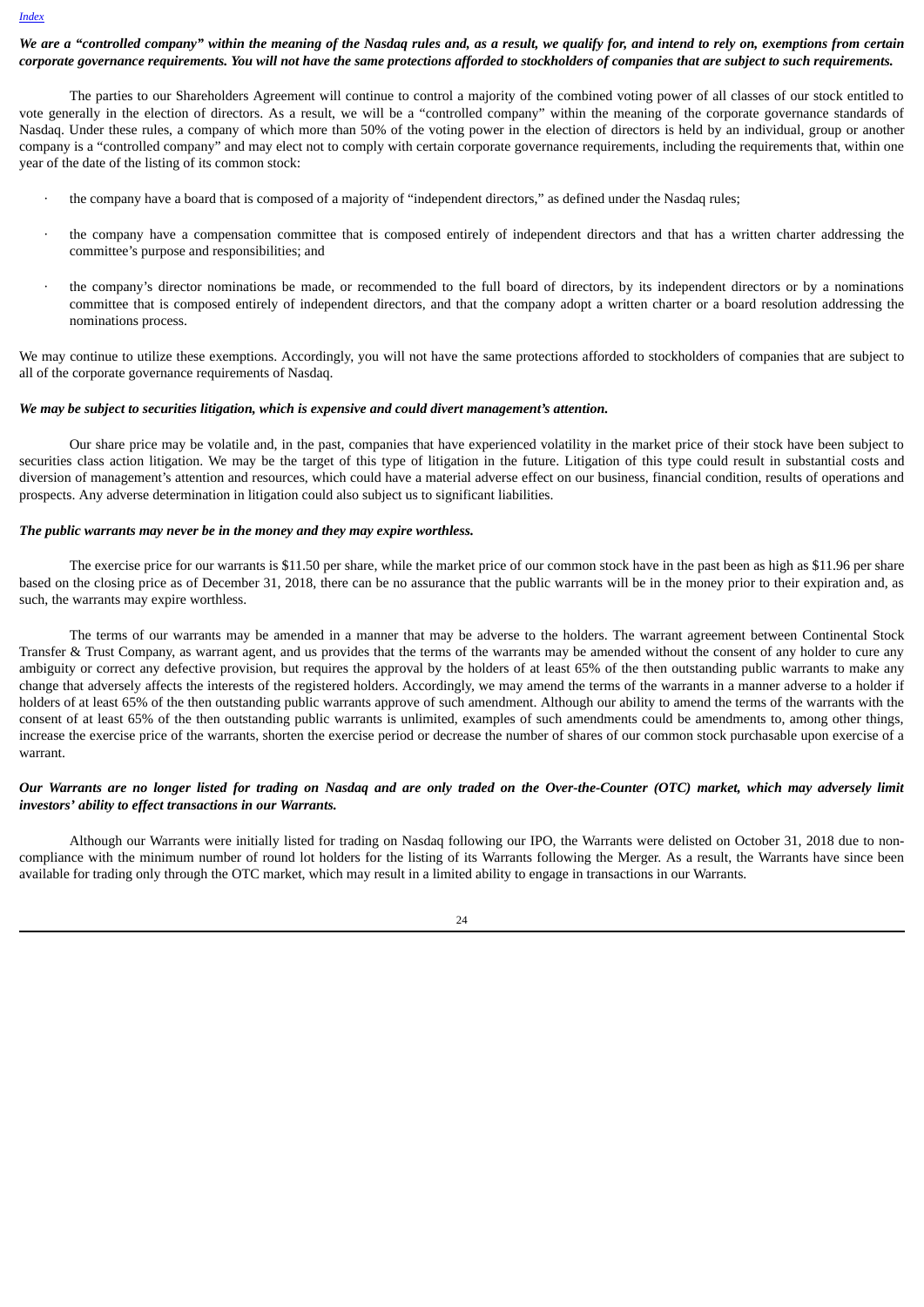#### We may redeem your unexpired warrants prior to their exercise at a time that is disadvantageous to you, thereby making your warrants worthless.

We have the ability to redeem outstanding warrants (excluding any placement warrants held by FinTech Investor Holdings II, LLC, Cantor Fitzgerald & Co. or their permitted transferees) at any time after they become exercisable and prior to their expiration, at \$0.01 per warrant, provided that the last reported sales price (or the closing bid price of our common stock in the event the shares of our common stock are not traded on any specific trading day) of the common stock equals or exceeds \$24.00 per share on each of 20 trading days within the 30 trading-day period ending on the third business day prior to the date on which we send proper notice of such redemption, provided that on the date we give notice of redemption and during the entire period thereafter until the time we redeem the warrants, we have an effective registration statement under the Securities Act covering the shares of common stock issuable upon exercise of the warrants and a current filing relating to them is available. If and when the warrants become redeemable by us, we may exercise our redemption right even if we are unable to register or qualify the underlying securities for sale under all applicable state securities laws. Redemption of the outstanding warrants could force a warrant holder (i) to exercise your warrants and pay the exercise price therefore at a time when it may be disadvantageous for you to do so, (ii) to sell your warrants at the then-current market price when you might otherwise wish to hold your warrants or (iii) to accept the nominal redemption price which, at the time the outstanding warrants are called for redemption, will be substantially less than the market value of your warrants.

## Warrants to purchase our common stock became exercisable as of August 25, 2018, which could increase the number of shares eligible for future resale *in the public market and result in dilution to our stockholders.*

Outstanding warrants to purchase an aggregate of 8,959,999 shares of our common stock became exercisable as of the 30th day following the closing of the Merger in accordance with the terms of the warrant agreement governing those securities. These warrants consist of 8,749,999 warrants originally included in the units issued in our IPO and 210,000 warrants included in the placement units. Each warrant entitles its holder to purchase one share of our common stock at an exercise price of \$11.50 per share and will expire at 5:00 p.m., New York time, on the fifth anniversary of the closing date of the Merger, or earlier upon redemption of our outstanding warrants or our liquidation. To the extent warrants are exercised, additional shares of our common stock will be issued, which will result in dilution to our then existing stockholders and increase the number of shares eligible for resale in the public market. Sales of substantial numbers of such shares in the public market could depress the market price of our common stock.

Registration of the shares underlying the warrants and a current filing may not be in place when an investor desires to exercise warrants. If our common stock is delisted from Nasdaq, we may, at our option, require holders of public warrants who exercise such warrants to do so on a "cashless basis," and in such event we would not be required to maintain in effect a current registration statement for the common stock issuable upon exercise of the warrants. If an exemption from registration is not available, this may prevent an investor from being able to exercise its warrants, possibly resulting in such warrants *expiring worthless.*

Under the warrant agreement, we are obligated to use our best efforts to maintain the effectiveness of a registration statement under the Securities Act, and a current filing relating thereto, until the expiration of the warrants in accordance with the provisions of, and subject to certain exceptions contained in, the warrant agreement.

We are required to permit holders to exercise their warrants on a "cashless basis." In addition, if our common stock is delisted from Nasdaq and no longer satisfies the definition of a "covered security" under Section 18(b)(1) of the Securities Act, we may require public warrant holders who exercise warrants to do so on a "cashless basis" in accordance with Section 3(a)(9) of the Securities Act. In such event, we would not be required to file or maintain in effect a registration statement for the common stock issuable upon exercise of the warrants, which means that we would not be required to maintain the effectiveness of the registration statement of which this filing is a part. However, no warrant will be exercisable for cash or on a cashless basis, and we will not be obligated to issue any shares to holders seeking to exercise their warrants, unless the shares issuable upon such exercise are registered or qualified under the Securities Act and securities laws of the state of the exercising holder to the extent an exemption is unavailable. In no event will we be required to issue cash, securities or other compensation in exchange for the warrants in the event that the shares underlying such warrants are not registered or qualified under the Securities Act or applicable state securities laws. If the issuance of the shares upon exercise of the warrants is not so registered or qualified or deemed exempt, the holder of such warrant shall not be entitled to exercise such warrant and such warrant may have no value and expire worthless.

#### <span id="page-27-0"></span>**ITEM 1B. UNRESOLVED STAFF COMMENTS**

None.

## <span id="page-27-1"></span>**ITEM 2. PROPERTIES**

Our leased corporate offices are located in Miami, FL. In addition, we lease three other facilities in Miami, FL. As of December 31, 2018, we lease 32 company-operated stores all located in the United States. We have two international customer services centers located in Guatemala City, Guatemala and Puebla, Mexico where our employees answer operational questions from agents and customers. Our owned and leased facilities are used for operational, sales and administrative purposes in support of our business, and are all currently being utilized as intended.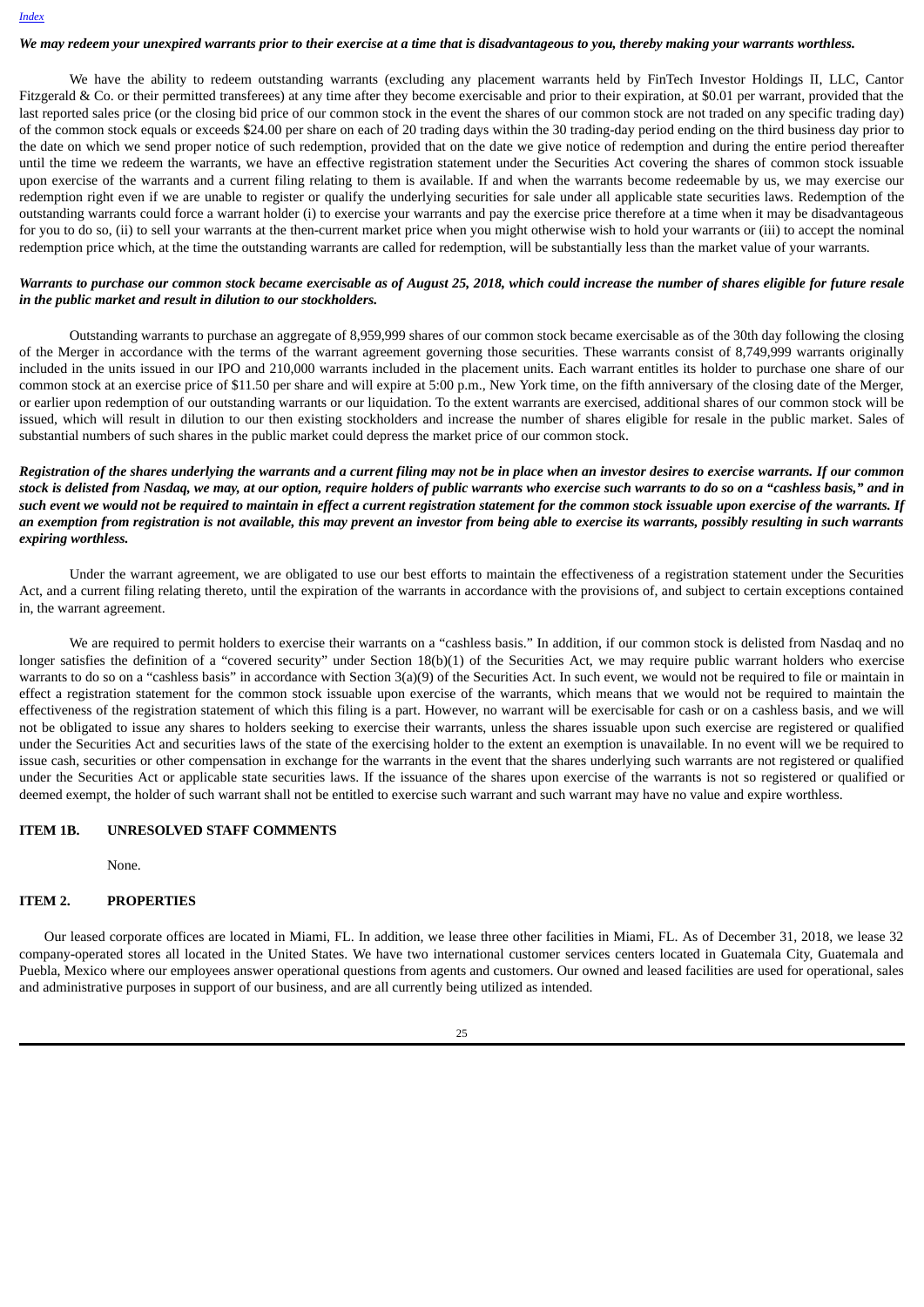We believe that our properties are sufficient to meet our current and projected business needs. We periodically review our facility requirements and may acquire new facilities, or modify, update, consolidate, dispose of or sublet existing facilities, based on evolving business needs.

## <span id="page-28-0"></span>**ITEM 3. LEGAL PROCEEDINGS**

From time to time, we are subject to various claims, charges and litigation matters that arise in the ordinary course of business. We believe these actions are a normal incident of the nature and kind of business in which we are engaged. While it is not feasible to predict the outcome of these matters with certainty, we do not believe that any asserted or unasserted legal claims or proceedings, individually or in the aggregate, will have a material adverse effect on our business, financial condition, results of operations or prospects.

We are currently not a party to any legal proceedings that would be expected to have a material adverse effect on our business or financial condition. From time to time, we are subject to litigation incidental to our business, as well as other litigation of a non-material nature in the ordinary course of business.

#### <span id="page-28-1"></span>**ITEM 4. MINE SAFETY DISCLOSURES**

Not Applicable.

#### <span id="page-28-2"></span>**ITEM 4A. EXECUTIVE OFFICERS OF THE REGISTRANT**

Set forth below is certain information regarding the Company's current executive officers as of December 31, 2018:

| <b>Name</b>           | Age | <b>Position</b>                                                           |
|-----------------------|-----|---------------------------------------------------------------------------|
| <b>Robert Lisy</b>    | 61  | Chief Executive Officer, President and Chairman of the Board of Directors |
| Tony Lauro II         | 50  | Chief Financial Officer                                                   |
| <b>Randy Nilsen</b>   | 53  | <b>Chief Sales Officer</b>                                                |
| Eduardo Azcarate      | 47  | Chief Business Development Officer                                        |
| Jose Perez-Villarreal | 58  | Chief Administrative and Compliance Officer and Secretary                 |
| William Velez         | 45  | Chief Information Officer                                                 |

**Robert Lisy** has served as a director of International Money Express, Inc. since 2018. Mr. Lisy served as a director of Merger Sub 2's predecessor entities from 2009 to 2018. Mr. Lisy is the Chief Executive Officer, President, and Chairman of the board of directors of International Money Express, Inc. and its predecessors, which he joined in 2009. Mr. Lisy has 17 years of experience in the retail financial services and electronic payment processing industry in various positions, including four years as the Chief Marketing and Sales Officer of Vigo Remittance Corp., a money transfer and bill payments service in the United States and internationally, and over seven years at Western Union in various sales, marketing and operational positions of increasing responsibility. Mr. Lisy was a founding partner of Direct Express/Paystation America, which offered, among other things, prepaid debit cards to federal benefit recipients, where he served as Chief Operating Officer and on the board of directors. He was an integral part in the efforts to successfully sell Direct Express in 2000 to American Payment Systems. Mr. Lisy holds a bachelor's degree from Cleveland State University. We believe that Mr. Lisy's experience as the Chairman and Chief Executive Officer of Intermex coupled with his extensive operational experience in the retail financial services and remittance industries make him well qualified to serve as a Director.

**Tony Lauro II**, Chief Financial Officer, has served as the Chief Financial Officer of International Money Express, Inc. since 2018. Mr. Lauro joined Intermex as Chief Financial Officer on March 5, 2018. Prior to joining Intermex, Mr. Lauro served as the President and Chief Financial Officer of Cognical, Inc., which offers consumers point-of-sale financing at furniture, appliance and electronics retailers. Mr. Lauro served at Cognical from June 2016 to November 2017. From September 2013 to May 2016, Mr. Lauro served as the Chief Financial Officer of the Merchant Services division of JP Morgan Chase. While at Chase, Mr. Lauro also served as Chairman of the board of directors at Merchant Link, a joint venture of JP Morgan Chase and First Data Corp. Mr. Lauro also served in divisional CFO roles at the Royal Bank of Scotland, Citizens Bank and Capital One Financial. Mr. Lauro holds a bachelor's in Finance from James Madison University and an MBA from the College of William and Mary, Mason School of Business.

**Randy Nilsen**, Chief Sales Officer, has served as the Chief Sales Officer of International Money Express, Inc. since 2018. Mr. Nilsen was Intermex's Chief Sales Officer from 2015 to 2018. Prior to joining Intermex, Mr. Nilsen served as Chief Sales Officer at Sigue Money Transfer Services ("Sigue"), a global remittance provider from 2011 to 2015 where he was responsible for revenue generation through acquisition and retention of both agents and consumers within North America. Prior to his employment with Sigue, Mr. Nilsen was the Chief Franchise Sales and Operations Officer at Jackson Hewitt from 2008 to 2011. Prior to Jackson Hewitt, Mr. Nilsen was with Western Union from 1987 to 2008 where he held roles with increasing responsibility in sales, marketing and sales planning and was responsible for business units in the U.S., Canada and the U.K. Mr. Nilsen is a graduate of the Executive Management program at the University of California Los Angeles's Anderson School of Management and holds a bachelor's degree in Business Finance from Brigham Young University.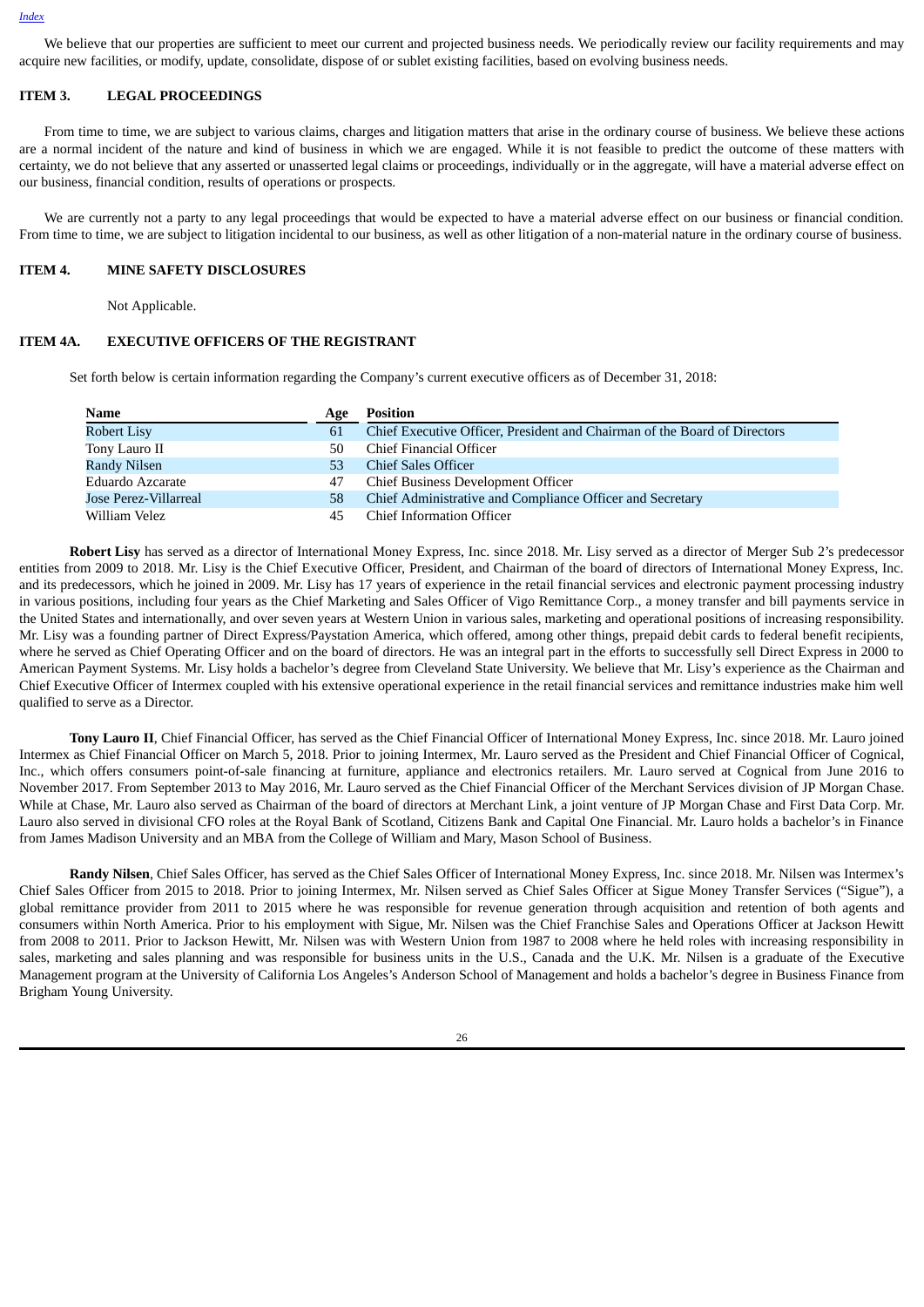**Eduardo Azcarate**, Chief Business Development Officer, has served as the Chief Business Development Officer of International Money Express, Inc. since 2018. Mr. Azcarate was Intermex's Chief Business Development Officer from 2016 to 2018. Since 2018, Mr. Azcarate is also responsible for overseeing the Company's foreign subsidiary operations. Prior roles at Intermex have included Vice President of Business Development, Vice President of Sales and Marketing and Director of Mergers and Acquisitions. Prior to joining Intermex, Mr. Azcarate served as Controller for Servimex, a provider of money transfer services, which was acquired by Intermex in March 2007. Prior to Servimex Mr. Azcarate held positions at Ban Colombia and Gillette in Colombia. Mr. Azcarate is a graduate of ICESI University in Cali, Colombia, with a degree in Marketing and Finance.

**Jose Perez-Villarreal**, Chief Administrative and Compliance Officer, has served as the Chief Administrative and Compliance Officer of International Money Express, Inc. since 2018. Since October 2017, Mr. Perez-Villarreal has also managed the Human Resources Department. In 2009, he was promoted to Chief Administrative Officer and assumed the responsibility to oversee the Company's foreign subsidiary operations until 2018. Mr. Perez-Villarreal joined Intermex in 2000 as the Director of Treasury, in 2005 became the Chief Compliance Officer of Intermex, and since that time has been responsible for leading all federal and state regulatory compliance efforts. Prior to joining Intermex, Mr. Perez-Villarreal was the Operations Manager for a Miami-based money transmitter. Mr. Perez-Villarreal studied computer science and finance at the University of Central Florida and Barry University and holds the designation of Certified Anti-Money Laundering Specialist (CAMS).

**William Velez**, Chief Information Officer, has served as the Chief Information Officer of International Money Express, Inc. since 2018. Mr. Velez was Intermex's Chief Information Officer from 2013 to 2018. Mr. Velez designed and implemented Intermex's online processing and anti-fraud capabilities and expanded its partner integration systems and cybersecurity controls. Mr. Velez served as Chief Information Officer of Abarca Health, a pharmacy transaction processing and health technology company, from August 2009 to August 2013. Prior to his employment with Abarca Health, Mr. Velez held leadership positions at PwC, a multinational professional services firm, and at Accenture, a Fortune Global 500 management consulting and professional services firm, where he directed technology and strategic initiatives for diverse organizations in financial services, consumer goods, higher education and healthcare. Mr. Velez currently serves as a director for a STEM-focused non-for-profit organization. Mr. Velez holds a bachelor's degree in electrical engineering from the University of Puerto Rico, a master's degree in international studies from the University of Pennsylvania and a master's degree in business administration (MBA) from the Wharton School.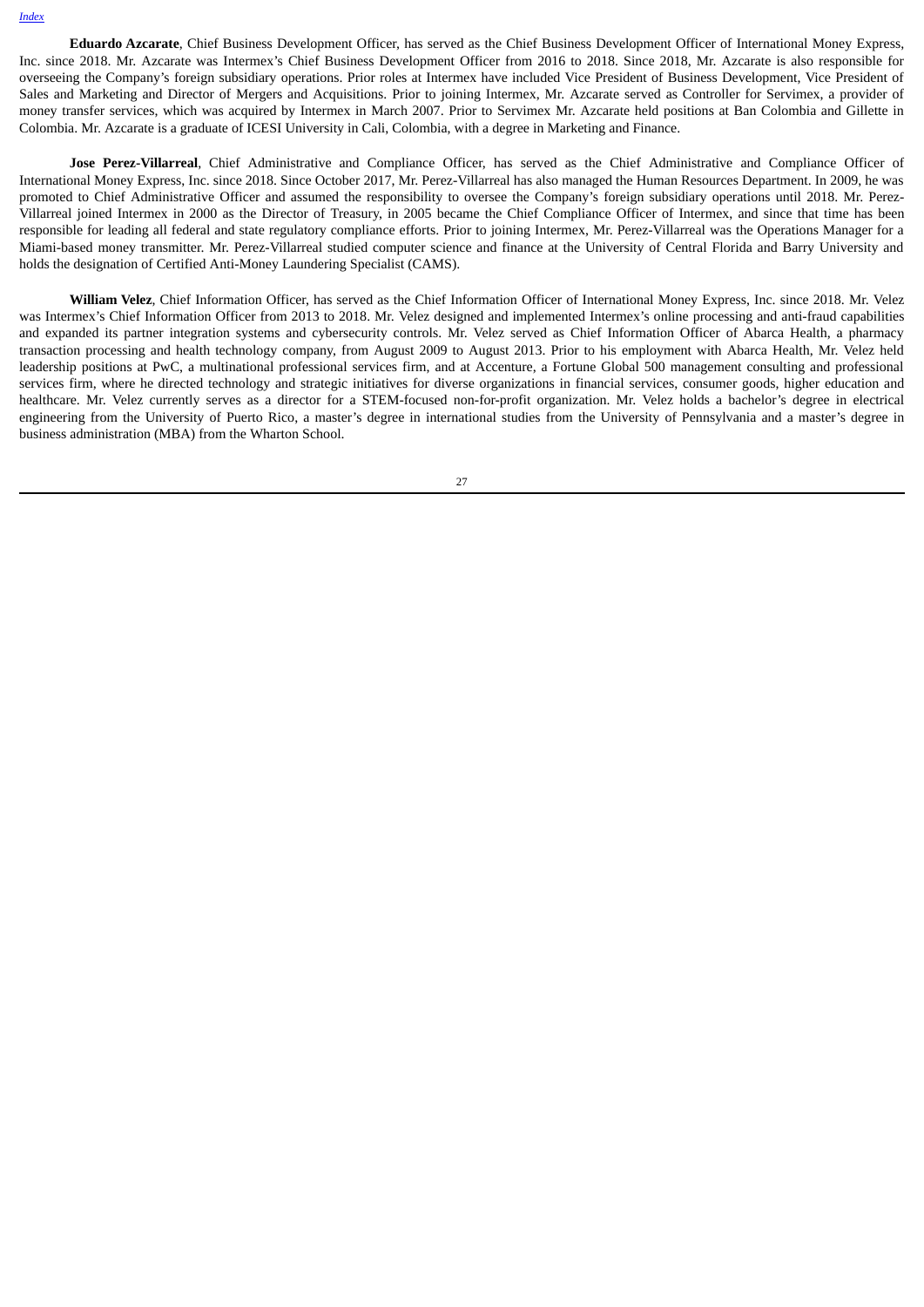#### **PART II**

## <span id="page-30-0"></span>**ITEM 5. MARKET FOR REGISTRANT'S COMMON EQUITY, RELATED STOCKHOLDER MATTERS AND ISSUER PURCHASES OF EQUITY SECUIRITIES**

#### **Market for the Company's Common Stock**

Our common stock and warrants began separately trading on the Nasdaq Capital Market on July 27, 2018 under the symbols "IMXI" and "IMXIW", respectively. On October 31, 2018, the warrants were no longer trading on the Nasdaq Capital Market and began trading on the Over-The-Counter Market. As of December 31, 2018, our common stock and warrants continue to be traded in the Nasdaq Capital Market and Over-The-Counter Market, respectively.

As of March 15, 2019, there were 100 holders of record of Common Stock and 24 holders of record of our Warrants.

Prior to the Merger, Holdings distributed \$20.2 million in cash dividends to its stockholder. *See* "NOTE 11 – STOCKHOLDERS' EQUITY AND SHARE-BASED COMPENSATION" for more information. However, following the Merger we have not declared or paid, and do not anticipate declaring or paying in the foreseeable future, any cash dividends on our Common Stock. In addition, the terms of our credit facilities will include restrictions on our ability to issue dividends. See "Management's Discussion and Analysis of Financial Condition and Results of Operations — Liquidity and Capital Resources" for a discussion of our credit facilities' restrictions on our subsidiaries' ability to pay dividends or other payments to us. Any payment of future dividends will be at the discretion of the Company's Board of Directors and will depend upon, among other factors, the Company's earnings, financial condition, current and anticipated capital requirements, plans for expansion, level of indebtedness and contractual restrictions. The payment of future cash dividends, if any, would be made only from assets legally available.

#### **Issuer Repurchases of Equity Securities**

Immediately prior to the Merger, FinTech's shareholders exercised their right to redeem certain of their outstanding shares for cash, resulting in the redemption of 4.9 million shares of FinTech for gross redemption payments of \$49.8 million. *See* "NOTE 3 – FINTECH MERGER AND STELLA POINT ACQUISITION" for more information.

#### **Use of proceeds from registered securities**

None.

#### **Performance Graph**

The Company's peer group ("Peer Group") consists of companies that are in the money remittance and payment industries and is comprised of the following: MoneyGram, EuroNet, and Western Union.

The following graph shows a comparison of cumulative total shareholder return, calculated on a dividends reinvested basis, for (1) the Company's common stock, (2) the Total Return Index for U.S. Companies traded on the Nasdaq Global Select Market ("the Market Group") and (3) our Peer Group, for the period from July 27, 2018 (the first day our common stock was separately traded) through December 31, 2018. The graph assumes the value of the investment in our common stock and each index was \$100 on July 27, 2018 and that all dividends were reinvested. We have not paid any cash dividends and, therefore, the cumulative total return calculation for us is based solely upon stock price appreciation and not upon reinvestment of cash dividends. Note that historic stock price performance is not necessarily indicative of future stock price performance.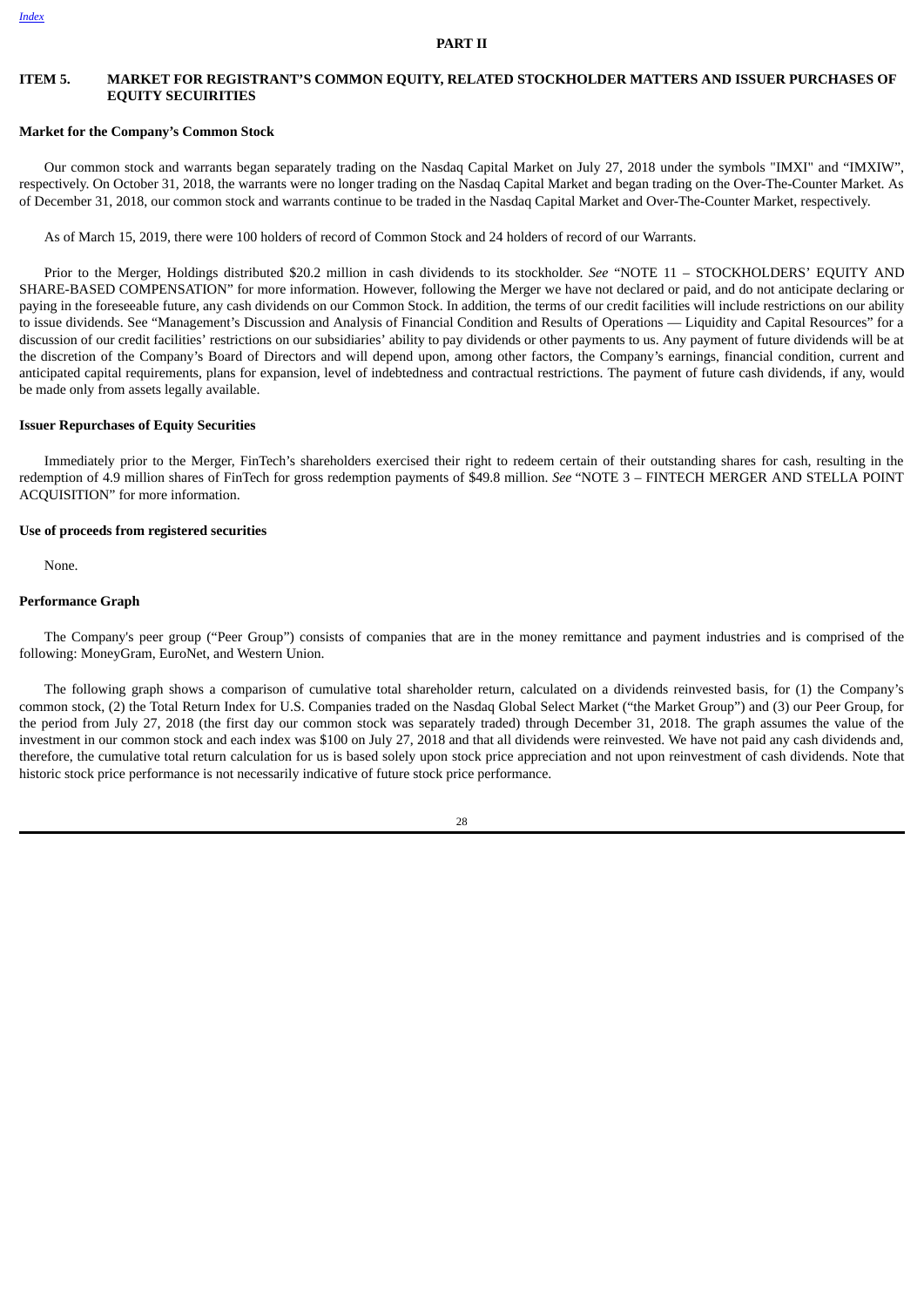## **COMPARISON OF CUMULATIVE TOTAL RETURN AMONG INTERNATIONAL MONEY EXPRESS, INC., NASDAQ INDEX AND PEER GROUP INDEX**



The following table is a summary of the monthly cumulative total return for the day our stock began trading on the Nasdaq through:

|                                           | 7/27/2018 | 7/31/2018 | 8/31/2018 | 9/30/2018 | 10/31/2018 | 11/30/2018 | 12/31/2018 |
|-------------------------------------------|-----------|-----------|-----------|-----------|------------|------------|------------|
| International Money Express, Inc.         | 100       | 99.00     | 98.00     | 120.20    | 120.90     | 121.20     | 119.60     |
| <b>NASDAO Stock Market (US Companies)</b> | 100       | 99.19     | 105.19    | 104.50    | 95.20      | 95.71      | 86.94      |
| Peer Group                                | $100\,$   | 99.09     | 97.29     | 98.76     | 99.08      | 102.78     | 92.46      |

NOTE: Index Data: Calculated (or Derived) based from CRSP NASDAQ Stock Market (US Companies), Center for Research in Security Prices (CRSP®), Graduate School of Business, The University of Chicago. Copyright 2019. Used with permission. All rights reserved.

NOTE: Corporate Performance Graph with peer group uses peer group only performance (excludes only company).

The graph is furnished and shall not be deemed "filed" with the SEC or subject to Section 18 of the Securities Exchange Act of 1934, as amended (the "Exchange Act"), and is not to be incorporated by reference into any filing of the Company, whether made before or after the date hereof, regardless of any general incorporation language in such filing.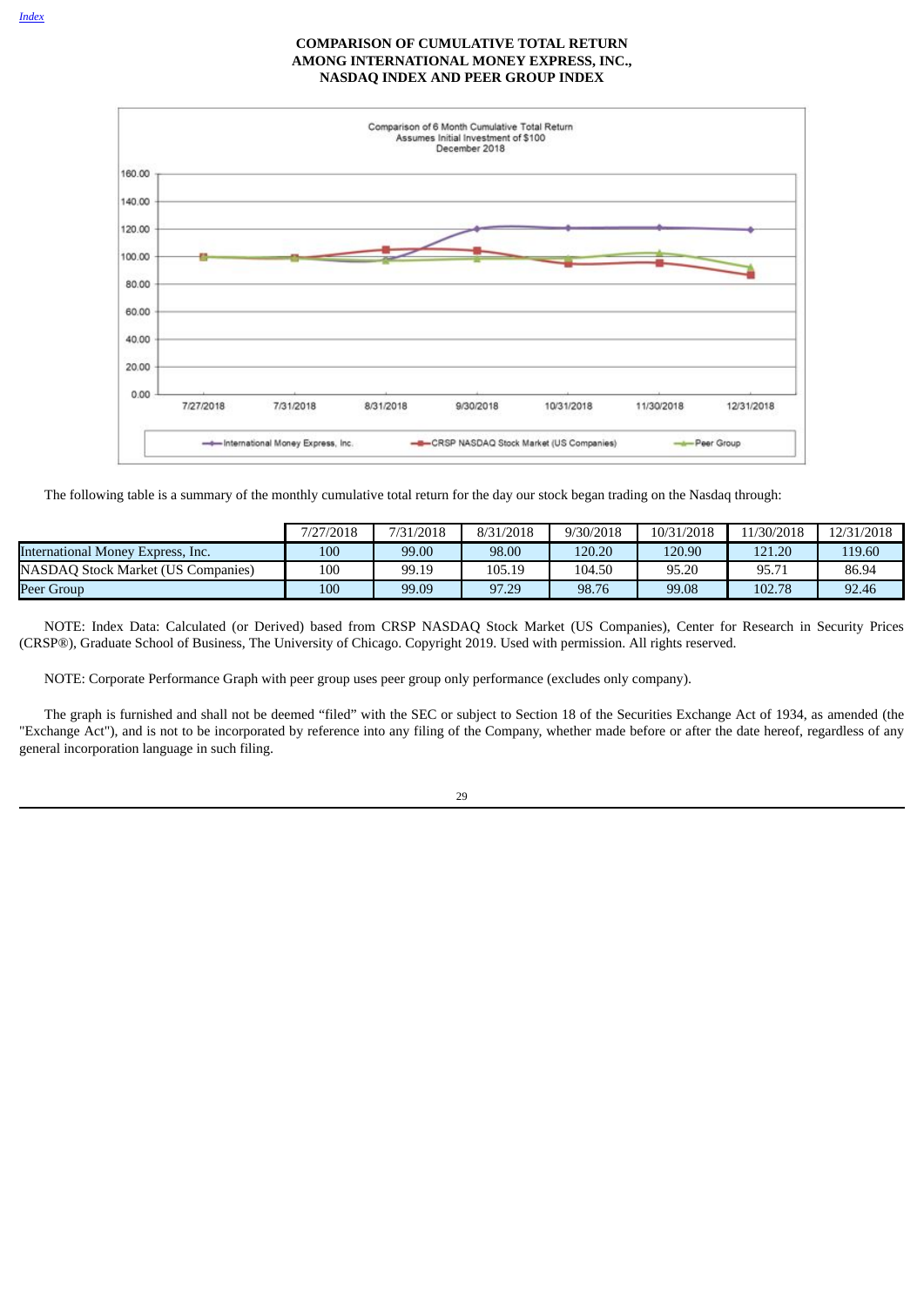## <span id="page-32-0"></span>**ITEM 6. SELECTED FINANCIAL DATA**

The information set forth below should be read in conjunction with "Item 7. Management's Discussion and Analysis of Financial Condition and Results of Operations" and our consolidated financial statements and related notes included elsewhere in this report. For the purposes hereof, the term "Successor Company" refers to the Company after the Merger and the term "Predecessor Company" refers to Intermex Holdings prior to the Merger. The following table presents our selected consolidated financial data for the following periods described below:

|                                                        | <b>Successor Company</b>               |              |                                                         |              | <b>Predecessor Company</b>                            |              |          |              |                                                     |         |
|--------------------------------------------------------|----------------------------------------|--------------|---------------------------------------------------------|--------------|-------------------------------------------------------|--------------|----------|--------------|-----------------------------------------------------|---------|
| (in thousands)                                         | <b>Year Ended December</b><br>31, 2018 |              | Period from February 1,<br>2017 to December 31,<br>2017 |              | Period from January 1,<br>2017 to January 31,<br>2017 |              | 31, 2016 |              | Year Ended December Year Ended December<br>31, 2015 |         |
| <b>Income Statement Data:</b>                          |                                        |              |                                                         |              |                                                       |              |          |              |                                                     |         |
| <b>Revenues</b>                                        | $\mathbb{S}$                           | 273,901 \$   |                                                         | 201,039      | $\mathbb{S}$                                          | 14,425 \$    |          | 165,395 \$   |                                                     | 124,199 |
| <b>Operating expenses</b>                              |                                        | 260,829      |                                                         | 199,231      |                                                       | 19,332       |          | 142,371      |                                                     | 110,015 |
| Operating income (loss)                                |                                        | 13,072       |                                                         | 1,808        |                                                       | (4,907)      |          | 23,024       |                                                     | 14,184  |
| <b>Interest Expense</b>                                |                                        | 18,448       |                                                         | 11,448       |                                                       | 614          |          | 9,540        |                                                     | 4,234   |
| (Loss) income before taxes<br>Income tax provision     |                                        | (5,376)      |                                                         | (9,640)      |                                                       | (5,521)      |          | 13,484       |                                                     | 9,950   |
| (benefit)                                              |                                        | 1,868        |                                                         | 534          |                                                       | (2,203)      |          | 4,084        |                                                     | 4,192   |
| Net (loss) income                                      | \$                                     | $(7,244)$ \$ |                                                         | (10, 174)    | $\sqrt{5}$                                            | $(3,318)$ \$ |          | 9,400        | \$                                                  | 5,758   |
| Loss per share - Basic and<br><b>Dilited</b>           | \$                                     | (0.28)       | \$                                                      | (0.59)       |                                                       |              |          |              |                                                     |         |
| Cash dividends declared                                | \$                                     |              | \$                                                      | 20,178       | $\vert$ \$                                            |              | \$       | 1,287        | \$                                                  | 18,145  |
| <b>Non-GAAP data</b>                                   |                                        |              |                                                         |              |                                                       |              |          |              |                                                     |         |
| <b>Adjusted EBITDA</b>                                 | $\mathbb{S}$                           | 47,144 \$    |                                                         | $31,072$ \$  |                                                       | $2,309$ \$   |          | 27,101 \$    |                                                     | 18,761  |
| <b>Cash Flow Data:</b>                                 |                                        |              |                                                         |              |                                                       |              |          |              |                                                     |         |
| Net cash provided by                                   |                                        |              |                                                         |              |                                                       |              |          |              |                                                     |         |
| operating activities                                   | \$                                     | 19,838 \$    |                                                         | 7,417        | $\mathfrak{S}$                                        | $8,652$ \$   |          | 22,396 \$    |                                                     | 4,465   |
| Net cash used in investing<br>activities               | \$                                     | $(5,451)$ \$ |                                                         | $(5,275)$ \$ |                                                       | $(249)$ \$   |          | $(3,012)$ \$ |                                                     | (2,065) |
| Net cash (used in) provided<br>by financing activities | \$                                     | $(1,113)$ \$ |                                                         | 12,927       | $\sqrt{5}$                                            | $(2,000)$ \$ |          | $(558)$ \$   |                                                     | (3,019) |

|                            |   | <b>Successor Company</b>   |      |                            |                            | Predecessor Company |                            |        |  |
|----------------------------|---|----------------------------|------|----------------------------|----------------------------|---------------------|----------------------------|--------|--|
| (in thousands)             |   | As of December 31,<br>2018 |      | As of December 31,<br>2017 | As of December 31.<br>2016 |                     | As of December 31,<br>2015 |        |  |
| <b>Balance Sheet Data:</b> |   |                            |      |                            |                            |                     |                            |        |  |
| Cash                       |   | 73,029 \$                  |      | 59,156                     |                            | $37,601$ \$         |                            | 18,925 |  |
| Total assets               |   | 225.839                    | - \$ | 216,579                    |                            | 118,774 \$          |                            | 89,802 |  |
| Long-term debt             | S | $113,326$ \$               |      | 108,053                    |                            | 77,183              | -S                         | 40,633 |  |
| <b>Total liabilities</b>   |   | 181,366 \$                 |      | 180.677                    |                            | 115,515             |                            | 60,829 |  |
| Stockholder's equity       |   | 44,473                     |      | 35,902                     |                            | 3,259               |                            | 28,973 |  |

The following table presents the reconciliation of Adjusted EBITDA to Net (Loss) Income, the closest GAAP measure.

|                              |                                 | <b>Successor Company</b>                                | <b>Predecessor Company</b>                            |                                 |                                        |  |  |
|------------------------------|---------------------------------|---------------------------------------------------------|-------------------------------------------------------|---------------------------------|----------------------------------------|--|--|
|                              | Year Ended December<br>31, 2018 | Period from February 1,<br>2017 to December 31,<br>2017 | Period from January 1,<br>2017 to January 31,<br>2017 | Year Ended December<br>31, 2016 | <b>Year Ended December</b><br>31, 2015 |  |  |
| <b>Net (loss) income</b>     | $\mathbf{s}$<br>$(7,244)$ \$    | $(10, 174)$ \$                                          | $(3,318)$ \$                                          | 9,400S                          | 5,758                                  |  |  |
| <b>Adjusted for:</b>         |                                 |                                                         |                                                       |                                 |                                        |  |  |
| Interest expense             | 18,448                          | 11,448                                                  | 614                                                   | 9,540                           | 4,234                                  |  |  |
| Income tax provision         |                                 |                                                         |                                                       |                                 |                                        |  |  |
| (benefit)                    | 1,868                           | 534                                                     | (2,203)                                               | 4,084                           | 4,192                                  |  |  |
| Depreciation and             |                                 |                                                         |                                                       |                                 |                                        |  |  |
| amortization                 | 15,671                          | 16,645                                                  | 382                                                   | 2,530                           | 2,453                                  |  |  |
| <b>EBITDA</b>                | 28,743                          | 18,453                                                  | (4,525)                                               | 25,554                          | 16,637                                 |  |  |
| Transaction costs (a)        | 10,319                          | 8,706                                                   | 3,917                                                 | 901                             | 1,609                                  |  |  |
| Incentive units plan (b)     | 4,735                           | 1,846                                                   |                                                       |                                 |                                        |  |  |
| Change in control adjustment |                                 |                                                         |                                                       |                                 |                                        |  |  |
| for stock options (c)        |                                 |                                                         | 2,813                                                 |                                 |                                        |  |  |
| Share-based compensation,    |                                 |                                                         |                                                       |                                 |                                        |  |  |
| $2018$ plan $(d)$            | 1,091                           |                                                         |                                                       |                                 |                                        |  |  |
| Registration costs (e)       | 615                             |                                                         |                                                       |                                 |                                        |  |  |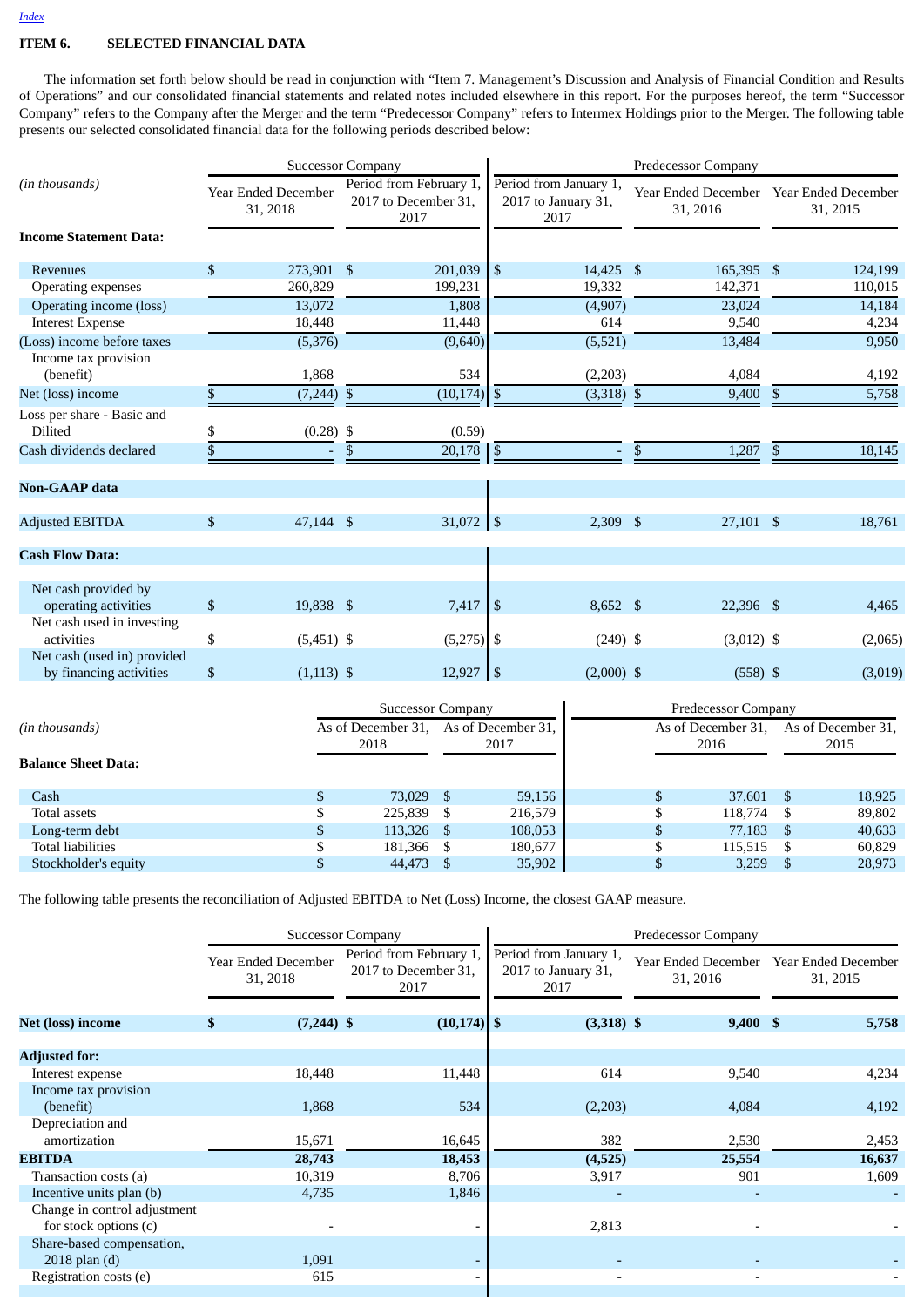| <b>Adjusted EBITDA</b>      | 47,144 | 31,072 | 2,309                    | 27,101                   | 18,761 |
|-----------------------------|--------|--------|--------------------------|--------------------------|--------|
| (1)                         | 410    | 196    | 104                      | 646                      | 515    |
| Other charges and expenses  |        |        |                          |                          |        |
| $\left( k\right)$           |        | 514    |                          |                          |        |
| One-time incentive bonuses  |        |        |                          |                          |        |
| fees $(j)$                  |        | 642    |                          |                          |        |
| One-time adjustment - bank  |        |        |                          |                          |        |
| Other empoyee severance (i) | 106    |        |                          | $\overline{\phantom{0}}$ |        |
| <b>TCPA</b> Settlement (h)  | 192    |        | $\overline{\phantom{0}}$ | $\overline{\phantom{0}}$ |        |
| Management fee (g)          | 585    | 715    |                          | $\overline{\phantom{a}}$ |        |
| Transition expenses (f)     | 348    |        |                          |                          |        |
|                             |        |        |                          |                          |        |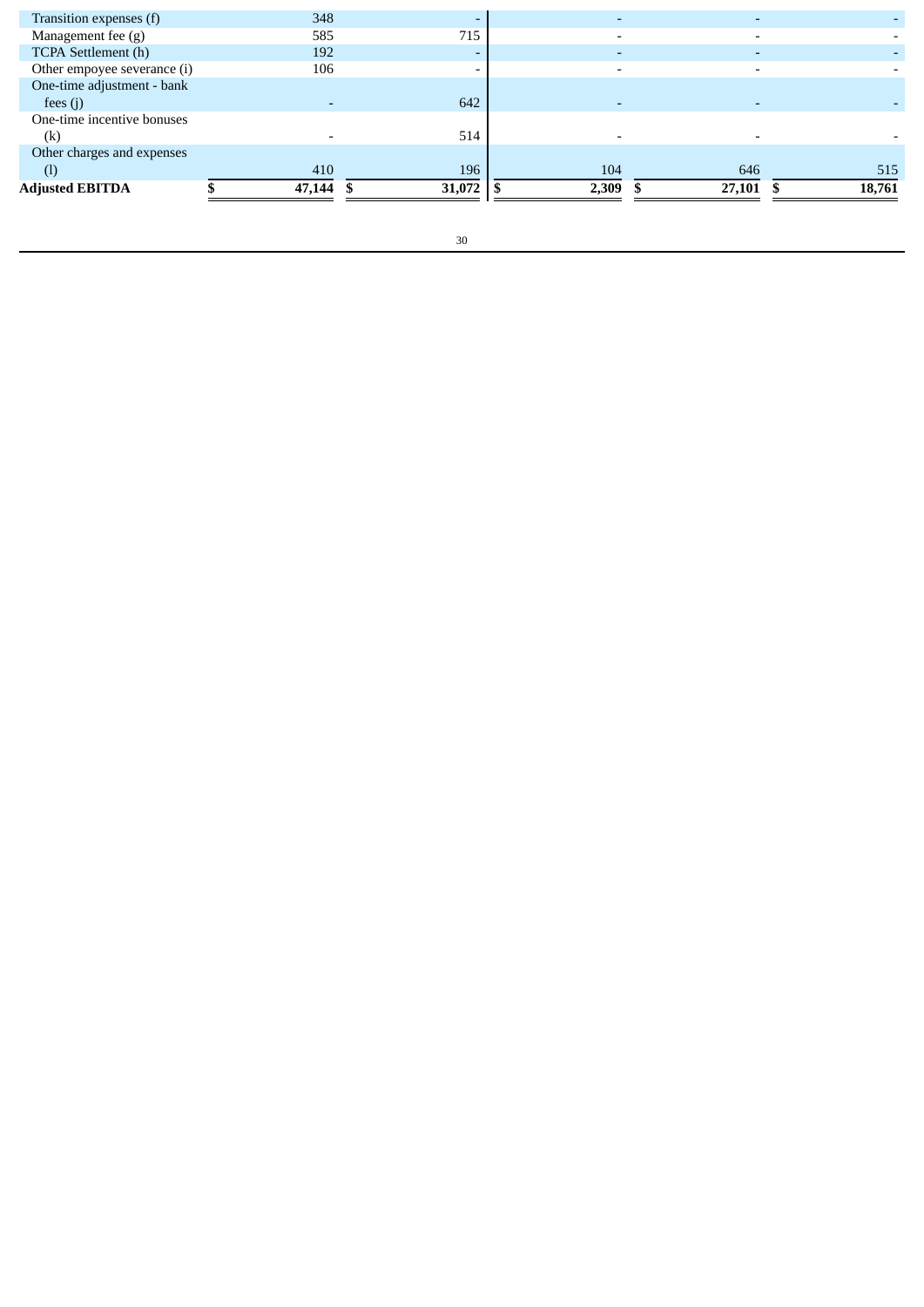- (a) Represents direct costs related to the Merger and Stella Point acquisition, which are expensed as incurred and included as "transaction costs" in our consolidated statements of operations and comprehensive (loss) income. The year ended December 31, 2018 includes \$10.3 million related to the Merger. Costs related to the Stella Point acquisition amount to \$8.7 million for the Successor Period from February 1, 2017 to December 31, 2017 and \$3.9 million for the Predecessor Period from January 1, 2017 to January 31, 2017, and \$0.9 million and \$1.6 million for the Predecessor years ended December 31, 2016 and 2015, respectively. These costs consist primarily of legal, consulting, accounting, advisory fees and certain incentive bonuses.
- (b) In connection with the Stella Point acquisition, Class B, C and D incentive units were granted to our employees by Interwire LLC. The Successor Periods included expense regarding these incentive units, which became fully vested and where paid out upon the Closing Date of the Merger.
- (c) Represents \$2.8 million related to stock options issued by the Predecessor Company which vested upon the Stella Point acquisition.
- (d) Stock options and restricted stock were granted to employees and independent directors of the Company in connection with the completion of the Merger. The Company recorded \$1.1 million of expense related to share-based compensation during the year ended December 31, 2018.
- (e) The Company incurred \$0.6 million of expenses during the year ended December 31, 2018 for professional fees in connection with the registration of common stock underlying outstanding warrants.
- (f) Represents recruiting fees and severance costs related to managerial changes in connection with becoming a publicly-traded company.
- (g) Represents payments under our management agreement with Stella Point pursuant to which we paid a quarterly fee for certain advisory and consulting services. In connection with the Merger, this agreement was terminated.
- (h) Represents payments for the settlement of a lawsuit related to the Telephone Consumer Protection Act ("TCPA"), which includes a \$0.1 million settlement payment and \$0.1 million in related legal expenses.
- (i) Represents \$0.1 million of severance costs related to departmental changes.
- (j) We incurred a one-time expense in the 2017 Successor period to true-up the accrual for bank service charges. The amount of \$0.6 million relates to prior year bank service changes, which were not considered material to any individual year.
- (k) Represents one-time cash bonus paid to certain members of management in 2017 to recognize higher performance.
- (l) Includes loss on disposal of fixed assets, foreign currency (gains) or losses and legal expenses considered to be non-recurring. The year ended December 31, 2018 also includes a one-time adjustment related to the Company's loyalty programs of \$0.2 million, while the Predecessor Periods also include amortization of restricted stock awards.

## <span id="page-34-0"></span>**ITEM 7. MANAGEMENT'S DISCUSSION AND ANALYSIS OF FINANCIAL CONDITION AND RESULTS OF OPERATIONS**

This Management's Discussion and Analysis of Financial Condition and Results of Operations ("MD&A") should be read in conjunction with our Consolidated Financial Statements and related Notes included elsewhere in this Annual Report on Form 10-K. This Annual Report on Form 10-K contains forward-looking statements that involve risks and uncertainties. The forward-looking statements are not historical facts, but rather are based on current expectations, estimates, assumptions and projections about our industry, business and future financial results. Our actual results could differ materially from the results contemplated by these forward-looking statements due to a number of factors, including those discussed in other sections of this Annual Report on Form 10-K. See "Special Note Regarding Forward-Looking Statements" for additional factors relating to such statements, and see "Risk Factors" included in Item 1A of this Annual Report on Form 10-K. Past operating results are not necessarily indicative of operating results in any future periods.

For the purposes hereof, the term "Successor Company" refers to the Company after the Merger and the term "Predecessor Company" refers to *Intermex Holdings prior to the Merger.*

#### **Overview**

We are a rapidly growing and leading money remittance services company focused primarily on the U.S. to the LAC corridor, which includes Mexico, Central and South America and the Caribbean. We utilize our proprietary technology to deliver convenient, reliable and value-added services to our customers through a broad network of sending and paying agents. Our remittance services, which include a comprehensive suite of ancillary financial processing solutions and payment services, are available in 50 states, Washington D.C. and Puerto Rico, where customers can send money to beneficiaries primarily in 17 LAC countries. Our services are accessible in person through over 100,000 sending and paying agents and company-operated stores, as well as online and via Internet-enabled mobile devices.

Money remittance services to Latin America, primarily Mexico and Guatemala, are the primary source of our revenue. These services involve the movement of funds on behalf of an originating customer for receipt by a designated beneficiary at a designated receiving location. Our remittances to Latin America are generated in the United States by customers with roots in Latin American and Caribbean countries, many of whom do not have an existing relationship with a traditional full-service financial institution capable of providing the services we offer. We provide these customers with flexibility and convenience to help them meet their financial needs. Other customers who use our services may have access to traditional banking services, but prefer to use our services based on reliability, convenience and value. We generate money remittance revenue from fees paid by our customers (i.e., the senders of funds), which we share with our sending agents in the United States and our paying agents in the destination country. Remittances paid in local currencies that are not pegged to the U.S. dollar also earn revenue through our daily management of currency exchange spreads.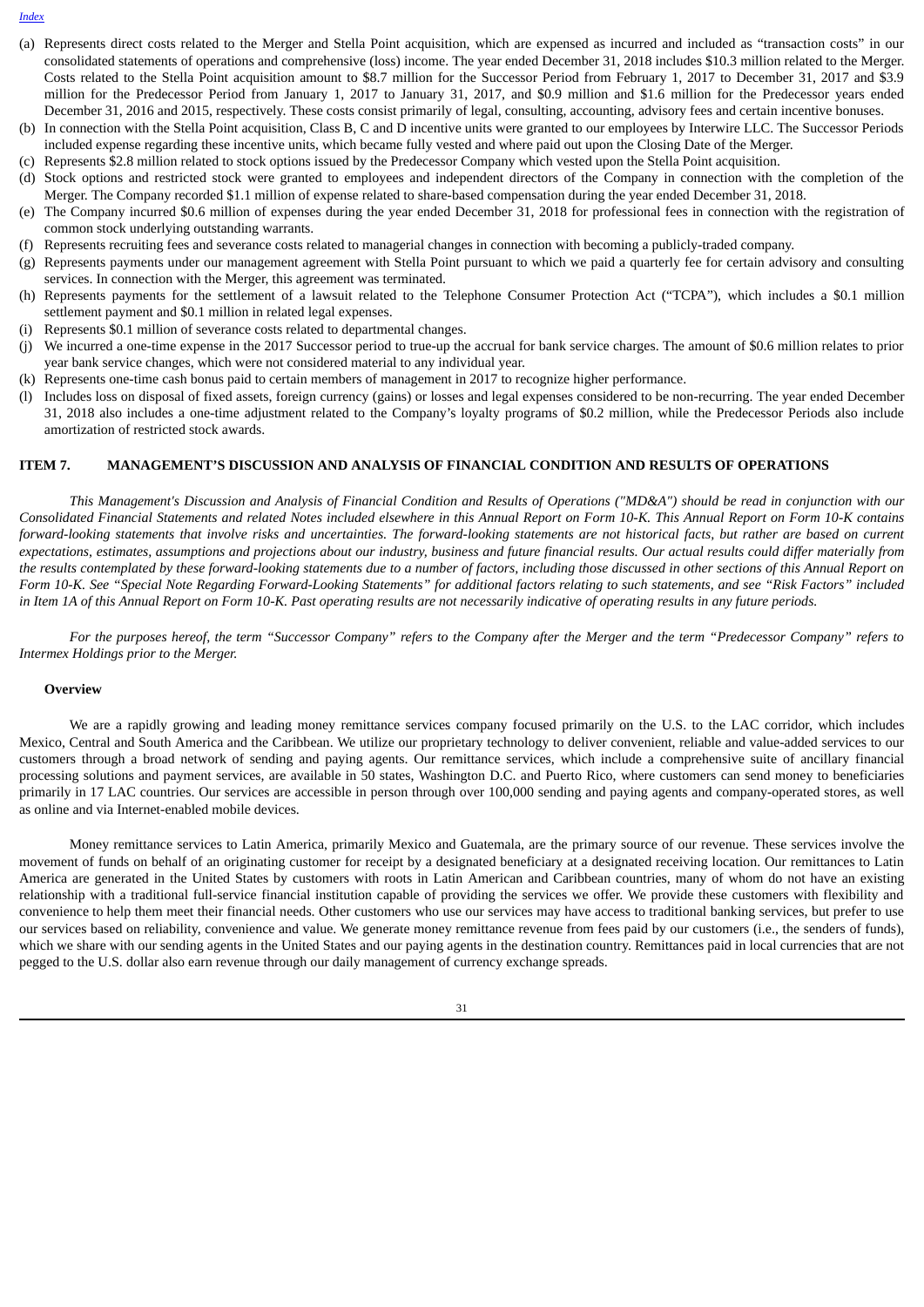Our money remittance services enable our customers to send and receive funds through our extensive network of locations in the United States that are primarily operated by third-party businesses, which we refer to as agents, and a small number of company-operated stores in the LAC corridor. In addition, our services are offered digitally through Intermexonline.com and via Internet-enabled mobile devices. We currently operate in the United States, Mexico, Guatemala and 20 additional countries. Since January 2015 through December 31, 2018, we have grown our agent network by more than 109% and increased our remittance transactions volume by approximately 117%. In 2018, we processed approximately \$24.1 million remittances, representing over 27% growth in transactions as compared to 2017.

As a non-bank financial institution, we are regulated by the Department of Treasury, the Internal Revenue Service, FinCEN, the CFPB, the Department of Banking and Finance of the State of Florida and additionally by the various regulatory institutions of those states where we hold an operating license. We are duly registered as an MSB with FinCEN, the financial intelligence unit of the U.S. Department of the Treasury. We are also subject to a wide range of regulations in the United States and other countries, including anti-money laundering laws and regulations; financial services regulations; currency control regulations; anti-bribery law; money transfer and payment instrument licensing laws; escheatment laws; privacy, data protection and information security laws; and consumer disclosure and consumer protection laws.

#### **Key Factors and Trends Affecting our Business**

Various trends and other factors have affected and may continue to affect our business, financial condition and operating results, including:

- competition in the markets in which we operate;
- cyber-attacks or disruptions to our information technology, computer network systems and data centers;
- our ability to maintain agent relationships on terms consistent with those currently in place;
- our ability to maintain banking relationships necessary for us to conduct our business;
- credit risks from our agents and the financial institutions with which we do business;
- bank failures, sustained financial illiquidity, or illiquidity at our clearing, cash management or custodial financial institutions;
- our ability to meet our debt obligations and remain in compliance with our credit facility requirements;
- new technology or competitors that disrupt the current ecosystem;
- our success in developing and introducing new products, services and infrastructure;
- customer confidence in our brand and in consumer money transfers generally;
- our ability to maintain compliance with the regulatory requirements of the jurisdictions in which we operate or plan to operate including anticorruption, data privacy and cybersecurity laws;
- consumer fraud and other risks relating to customer authentication;
- international political factors or implementation of tariffs, border taxes or restrictions on remittances or transfers of money out of the United States;
- changes in tax laws and unfavorable outcomes of tax positions we take;
- political instability, currency restrictions and devaluation in countries in which we operate or plan to operate;
- weakness in U.S. or international economic conditions;
- change or disruption in international migration patterns;
- our ability to protect our brand and intellectual property rights;
- our ability to retain key personnel; and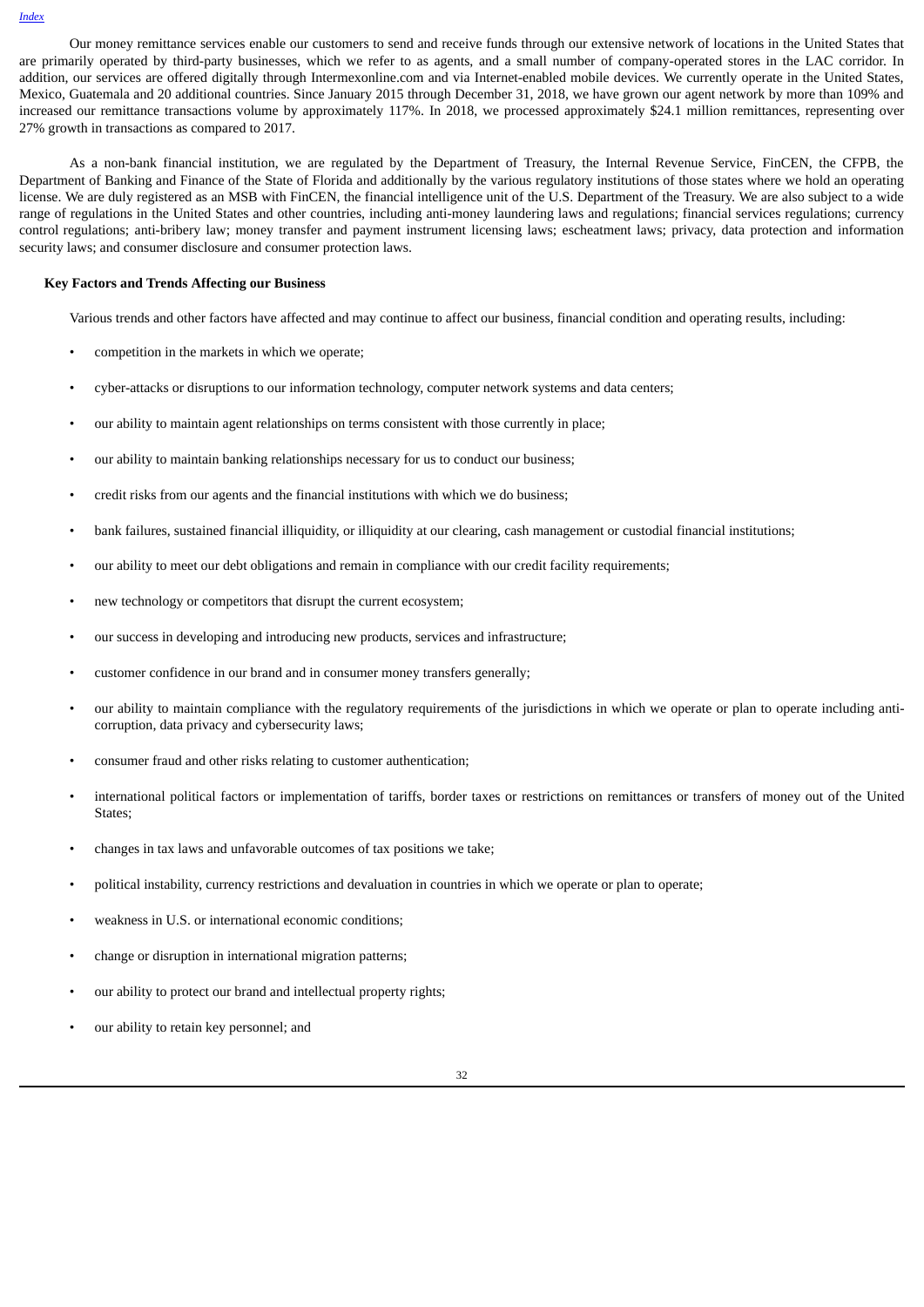• changes in foreign exchange rates which could impact consumer remittance activity.

Throughout 2018, Latin American political and economic conditions remain unstable, as evidenced by high unemployment rates in key markets, currency reserves, currency controls, restricted lending activity, weak currencies and low consumer confidence, among other factors. Specifically, continued political and economic unrest in parts of Mexico and Guatemala contributed to volatility. Our business has generally been resilient during times of economic instability as money remittances are essential to many recipients, with the funds used by the receiving party for their daily needs. However, long-term sustained devaluation of the Mexican Peso or Guatemalan Quetzal as compared to the U.S. Dollar could negatively affect our revenues and profitability.

Money remittance businesses such as ours have continued to be subject to strict legal and regulatory requirements, and we continue to focus on and regularly review our compliance programs. In connection with these reviews, and in light of regulatory complexity and heightened attention of governmental and regulatory authorities related to cybersecurity and compliance activities, we have made, and continue to make, enhancements to our processes and systems designed to detect and prevent cyber-attacks, consumer fraud, money laundering, terrorist financing and other illicit activity, along with enhancements to improve consumer protection, including related to the Dodd-Frank Wall Street Reform and Consumer Protection Act and similar regulations outside the United States. In coming periods, we expect these enhancements will continue to result in changes to certain of our business practices and may result in increased costs.

We maintain a regulatory compliance department, under the direction of our experienced Chief Administrative and Compliance Officer, whose foremost responsibility is to monitor transactions, detect suspicious activity, maintain financial records and train our employees and agents. An independent third-party consulting firm periodically reviews our policies and procedures to ensure the efficacy of our anti-money laundering and regulatory compliance program.

The market for money remittance services is very competitive. Our competitors include a small number of large money remittance providers, financial institutions and banks as well as a large number of small niche money remittance service providers that serve select regions. We compete with larger companies such as Western Union, MoneyGram and EuroNet and a number of other smaller MSB entities. We generally compete for money remittance agents on the basis of value, service, quality, technical and operational differences, commission structure and marketing efforts. We sell credible solutions to our agents, not discounts or higher commissions, as is typical for the industry. We compete for money remittance customers on the basis of trust, convenience, service, efficiency of outlets, value, technology and brand recognition.

We expect to encounter increasing competition as new technologies emerge that enable customers to send and receive money through a variety of channels, but we do not expect adoption rates to be as significant in the near term for the customer segment we serve. Regardless, we continue to innovate in the industry by differentiating our money remittance business through programs to foster loyalty among agents as well as customers and have expanded our channels through which our services are accessed to include online and mobile offerings in preparation for customer adoption.

We qualify as an "emerging growth company" pursuant to the provisions of the Jumpstart Our Business Startups Act of 2012 (the "JOBS Act"), enacted on April 5, 2012. An "emerging growth company" can take advantage of certain exemptions from various reporting requirements that are applicable to other public companies that are not "emerging growth companies." These provisions include:

- an exemption from the auditor attestation requirement of Section 404 of the Sarbanes-Oxley Act in the assessment of the emerging growth company's internal control over financial reporting;
- an exemption from the adoption of new or revised financial accounting standards until they would apply to private companies; and
- an exemption from compliance with any new requirements adopted by the Public Company Accounting Oversight Board requiring mandatory audit firm rotation or a supplement to the auditor's report in which the auditor would be required to provide additional information about the audit and the financial statements of the issuer.

We will remain an "emerging growth company" until the earliest of: (i) the last day of the fiscal year during which we had total annual gross revenues of \$1.07 billion or more; (ii) the last day of the fiscal year following the fifth anniversary of the date of the first sale of our common stock pursuant to an effective registration statement; (iii) the date on which we have, during the previous three-year period, issued more than \$1.0 billion in non-convertible debt; or (iv) the date on which we are deemed a "large accelerated filer," which means the market value of our common stock that is held by non-affiliates exceeds \$700.0 million as of the prior June 30.

On December 22, 2017, the U.S. enacted tax reform legislation known as H.R. 1, commonly referred to as the "Tax Cuts and Jobs Act" (the "Act"), resulting in significant modifications to existing law. Due to the timing of the Act and the complexity involved in applying the provisions of the Act, the Company made a reasonable estimate of the effects and recorded provisional amounts in the fourth quarter of 2017, which primarily included the impact of the remeasurement of the Company's deferred tax balances to reflect the change in the corporate tax rate. As a result of the changes to tax laws and tax rates under the Act, the Company reduced its deferred tax asset as of December 31, 2017 by \$0.6 million. All changes to the tax code that are effective as of January 1, 2018 have been applied by the Company in computing its income tax expense for the year ended December 31, 2018. Additional guidance issued by the U.S. Treasury Department, the IRS and other standard-setting bodies may materially impact the provision for income taxes and effective tax rate in the period in which the guidance is issued.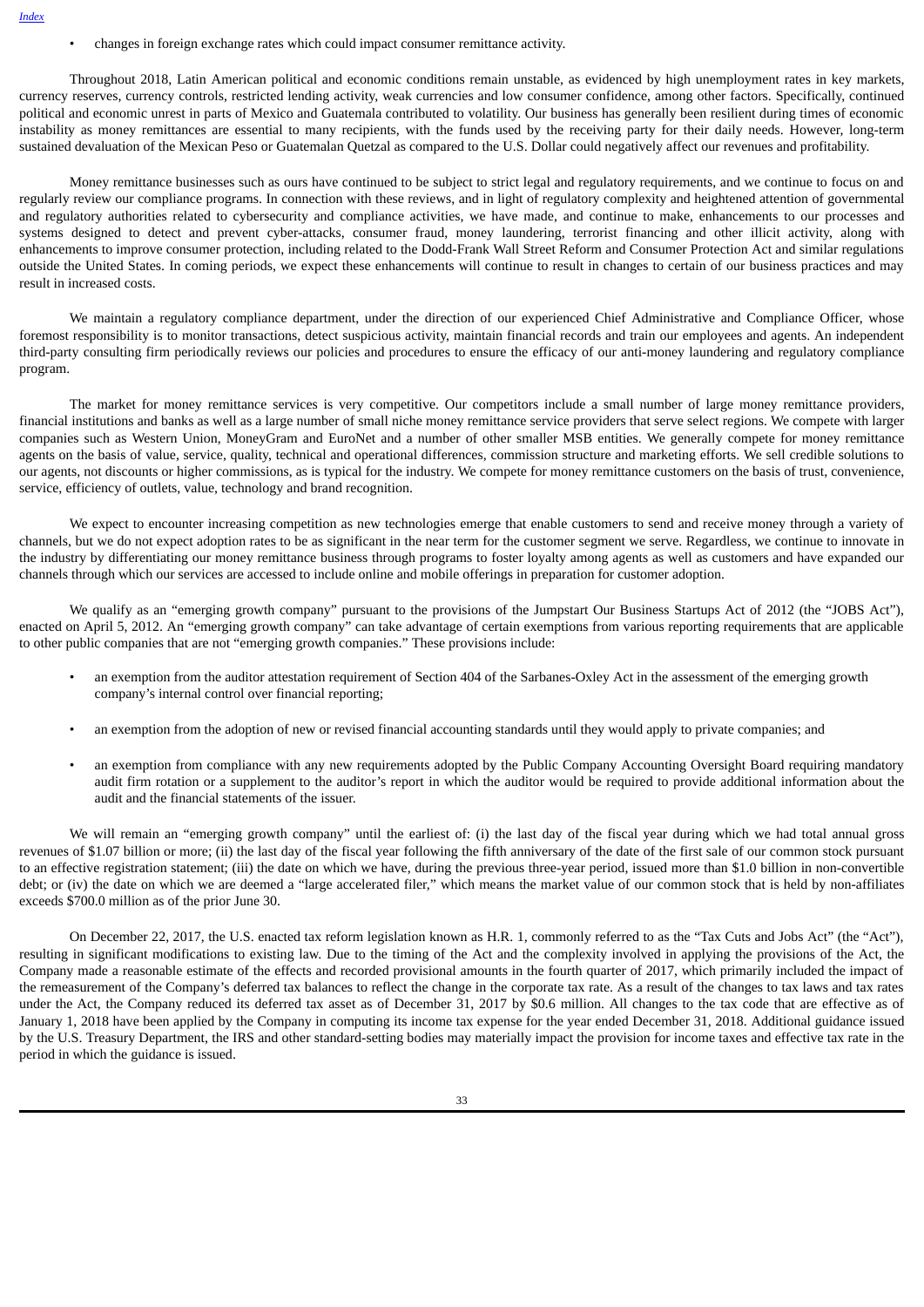## **The Merger**

On July 26, 2018 (the "Closing Date"), International Money Express, Inc. (formerly FinTech Acquisition Corp. II) consummated the previously announced Merger by and among FinTech, Merger Sub 1, a wholly-owned subsidiary of FinTech, Merger Sub 2, a wholly-owned subsidiary of FinTech, Intermex Holdings, and SPC Intermex. In connection with the closing of the Merger, FinTech changed its name to International Money Express, Inc.

The Merger has been accounted for as a reverse recapitalization where FinTech was treated as the "acquired" company for financial reporting purposes. This determination was primarily based on the facts that, following the Merger, the former stockholders of Intermex Holdings control the majority of the voting rights in respect of the board of directors of the Company, Intermex Holdings' comprising the ongoing operations of the Company and Intermex Holdings' senior management comprising the senior management of the Company. Accordingly, the Merger is treated as the equivalent of Intermex Holdings issuing stock for the net assets of FinTech, accompanied by a recapitalization. The net assets of FinTech are stated at historical cost, with no goodwill or other intangible assets resulting from the Merger. The consolidated assets, liabilities and results of operations prior to the Closing Date of the Merger are those of Intermex Holdings, and FinTech's assets, liabilities and results of operations are consolidated with Intermex Holdings beginning on the Closing Date. The shares and corresponding capital amounts included in common stock and additional paid-in capital, pre-merger, have been retroactively restated as shares reflecting the exchange ratio in the Merger for all Successor periods. The historical financial information and operating results of FinTech prior to the Merger have not been separately presented in this Annual Report as they were not significant or meaningful.

The Merger was approved by FinTech's stockholders at the Special Meeting of FinTech Stockholders held on July 20, 2018. In connection with the closing of the Merger, FinTech redeemed a total of 4.9 million shares of its common stock at a redemption price of \$10.086957 per share, resulting in a total payment to redeemed stockholders of approximately \$49.8 million. The aggregate consideration paid in the Merger consisted of approximately (i) \$102.0 million in cash and (ii) 17.2 million shares of FinTech common stock.

After the completion of the transactions on the Closing Date, there were 36.2 million shares of International Money Express, Inc. outstanding common stock, warrants to purchase 9 million shares of common stock and 3.4 million shares reserved for issuance under the International Money Express, Inc. 2018 Equity Compensation Plan, of which stock options to purchase 2.8 million shares of common stock and restricted stock units in respect of 21.2 thousand shares of common stock were granted to employees and independent directors of the Company in connection with the completion of the transaction. As of the Closing Date, the former stockholders of Intermex owned approximately 48.3% and the former stockholders of FinTech owned approximately 51.7%, respectively, of the combined Company's outstanding common stock.

### **Stella Point Acquisition**

On February 1, 2016, Intermex's direct wholly-owned subsidiary, Holdings, entered into an Agreement and Plan of Merger pursuant to which Interwire LLC, an affiliate of Stella Point, acquired 100% of the outstanding capital stock of Intermex Holdings, the surviving corporation in a merger with a subsidiary of Interwire LLC that was formed for purposes of the transaction, which we refer to as the Stella Point acquisition. The Stella Point acquisition was consummated on February 1, 2017 for a cash purchase price of approximately \$52.0 million, plus approximately \$12.4 million of rollover equity from certain existing management holders, the assumption of approximately \$78.0 million of Holdings' outstanding debt and an additional funding of \$5.0 million of Holdings' debt. In connection with the Stella Point acquisition, certain members of our management contributed approximately \$12.4 million of Holdings shares held by them to Interwire LLC in exchange for equity interests in Interwire LLC. In connection with the Stella Point acquisition, we applied "pushdown accounting" and the assets and liabilities were adjusted to fair value on the closing date of the transaction, February 1, 2017. As a result, our financial statement presentations distinguish between a predecessor period ("Predecessor"), for periods prior to the closing of the Stella Point acquisition, and a successor period ("Successor"), for periods subsequent to the closing of such transaction. The Successor's financial statements reflect a new basis of accounting that is based on the fair value of assets acquired and liabilities assumed as of the transaction date. The consolidated financial statements presented herein are those of Successor from its inception on February 1, 2017 through December 31, 2018, and those of Predecessor for all periods prior to the transaction date. The Successor period may not be comparable to the Predecessor periods.

#### **How We Assess the Performance of Our Business**

In assessing the performance of our business, we consider a variety of performance and financial measures. The key indicators of the financial condition and operating performance of our business are revenues, services charges from agents and banks, salaries and benefits and selling, general and administrative expenses. To help us assess our performance with these key indicators, we use Adjusted EBITDA as a non-GAAP financial measure. We believe this non-GAAP measure provides useful information to investors and expanded insight to measure our revenue and cost performance as a supplement to our U.S. GAAP consolidated financial statements. See the "Adjusted EBITDA" sections below for reconciliations of Adjusted EBITDA to our net loss, the closest GAAP measure.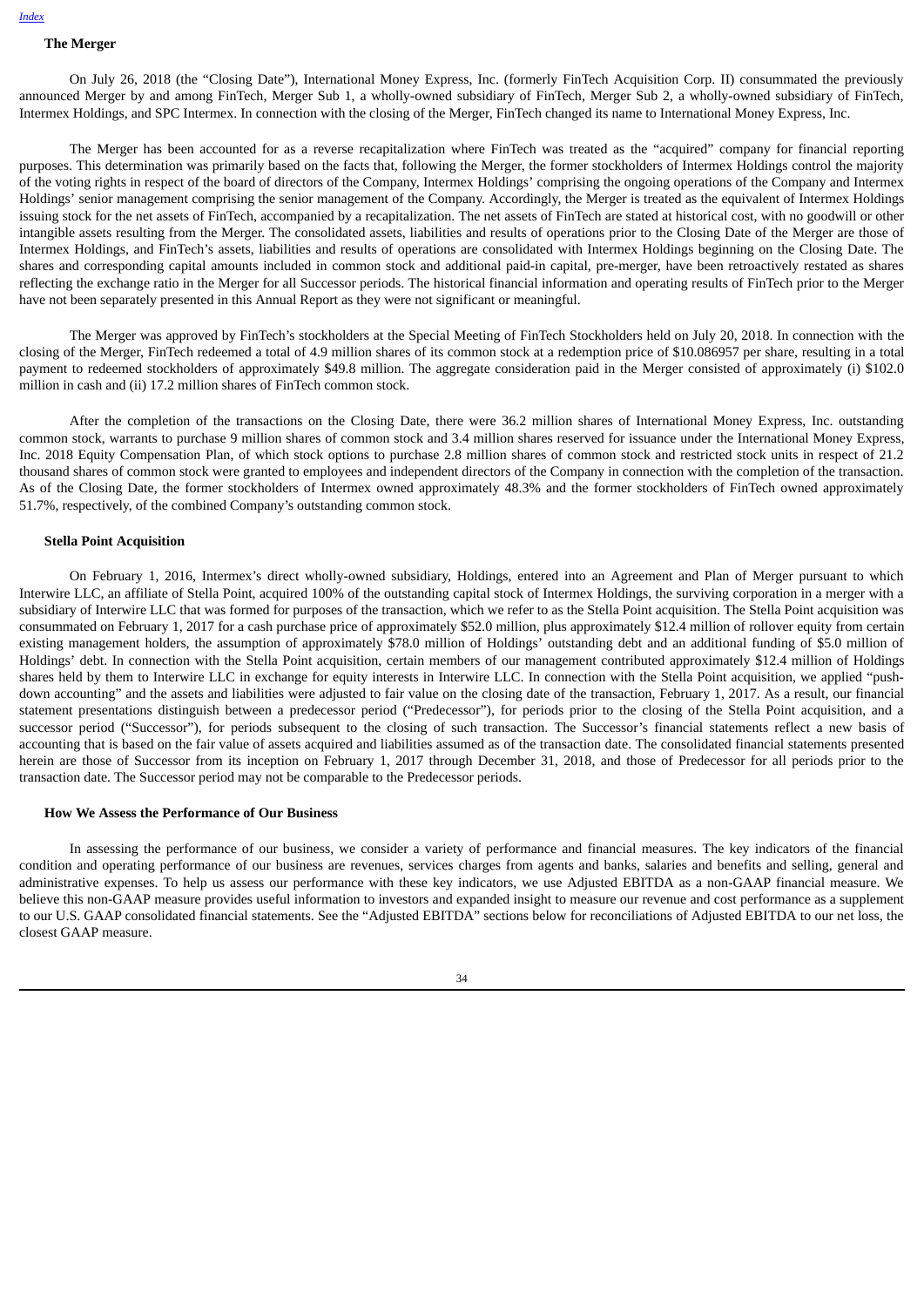# *Revenues*

Transaction volume is the primary generator of revenue in our business. Revenue on transactions is derived primarily from transaction fees paid by customers to transfer money. Revenues per transaction vary based upon send and receive locations and the amount sent. In certain transactions involving different send and receive currencies, we generate foreign exchange revenues based on the difference between the set exchange rate charged by us to the sender and the rate available to us in the wholesale foreign exchange market.

### *Operating Expenses*

### *Service Charges from Agents and Banks*

Service charges and fees primarily consist of agent commissions and bank fees. Service charges and fees vary based on agent commission percentages and the amount of fees charged by the banks. Agents earn a commission on each transaction they process of approximately 50% of the transaction fee. Service charges and fees may increase if banks or payer organizations increase their fee structure. Service charges also vary based on the method the customer selects to send the transfer and payer organization that facilitates the transaction.

### *Salaries and Benefits*

Salaries and benefits include cash and share-based compensation associated with our corporate employees and sales team as well as employees at our company-operated stores. Corporate employees include management, customer service, compliance, information technology, finance and human resources. Our sales team, located throughout the United States, is focused on supporting and growing our agent network. Share-based compensation is not comparable between the Successor and Predecessor periods.

#### *Other Selling, General and Administrative*

General and administrative expenses primarily consist of fixed overhead expenses associated with our operations, such as rent expense, insurance, professional services, management fees and other similar types of expenses. A portion of these expenses relate to our 32 company-operated stores; however, the majority relate to the overall business. General and administrative expenses were expected to increase when we became a publicly traded company. Selling expenses include expenses such as advertising and promotion, bad debt expense and expenses associated with increasing our network of agents. These expenses are expected to continue to increase in line with increases in revenues.

### *Transaction Costs*

We have incurred transaction costs associated with both the Stella Point acquisition and the Merger. These costs include all internal and external costs directly related to the transaction, consisting primarily of legal, consulting, accounting, advisory fees and certain incentive bonuses. Due to their significance, they are presented separately in our consolidated financial statements.

### *Depreciation and Amortization*

Depreciation and amortization is not comparable between the Successor and Predecessor companies. Due to the application of "push-down" accounting with the Stella Point acquisition, the Successor company established a new basis for its tangible and intangible assets. Depreciation largely consists of depreciation of computer equipment and software that supports our technology platform. Amortization of intangible assets is primarily related to our agent relationships, trade name and developed technology.

#### *Non-Operating Expenses*

#### *Interest Expense*

Interest expense consists primarily of interest associated with our credit facilities, which consisted of a term loan and revolving credit facility that were both refinanced on August 23, 2017 and November 7, 2018, respectively. At December 31, 2018, the interest rates for the term loan and revolving credit facility related to our current Credit Agreement were 7.34% and 7.01%, respectively. Interest on the term loan facility and revolving credit facility is determined by reference to either LIBOR or a "base rate", in each case, plus an applicable margin of 4.50% per annum for LIBOR loans or 3.50% per annum for base rate loans. The Company is also required to pay a fee on the unused portion of the revolving credit facility equal to 0.35% per annum.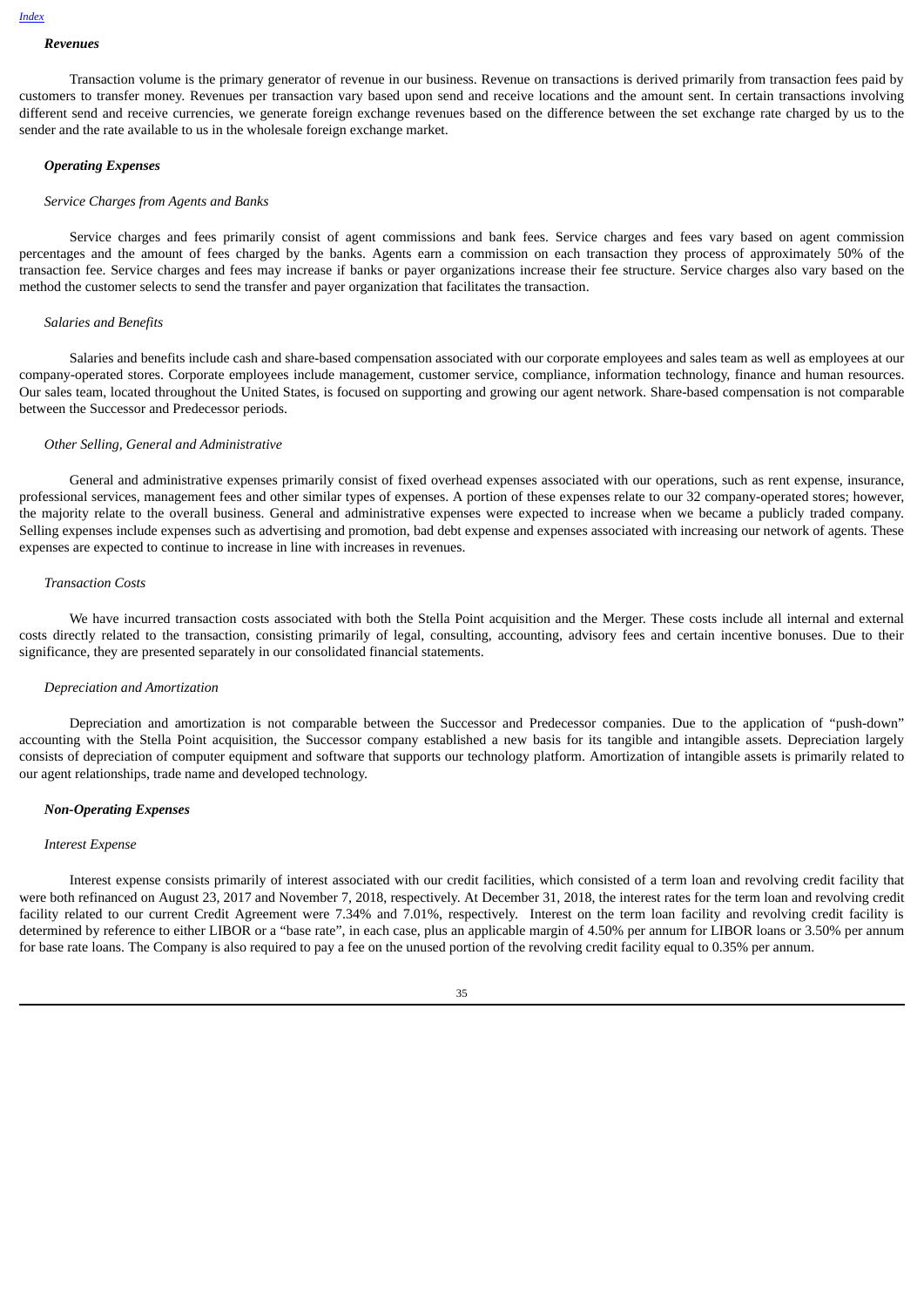## *Income tax provision (benefit)*

Our income tax provision (benefit) includes the expected benefit of all deferred tax assets, including our net operating loss carryforwards. With few exceptions, our net operating loss carryforwards will expire from 2029 through 2037. The Stella Point acquisition was considered a change of ownership under Section 382 of the Internal Revenue Code. After the change of ownership, utilization of our net operating loss carryforwards are subject to annual limitations; however, our current assessment is that no valuation allowance is required for any of our deferred tax assets. Our tax provision (benefit) has been impacted by non-deductible expenses, including shared-based compensation and transaction costs. The Act, enacted in December 2017, reduced our federal corporate tax rate from 34% to 21% beginning in 2018.

#### *Net (Loss) Income*

Net (loss) income is determined by subtracting operating and non-operating expenses from revenues.

### *Segments*

Our business is organized around one reportable segment that provides money transmittal services primarily between the USA and Latin America. This is based on the objectives of the business and how our chief operating decision maker, the CEO and President, monitors operating performance and allocates resources.

#### **Results of Operations**

For the purposes hereof, the term "Successor Company" refers to the Company after the Merger and the term "Predecessor Company" refers to Intermex Holdings prior to the Merger. The following table summarizes key components of our results of operations for the periods indicated:

|                                                    |                                               |              | <b>Successor Company</b> | <b>Predecessor Company</b> |                                |  |                   |         |
|----------------------------------------------------|-----------------------------------------------|--------------|--------------------------|----------------------------|--------------------------------|--|-------------------|---------|
|                                                    | Period from<br>February 1, 2017<br>Year Ended |              |                          |                            | Period from<br>January 1, 2017 |  | <b>Year Ended</b> |         |
|                                                    |                                               | December 31. | to December 31.          |                            | to January 31,                 |  | December 31.      |         |
| (in thousands)                                     |                                               | 2018         | 2017                     |                            | 2017                           |  | 2016              |         |
| Revenues:                                          |                                               |              |                          |                            |                                |  |                   |         |
| Wire transfer and money order fees                 | \$                                            | 232,380      | <b>S</b><br>169,796      |                            | $\mathbb{S}$<br>11.877         |  | $\mathfrak{S}$    | 138,468 |
| Foreign exchange                                   |                                               | 39,765       | 30,014                   |                            | 2,450                          |  |                   | 25,782  |
| Other income                                       |                                               | 1,756        |                          | 1,229                      | 98                             |  |                   | 1,145   |
| <b>Total revenues</b>                              |                                               | 273,901      | 201,039                  |                            | 14,425                         |  |                   | 165,395 |
|                                                    |                                               |              |                          |                            |                                |  |                   |         |
| Operating expenses:                                |                                               |              |                          |                            |                                |  |                   |         |
| Service charges from agents and banks              |                                               | 182,471      | 135,569                  |                            | 9,441                          |  |                   | 108,076 |
| Salaries and benefits                              |                                               | 32,926       | 23,417                   |                            | 4,530                          |  |                   | 18,518  |
| Other selling, general and administrative expenses |                                               | 19,442       | 14,894                   |                            | 1,062                          |  |                   | 12,346  |
| <b>Transaction costs</b>                           |                                               | 10,319       |                          | 8,706                      | 3,917                          |  |                   | 901     |
| Depreciation and amortization                      |                                               | 15,671       | 16,645                   |                            | 382                            |  |                   | 2,530   |
| Total operating expenses                           |                                               | 260,829      | 199,231                  |                            | 19,332                         |  |                   | 142,371 |
| Operating income (loss)                            |                                               | 13,072       |                          | 1,808                      | (4,907)                        |  |                   | 23,024  |
|                                                    |                                               |              |                          |                            |                                |  |                   |         |
| Interest expense                                   |                                               | 18,448       | 11,448                   |                            | 614                            |  |                   | 9,540   |
| (Loss) income before income taxes                  |                                               | (5,376)      |                          | (9,640)                    | (5,521)                        |  |                   | 13,484  |
|                                                    |                                               |              |                          |                            |                                |  |                   |         |
| Income tax provision (benefit)                     |                                               | 1,868        |                          | 534                        | (2,203)                        |  |                   | 4,084   |
| Net (loss) income                                  | \$                                            | (7,244)      | (10, 174)                |                            | (3,318)<br>S                   |  | \$                | 9,400   |
|                                                    |                                               |              |                          |                            |                                |  |                   |         |

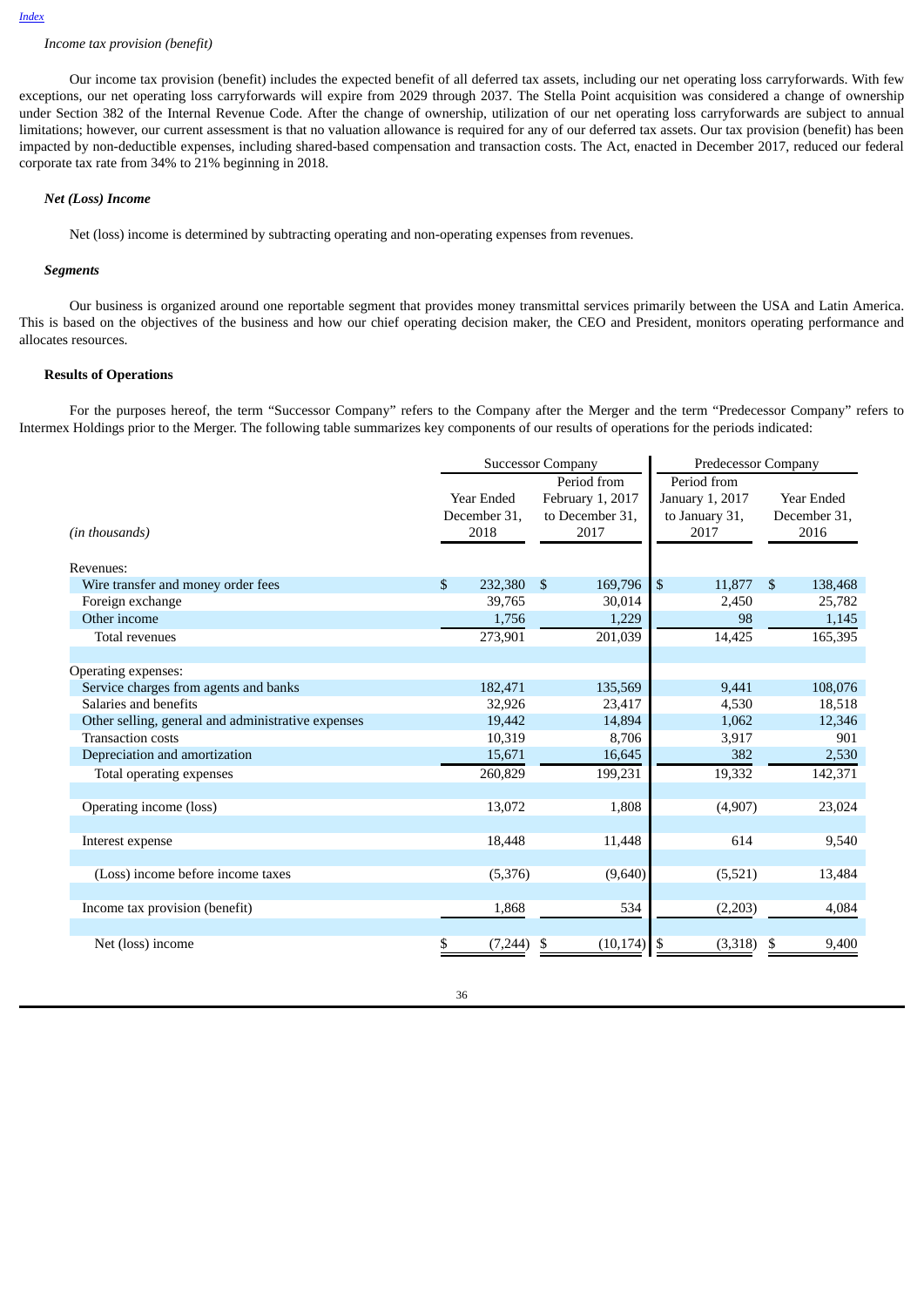Year Ended December 31, 2018 Compared to Successor Period Ended December 31, 2017 ("2017 Successor Period") and Predecessor Period from **January 1, 2017 to January 31, 2017 ("2017 Predecessor Period") defined as "2017 Combined Period"**

### *Revenues*

Revenues for the above periods are presented below:

|                    | <b>Successor Company</b> |              |          |           |                                 |          | Predecessor Company |    |                                |          |
|--------------------|--------------------------|--------------|----------|-----------|---------------------------------|----------|---------------------|----|--------------------------------|----------|
|                    |                          | Year Ended   | $\%$     |           | Period from<br>February 1, 2017 | $\%$     |                     |    | Period from<br>January 1, 2017 | $\%$     |
|                    |                          | December 31, | of       |           | to December 31,                 | of       |                     |    | to January 31,                 | of       |
| $(S$ in thousands) |                          | 2018         | Revenues |           | 2017                            | Revenues |                     |    | 2017                           | Revenues |
| Revenues:          |                          |              |          |           |                                 |          |                     |    |                                |          |
| Wire transfer and  |                          |              |          |           |                                 |          |                     |    |                                |          |
| money order fees   | \$                       | 232,380      |          | $85\%$ \$ | 169,796                         |          | 84%                 | \$ | 11,877                         | 82%      |
| Foreign exchange   |                          | 39,765       |          | 14%       | 30,014                          |          | 15%                 |    | 2,450                          | 17%      |
| Other income       |                          | 1,756        |          | $1\%$     | 1,229                           |          | $1\%$               |    | 98                             | $1\%$    |
| Total revenues     |                          | 273,901      |          | 100% \$   | 201,039                         |          | 100%                |    | 14,425                         | 100%     |

Wire transfer and money order fees of \$232.4 million for the year ended December 31, 2018 increased by \$50.7 million from \$181.7 million for the 2017 Combined Period, including \$169.8 million from the 2017 Successor Period and \$11.9 million from the 2017 Predecessor Period. This increase of 28% was primarily due to a 27% increase in transaction volume achieved in the year ended December 31, 2018, largely due to the continued growth in our agent network, which has grown by 21% from December 2017 to December 2018.

Revenues from foreign exchange of \$39.8 million for the year ended December 31, 2018 increased by \$7.3 million from \$32.5 million for the 2017 Combined Period, including \$30.0 million from the 2017 Successor Period and \$2.5 million from the 2017 Predecessor Period. This increase of 22% was primarily due to higher transaction volume achieved by growth in our agent network.

### *Operating Expenses*

Operating expenses for the above periods are presented below:

|                                              | <b>Successor Company</b>           |         |                                 |           |                                                            |         |                                 | <b>Predecessor Company</b> |    |                                                          |                        |     |
|----------------------------------------------|------------------------------------|---------|---------------------------------|-----------|------------------------------------------------------------|---------|---------------------------------|----------------------------|----|----------------------------------------------------------|------------------------|-----|
| $(S$ in thousands)                           | Year Ended<br>December 31,<br>2018 |         | $\frac{0}{0}$<br>of<br>Revenues |           | Period from<br>February 1, 2017<br>to December 31,<br>2017 |         | $\frac{0}{0}$<br>of<br>Revenues |                            |    | Period from<br>January 1, 2017<br>to January 31,<br>2017 | $\%$<br>of<br>Revenues |     |
| Operating expenses:                          |                                    |         |                                 |           |                                                            |         |                                 |                            |    |                                                          |                        |     |
| Service charges from                         |                                    |         |                                 |           |                                                            |         |                                 |                            |    |                                                          |                        |     |
| agents and banks                             | $\mathbb{S}$                       | 182,471 |                                 | $67\%$ \$ |                                                            | 135,569 |                                 | 67%                        | \$ | 9,441                                                    | 65%                    |     |
| Salaries and benefits                        |                                    | 32,926  |                                 | 12%       |                                                            | 23,417  |                                 | 12%                        |    | 4,530                                                    |                        | 31% |
| Other selling, general<br>and administrative |                                    |         |                                 |           |                                                            |         |                                 |                            |    |                                                          |                        |     |
| expenses                                     |                                    | 19,442  |                                 | 7%        |                                                            | 14,894  |                                 | 7%                         |    | 1,062                                                    |                        | 7%  |
| <b>Transaction costs</b>                     |                                    | 10,319  |                                 | 4%        |                                                            | 8,706   |                                 | 4%                         |    | 3,917                                                    | 27%                    |     |
| Depreciation and                             |                                    |         |                                 |           |                                                            |         |                                 |                            |    |                                                          |                        |     |
| amortization                                 |                                    | 15,671  |                                 | 6%        |                                                            | 16,645  |                                 | 8%                         |    | 382                                                      |                        | 3%  |
| Total operating<br>expenses                  |                                    | 260,829 |                                 | 96% \$    |                                                            | 199,231 |                                 | 98%                        |    | 19,332                                                   | 133%                   |     |

*Service charges from agents and banks*—Service charges from agents and banks were \$182.5 million or 67% of revenues for the year ended December 31, 2018 compared to \$145.0 million, or 67% of revenues for the 2017 Combined Period, which included \$135.6 million in the 2017 Successor Period and \$9.4 million in the 2017 Predecessor Period, an increase of 26% from the 2017 Combined Period. The increase of \$37.5 million was due to a 27% increase in transaction volume compared to the 2017 Combined Period, largely due to the continued growth in our agent network, which has grown by 21% from December 2017 to December 2018.

*Salaries and benefits*—Salaries and benefits were \$32.9 million for the year ended December 31, 2018, an increase of \$5.0 million from \$27.9 million for the 2017 Combined Period, which included \$23.4 million for the 2017 Successor Period and \$4.5 million for the 2017 Predecessor Period. The increase of \$5.0 million primarily related to share-based compensation due to the accelerated vesting of incentive units and the vesting of new options and restricted stock units that were granted in 2018 all in connection with the Merger. higher commissions and bonuses were due to our favorable operating results, as well as higher salaries and benefits largely in management and compliance areas associated with our transition to a publicly-traded company.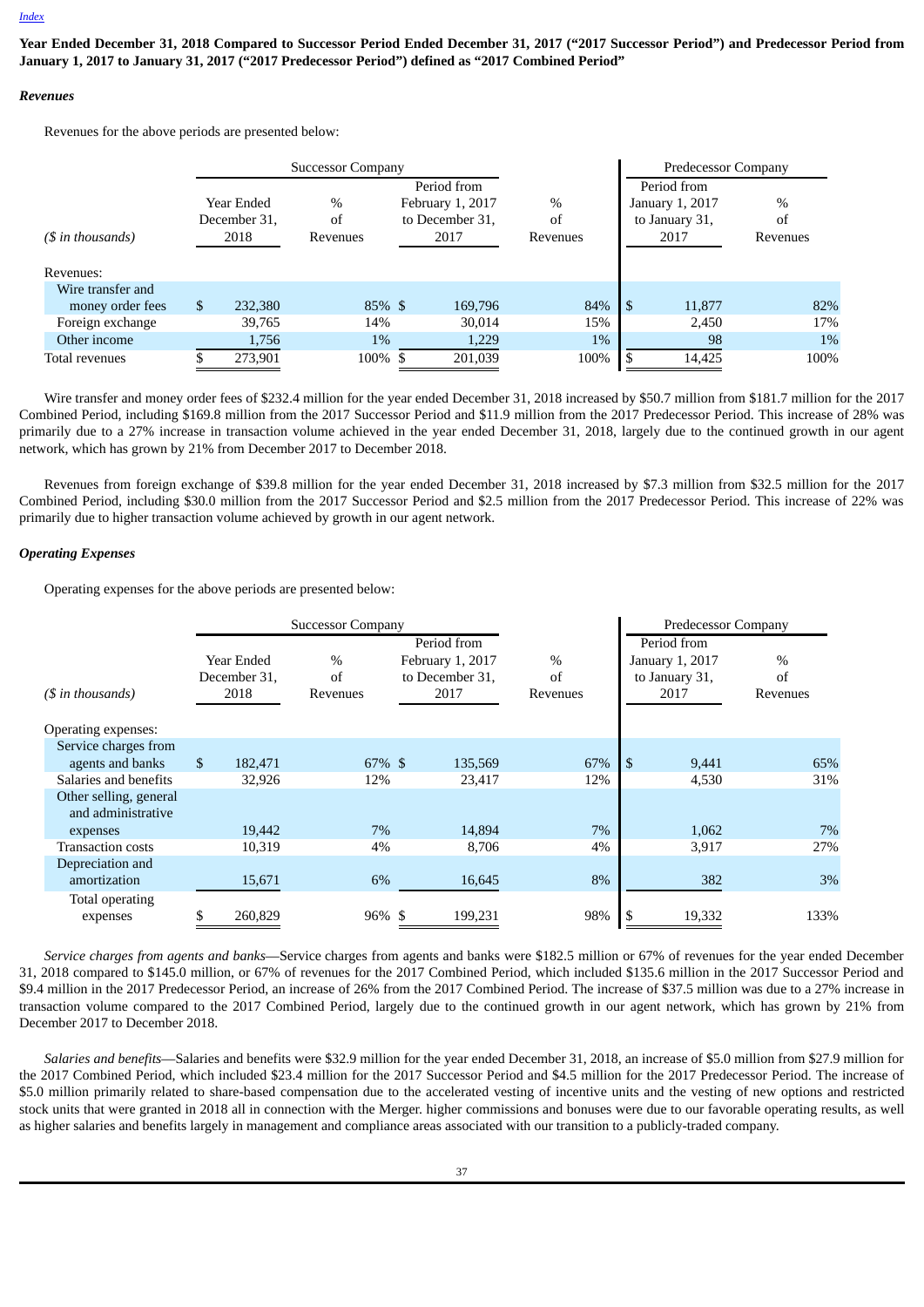*Other selling, general and administrative expenses*—Other selling, general and administrative expenses of \$19.4 million for the year ended December 31, 2018 increased by \$3.4 million from \$16.0 million for the 2017 Combined Period, which included \$14.9 million for the 2017 Successor Period and \$1.1 million for the 2017 Predecessor Period. The increase of \$3.4 million was primarily due to an increase in professional fees of \$2.0 million, which included \$0.6 million associated with registration of common stock underlying outstanding warrants, \$0.2 million in legal fees and settlement expense associated with a Telephone Consumer Protection Act ("TCPA") lawsuit and additional expenses to support our transition to a publicly-traded company. The remaining increase of \$1.2 million largely related to our growing agent network, with increases in computer network maintenance costs, data communications expenses and related expenses.

*Transaction costs*—Transaction costs of \$10.3 million for the year ended December 31, 2018 decreased by \$2.3 million from \$12.6 million for the 2017 Combined Period, which included \$8.7 million for the 2017 Successor Period and \$3.9 million for the 2017 Predecessor Period. Transaction costs for the year ended December 31, 2018 include costs related to the Merger, consisting primarily of employee incentive bonuses, termination of management fee agreement, change in control fee to our lender and legal and other professional fees, while costs for the 2017 Combined Period related to the Stella Point acquisition consisting primarily of employee incentive bonuses and legal and other professional fees.

*Depreciation and amortization*—Depreciation and amortization of \$15.7 million for the year ended December 31, 2018 decreased by \$1.3 million from \$17.0 million for the 2017 Combined Period, which includes \$16.6 million for the 2017 Successor Period and \$0.4 million for the 2017 Predecessor Period, a decrease of 8% from the 2017 Combined Period. Depreciation and amortization for the year ended December 31, 2018 includes accelerated amortization of \$12.5 million related to agent relationships, trade name and developed technology, compared to \$14.6 million in the 2017 Successor Period, a decrease of \$2.1 million year over year. This decrease is offset by an increase in depreciation expense of \$0.9 million related to capital expenditures placed into service during the year ended December 31, 2018. Depreciation and amortization expense is not fully comparable between the Successor and Predecessor periods due to the new basis established for the assets and liabilities of the Successor Company as of February 1, 2017.

#### *Non-Operating Expenses*

*Interest expense*—Interest expense was \$18.4 million for the year ended December 31, 2018, an increase of \$6.4 million or 53% from \$12.0 million for the 2017 Combined Period, which includes \$11.4 million for the 2017 Successor Period and \$0.6 million for the 2017 Predecessor Period. This increase was primarily due to the prepayment penalty and write-off of unamortized debt origination costs related to the November 2018 refinancing of our senior secured credit facility, which were recorded within interest expense.

*Income tax provision (benefit)*—Income tax provision was \$1.9 million for the year ended December 31, 2018, a change of \$3.6 million from income tax benefit of \$1.7 million for the 2017 Combined Period, which includes income tax expense of \$0.5 million for the 2017 Successor Period and income tax benefit of \$2.2 million for the 2017 Predecessor Period. The provision in the year ended December 31, 2018 is primarily associated with non-deductible expenses such as transaction costs and share-based compensation expense.

#### *Net (Loss) Income*

We had a net loss of \$7.2 million for the year ended December 31, 2018, compared to a net loss of \$13.5 million for the 2017 Combined Period, which includes \$10.2 million from the 2017 Successor Period and \$3.3 million from the 2017 Predecessor Period. The decrease in net loss is primarily due to the same factors discussed above.

## *Adjusted EBITDA*

Adjusted EBITDA is defined as net (loss) income before depreciation and amortization, interest expense, income taxes, and also adjusted to add back certain charges and expenses, such as transaction costs and non-cash compensation costs, as these charges and expenses are not considered a part of our core business operations and are not an indicator of ongoing, future company performance.

Adjusted EBITDA is one of the primary metrics used by management to evaluate the financial performance of our business. We present Adjusted EBITDA because we believe it is frequently used by analysts, investors and other interested parties to evaluate companies in our industry. Further, we believe it is helpful in highlighting trends in our operating results, because it excludes, among other things, certain results of decisions that are outside the control of management, while other measures can differ significantly depending on long-term strategic decisions regarding capital structure, the jurisdictions in which we operate and capital investments.

Adjusted EBITDA is a non-GAAP financial measure and should not be considered as an alternative to operating income or net income as a measure of operating performance or cash flows or as a measure of liquidity. Non-GAAP financial measures are not necessarily calculated the same way by different companies and should not be considered a substitute for or superior to U.S. GAAP. Some of these limitations include the following:

38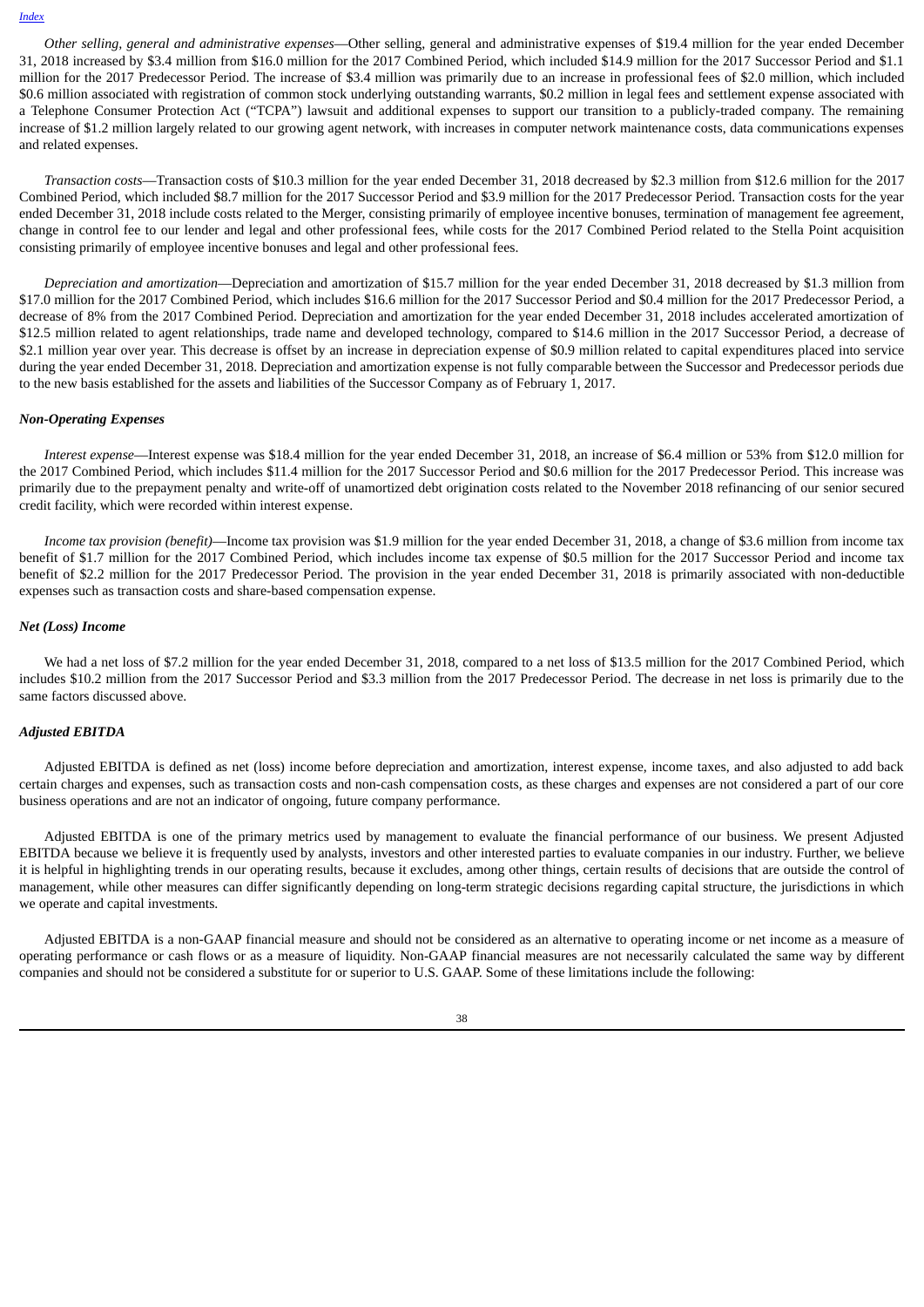- *[Index](#page-2-0)*
- · Adjusted EBITDA does not reflect the significant interest expense, or the amounts necessary to service interest or principal payments on our Credit Agreement;
- · Adjusted EBITDA does not reflect income tax provision (benefit), and because the payment of taxes is part of our operations, tax provision is a necessary element of our costs and ability to operate;
- · although depreciation and amortization are eliminated in the calculation of Adjusted EBITDA, the assets being depreciated and amortized will often have to be replaced in the future, and Adjusted EBITDA does not reflect any costs of such replacements;
- · Adjusted EBITDA does not reflect the noncash component of share-based compensation;
- · Adjusted EBITDA does not reflect the impact of earnings or charges resulting from matters we consider not to be reflective, on a recurring basis, of our ongoing operations; and
- · other companies in our industry may calculate Adjusted EBITDA or similarly titled measures differently than we do, limiting its usefulness as a comparative measure.

We compensate for these limitations by relying primarily on our GAAP results and using Adjusted EBITDA only as supplemental information.

Adjusted EBITDA for the year ended December 31, 2018 was \$47.1 million, representing an increase of \$13.7 million, or 41%, from \$33.4 million in the 2017 Combined Period, consisting of \$31.1 million in the 2017 Successor Period and \$2.3 million in the 2017 Predecessor Period. The increase in Adjusted EBITDA was primarily due to the increase in revenues of \$58.4 million, less the increase in service charges from agents and banks of \$37.5 million as well as increases in other operating expenses to support the growth in our business.

The following table presents the reconciliation of Adjusted EBITDA to net (loss) income, the Company's closest GAAP measure:

|                                                    |                          |              |   |                  |               | Predecessor     |  |  |
|----------------------------------------------------|--------------------------|--------------|---|------------------|---------------|-----------------|--|--|
|                                                    | <b>Successor Company</b> |              |   |                  |               |                 |  |  |
|                                                    | Period from              |              |   |                  |               | Period from     |  |  |
|                                                    |                          | Year Ended   |   | February 1, 2017 |               | January 1, 2017 |  |  |
|                                                    |                          | December 31. |   | to December 31,  |               | to January 31,  |  |  |
| (in thousands)                                     | 2018                     |              |   | 2017             | 2017          |                 |  |  |
| <b>Net (loss) income</b>                           | \$<br>(7,244)<br>\$      |              |   | (10, 174)        | $\mathbf{\$}$ | (3,318)         |  |  |
| <b>Adjusted for:</b>                               |                          |              |   |                  |               |                 |  |  |
| Interest expense                                   |                          | 18,448       |   | 11,448           |               | 614             |  |  |
| Income tax provision (benefit)                     |                          | 1,868        |   | 534              |               | (2,203)         |  |  |
| Depreciation and amortization                      |                          | 15,671       |   | 16,645           |               | 382             |  |  |
| <b>EBITDA</b>                                      |                          | 28,743       |   | 18,453           |               | (4,525)         |  |  |
| Transaction costs (a)                              |                          | 10,319       |   | 8,706            |               | 3,917           |  |  |
| Incentive units plan (b)                           |                          | 4,735        |   | 1,846            |               |                 |  |  |
| Change in control adjustment for stock options (c) |                          |              |   |                  |               | 2,813           |  |  |
| Share-based compensation, 2018 plan (d)            |                          | 1,091        |   |                  |               |                 |  |  |
| Registration costs (e)                             |                          | 615          |   |                  |               |                 |  |  |
| Transition expenses (f)                            |                          | 348          |   |                  |               |                 |  |  |
| Management fee (g)                                 |                          | 585          |   | 715              |               |                 |  |  |
| <b>TCPA</b> Settlement (h)                         |                          | 192          |   |                  |               |                 |  |  |
| Other empoyee severance (i)                        |                          | 106          |   |                  |               |                 |  |  |
| One-time adjustment - bank fees (j)                |                          |              |   | 642              |               |                 |  |  |
| One-time incentive bonuses (k)                     |                          |              |   | 514              |               |                 |  |  |
| Other charges and expenses (l)                     |                          | 410          |   | 196              |               | 104             |  |  |
| <b>Adjusted EBITDA</b>                             |                          | 47,144       | S | 31,072           | \$            | 2,309           |  |  |

39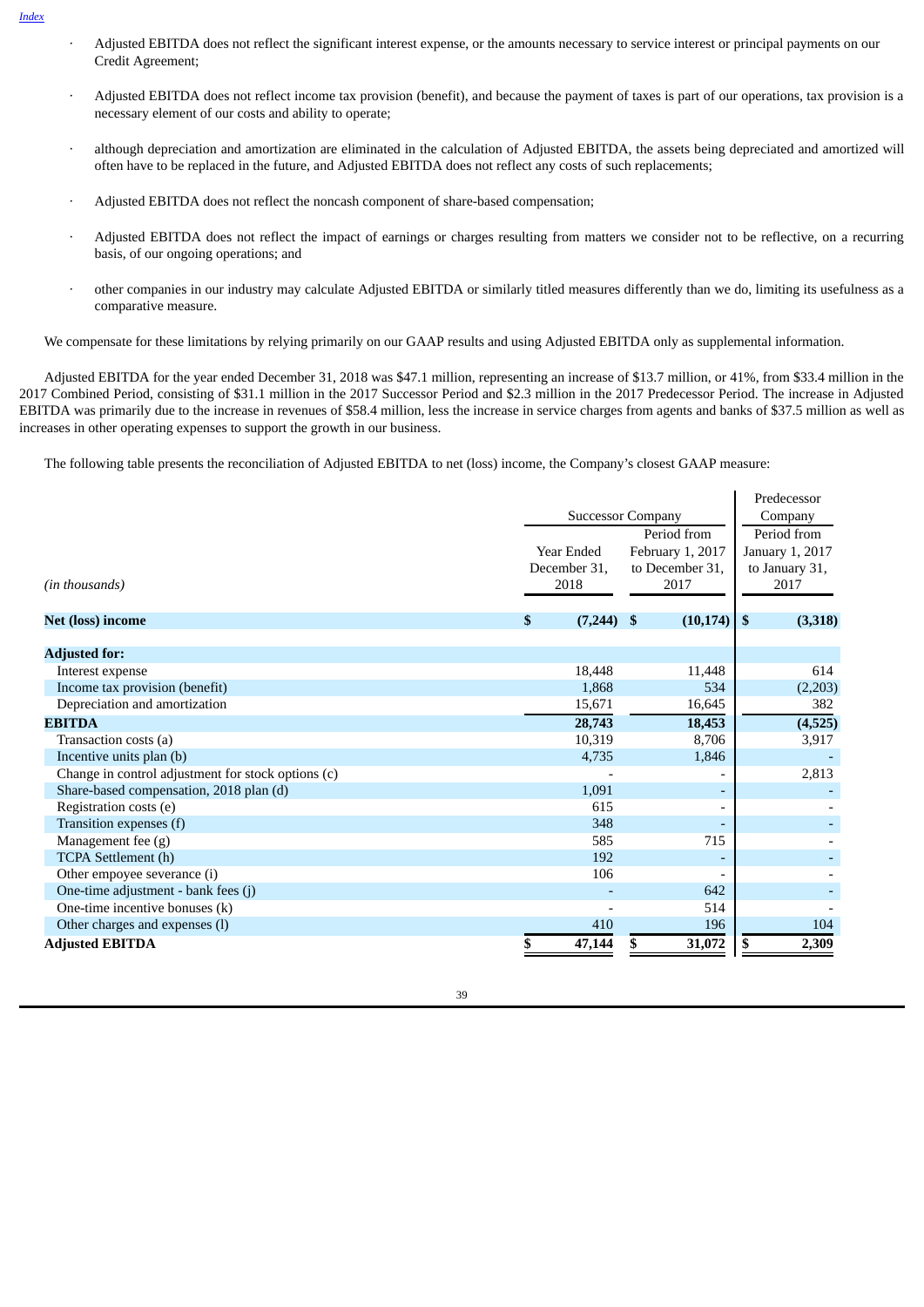- (a) Represents direct costs related to the Merger and Stella Point acquisition, which are expensed as incurred and included as "transaction costs" in our consolidated statements of operations and comprehensive (loss) income. The year ended December 31, 2018 includes \$10.3 million related to the Merger. Costs related to the Stella Point acquisition amount to \$8.7 million for the 2017 Successor Period and \$3.9 million for the 2017 Predecessor Period. These costs consist primarily of legal, consulting, accounting, advisory fees and certain incentive bonuses directly related to the above transactions.
- (b) In connection with the Stella Point acquisition, Class B, C and D incentive units were granted to our employees by Interwire LLC. The Successor Periods included expense regarding these incentive units, which became fully vested and were paid out upon the Closing Date of the Merger. As a result, employees no longer hold profits interests following the Merger.
- (c) Represents \$2.8 million related to stock options issued by the Predecessor company, which vested upon the Stella Point acquisition.
- (d) Stock options and restricted stock were granted to employees and independent directors of the Company in connection with the completion of the Merger. The Company recorded \$1.1 million of expense related to share-based compensation during the year ended December 31, 2018.
- (e) The Company incurred \$0.6 million of expenses during the year ended December 31, 2018 for professional fees in connection with the registration of common stock underlying outstanding warrants.
- (f) Represents recruiting fees and severance costs related to managerial changes in connection with becoming a publicly-traded company.
- (g) Represents payments under our management agreement with Stella Point pursuant to which we paid a quarterly fee for certain advisory and consulting services. In connection with the Merger, this agreement was terminated.
- (h) Represents payments for the settlement of a lawsuit related to the TCPA, which includes a \$0.1 million settlement payment and \$0.1 million in related legal expenses.
- (i) Represents \$0.1 million of severance costs related to departmental changes.
- (j) We incurred a one-time expense in the 2017 Successor period to true-up the accrual for bank service charges. The amount of \$0.6 million relates to prior year bank service changes, which were not considered material to any individual year.
- (k) Represents one-time cash bonuses paid to certain members of management in 2017 to recognize higher performance.
- (l) Includes loss on disposal of fixed assets, foreign currency (gains) losses and legal expenses considered to be non-recurring. The year ended December 31, 2018 also includes a one-time adjustment related to the Company's loyalty programs of \$0.2 million, while the 2017 Predecessor Period also includes amortization of restricted stock awards.

### Successor Period Ended December 31, 2017 ("2017 Successor Period") and Predecessor Period from January 1, 2017 to January 31, 2017 ("2017 **Predecessor Period") defined as "2017 Combined Period", Compared to Predecessor Year Ended December 31, 2016**

#### *Revenues*

Revenues for the above periods are presented below:

|                                    | Successor<br>Company                                       |                     |    |                                                          | <b>Predecessor Company</b> |                                    |                        |
|------------------------------------|------------------------------------------------------------|---------------------|----|----------------------------------------------------------|----------------------------|------------------------------------|------------------------|
| (\$ in thousands)                  | Period from<br>February 1, 2017<br>to December 31,<br>2017 | %<br>of<br>Revenues |    | Period from<br>January 1, 2017<br>to January 31,<br>2017 | $\%$<br>of<br>Revenues     | Year Ended<br>December 31,<br>2016 | $\%$<br>of<br>Revenues |
| Revenues:                          |                                                            |                     |    |                                                          |                            |                                    |                        |
| Wire transfer and money order fees | \$<br>169,796                                              | 84%                 | -S | 11,877                                                   | $82\%$ \$                  | 138,468                            | 84%                    |
| Foreign exchange                   | 30,014                                                     | 15%                 |    | 2,450                                                    | 17%                        | 25,782                             | 15%                    |
| Other income                       | 1,229                                                      | 1%                  |    | 98                                                       | 1%                         | 1,145                              | 1%                     |
| Total revenues                     | 201,039                                                    | 100%                |    | 14,425                                                   | $100\%$ \$                 | 165,395                            | 100%                   |

Wire transfer and money order fees of \$181.7 million for the 2017 Combined Period, including \$169.8 million from the 2017 Successor Period and \$11.9 million from the 2017 Predecessor Period, increased by \$43.2 million from the Predecessor year ended December 31, 2016. This increase of 31% was primarily due to a 29% increase in transaction volume achieved in the 2017 Combined Period, largely due to the continued growth in our agent network.

Revenues from foreign exchange of \$32.5 million for the 2017 Combined Period, including \$30.0 million from the 2017 Successor Period and \$2.5 million from the 2017 Predecessor Period, increased by \$6.7 million or 26%, from \$25.8 million for the Predecessor year ended December 31, 2016, primarily due to higher transaction volume achieved by growth in our agent network. This increase was partially offset by reduced foreign exchange income per transaction compared to the Predecessor year ended December 31, 2016.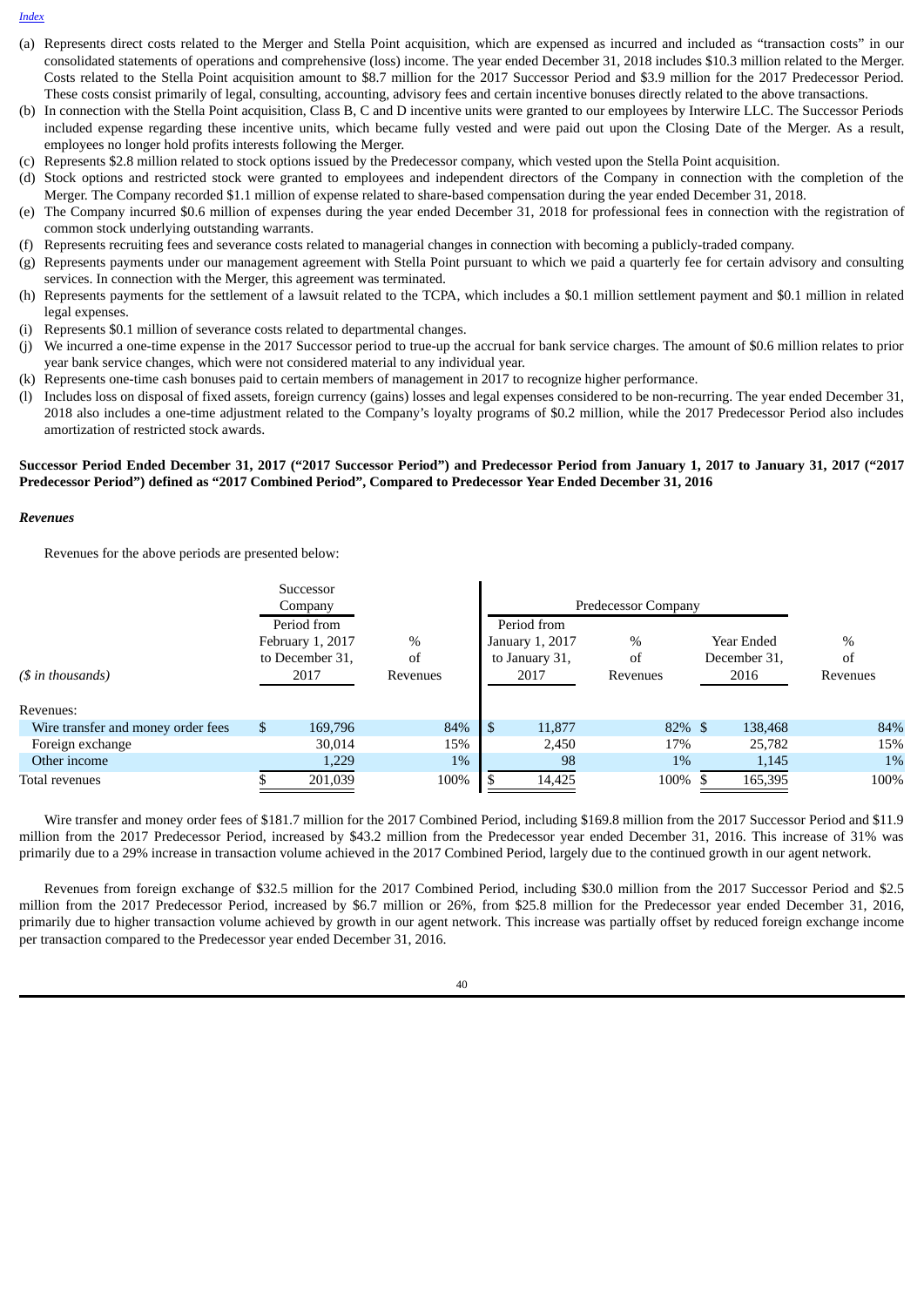## *Operating Expenses*

Operating expenses for the above periods are presented below:

|                                          | Successor        |          |      |                 |                     |              |          |
|------------------------------------------|------------------|----------|------|-----------------|---------------------|--------------|----------|
|                                          | Company          |          |      |                 | Predecessor Company |              |          |
|                                          | Period from      |          |      | Period from     |                     |              |          |
|                                          | February 1, 2017 | $\%$     |      | January 1, 2017 | $\%$                | Year Ended   | $\%$     |
|                                          | to December 31,  | of       |      | to January 31,  | of                  | December 31, | of       |
| (\$ in thousands)                        | 2017             | Revenues | 2017 |                 | Revenues            | 2016         | Revenues |
| Operating expenses:                      |                  |          |      |                 |                     |              |          |
| Service charges from agents and banks \$ | 135,569          | 67%      | \$   | 9,441           | 65% \$              | 108,076      | 64%      |
| Salaries and benefits                    | 23,417           | 12%      |      | 4,530           | 31%                 | 18,518       | 11%      |
| Other selling, general and               |                  |          |      |                 |                     |              |          |
| administrative expenses                  | 14.894           | $7\%$    |      | 1,062           | $7\%$               | 12,346       | 8%       |
| <b>Transaction costs</b>                 | 8,706            | 4%       |      | 3,917           | 27%                 | 901          | 1%       |
| Depreciation and amortization            | 16,645           | 8%       |      | 382             | 3%                  | 2,530        | 2%       |
| Total operating expenses                 | 199,231          | 98%      |      | 19,332          | 133% \$             | 142,371      | 86%      |

*Service charges from agents and banks*—Service charges from agents and banks were \$145.0 million, or 67% of revenues for the 2017 Combined Period, consisting of \$135.6 million in the 2017 Successor Period and \$9.4 million in the 2017 Predecessor Period, compared to \$108.0 million, or 64% of revenues in the Predecessor year ended December 31, 2016. The increase of \$37.0 million from the Predecessor year ended December 31, 2016 to the 2017 Combined Period was mainly due to the increase in transaction volume of 29%, an increase in commissions paid to our sending agents and an increase in bank service charges due to higher principal sent amounts.

*Salaries and benefits*—Salaries and benefits were \$27.9 million for the 2017 Combined Period, including \$23.4 million for the 2017 Successor Period and \$4.5 million for the 2017 Predecessor Period, an increase of \$9.4 million from \$18.5 million for the Predecessor year ended December 31, 2016. Salaries and benefits increased \$1.8 million in the Successor period due to incentive units granted by Interwire LLC to employees of the Company Additionally, the 2017 Predecessor Period included \$2.9 million of expense related to the accelerated vesting of all stock options and restricted stock grants in connection with the Stella Point acquisition.

The remaining increase in salaries and benefits from the Predecessor year ended December 31, 2016 to the 2017 Combined Period related to enhancing our technical support and sales teams, which has grown to support the growing agent network. In addition, our sales department commissions increased for the 2017 Combined Period in comparison to the Predecessor year ended December 31, 2016.

*Other selling, general and administrative expenses*—Other selling, general and administrative expenses of \$16.0 million for the 2017 Combined Period, including \$14.9 million for the 2017 Successor Period and \$1.1 million for the 2017 Predecessor Period, increased by \$3.7 million from \$12.3 million in the Predecessor year ended December 31, 2016. The increase resulted from higher selling-related costs from advertising and promotion, bad debt expense, and expenses associated with the growing sales team. Advertising in the 2017 Combined Period included the rollout of our online platform. Additionally, the 2017 Successor Period included a \$0.7 million related-party management fee that was not included in the Predecessor Periods.

*Transaction costs*—Transaction costs of \$12.6 million for the 2017 Combined Period, including \$8.7 million for the 2017 Successor Period and \$3.9 million for the 2017 Predecessor Period, increased by \$11.7 million from \$0.9 million in the Predecessor year ended December 31, 2016. Transaction costs in the 2017 Successor Period included \$6.2 million of costs related to the Stella Point acquisition as well as \$2.5 million of costs related to the Merger. Transaction costs in the Predecessor Periods were associated with the Stella Point acquisition. These costs included legal, consulting, accounting, advisory fees, and certain incentive bonuses directly related to the Stella Point acquisition.

*Depreciation and amortization*—Depreciation and amortization for the 2017 Successor Period included accelerated amortization of \$14.5 million related to the trade name, developed technology and agent relationships. Depreciation and amortization expense is not comparable between the Successor and Predecessor periods due to the new basis established for the assets and liabilities of the Successor Company as of February 1, 2017.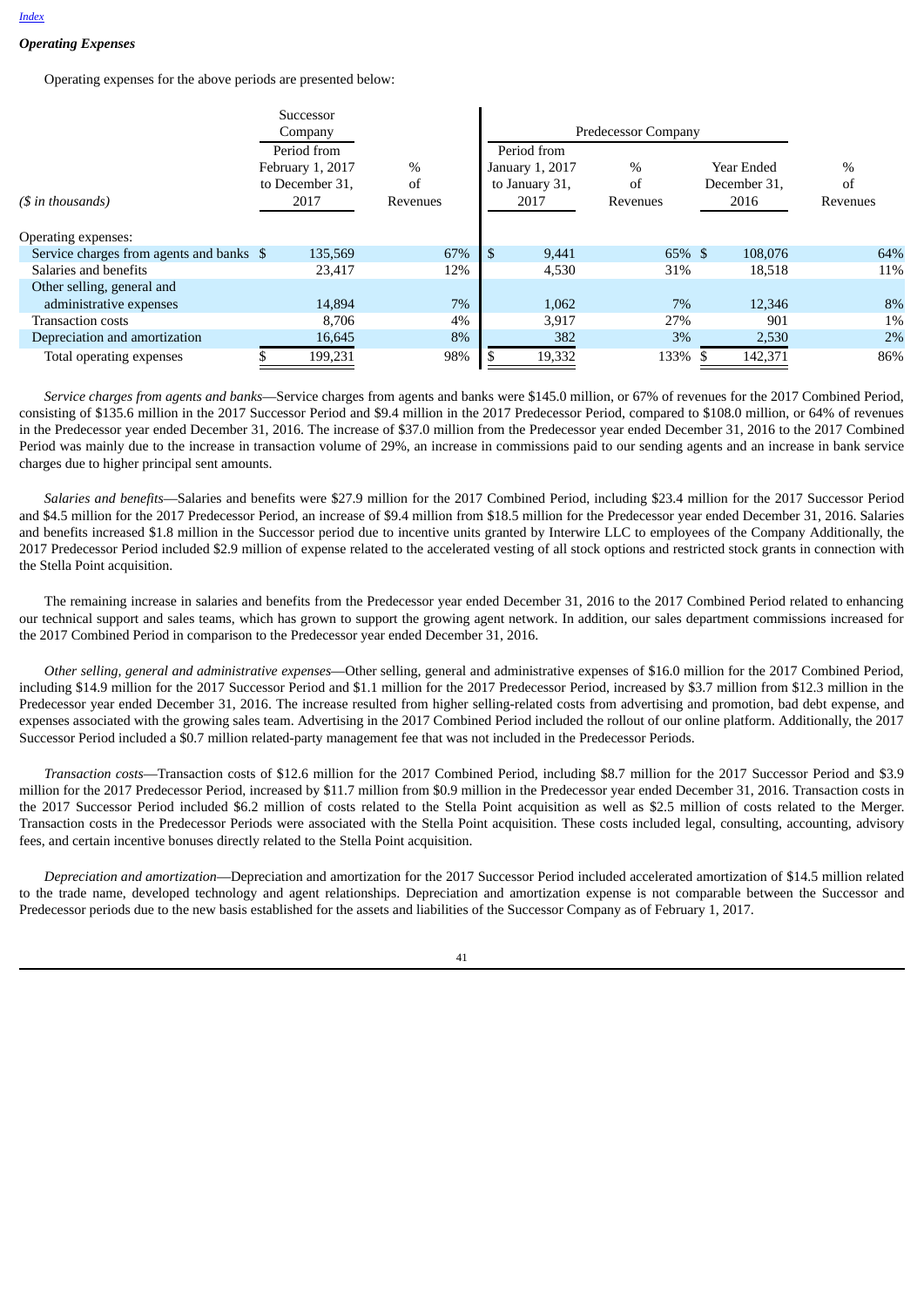### *Non-Operating Expenses*

*Interest expense*—Interest expense was \$12.0 million for the 2017 Combined Period, including \$11.4 million for the 2017 Successor Period and \$0.6 million for the 2017 Predecessor Period, an increase of \$2.5 million or 26%, from \$9.5 million for the Predecessor year ended December 31, 2016. This increase was primarily due to the increase in the principal balance of the senior secured credit facility outstanding in the 2017 Combined Period.

*Income tax provision (benefit)*—Income tax benefit was \$1.7 million for the 2017 Combined Period, including income tax expense of \$0.5 million for the 2017 Successor Period and income tax benefit of \$2.2 million for the 2017 Predecessor Period, a change of \$5.8 million, from income tax expense of \$4.1 million for the Predecessor year ended December 31, 2016. The benefit in the 2017 Combined Period included an unfavorable impact of \$3.7 million associated with non-deductible expenses such as transaction costs and share-based compensation expense.

#### *Net (Loss) Income*

We had a net loss of \$13.5 million for the 2017 Combined Period, including \$10.2 million for the 2017 Successor Period and \$3.3 million for the 2017 Predecessor Period, compared to net income of \$9.4 million for the Predecessor year ended December 31, 2016, primarily due to the same factors discussed above.

### *Adjusted EBITDA*

Adjusted EBITDA for the 2017 Combined Period was \$33.4 million, consisting of \$31.1 million in the 2017 Successor Period and \$2.3 million in the 2017 Predecessor Period, representing an increase of \$6.3 million or 23%, from \$27.1 million for the Predecessor year ended December 31, 2016. The increase in Adjusted EBITDA was primarily due to the increase in revenues of \$50.0 million, less the increase in service charges from agents and banks of \$37.0 million as well as increases in other operating expenses to support the growth in our business.

The following table presents the reconciliation of Adjusted EBITDA to net (loss) income, the Company's closest GAAP measure:

|                                                    | Successor            |                            |              |
|----------------------------------------------------|----------------------|----------------------------|--------------|
|                                                    | Company              | <b>Predecessor Company</b> |              |
|                                                    | Period from          | Period from                |              |
|                                                    | February 1, 2017     | January 1, 2017            | Year Ended   |
|                                                    | to December 31,      | to January 31,             | December 31, |
| (in thousands)                                     | 2017                 | 2017                       | 2016         |
|                                                    |                      |                            |              |
| <b>Net (loss) income</b>                           | \$<br>$(10, 174)$ \$ | $(3,318)$ \$               | 9,400        |
|                                                    |                      |                            |              |
| <b>Adjusted for:</b>                               |                      |                            |              |
| Interest expense                                   | 11,448               | 614                        | 9,540        |
| Income tax provision (benefit)                     | 534                  | (2,203)                    | 4,084        |
| Depreciation and amortization                      | 16,645               | 382                        | 2,530        |
| <b>EBITDA</b>                                      | 18,453               | (4,525)                    | 25,554       |
| Transaction costs (a)                              | 8,706                | 3,917                      | 901          |
| Incentive units plan (b)                           | 1,846                |                            |              |
| Change in control adjustment for stock options (c) |                      | 2,813                      |              |
| Management fee (d)                                 | 715                  |                            |              |
| One-time adjustment - bank fees (e)                | 642                  |                            |              |
| One-time incentive bonuses (f)                     | 514                  |                            |              |
| Other charges and expenses (g)                     | 196                  | 104                        | 646          |
| <b>Adjusted EBITDA</b>                             | 31,072               | 2,309<br>\$                | 27,101<br>S  |

(a) Represents direct costs related to the Stella Point acquisition and the Merger, which are expensed as incurred and included as "transaction costs" in our consolidated statements of operations and comprehensive (loss) income. Costs related to the Stella Point acquisition amounted to \$6.2 million for the 2017 Successor period, \$3.9 million for the 2017 Successor Period and \$0.9 million for the Predecessor year ended December 31, 2016. The 2017 Successor period also includes \$2.5 million related to the Merger. These costs consist primarily of legal, consulting, accounting, advisory fees and certain incentive bonuses directly related to the above transactions.

42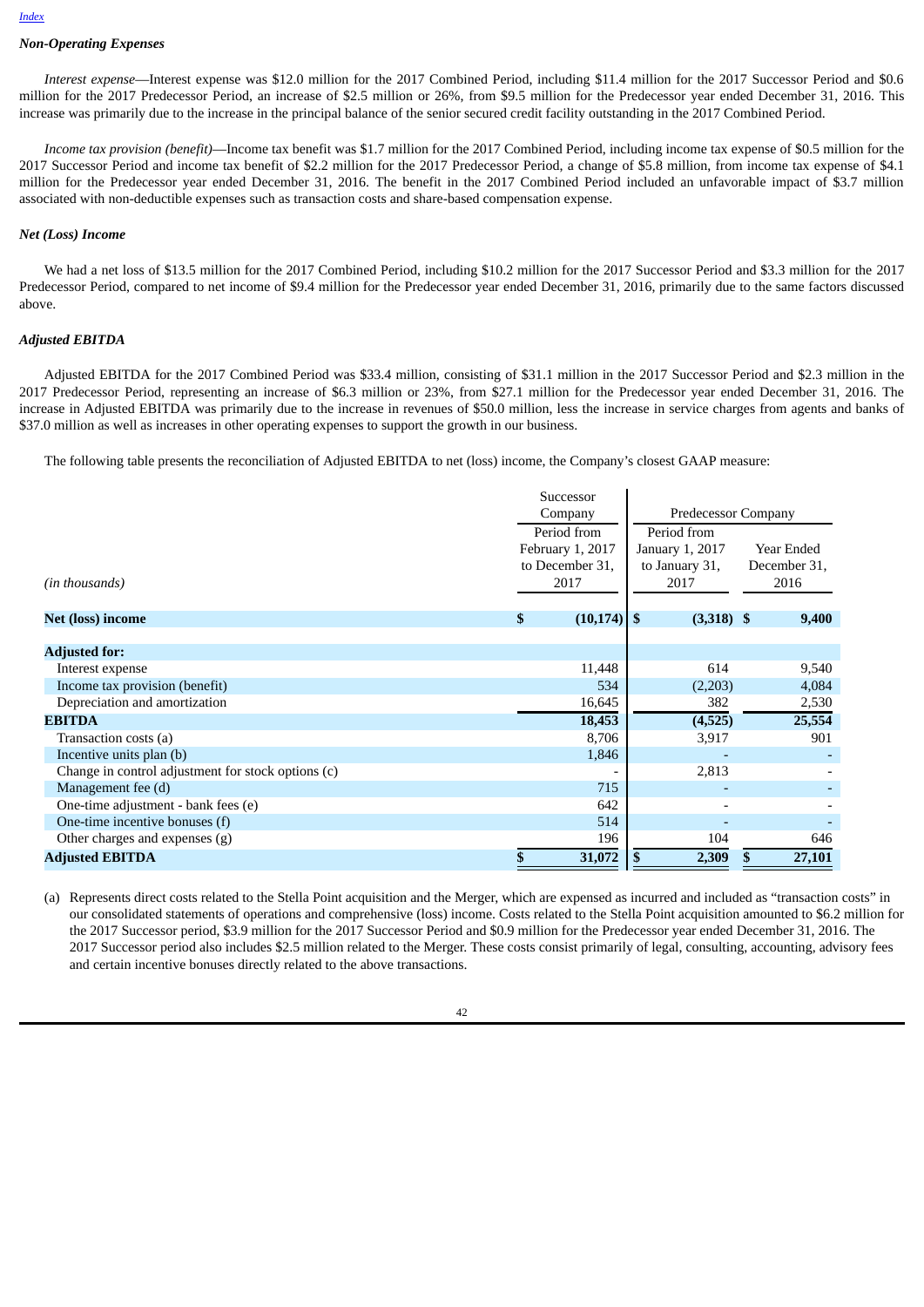- (b) In connection with the Stella Point acquisition, Class B, C and D incentive units were granted to our employees by Interwire LLC. The 2017 Successor Period included \$1.8 million of expense regarding Class B incentive units.
- (c) Represents \$2.8 million related to stock options issued by the Predecessor Company, which vested upon the Stella Point acquisition.
- (d) Represents payments under our management agreement with Stella Point pursuant to which we paid a monthly fee for certain advisory and consulting services. In connection with the Merger, this agreement was terminated.
- (e) We incurred a one-time expense in the 2017 Successor period to true-up the accrual for bank service charges. The amount of \$0.6 million relates to prior year bank changes, which were not considered material to any individual year.
- (f) Represents one-time cash bonuses paid to certain members of management in 2017 to recognize higher performance.
- (g) Includes loss on disposal of fixed assets, foreign currency (gains) losses and legal expenses considered to be non-recurring. Also, it includes amortization of restricted stock awards in the Predecessor periods.

### **Liquidity and Capital Resources**

Liquidity describes the ability of a company to generate sufficient cash flows to meet the cash requirements of its business operations, including working capital needs, debt service, acquisitions, contractual obligations and other commitments. We consider liquidity in terms of cash flows from operations and their sufficiency to fund our operating and investing activities. To meet our payment service obligations at all times we must have sufficient highly liquid assets and be able to move funds on a timely basis.

Our principal sources of liquidity are our cash generated by operating activities and supplemented with borrowings under our revolving credit facility. Our primary cash needs are for day to day operations, to pay interest and principal on our indebtedness, to fund working capital requirements and to make capital expenditures.

We expect to continue to finance our liquidity requirements through internally generated funds and supplemented with borrowings under our revolving credit facility. We believe that our projected cash flows generated from operations, together with borrowings under our revolving credit facility are sufficient to fund our principal debt payments, interest expense, our working capital needs and our expected capital expenditures for the next twelve months.

On August 23, 2017, we refinanced our then-existing credit facility with a new senior secured credit facility ("Senior Secured Credit Facility"), which consisted of (i) a five-year \$20 million senior secured revolving credit facility ("Revolving Facility"), scheduled to mature on August 23, 2022 and (ii) a five-year \$97 million senior secured term loan facility ("Term Loan"), scheduled to mature on August 23, 2022. Interest on the Term Loan and Revolving Facility was determined by reference to either LIBOR or a "base rate", in each case plus an applicable margin of 9% per annum for LIBOR loans or 8% per annum for base rate loans.

On December 19, 2017, the Senior Secured Credit Facility was amended to allow for the Merger, as the facility contained a restrictive covenant related to the change of control of the Company. We were required to pay \$1.5 million in fees to our lenders, which was contingent on the closing of the Merger. This expense is included in transaction costs in the consolidated statements of operations and comprehensive (loss) income for year ended December 31, 2018 and was paid from the Merger proceeds on the Closing Date.

On November 7, 2018 and further amended on December 7, 2018, the Company entered into a new financing agreement (the "Credit Agreement") with, among others, certain of its domestic subsidiaries as borrowers, certain other domestic subsidiaries and a group of banking institutions. The Credit Agreement provides for a \$35.0 million revolving credit facility, a \$90.0 million term loan facility and up to a \$30.0 million incremental facility. The Credit Agreement also provides for the issuance of letters of credit, which would reduce availability under the revolving credit facility. The proceeds of the loans were used to repay existing indebtedness under the Senior Secured Credit Facility, for working capital purposes and to pay fees and expenses in connection with the transaction. The maturity date of the Credit Agreement is November 7, 2023. Upon execution of the Credit Agreement, the Company incurred a prepayment penalty of approximately \$1.8 million under the Senior Secured Credit Facility, which was recognized as interest expense in the fourth quarter of 2018 in the consolidated statements of operations and comprehensive (loss) income. In addition, in connection with the refinancing the Company wrote off approximately \$3.5 million of debt origination costs related to the Senior Secured Credit Facility as interest expense during the fourth quarter of 2018.

Interest on the term loan facility and revolving credit facility for the Credit Agreement is determined by reference to either LIBOR or a "base rate", in each case plus an applicable margin of 4.50% per annum for LIBOR loans or 3.50% per annum for base rate loans. The Company is also required to pay a fee on the unused portion of the revolving credit facility equal to 0.35% per annum.

The principal amount of the term loan facility for the Credit Agreement must be repaid in consecutive quarterly installments of 5% in year 1, 7.5% in years 2 and 3, 10% in years 4 and 5, in each case on the last day of each quarter, commencing in March 2019 with a final payment at maturity. The loans under the Credit Agreement may be prepaid at any time without payment or penalty.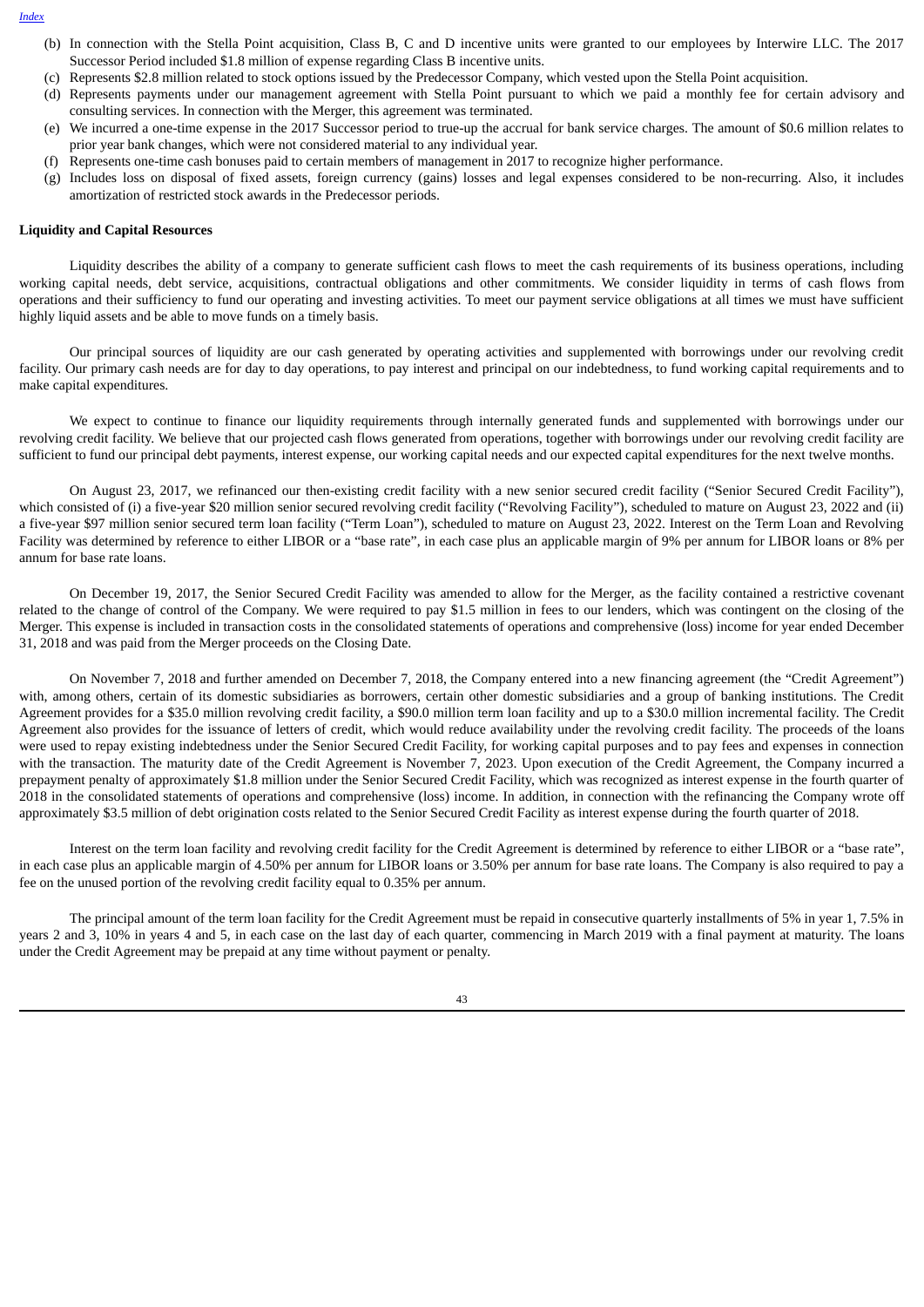The Credit Agreement contains covenants that limit the Company's and its subsidiaries' ability to, among other things, grant liens, incur additional indebtedness, make acquisitions or investments, dispose of certain assets, make dividends and distributions, change the nature of their businesses, enter into certain transactions with affiliates or amend the terms of material indebtedness. The Credit Agreement allows for redemptions or acquisitions of the Company's equity interests subject to certain dollar limitations.

The Credit Agreement also contains financial covenants which require the Company to maintain a quarterly minimum fixed charge coverage ratio of 1.25:1.00 and a quarterly maximum consolidated leverage ratio of 3.25:1.00.

As of December 31, 2018 and 2017, we were in compliance with the covenants of the Credit Agreement and the Senior Secured Credit Facility, respectively.

As of December 31, 2018, we had total indebtedness of \$120.0 million, including \$90.0 million of borrowings under the term loan facility and \$30.0 million in borrowings under the revolving facility and excluding debt origination costs of \$3.3 million. There were \$35.0 million of additional borrowings available under these facilities as of December 31, 2018.

Our indebtedness could adversely affect our ability to raise additional capital, limit our ability to react to changes in the economy or our industry, expose us to interest rate risk and prevent us from meeting our obligations. See "*Risk Factors—Risks Relating to Our Indebtedness—We have a substantial* amount of indebtedness, which may limit our operating flexibility and could adversely affect our business, financial condition and results of operations."

#### **Cash Flows**

The following table summarizes the changes to our cash flows for the periods presented:

|                                                     | <b>Successor Company</b> |      | <b>Predecessor Company</b> |    |                 |  |              |
|-----------------------------------------------------|--------------------------|------|----------------------------|----|-----------------|--|--------------|
|                                                     |                          |      | Period from                |    | Period from     |  |              |
|                                                     | Year Ended               |      | February 1, 2017           |    | January 1, 2017 |  | Year Ended   |
|                                                     | December 31,             |      | to December 31,            |    | to January 31,  |  | December 31, |
| (in thousands)                                      | 2018                     |      | 2017                       |    | 2017            |  | 2016         |
| <b>Statement of Cash Flows Data:</b>                |                          |      |                            |    |                 |  |              |
| Net cash provided by operating activities           | \$<br>19,838             | - \$ | 7,417                      | \$ | 8,652           |  | 22,396       |
| Net cash used in investing activities               | (5,451)                  |      | (5,275)                    |    | (249)           |  | (3,012)      |
| Net cash (used in) provided by financing activities | (1,113)                  |      | 12,927                     |    | (2,000)         |  | (558)        |
| Effect of exchange rate changes on cash             | (40)                     |      | 98                         |    | (16)            |  | (150)        |
| Net increase in cash and restricted cash            | 13,234                   |      | 15,167                     |    | 6,387           |  | 18,676       |
| Cash and restricted cash, beginning of the period   | 59,795                   |      | 44,628                     |    | 38,241          |  | 19,565       |
| Cash and restricted cash, end of the period         | 73,029                   |      | 59,795                     |    | 44,628          |  | 38,241       |

#### *Operating Activities*

Net cash provided by operating activities was \$19.8 million for the year ended December 31, 2018, an increase of \$3.7 million from \$16.1 million for the 2017 Combined Period, which includes \$7.4 million for the 2017 Successor Period and \$8.7 million for the 2017 Predecessor Period. The increase of \$3.7 million in 2018 was impacted by non-recurring costs related to the Stella Point acquisition, which were paid during the 2017 Successor Period. The majority of the transaction costs associated with the Merger were paid at the Closing Date from the cash available in the FinTech trust, and therefore did not impact the operating cash flows for the year ended December 31, 2018. Additionally, operating cash flows for the year ended December 31, 2018 were positively impacted by growth of the business.

Net cash provided by operating activities was \$16.1 million for the 2017 Combined Period, including \$7.4 million for the 2017 Successor Period and \$8.7 million for the 2017 Predecessor Period, a decrease of \$6.3 million from \$22.4 million for the Predecessor year ended December 31, 2016. The decrease in net cash provided by operating activities was impacted by costs related to the Stella Point acquisition, which were paid during the 2017 Successor Period. Additionally, cash flows in the 2017 Combined Period were negatively impacted by the timing of additional working capital needs in the 2017 Combined Period due to the increase in operating expenses in support of increased revenues.

#### *Investing Activities*

Net cash used in investing activities remained unchanged at \$5.5 million for both the year ended December 31, 2018 and the 2017 Combined Period, which consisted of \$5.3 million for the 2017 Successor Period and \$0.2 million for the Predecessor Period. The increase on property and equipment investments during the year ended December 31, 2018 was largely as a result of the continued expansion of our agent network, which was offset primarily by \$0.9 million of net cash that was used as part of the funding for the Stella Point acquisition in the 2017 Successor Period that did not reoccur in 2018.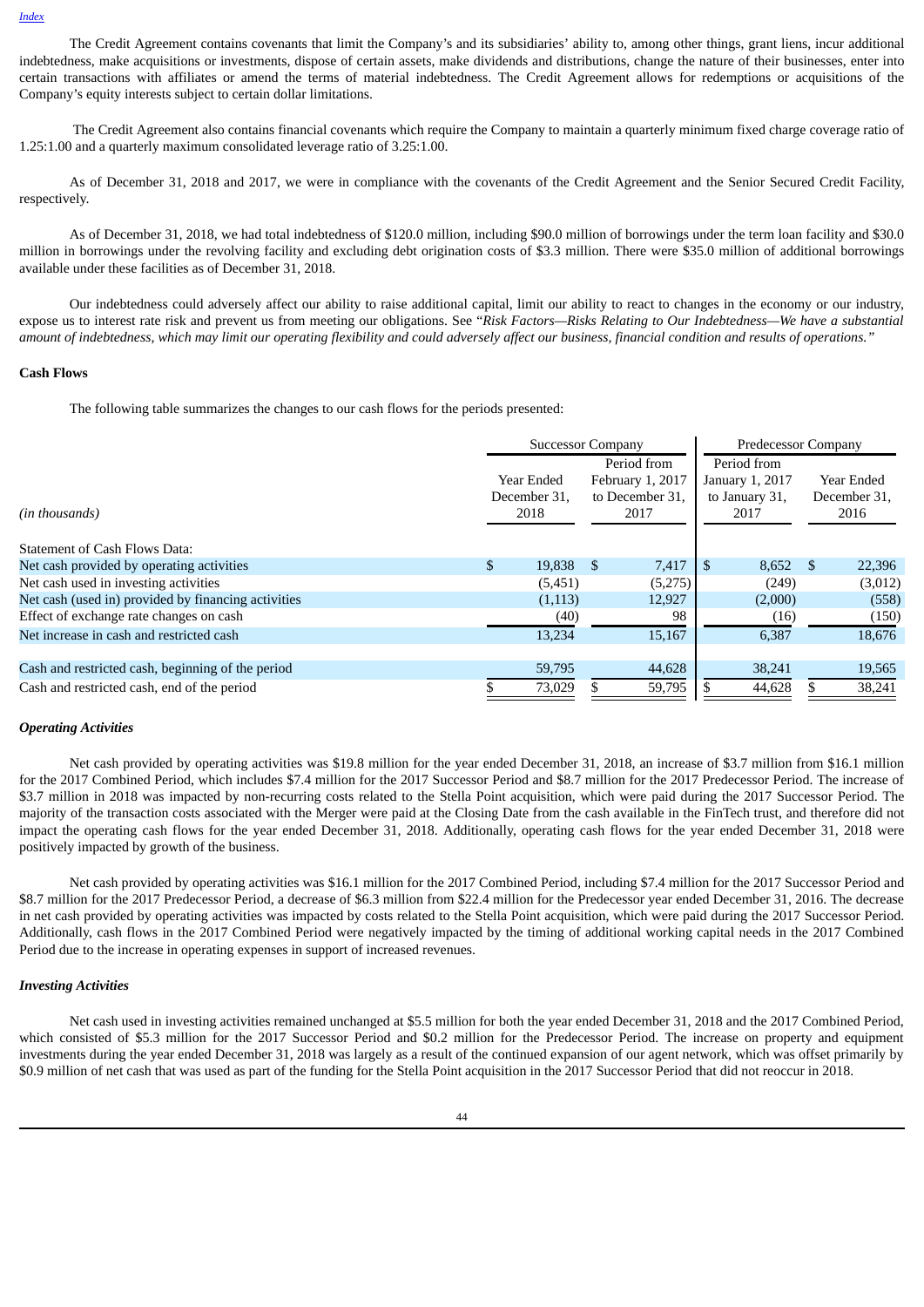Net cash used in investing activities increased to \$5.5 million for the 2017 Combined Period, consisting of \$5.3 million for the 2017 Successor Period and \$0.2 million for the Predecessor Period, as compared to \$3.0 million for the Predecessor year ended December 31, 2016. This increase was primarily due to higher expenditures on property and equipment during the 2017 Successor Period compared to the Predecessor year ended December 31, 2016 largely as a result of expanding our agent network.

### *Financing Activities*

Net cash used in financing activities was \$1.1 million for the year ended December 31, 2018. The year ended December 31, 2018 included the proceeds and payments related to the Merger, the repayment of the term loan of \$95.8 million, borrowings of \$90.0 million as part of the refinancing of our Senior Secured Credit Facility in November 2018 (refer to the "Liquidity and Capital Resources" section of this MD&A), \$10.0 million of net borrowings under the revolving facility, \$1.8 million of a prepayment penalty and the payment of \$3.5 million in debt origination costs.

Net cash provided by financing activities was \$10.9 million for the 2017 Combined Period, including cash provided of \$12.9 million for the 2017 Successor Period and cash used of \$2.0 million for the Predecessor Period. The 2017 Combined Period included an additional \$35.8 million in borrowings, net of dividend distributions of \$20.2 million and payment of \$4.7 million in debt origination costs. The additional borrowings were primarily due to the new Senior Secured Credit Facility entered into in August 2017.

Net cash used in financing activities was \$0.6 million in the Predecessor year ended December 31, 2016. This included \$34.0 million used to purchase common stock, \$1.3 million of dividend distributions and payment of \$2.3 million of debt origination costs, net of an increase in borrowings of \$37.0 million.

### **Contractual Obligations**

The following table includes aggregated information about contractual obligations that affect our liquidity and capital needs. At December 31, 2018, our contractual obligations over the next several periods were as follows:

|                                 | <b>Less than</b> |              |  |        |  |              |  |              | More than 5 |       |  |
|---------------------------------|------------------|--------------|--|--------|--|--------------|--|--------------|-------------|-------|--|
| (in thousands)                  |                  | <b>Total</b> |  | vear   |  | 1 to 3 years |  | 3 to 5 years |             | vears |  |
| Debt, principal payments        |                  | 120,000      |  | 4.500  |  | 13,500       |  | 102,000      |             |       |  |
| Interest payments               |                  | 36,076       |  | 9,088  |  | 14.939       |  | 12,049       |             |       |  |
| Non-cancelable operating leases |                  | 6,662        |  | 1.425  |  | 2,175        |  | 1.624        |             | 1,438 |  |
| Total                           |                  | 162,738      |  | 15,013 |  | 30,614       |  | 115.673      |             | 1,438 |  |

Our consolidated balance sheet reflects \$117.3 million of debt as of December 31, 2018, as the principal payment obligations of \$120.0 million are gross of unamortized debt origination costs. The above table reflects the principal and interest of the revolver and term loan under the Credit Agreement that will be paid through the maturity of the debt using the rates in effect on December 31, 2018 and assuming no voluntary prepayments of principal.

Non-cancelable operating leases include various office leases, including our office headquarters.

#### **Off-Balance Sheet Arrangements**

We are not a party to any off-balance sheet arrangements, including guarantee contracts, retained or contingent interests, certain derivative instruments and variable interest entities that either have, or are reasonably likely to have, a current or future material effect on our consolidated financial statements.

### **Critical Accounting Policies and Estimates**

The preparation of financial statements in accordance with accounting principles generally accepted in the United States requires management to make estimates and assumptions about future events that affect amounts reported in our consolidated financial statements and related notes, as well as the related disclosure of contingent assets and liabilities at the date of the financial statements. Management evaluates its accounting policies, estimates and judgments on an on-going basis. Management bases its estimates and judgments on historical experience and various other factors that are believed to be reasonable under the circumstances. Actual results may differ from these estimates under different assumptions and conditions. Our significant accounting policies are discussed in Part II, Item 8, Financial Statements and Supplementary Data, Note 2, "Summary of Significant Accounting Policies."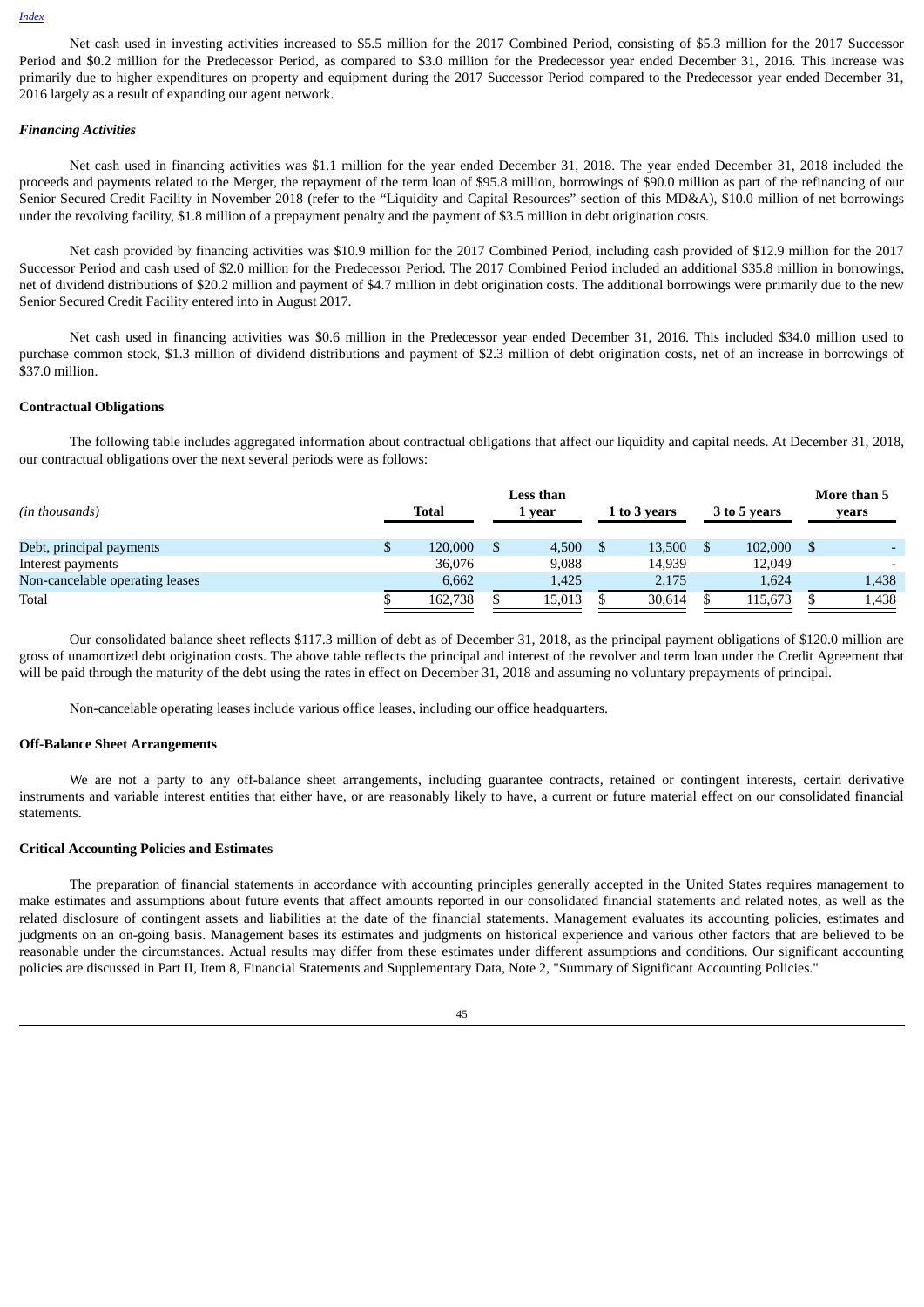Critical accounting policies are those policies that management believes are very important to the portrayal of our financial position and results of operations, and that require management to make estimates that are difficult, subjective or otherwise complex. Based on these criteria, management has identified the following critical accounting policies:

### *Revenue Recognition*

Revenues for wire transfer and money order fees are recognized at the time the transaction is processed. These fees are recognized on a gross basis equal to the full amount of the fee charged to the customer as the Company is the primary obligor and has latitude in establishing price. Foreign exchange revenue, which represents the difference between the exchange rate set by the Company and the rate realized, is recognized upon the disbursement of U.S. dollars to the foreign bank. Other income primarily represents revenues for technology services provided to the independent network of agents who utilize the Company's technology in processing transactions. Revenues for these transactions are recorded when persuasive evidence of an arrangement exists, delivery has occurred, or services have been rendered and collection is reasonably assured.

#### *Accounts Receivable and Allowance for Doubtful Accounts*

Accounts receivable are recorded upon initiation of the wire transfer and are typically due to us within five days. We maintain an allowance for doubtful accounts for estimated losses resulting primarily from the inability of our sending agents to make required payments. When preparing these estimates, we consider a number of factors, including the aging of a sending agent's account, creditworthiness of specific sending agents, historical trends and other information. We review our allowance for doubtful accounts policy periodically, reflecting current risks and changes in industry conditions and, when necessary, will increase our allowance for doubtful accounts and recognize a provision for bad debt expense, included in other selling, general and administrative expenses in the consolidated statements of operations and comprehensive (loss) income.

#### *Goodwill and Intangible Assets*

Goodwill and intangible assets result primarily from business combination acquisitions, including the Stella Point acquisition. Intangible assets include agent relationships, trade name, developed technology and other intangibles, all with finite lives. Upon the acquisition, the purchase price is first allocated to identifiable assets and liabilities, including the trade name and other intangibles, with any remaining purchase price recorded as goodwill.

Goodwill is not amortized. Rather, impairment tests are conducted on an annual basis, at the beginning of the fourth quarter, or more frequently if indicators of impairment are present. A qualitative assessment of goodwill was performed in the fourth quarter of 2018. A qualitative assessment includes consideration of the economic, industry and market conditions in addition to our overall financial performance and the performance of these assets. Based on the results of our assessment, no indicators of impairment were noted. Accordingly, no further impairment testing was completed, and no impairment charges related to goodwill were recognized during the year ended December 31, 2018.

Our agent relationships, trade name and developed technology are currently amortized utilizing an accelerated method over their estimated useful lives. Other intangible assets are amortized straight-line over a useful life of 10 years. We review for impairment indicators of finite-lived intangibles and other long-lived assets whenever events or changes in circumstances indicate that the carrying amount of an asset may not be recoverable. There were no impairment indicators noted for long-lived assets, including amortizable intangible assets for the year ended December 31, 2018.

#### *Income Taxes*

We account for income taxes in accordance with U.S. generally accepted accounting principles which require, among other things, recognition of future tax benefits measured at enacted tax rates attributable to deductible temporary differences between financial statement and income tax bases of assets and liabilities and to tax net operating loss carryforwards to the extent that realization of said benefits is more likely than not.

We account for tax contingencies by assessing all material positions, including all significant uncertain positions, for all tax years that are open to assessment or challenge under tax statutes. Those positions that have only timing consequences are separately analyzed based on the recognition and measurement model provided in the tax guidance.

As required by the uncertain tax position guidance, we recognize the financial statement benefit of a position only after determining that the relevant tax authority would more likely than not sustain the positions following an audit. For tax positions meeting the more likely-than-not threshold, the amount recognized in the financial statements is the largest benefit that has a greater than 50 percent likelihood of being realized upon ultimate settlement with the relevant tax authority. We are subject to income taxes in the U.S. federal jurisdiction and various state jurisdictions. Tax regulations within each jurisdiction are subject to the interpretation of the related tax laws and regulations and require significant judgment to apply. With few exceptions, we are no longer subject to U.S. federal or state and local income tax examinations by tax authorities for the years before 2014. We apply the uncertain tax position guidance to all tax positions for which the statute of limitations remains open. Our policy is to classify interest accrued as interest expense and penalties as operating expenses.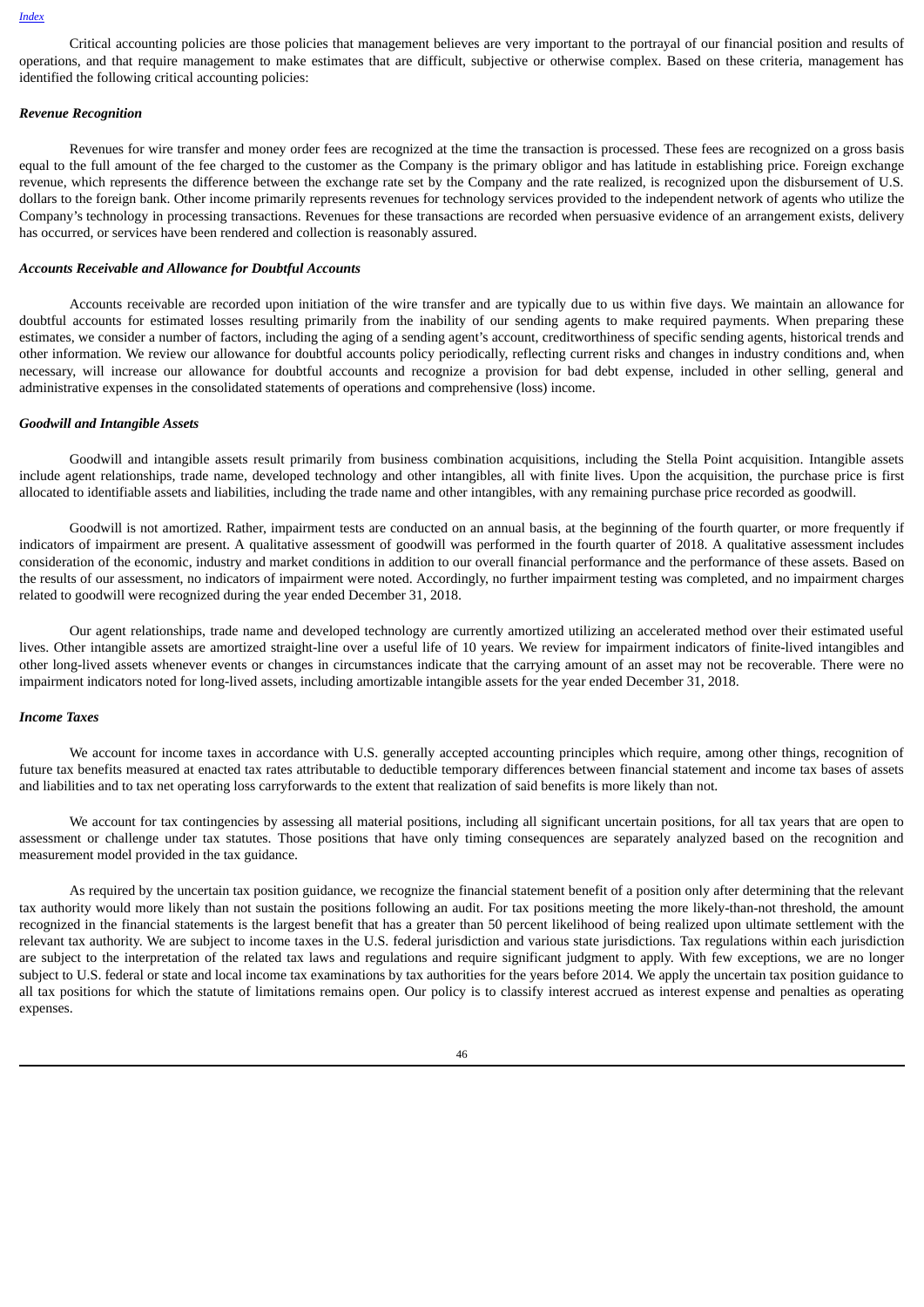Our foreign subsidiaries are subject to taxes by local tax authorities.

### **Recent Accounting Pronouncements**

Refer to Part II, Item 8, *Financial Statements and Supplementary Data, Note 2, "Summary of Significant Accounting Policies"*, for further discussion.

## **ITEM 7A. QUANTITATIVE AND QUALITATIVE DISCLOSURES ABOUT MARKET RISK**

#### *Foreign Currency Risk*

We manage foreign currency risk through the structure of the business and an active risk management process. We currently settle with our payers in Latin America primarily by entering into short duration Foreign Exchange Spot transactions with local and foreign currency providers ("counterparties"). The foreign currency exposure on our Foreign Exchange Spot transactions is limited by the fact that all transactions are settled within two days from trade date. However, foreign currency fluctuations may negatively impact our average exchange gain per transaction.

We are exposed to changes in currency rates as a result of our investments in foreign operations and revenues generated in currencies other than the U.S. dollar. Revenues and profits generated by international operations will increase or decrease because of changes in foreign currency exchange rates. This foreign currency risk is related primarily to our operations in Mexico and Guatemala. Revenues from these operations represent less than 3% of our consolidated revenues for the year ended December 31, 2018. Therefore, a 10% increase or decrease in these currency rates against the U.S. Dollar would result in a minimal change to our overall operating results.

The spot and average exchange rates for Mexico and Guatemala currencies to U.S. dollar as of and for the years ended December 31, 2018, 2017 and 2016, respectively, are below:

|                    | 2018        |         | 2017                   |       | 2016        |         |  |  |  |
|--------------------|-------------|---------|------------------------|-------|-------------|---------|--|--|--|
|                    | <b>Spot</b> | Average | <b>Spot</b><br>Average |       | <b>Spot</b> | Average |  |  |  |
|                    |             |         |                        |       |             |         |  |  |  |
| Mexico Peso/Dollar | 19.65       | 19.22   | 19.72                  | 18.91 | 20.73       | 18.70   |  |  |  |
| Guatemala          |             |         |                        |       |             |         |  |  |  |
| Quetzal/Dollar     | 7.73        | 7.52    | 7.35                   | 7.35  | 7.52        | 7.61    |  |  |  |

Long-term sustained devaluation of the Mexican peso or Guatemalan quetzal as compared to the U.S. dollar could affect our margins.

## *Interest Rate Risk*

Interest on the term loan facility and revolving credit facility under the Credit Agreement is determined by reference to either LIBOR or a "base rate", in each case, plus an applicable margin of 4.50% per annum for LIBOR loans or 3.50% per annum for base rate loans. The Company is also required to pay a fee on the unused portion of the revolving credit facility equal to 0.35% per annum. Since interest expense is subject to fluctuation, if interest rates increase, our debt service obligations on such variable rate indebtedness would increase even though the amount borrowed remained the same. Accordingly, an increase in interest rates would adversely affect our profitability.

As of December 31, 2018, we had \$90.0 million in outstanding borrowings under the term loan. A hypothetical 1% increase or decrease in the interest rate on our indebtedness as of December 31, 2018 would have increased or decreased cash interest expense on our term loan by approximately \$0.9 million per annum.

As of December 31, 2018, we had \$30.0 million in outstanding borrowings under our revolving credit facility. A hypothetical 1% increase or decrease in the interest rate on our indebtedness as of December 31, 2018 would have increased or decreased cash interest expense on our revolving credit facility by approximately \$0.3 million per annum.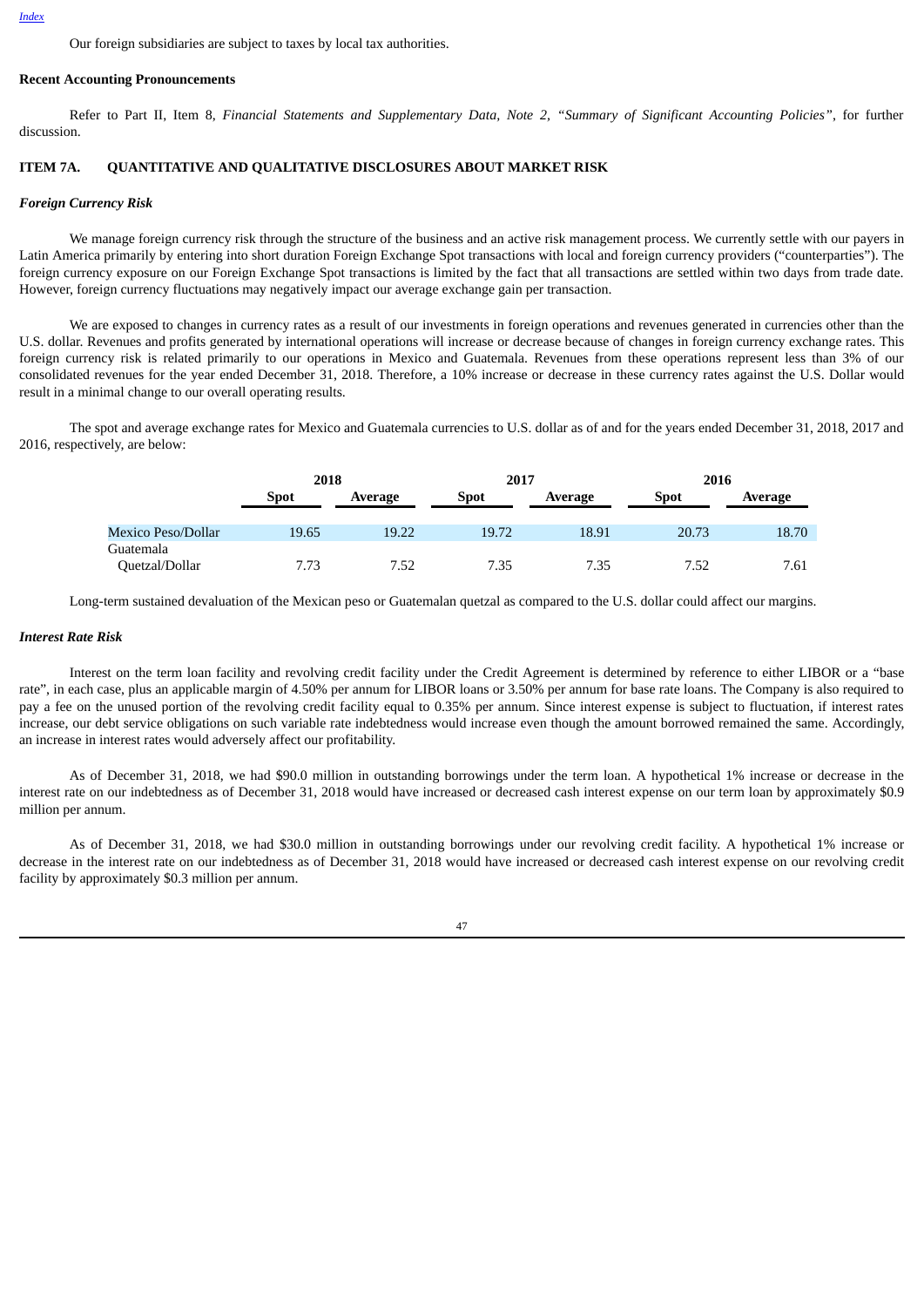## *Credit Risk*

We maintain certain cash balances in various U.S. banks, which at times, may exceed federally insured limits. We have not incurred any losses on these accounts. In addition, we maintain various bank accounts in Mexico and Guatemala, which are not insured. We have not incurred any losses on these uninsured accounts. To manage our exposures to credit risk with respect to cash balances and other credit risk exposures resulting from our relationships with banks and financial institutions, we regularly review cash concentrations, and we attempt to diversify our cash balances among global financial institutions.

We are also exposed to credit risk related to receivable balances from sending agents. We perform a credit review before each agent signing and conduct ongoing analyses of sending agents and certain other parties we transact with directly. As of December 31, 2018, we also had \$1.2 million outstanding of notes receivable from sending agents. Most of the notes are collateralized by personal guarantees from the sending agents and by assets from their businesses.

Our provision associated with bad debts was approximately \$1.2 million for the year ended December 31, 2018 (0.5% of total revenues in 2018), \$1.5 million for the 2017 Combined Period (0.7% of total revenues for the 2017 Combined Period) and \$0.9 million for the year ended December 31, 2016 (0.7% of total revenues in 2016).

### **ITEM 8. FINANCIAL STATEMENTS AND SUPPLEMENTARY DATA**

Audited Consolidated Financial Statements as of December 31, 2018 and 2017 and for the year ended December 31, 2018, the Successor Period of February 1, 2017 through December 31, 2017 and Predecessor Periods of January 1, 2017 through January 31, 2017 and year ended December 31, 2016

| Reports of Independent Registered Public Accounting Firm              | $F-1$ |
|-----------------------------------------------------------------------|-------|
| <b>Consolidated Balance Sheets</b>                                    | $F-2$ |
| Consolidated Statements of Operations and Comprehensive (Loss) Income | $F-3$ |
| Consolidated Statements of Changes in Stockholders' Equity            | $F-4$ |
| <b>Consolidated Statements of Cash Flows</b>                          | $F-5$ |
| Notes to Consolidated Financial Statements                            | $F-7$ |
|                                                                       |       |

48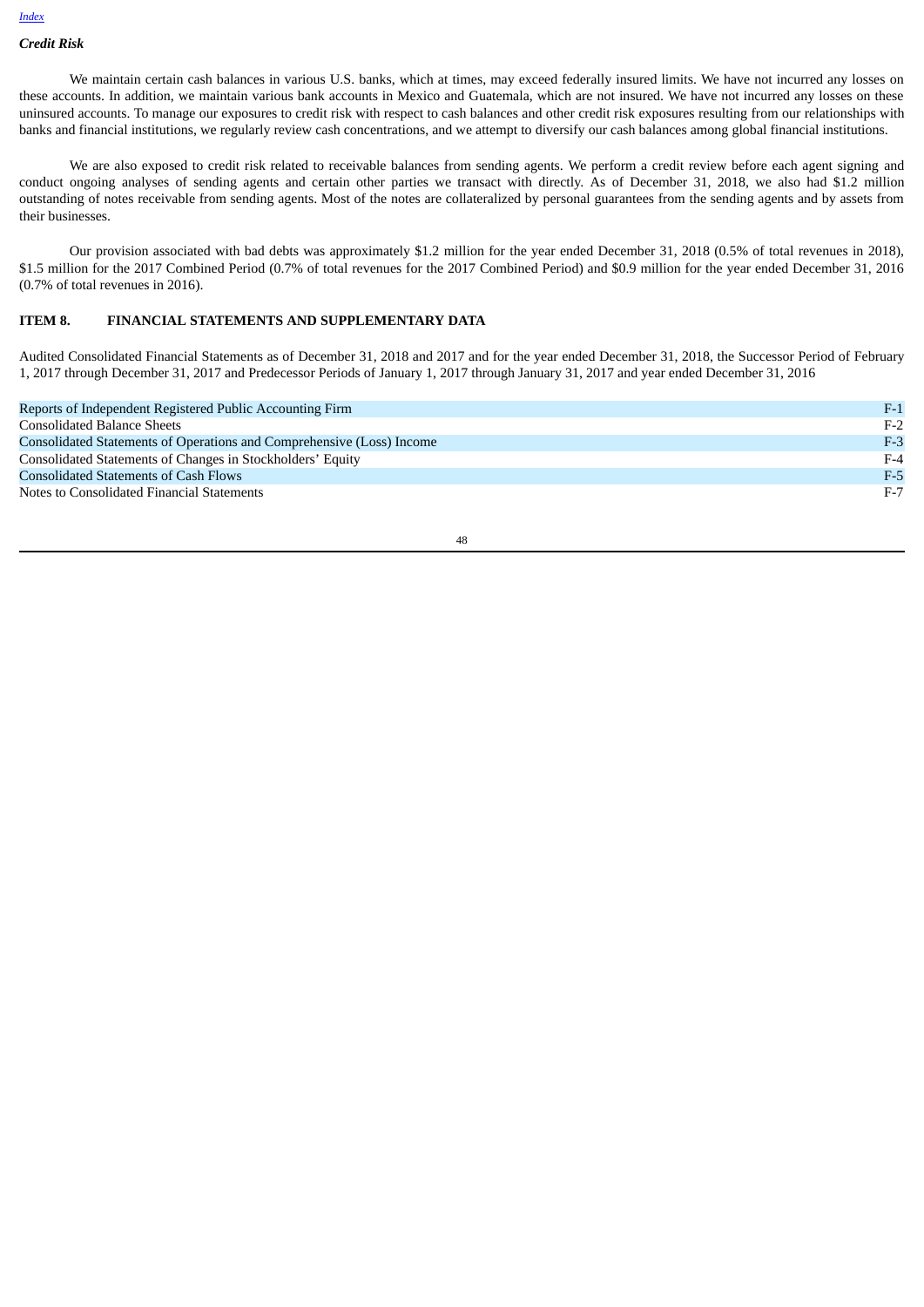# **Report of Independent Registered Public Accounting Firm**

Shareholders and Board of Directors International Money Express, Inc. and subsidiaries Miami, Florida

# **Opinion on the Consolidated Financial Statements**

We have audited the accompanying consolidated balance sheets of International Money Express, Inc. (the "Company") and subsidiaries as of December 31, 2018 and 2017 (successor Company), and the related consolidated statements of operations and comprehensive (loss) income, changes in stockholders' equity, and cash flows for the year ended December 31, 2018 (successor period), for the periods from February 1, 2017 through December 31, 2017 (successor period), from January 1, 2017 through January 31, 2017 (predecessor period), and for the year ended December 31, 2016 (predecessor period), and related notes (collectively referred to as the "consolidated financial statements"). In our opinion, the consolidated financial statements present fairly, in all material respects, the financial position of the Company and subsidiaries at December 31, 2018 and 2017 (successor Company), and the results of their operations and their cash flows for the year ended December 31, 2018 (successor period), for the periods from February 1, 2017 through December 31, 2017 (successor period), from January 1, 2017 through January 31, 2017 (predecessor period), and for the year ended December 31, 2016 (predecessor period)**,** in conformity with accounting principles generally accepted in the United States of America.

# **Basis for Opinion**

These consolidated financial statements are the responsibility of the Company's management. Our responsibility is to express an opinion on the Company's consolidated financial statements based on our audits. We are a public accounting firm registered with the Public Company Accounting Oversight Board (United States) ("PCAOB") and are required to be independent with respect to the Company in accordance with the U.S. federal securities laws and the applicable rules and regulations of the Securities and Exchange Commission and the PCAOB.

We conducted our audits in accordance with the standards of the PCAOB. Those standards require that we plan and perform the audit to obtain reasonable assurance about whether the consolidated financial statements are free of material misstatement, whether due to error or fraud.

Our audits included performing procedures to assess the risks of material misstatement of the consolidated financial statements, whether due to error or fraud, and performing procedures that respond to those risks. Such procedures included examining, on a test basis, evidence regarding the amounts and disclosures in the consolidated financial statements. Our audits also included evaluating the accounting principles used and significant estimates made by management, as well as evaluating the overall presentation of the consolidated financial statements. We believe that our audits provide a reasonable basis for our opinion.

/s/ BDO USA, LLP

Certified Public Accountants

We have served as the Company's auditor since 2017.

Miami, Florida

March 22, 2019

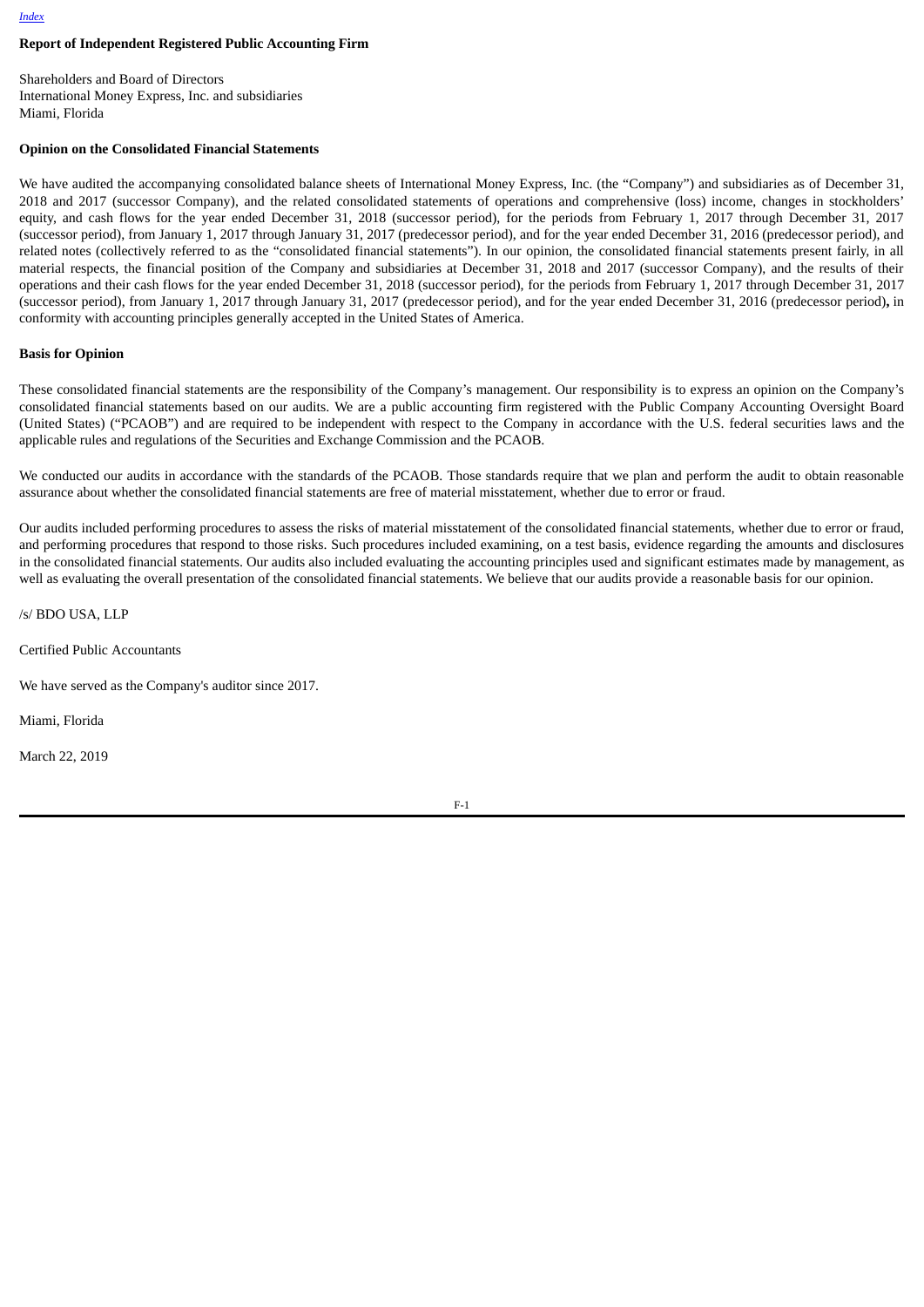## **INTERNATIONAL MONEY EXPRESS, INC. CONSOLIDATED BALANCE SHEETS (in thousands, except for share data)**

|                                                                                                             | <b>Successor Company</b><br>December 31, |                |           |
|-------------------------------------------------------------------------------------------------------------|------------------------------------------|----------------|-----------|
|                                                                                                             | 2018                                     |                | 2017      |
| <b>ASSETS</b>                                                                                               |                                          |                |           |
| Current assets:                                                                                             |                                          |                |           |
| Cash                                                                                                        | \$<br>73,029                             | $\mathfrak{S}$ | 59,156    |
| Accounts receivable, net of allowance of \$842 and \$566, respectively                                      | 35,795                                   |                | 51,374    |
| Prepaid wires                                                                                               | 26,655                                   |                | 7,676     |
| Other prepaid expenses and current assets                                                                   | 3,171                                    |                | 900       |
| Total current assets                                                                                        | 138,650                                  |                | 119,106   |
| Property and equipment, net                                                                                 | 10,393                                   |                | 8,491     |
| Goodwill                                                                                                    | 36,260                                   |                | 36,260    |
| Intangible assets, net                                                                                      | 36,395                                   |                | 48,741    |
| Deferred tax asset, net                                                                                     | 2,267                                    |                | 1,749     |
| Other assets                                                                                                | 1,874                                    |                | 2,232     |
| <b>Total assets</b>                                                                                         | \$<br>225,839                            | \$             | 216,579   |
| LIABILITIES AND STOCKHOLDERS' EQUITY                                                                        |                                          |                |           |
| <b>Current liabilities:</b>                                                                                 |                                          |                |           |
| Current portion of long-term debt, net                                                                      | \$<br>3,936                              | \$             | 3,913     |
| Accounts payable                                                                                            | 11,438                                   |                | 8,920     |
| Wire transfers and money orders payable                                                                     | 36,311                                   |                | 48,277    |
| Accrued and other                                                                                           | 16,355                                   |                | 11,514    |
| Total current liabilities                                                                                   | 68,040                                   |                | 72,624    |
|                                                                                                             |                                          |                |           |
| Long term liabilities:                                                                                      |                                          |                |           |
| Debt, net                                                                                                   | 113,326                                  |                | 108,053   |
| Total long term liabilities                                                                                 | 113,326                                  |                | 108,053   |
| Commitments and contingencies, see Note 14                                                                  |                                          |                |           |
| Stockholders' equity:                                                                                       |                                          |                |           |
| Common stock \$0.0001 par value; 230,000,000 shares authorized, 36,182,783 and 17,227,682 shares issued and |                                          |                |           |
| outstanding as of December 31, 2018 and 2017, respectively                                                  | $\overline{\mathcal{A}}$                 |                | 2         |
| Additional paid-in capital                                                                                  | 61,889                                   |                | 46,076    |
| Accumulated deficit                                                                                         | (17, 418)                                |                | (10, 174) |
| Accumulated other comprehensive loss                                                                        | (2)                                      |                | (2)       |
| Total stockholders' equity                                                                                  | 44,473                                   |                | 35,902    |
| Total liabilities and stockholders' equity                                                                  | \$<br>225,839                            | \$             | 216,579   |
|                                                                                                             |                                          |                |           |

The accompanying notes are an integral part of these consolidated financial statements.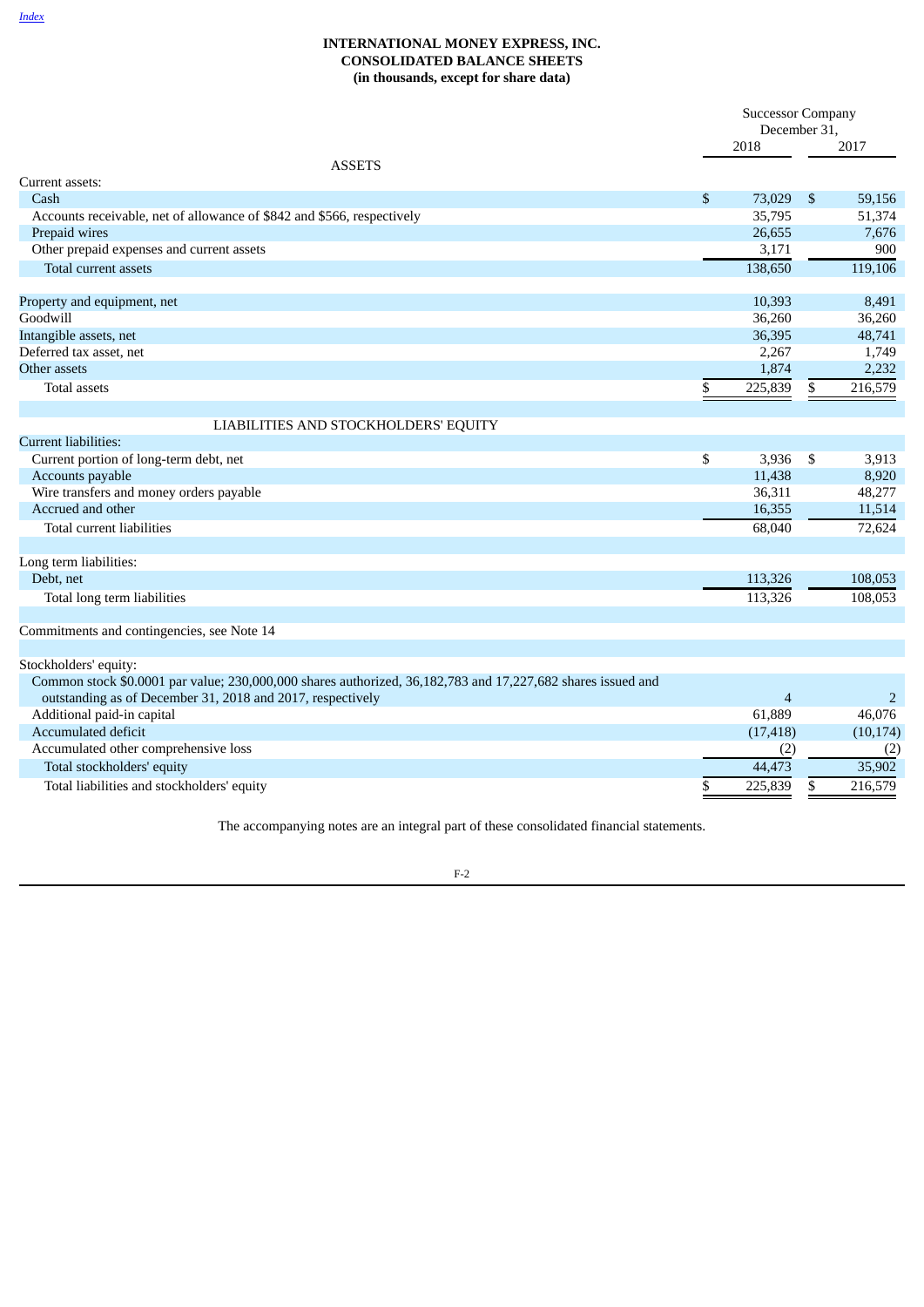## **INTERNATIONAL MONEY EXPRESS, INC. CONSOLIDATED STATEMENTS OF OPERATIONS AND COMPREHENSIVE (LOSS) INCOME (in thousands, except for share data)**

|                                                    |              |                                                                                                         | <b>Successor Company</b>             | <b>Predecessor Company</b>                               |                                    |  |  |
|----------------------------------------------------|--------------|---------------------------------------------------------------------------------------------------------|--------------------------------------|----------------------------------------------------------|------------------------------------|--|--|
|                                                    |              | Period from<br>February 1, 2017<br><b>Year Ended</b><br>December 31,<br>to December 31,<br>2018<br>2017 |                                      | Period from<br>January 1, 2017<br>to January 31,<br>2017 | Year Ended<br>December 31,<br>2016 |  |  |
| Revenues:                                          |              |                                                                                                         |                                      |                                                          |                                    |  |  |
| Wire transfer and money order fees                 | \$           | 232,380                                                                                                 | $\boldsymbol{\mathsf{S}}$<br>169,796 | $\mathbb{S}$<br>11,877                                   | \$<br>138,468                      |  |  |
| Foreign exchange                                   |              | 39,765                                                                                                  | 30,014                               | 2,450                                                    | 25,782                             |  |  |
| Other income                                       |              | 1,756                                                                                                   | 1,229                                | 98                                                       | 1,145                              |  |  |
| Total revenues                                     |              | 273,901                                                                                                 | $\overline{201,}039$                 | 14,425                                                   | 165,395                            |  |  |
| Operating expenses:                                |              |                                                                                                         |                                      |                                                          |                                    |  |  |
| Service charges from agents and banks              |              | 182,471                                                                                                 | 135,569                              | 9,441                                                    | 108,076                            |  |  |
| Salaries and benefits                              |              | 32,926                                                                                                  | 23,417                               | 4,530                                                    | 18,518                             |  |  |
| Other selling, general and administrative expenses |              | 19,442                                                                                                  | 14,894                               | 1,062                                                    | 12,346                             |  |  |
| <b>Transaction costs</b>                           |              | 10,319                                                                                                  | 8,706                                | 3,917                                                    | 901                                |  |  |
| Depreciation and amortization                      |              | 15,671                                                                                                  | 16,645                               | 382                                                      | 2,530                              |  |  |
| Total operating expenses                           |              | 260,829                                                                                                 | 199,231                              | 19,332                                                   | 142,371                            |  |  |
| Operating income (loss)                            |              | 13,072                                                                                                  | 1,808                                | (4,907)                                                  | 23,024                             |  |  |
| Interest expense                                   |              | 18,448                                                                                                  | 11,448                               | 614                                                      | 9,540                              |  |  |
| (Loss) income before income taxes                  |              | (5,376)                                                                                                 | (9,640)                              | (5,521)                                                  | 13,484                             |  |  |
| Income tax provision (benefit)                     |              | 1,868                                                                                                   | 534                                  | (2,203)                                                  | 4,084                              |  |  |
| Net (loss) income                                  |              | (7, 244)                                                                                                | (10, 174)                            | (3,318)                                                  | 9,400                              |  |  |
| Other comprehensive (loss) income                  |              |                                                                                                         | (2)                                  | (3)                                                      | 110                                |  |  |
| Comprehensive (loss) income                        | \$           | (7, 244)                                                                                                | (10, 176)<br>\$                      | (3, 321)<br>\$                                           | 9,510<br>\$                        |  |  |
| Loss per common share:                             |              |                                                                                                         |                                      |                                                          |                                    |  |  |
| <b>Basic and diluted</b>                           | $\mathbb{S}$ | $(0.28)$ \$                                                                                             | (0.59)                               |                                                          |                                    |  |  |
| Weighted-average common shares outstanding:        |              |                                                                                                         |                                      |                                                          |                                    |  |  |
| Basic and diluted                                  |              | 25,484,386                                                                                              | 17,227,682                           |                                                          |                                    |  |  |

The accompanying notes are an integral part of these consolidated financial statements.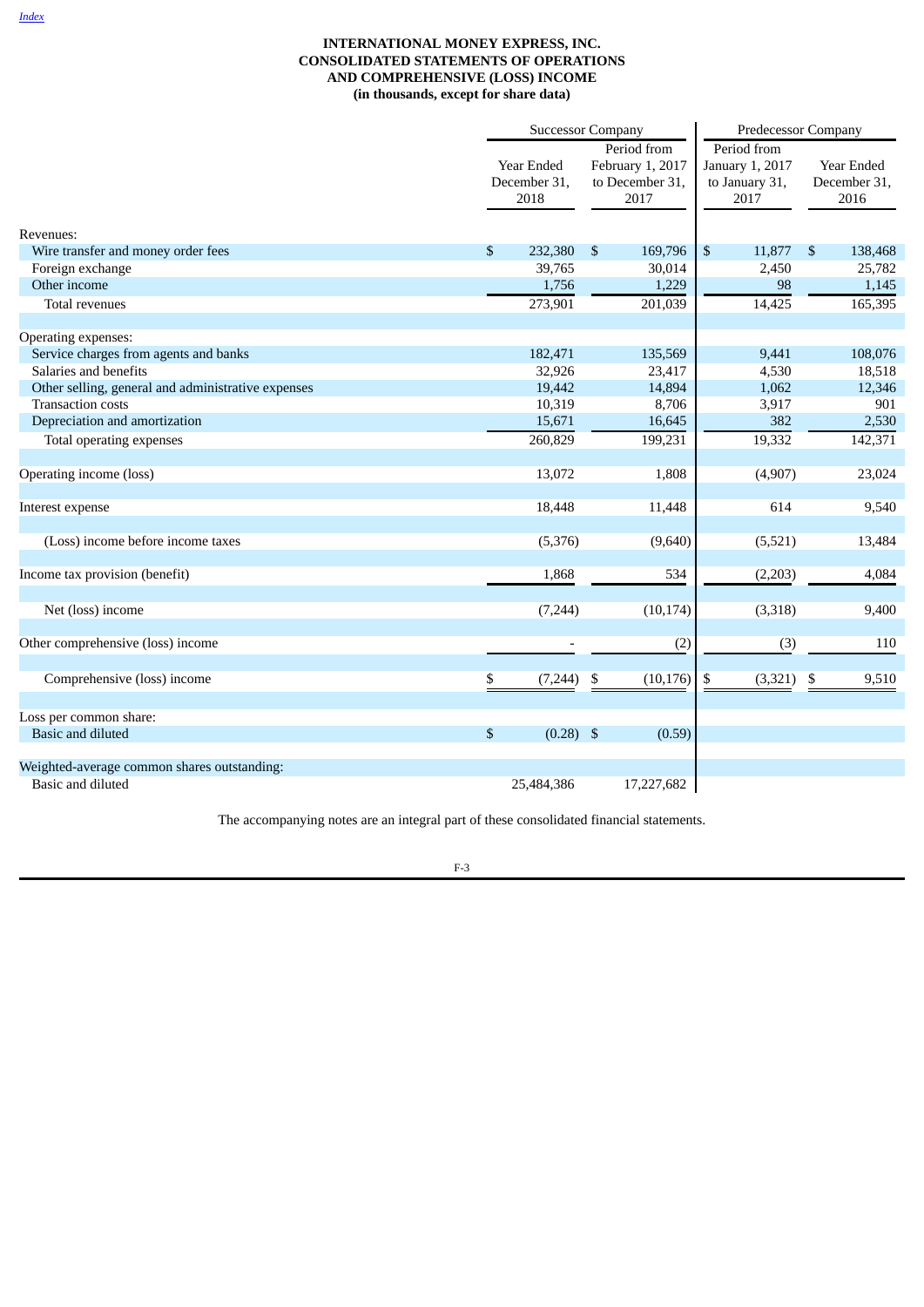## **INTERNATIONAL MONEY EXPRESS, INC. CONSOLIDATED STATEMENTS OF CHANGES IN STOCKHOLDERS' EQUITY (in thousands, except for share data)**

|                                                      | <b>Common Stock</b> |                      | <b>Additional</b> |                        |    |                |      |       |               |                  |  |  |  |  |  |  |  |  |  |  |  |  |  | <b>Accumulated</b> |  |  |  |  |  |  |  |  |  |  |  |  |  |  |  | <b>Accumulated Other</b><br>Comprehensive |  | <b>Total</b><br><b>Stockholders'</b> |
|------------------------------------------------------|---------------------|----------------------|-------------------|------------------------|----|----------------|------|-------|---------------|------------------|--|--|--|--|--|--|--|--|--|--|--|--|--|--------------------|--|--|--|--|--|--|--|--|--|--|--|--|--|--|--|-------------------------------------------|--|--------------------------------------|
|                                                      | <b>Shares</b>       | <b>Amount</b>        |                   | <b>Paid-in Capital</b> |    | <b>Deficit</b> |      | Loss  | <b>Equity</b> |                  |  |  |  |  |  |  |  |  |  |  |  |  |  |                    |  |  |  |  |  |  |  |  |  |  |  |  |  |  |  |                                           |  |                                      |
| <b>Predecessor Company</b>                           |                     |                      |                   |                        |    |                |      |       |               |                  |  |  |  |  |  |  |  |  |  |  |  |  |  |                    |  |  |  |  |  |  |  |  |  |  |  |  |  |  |  |                                           |  |                                      |
| Balance, December 31, 2015                           | 137,542,365         | \$<br>1,375          | \$                | 104,679                | \$ | (76, 951)      | - \$ | (130) | -\$           | 28,973           |  |  |  |  |  |  |  |  |  |  |  |  |  |                    |  |  |  |  |  |  |  |  |  |  |  |  |  |  |  |                                           |  |                                      |
| Net income                                           |                     |                      |                   |                        |    | 9,400          |      |       |               | 9,400            |  |  |  |  |  |  |  |  |  |  |  |  |  |                    |  |  |  |  |  |  |  |  |  |  |  |  |  |  |  |                                           |  |                                      |
| <b>Purchase of Common Stock</b>                      | (57,627,100)        | (576)                |                   | (33, 424)              |    |                |      |       |               | (34,000)         |  |  |  |  |  |  |  |  |  |  |  |  |  |                    |  |  |  |  |  |  |  |  |  |  |  |  |  |  |  |                                           |  |                                      |
| Common dividend distributions                        |                     |                      |                   | (1,287)                |    |                |      |       |               | (1,287)          |  |  |  |  |  |  |  |  |  |  |  |  |  |                    |  |  |  |  |  |  |  |  |  |  |  |  |  |  |  |                                           |  |                                      |
| Share-based compensation                             | 1,963,900           | 20                   |                   | 43                     |    |                |      |       |               | 63               |  |  |  |  |  |  |  |  |  |  |  |  |  |                    |  |  |  |  |  |  |  |  |  |  |  |  |  |  |  |                                           |  |                                      |
| Adjustment from foreign currency<br>translation, net |                     |                      |                   |                        |    |                |      | 110   |               | 110              |  |  |  |  |  |  |  |  |  |  |  |  |  |                    |  |  |  |  |  |  |  |  |  |  |  |  |  |  |  |                                           |  |                                      |
| Balance, December 31, 2016                           | 81,879,165          | 819                  |                   | 70,011                 |    | (67, 551)      |      | (20)  |               | 3,259            |  |  |  |  |  |  |  |  |  |  |  |  |  |                    |  |  |  |  |  |  |  |  |  |  |  |  |  |  |  |                                           |  |                                      |
| Net loss                                             |                     |                      |                   |                        |    |                |      |       |               |                  |  |  |  |  |  |  |  |  |  |  |  |  |  |                    |  |  |  |  |  |  |  |  |  |  |  |  |  |  |  |                                           |  |                                      |
| Share-based compensation                             | 561                 | 5                    |                   | 2,911                  |    | (3,318)        |      |       |               | (3,318)<br>2,916 |  |  |  |  |  |  |  |  |  |  |  |  |  |                    |  |  |  |  |  |  |  |  |  |  |  |  |  |  |  |                                           |  |                                      |
| Adjustment from foreign currency<br>translation, net |                     |                      |                   |                        |    |                |      | (3)   |               | (3)              |  |  |  |  |  |  |  |  |  |  |  |  |  |                    |  |  |  |  |  |  |  |  |  |  |  |  |  |  |  |                                           |  |                                      |
| Balance, January 31, 2017                            | 81,879,726          | \$<br>824            | \$                | 72,922                 | S. | (70, 869)      | \$   | (23)  | \$            | 2,854            |  |  |  |  |  |  |  |  |  |  |  |  |  |                    |  |  |  |  |  |  |  |  |  |  |  |  |  |  |  |                                           |  |                                      |
| <b>Successor Company</b>                             |                     |                      |                   |                        |    |                |      |       |               |                  |  |  |  |  |  |  |  |  |  |  |  |  |  |                    |  |  |  |  |  |  |  |  |  |  |  |  |  |  |  |                                           |  |                                      |
| Balance, February 1, 2017                            | 17,227,682          | \$<br>2              | \$                | 64,408                 | \$ |                | -\$  |       | \$            | 64,410           |  |  |  |  |  |  |  |  |  |  |  |  |  |                    |  |  |  |  |  |  |  |  |  |  |  |  |  |  |  |                                           |  |                                      |
| Net loss                                             |                     |                      |                   |                        |    | (10, 174)      |      |       |               | (10, 174)        |  |  |  |  |  |  |  |  |  |  |  |  |  |                    |  |  |  |  |  |  |  |  |  |  |  |  |  |  |  |                                           |  |                                      |
| Common dividend distributions                        |                     |                      |                   | (20, 178)              |    |                |      |       |               | (20, 178)        |  |  |  |  |  |  |  |  |  |  |  |  |  |                    |  |  |  |  |  |  |  |  |  |  |  |  |  |  |  |                                           |  |                                      |
| Share-based compensation                             |                     |                      |                   | 1,846                  |    |                |      |       |               | 1,846            |  |  |  |  |  |  |  |  |  |  |  |  |  |                    |  |  |  |  |  |  |  |  |  |  |  |  |  |  |  |                                           |  |                                      |
| Adjustment from foreign currency<br>translation, net |                     |                      |                   |                        |    |                |      | (2)   |               | (2)              |  |  |  |  |  |  |  |  |  |  |  |  |  |                    |  |  |  |  |  |  |  |  |  |  |  |  |  |  |  |                                           |  |                                      |
| Balance, December 31, 2017                           | 17,227,682          | 2                    |                   | 46,076                 |    | (10, 174)      |      | (2)   |               | 35,902           |  |  |  |  |  |  |  |  |  |  |  |  |  |                    |  |  |  |  |  |  |  |  |  |  |  |  |  |  |  |                                           |  |                                      |
| <b>Net loss</b>                                      |                     |                      |                   |                        |    | (7,244)        |      |       |               | (7, 244)         |  |  |  |  |  |  |  |  |  |  |  |  |  |                    |  |  |  |  |  |  |  |  |  |  |  |  |  |  |  |                                           |  |                                      |
| Net equity infusion from reverse<br>recapitalization | 18,955,101          | 2                    |                   | 9,987                  |    |                |      |       |               | 9,989            |  |  |  |  |  |  |  |  |  |  |  |  |  |                    |  |  |  |  |  |  |  |  |  |  |  |  |  |  |  |                                           |  |                                      |
| Share-based compensation                             |                     |                      |                   | 5,826                  |    |                |      |       |               | 5,826            |  |  |  |  |  |  |  |  |  |  |  |  |  |                    |  |  |  |  |  |  |  |  |  |  |  |  |  |  |  |                                           |  |                                      |
| Balance, December 31, 2018                           | 36,182,783          | \$<br>$\overline{4}$ | \$                | 61,889                 | \$ | (17, 418)      | \$   | (2)   | \$            | 44,473           |  |  |  |  |  |  |  |  |  |  |  |  |  |                    |  |  |  |  |  |  |  |  |  |  |  |  |  |  |  |                                           |  |                                      |

The accompanying notes are an integral part of these consolidated financial statements.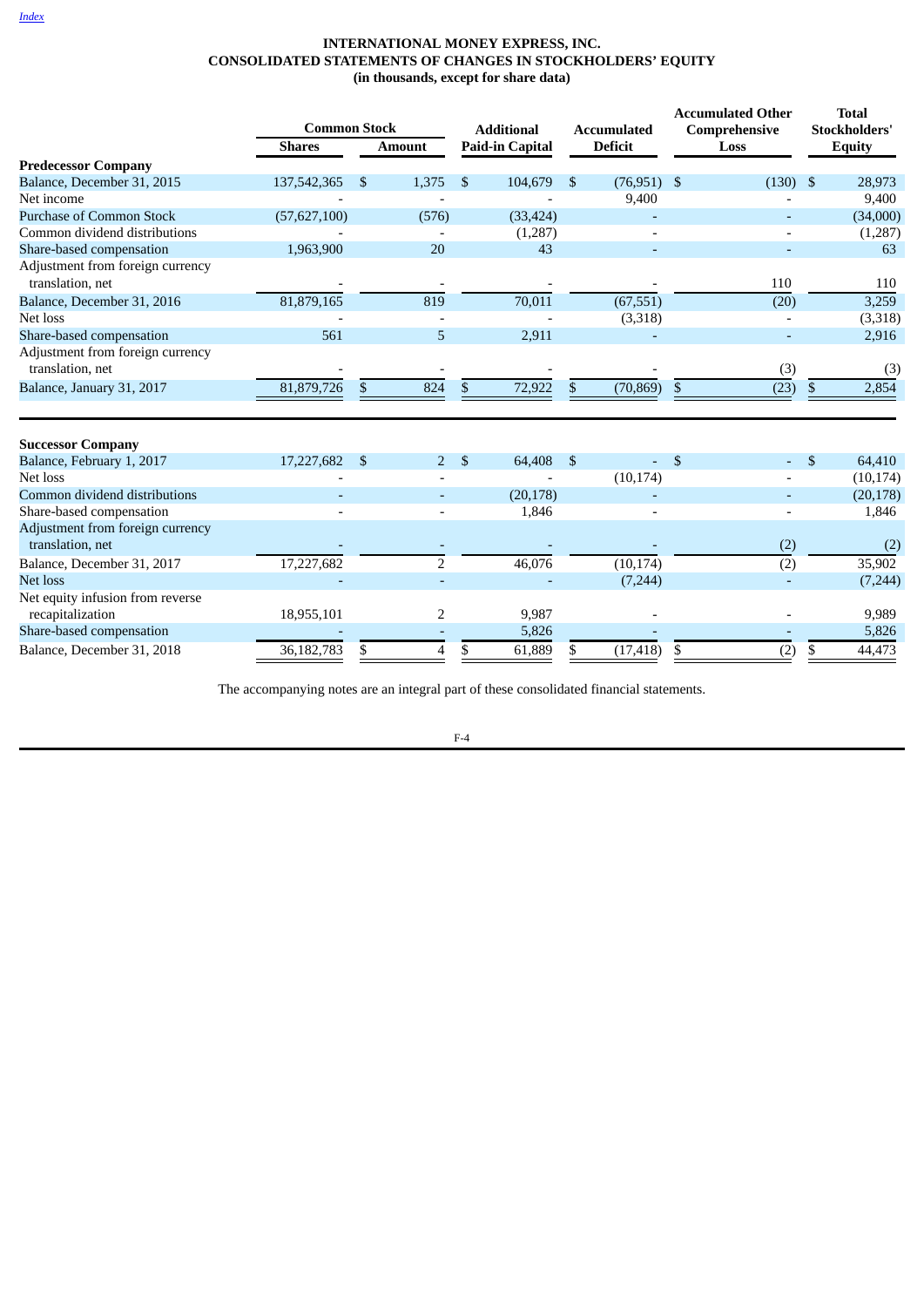## **INTERNATIONAL MONEY EXPRESS, INC. CONSOLIDATED STATEMENTS OF CASH FLOWS (in thousands)**

|                                                                              |               | <b>Successor Company</b>        | <b>Predecessor Company</b> |              |  |  |
|------------------------------------------------------------------------------|---------------|---------------------------------|----------------------------|--------------|--|--|
|                                                                              |               | Period from                     |                            |              |  |  |
|                                                                              | Year Ended    | February 1, 2017                | January 1, 2017            | Year Ended   |  |  |
|                                                                              |               | to December 31,<br>December 31, |                            | December 31, |  |  |
|                                                                              | 2018          | 2017                            | to January 31,<br>2017     | 2016         |  |  |
|                                                                              |               |                                 |                            |              |  |  |
| Cash flows from operating activities:                                        |               |                                 |                            |              |  |  |
| Net (loss) income                                                            | \$<br>(7,244) | $(10, 174)$ \$<br>-\$           | $(3,318)$ \$               | 9,400        |  |  |
| Adjustments to reconcile net (loss) income to net cash provided by operating |               |                                 |                            |              |  |  |
| activities:                                                                  |               |                                 |                            |              |  |  |
| Depreciation and amortization                                                | 15,671        | 16,645                          | 382                        | 2,530        |  |  |
| Share-based compensation                                                     | 5,826         | 1,846                           | 2,916                      | 63           |  |  |
| Provision for bad debt                                                       | 1,236         | 1,401                           | 84                         | 909          |  |  |
| Debt origination costs amortization                                          | 4,448         | 335                             | 39                         | 2,671        |  |  |
| Deferred taxes                                                               | 191           | 370                             | (2,214)                    | 3,719        |  |  |
| Debt extinguishment costs                                                    | 1,843         |                                 |                            |              |  |  |
| Loss on disposal of property and equipment                                   | 216           | 128                             | 12                         | 173          |  |  |
| Total adjustments                                                            | 29,431        | 20,725                          | 1,219                      | 10,065       |  |  |
| Changes in operating assets and liabilities:                                 |               |                                 |                            |              |  |  |
| Accounts receivable                                                          | 14,337        | (29, 173)                       | 3,612                      | (15,866)     |  |  |
| Prepaid wires                                                                | (19,000)      | (4, 144)                        | 7,849                      | 777          |  |  |
| Other prepaid expenses and assets                                            | (2,080)       | (1,011)                         | 71                         | (302)        |  |  |
| Wire transfers and money orders payable                                      | (11, 899)     | 27,638                          | (1,884)                    | 13,759       |  |  |
| Accounts payable and accrued other                                           | 16,293        | 3,556                           | 1,103                      | 4,563        |  |  |
| Net cash provided by operating activities                                    | 19,838        | 7,417                           | 8,652                      | 22,396       |  |  |
|                                                                              |               |                                 |                            |              |  |  |
| Cash flows from investing activities:                                        |               |                                 |                            |              |  |  |
| Purchases of property and equipment                                          | (5, 331)      | (4, 351)                        | (249)                      | (3,012)      |  |  |
| Net cash used in acquisition                                                 |               | (924)                           |                            |              |  |  |
| Acquisition of agent locations                                               | (120)         |                                 |                            |              |  |  |
| Net cash used in investing activities                                        | (5, 451)      | (5,275)                         | (249)                      | (3,012)      |  |  |
|                                                                              |               |                                 |                            |              |  |  |
| Cash flows from financing activities:                                        |               |                                 |                            |              |  |  |
| Borrowings under term loan                                                   | 90,000        | 102,000                         | $\overline{\phantom{a}}$   | 40,332       |  |  |
| Proceeds from reverse recapitalization                                       | 101,664       | $\overline{\phantom{a}}$        | $\overline{\phantom{a}}$   |              |  |  |
| Cash consideration to Intermex shareholders                                  | (101, 659)    |                                 |                            |              |  |  |
| Borrowings (repayments) under revolving loan, net                            | 10,000        | 12,000                          | (2,000)                    | (2,000)      |  |  |
| Repayment of term loan                                                       | (95, 788)     | (76, 212)                       |                            | (1, 287)     |  |  |
| Debt origination costs                                                       | (3,487)       | (4,683)                         | $\overline{\phantom{0}}$   | (2,316)      |  |  |
| Debt extinguishment costs                                                    | (1, 843)      |                                 |                            |              |  |  |
| Common dividend distributions                                                |               | (20, 178)                       |                            | (1, 287)     |  |  |
| Purchase of common stock                                                     |               |                                 |                            | (34,000)     |  |  |
| Net cash (used in) provided by financing activities                          | (1, 113)      | 12,927                          | (2,000)                    | (558)        |  |  |
| Effect of exchange rate changes on cash                                      | (40)          | 98                              | (16)                       | (150)        |  |  |
| Net increase in cash and restricted cash                                     | 13,234        | 15,167                          | 6,387                      | 18,676       |  |  |
| Cash and restricted cash, beginning of the period                            | 59,795        | 44,628                          | 38,241                     | 19,565       |  |  |
| Cash and restricted cash, end of the period                                  | \$<br>73,029  | \$<br>59,795                    | \$<br>44,628               | 38,241<br>\$ |  |  |
|                                                                              |               |                                 |                            |              |  |  |

The accompanying notes are an integral part of these consolidated financial statements.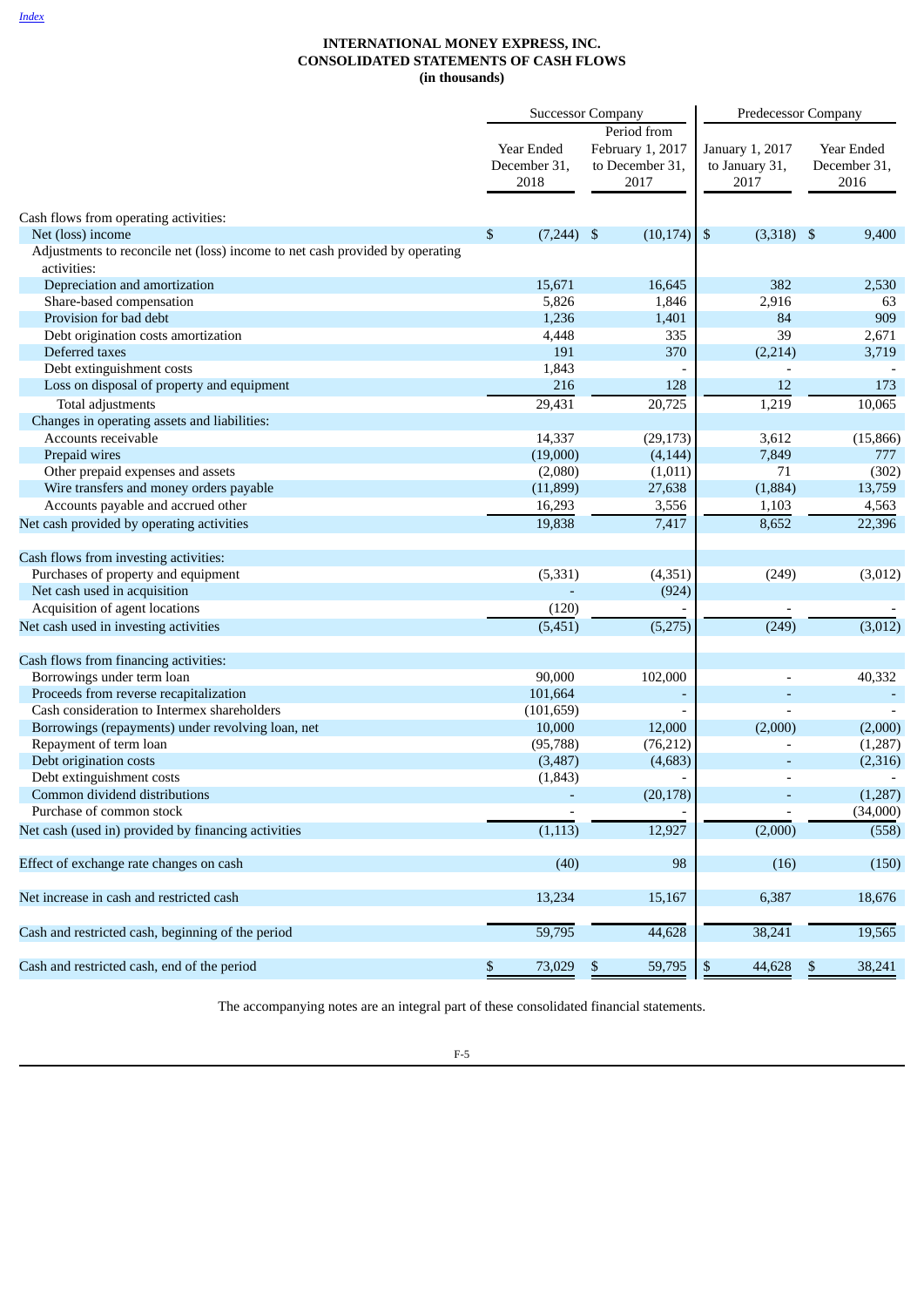### **INTERNATIONAL MONEY EXPRESS, INC. CONSOLIDATED STATEMENTS OF CASH FLOWS (CONTINUED) (in thousands)**

|                                                               | <b>Successor Company</b>           |        |                                                            |        | Predecessor Company                                      |                          |                                    |       |
|---------------------------------------------------------------|------------------------------------|--------|------------------------------------------------------------|--------|----------------------------------------------------------|--------------------------|------------------------------------|-------|
|                                                               | Year ended<br>December 31.<br>2018 |        | Period from<br>February 1, 2017<br>to December 31,<br>2017 |        | Period from<br>January 1, 2017<br>to January 31,<br>2017 |                          | Year ended<br>December 31,<br>2016 |       |
| Supplemental disclosure of cash flow information:             |                                    |        |                                                            |        |                                                          |                          |                                    |       |
| Interest payments                                             |                                    | 10,703 | - \$                                                       | 11,687 | \$                                                       | 659                      | - \$                               | 6,765 |
| Income tax payments                                           |                                    | 1,495  |                                                            | 400    |                                                          | $\overline{\phantom{a}}$ |                                    | 155   |
|                                                               |                                    |        |                                                            |        |                                                          |                          |                                    |       |
| Supplemental disclosure of non-cash financing activities:     |                                    |        |                                                            |        |                                                          |                          |                                    |       |
| Agent business acquired in exchange for receivables           |                                    |        |                                                            | 640    | $\mathbf{\hat{S}}$                                       | $\sim$ $-$               |                                    | 343   |
| Intermex transaction accruals settled by acquisition proceeds |                                    | 9,062  |                                                            |        |                                                          | $\overline{\phantom{0}}$ |                                    |       |
| Net assets acquired in the Merger                             |                                    | 922    |                                                            |        | \$                                                       | ۰                        |                                    |       |

The accompanying notes are an integral part of these consolidated financial statements.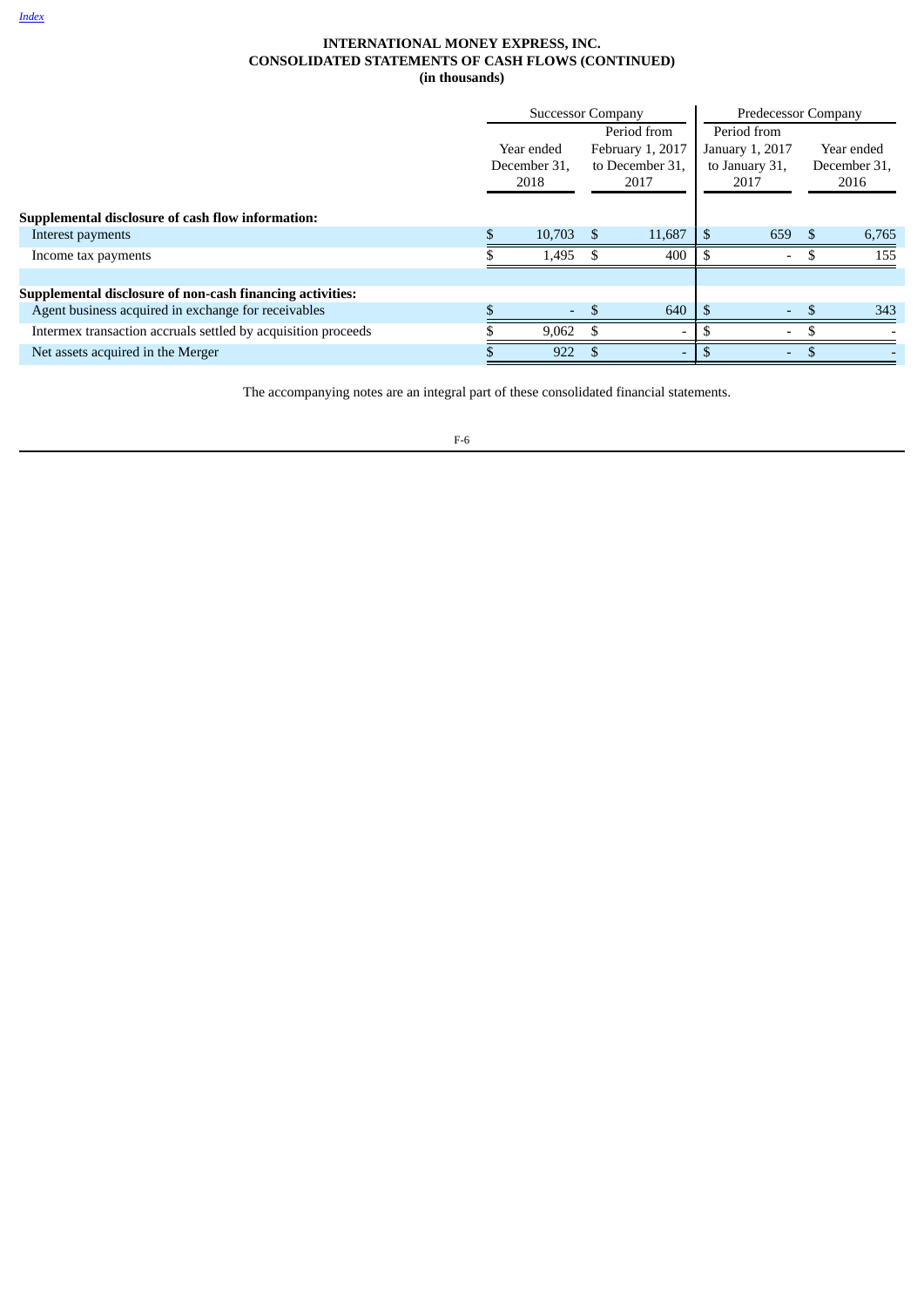## **INTERNATIONAL MONEY EXPRESS, INC. NOTES TO THE CONSOLIDATED FINANCIAL STATEMENTS**

### NOTE 1 – BASIS OF PRESENTATION AND BUSINESS

On July 26, 2018 (the "Closing Date"), International Money Express, Inc. (formerly FinTech Acquisition Corp. II) consummated the previously announced transaction (the "Merger") by and among FinTech Acquisition Corp. II, a Delaware corporation ("FinTech"), FinTech II Merger Sub Inc., a wholly-owned subsidiary of FinTech ("Merger Sub 1"), FinTech II Merger Sub 2 LLC, a wholly-owned subsidiary of FinTech ("Merger Sub 2"), Intermex Holdings II, Inc. ("Intermex") and SPC Intermex Representative LLC ("SPC Intermex") (See Note 3). As a result of the Merger, the separate corporate existence of Intermex ceased and Merger Sub 2 (which changed its name to International Money Express Sub 2, LLC in connection with the closing of the Merger) continued as the surviving entity. In connection with the closing of the Merger, FinTech changed its name to International Money Express, Inc. (the "Company"). Unless the context below otherwise provides, the "Company" refers to the combined company following the Merger and, together with their respective subsidiaries, "FinTech" refers to the registrant prior to the closing of the Merger and "Intermex" refers to Intermex Holdings II, Inc. prior to the closing of Merger.

The Merger has been accounted for as a reverse recapitalization where FinTech was treated as the "acquired" company for financial reporting purposes. This determination was primarily based on the facts that following the Merger, the former stockholders of Intermex control the majority of the voting rights in respect of the board of directors of the Company, Intermex comprising the ongoing operations of the Company and Intermex's senior management comprising the senior management of the Company. Accordingly, the Merger is treated as the equivalent of Intermex issuing stock for the net assets of FinTech, accompanied by a recapitalization. The net assets of FinTech are stated at historical cost, with no goodwill or other intangible assets resulting from the Merger. The consolidated assets, liabilities and results of operations prior to the Closing Date of the Merger are those of Intermex, and FinTech's assets, liabilities and results of operations are consolidated with Intermex beginning on the Closing Date. The shares and corresponding capital amounts included in common stock and additional paid-in capital, pre-merger, have been retroactively restated as shares reflecting the exchange ratio in the Merger for all Successor periods. The historical financial information and operating results of FinTech prior to the Merger have not been separately presented in these consolidated financial statements as they were not significant or meaningful.

Stella Point Capital, LLC ("Stella Point") acquired a majority interest in Intermex on February 1, 2017 as discussed in further detail in Note 3. In connection with the acquisition of Intermex by Stella Point, the Company applied "push-down" accounting and the assets and liabilities were adjusted to fair value on the closing date of the transaction, February 1, 2017. As a result, the Company's consolidated financial statement presentation distinguishes between a predecessor period ("Predecessor") for periods prior to the transaction, and a successor period ("Successor"), for periods subsequent to the transaction.

The consolidated financial statements of the Company include Intermex, its wholly-owned indirect subsidiary, Intermex Wire Transfer, LLC ("LLC"), Intermex Wire Transfers de Guatemala, S.A. ("Intermex Guatemala") - 99.8% owned by LLC, Intermex Wire Transfer de Mexico, S.A. and Intermex Transfers de Mexico, S.A. ("Intermex Mexico") - 98% owned by LLC, Intermex Wire Transfer Corp. - 100% owned by LLC and Intermex Wire Transfer II, LLC - 100% owned by LLC. Non-controlling interest in the results of operations of consolidated subsidiaries represents the minority stockholders' share of the profit or (loss) of Intermex Mexico and Intermex Guatemala. The non-controlling interest asset and non-controlling interest in the portion of the profit or (loss) from operations of these subsidiaries were not recorded by the Company as they are considered immaterial.

The accompanying financial statements in this Annual Report on Form 10-K are presented on a consolidated basis and include the accounts of the Company and its majority-owned subsidiaries. All significant inter-company balances and transactions have been eliminated. The consolidated financial statements are prepared in accordance with U.S. generally accepted accounting principles ("GAAP").

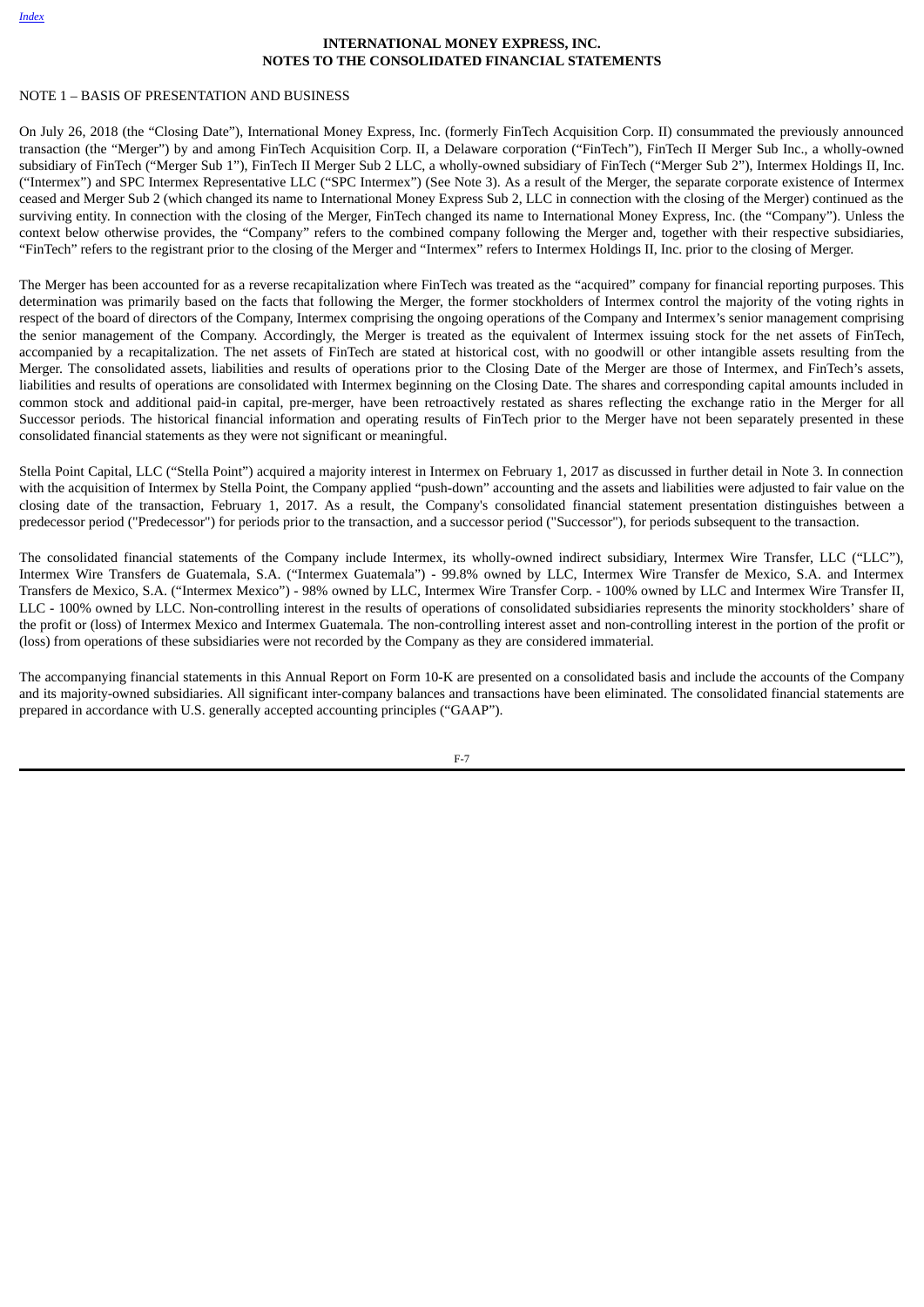The Company operates as a money transmitter, primarily between the United States of America ("U.S.") and Mexico, Guatemala and other countries in Latin America through a network of authorized agents located in various unaffiliated retail establishments throughout the U.S.

### NOTE 2 – SUMMARY OF SIGNIFICANT ACCOUNTING POLICIES

### Use of Estimates

The preparation of consolidated financial statements in conformity with accounting principles generally accepted in the United States of America requires management to make estimates and assumptions that affect the reported amounts of assets and liabilities, the disclosure of contingent assets and liabilities, and the reported amounts of revenues and expenses. Actual results could differ from these estimates.

### Earnings (Loss) per Share

Basic earnings (loss) per share is calculated by dividing net income (loss) by the weighted-average number of shares of common stock outstanding for each period. Diluted earnings (loss) per share is calculated by dividing net income (loss) by the weighted-average number of shares and common stock equivalents outstanding for each period. Diluted earnings (loss) per share reflects the potential dilution that could occur if outstanding stock options and warrants at the presented dates are exercised and shares of restricted stock have vested, using the treasury stock method. Potential common shares are excluded from the computation of diluted earnings per common share when the effect would be anti-dilutive. All potential common shares are anti-dilutive in periods of net loss. Stock options, restricted stock units and warrants are anti-dilutive when the exercise price of these instruments is greater than the average market price of the Company's common stock for the period.

### Cash

Cash is comprised of deposits in U.S. and foreign banks. The Company recognizes interest income from its cash deposits on an accrual basis. The Company considers cash equivalents to be short term, highly liquid investments with maturities of three months or less.

### Concentration of Credit Risk

The Company maintains certain of its cash balances in various U.S. banks, which at times, may exceed federally insured limits. The amount that exceeded the federally insured limits totaled \$61.4 million and \$31.7 million as of December 31, 2018 and 2017, respectively. The Company has not incurred any losses on these accounts. In addition, the Company maintains various bank accounts in Mexico and Guatemala, which are not insured. The Company has not incurred any losses on these uninsured foreign bank accounts, and management believes it is not exposed to any significant credit risk regarding these accounts. Cash balances were as follows at December 31 (in thousands):

|                                            | December 31,<br>2018 |     | December 31,<br>2017 |
|--------------------------------------------|----------------------|-----|----------------------|
|                                            |                      |     |                      |
| Cash in U.S. dollars in U.S. banks         | 69,155               | - S | 55,376               |
| Cash in foreign banks and foreign currency | 3,865                |     | 3,774                |
| Petty cash                                 | 9                    |     | 6                    |
|                                            | 73.029               |     | 59,156               |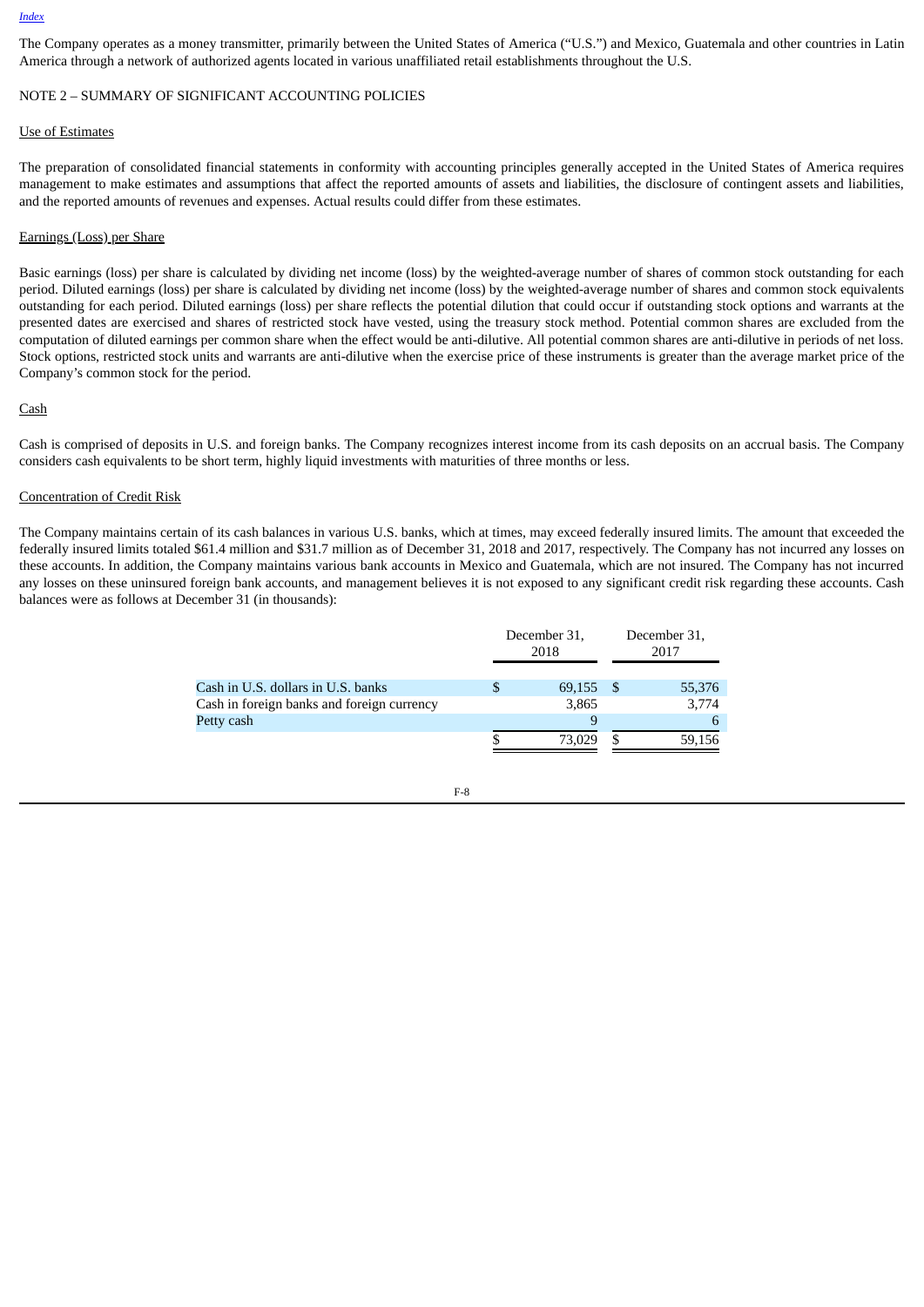## Revenue Recognition

Revenues for wire transfer and money order fees are recognized at the time the transaction is processed. These fees are recognized on a gross basis equal to the full amount of the fee charged to the customer as the Company is the primary obligor and has latitude in establishing price. Foreign exchange revenue, which represents the difference between the exchange rate set by the Company and the rate realized, is recognized upon the disbursement of U.S. dollars to the foreign bank. Other income primarily represents revenues for technology services provided to the independent network of agents who utilize the Company's technology in processing transactions. Revenues for these transactions are recorded when persuasive evidence of an arrangement exists, delivery has occurred, or services have been rendered and collection is reasonably assured.

## Business Combinations

The Company accounts for its business combinations using the acquisition method, which requires that intangible assets be recognized apart from goodwill if they are contractual in nature or separately identifiable. Acquisitions are measured on the fair value of consideration exchanged and, if the consideration given is not cash, measurement is based on the fair value of the consideration given or the fair value of the assets acquired, whichever is more reliably measurable. The excess of cost of an acquired entity over the fair value of identifiable acquired assets and liabilities assumed is allocated to goodwill.

The valuation and allocation processes rely on significant assumptions made by management. In certain situations, the allocations of excess purchase price are based upon preliminary estimates and assumptions. Accordingly, the allocations are subject to revision when the Company receives updated information, including valuations and other analyses, which are completed within one year of the acquisition. Revisions to the fair values, which may be significant, are recorded when pending information is finalized, within one year from the acquisition date.

### Accounts Receivable and Allowance for Doubtful Accounts

Accounts receivable are recorded upon initiation of the wire transfer and are typically due to the Company within five days. The Company maintains an allowance for doubtful accounts for estimated losses resulting from the inability of its sending agents to make required payments. When preparing these estimates, management considers a number of factors, including the aging of a sending agent's account, creditworthiness of specific sending agents, historical trends and other information. The Company reviews its allowance for doubtful accounts policy periodically, reflecting current risks and changes in industry conditions and when necessary, will increase its allowance for doubtful accounts and recognize a provision to bad debt expense, included in other selling, general and administrative expenses in the consolidated statements of operations and comprehensive (loss) income. Accounts receivable that are more than 90 days past due are charged off against the allowance for doubtful accounts.

## Prepaid Wires

Prepaid wires represent funds that are required at certain payer agent locations in advance of a transaction, which are typically utilized within a few days.

### Prepaid Expenses and Other Assets

Prepaid expenses, other current assets and other assets consist primarily of prepaid expenses, notes receivable (see Note 4), and restricted cash. Interest income on notes receivable is recognized on a cash basis due to uncertainty on receiving the interest payments. Restricted cash was maintained by a United States Bank and was cash collateral for an irrevocable stand-by letter of credit in the amount of \$0.6 million issued as collateral for the operating lease of the Company's headquarters and recorded in other assets at December 31, 2017 in the consolidated balance sheets. This lease was renegotiated in April 2018, and accordingly, the letter of credit is no longer required; the Company collected the funds in the fourth quarter of 2018 and, as such, no restricted cash is held at December 31, 2018.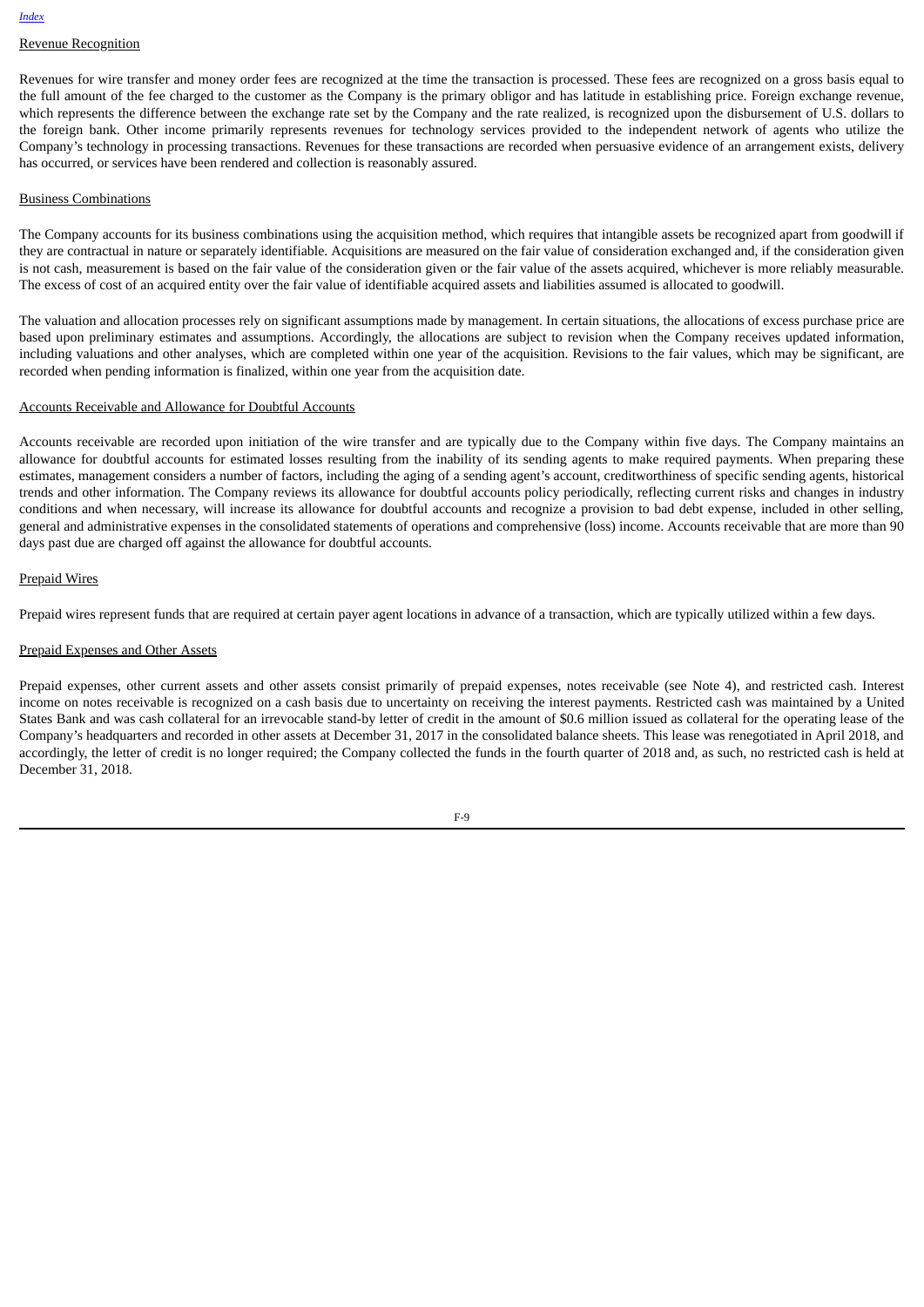## Property and Equipment

Property and equipment, including leasehold improvements, are stated at cost, or the allocated fair value in purchase accounting, less accumulated depreciation and amortization. The costs of additions and betterments that substantially extend the useful life of an asset are capitalized and the expenditures for ordinary repairs and maintenance are expensed in the period incurred as part of other selling, general and administrative expenses in the consolidated statements of operations and comprehensive (loss) income. Depreciation is computed using the straight-line method over the estimated useful lives of the related assets. Leasehold improvements are amortized over the life of the lease or the estimated useful life of the improvement, whichever is shorter. At the time depreciable assets are retired or otherwise disposed, the cost and the related accumulated depreciation of such assets are eliminated from the accounts and any gain or loss is recognized in the current period. The Company capitalizes costs incurred for the development of internal use computer software, which are depreciated over five years using the straight-line method.

### Goodwill and Intangible Assets

Goodwill and Intangible assets result primarily from business combination acquisitions, including the Stella Point acquisition discussed in Note 3. Intangible assets include agent relationships, trade name, developed technology and other intangibles, all with finite lives. Upon the acquisition, the purchase price is first allocated to identifiable assets and liabilities, including the trade name and other intangibles, with any remaining purchase price recorded as goodwill.

Goodwill is not amortized, rather, impairment tests are conducted on an annual basis, in the fourth quarter, or more frequently if indicators of impairment are present. A qualitative assessment of goodwill was performed in 2017 subsequent to the Stella Point acquisition on February 1, 2017 (see Note 3) and in the fourth quarter of 2018. A qualitative assessment includes consideration of the economic, industry and market conditions in addition to the overall financial performance of the Company and these assets. Based on the results of the assessment, no indicators of impairment were noted. Accordingly, no further impairment testing was completed, and no impairment charges related to goodwill were recognized during the Successor period from February 1, 2017 through December 31, 2017 and for the year ended December 31, 2018.

The Company's agent relationships, trade name and developed technology are currently amortized utilizing an accelerated method over their estimated useful lives of 15 years. Other intangible assets are amortized on a straight-line basis over a useful life of 10 years. The Company reviews for impairment indicators of finite-lived intangibles and other long-lived assets as described below in "Impairment of Long-Lived Assets."

### Impairment of Long-Lived Assets

The Company evaluates long-lived assets, including amortizable intangible assets, for impairment whenever events or changes in circumstances indicate that the carrying amount of an asset may not be recoverable. Upon such an occurrence, recoverability of assets to be held and used is measured by comparing the carrying amount of an asset to forecasted undiscounted future net cash flows expected to be generated by the asset. If the carrying amount of the asset exceeds its estimated future cash flows, an impairment charge is recognized for the amount by which the carrying amount of the asset exceeds the fair value of the asset. For long-lived assets held for sale, assets are written down to fair value, less cost to sell. Fair value is determined based on discounted cash flows, appraised values or management's estimates, depending upon the nature of the assets. There were no impairment indicators noted for all periods presented in the consolidated financial statements for long-lived assets, including amortizable intangible assets.

## Debt Origination Costs

The Company incurred debt origination costs related to their credit agreement, consisting of a term loan and a revolving credit facility (see Note 8) and amortizes these costs over the life of the related debt using the straight-line method, which approximates the effective interest method. The unamortized portion of debt origination costs related to the term loan are recorded on the consolidated balance sheets as an offset to the related debt, while deferred upfront commitment fees paid directly to the lender related to the revolving credit facility are recorded within other assets in the consolidated balance sheets. Amortization of debt origination costs is included as a component of interest expense in the consolidated statements of operations and comprehensive (loss) income.

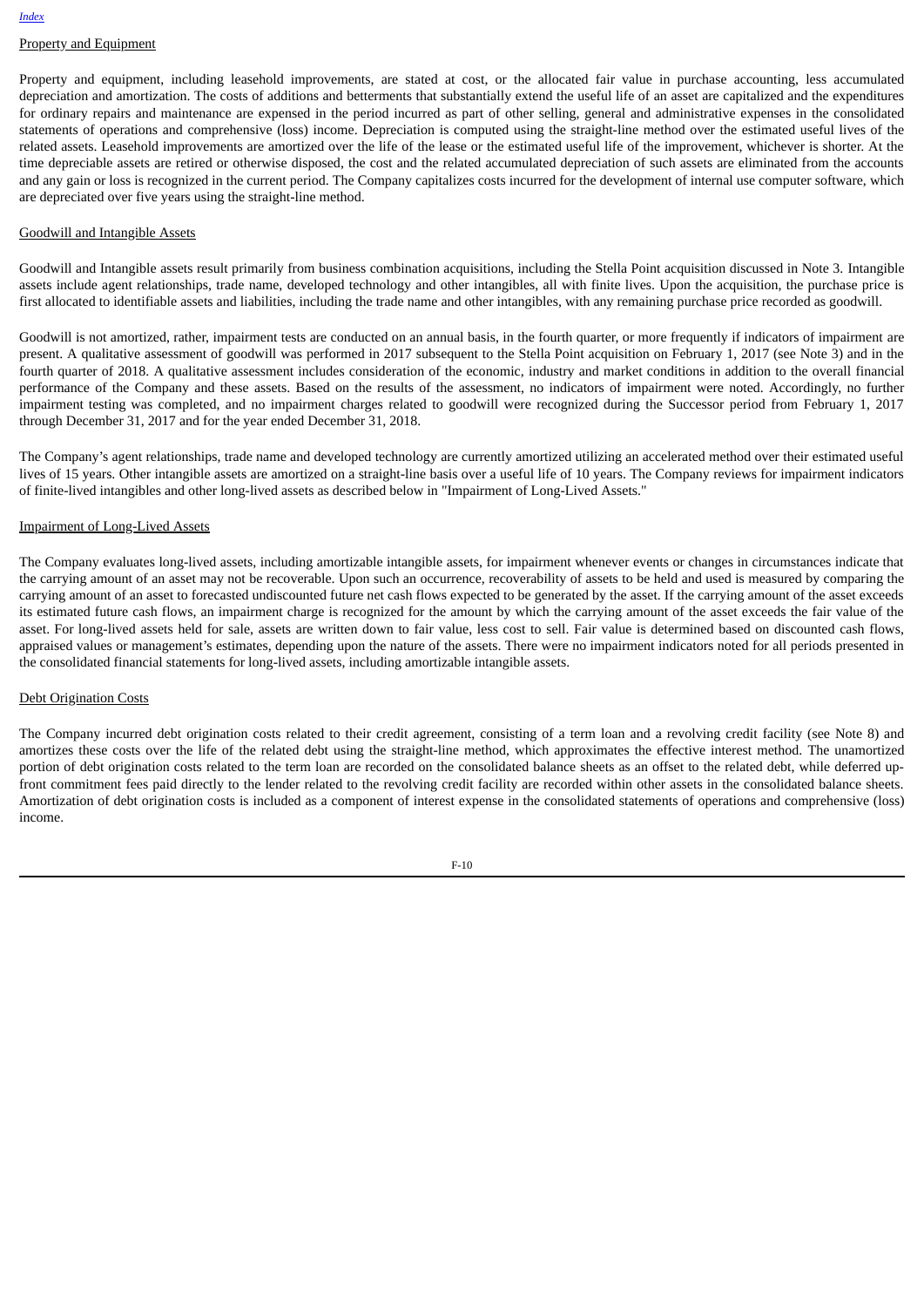## Advertising Costs

Advertising costs are included in other selling, general and administrative expenses in the consolidated statements of operations and comprehensive (loss) income and are expensed as incurred. The Company incurred advertising costs of approximately \$1.8 million and \$1.7 million for the year ended December 31, 2018 and the Successor period from February 1, 2017 through December 31, 2017, respectively, and approximately \$0.1 million and \$1.1 million for the Predecessor periods from January 1, 2017 through January 31, 2017 and the year ended December 31, 2016, respectively.

### Income Taxes

The Company accounts for income taxes in accordance with U.S. generally accepted accounting principles which require, among other things, recognition of future tax benefits measured at enacted rates attributable to deductible temporary differences between financial statement and income tax bases of assets and liabilities and to tax net operating loss carryforwards to the extent that realization of said benefits is more likely than not.

The Company accounts for tax contingencies by assessing all material positions, including all significant uncertain positions, for all tax years that are open to assessment or challenge under tax statutes. Those positions that have only timing consequences are separately analyzed based on the recognition and measurement model provided in the tax guidance.

As required by the uncertain tax position guidance, the Company recognizes the financial statement benefit of a position only after determining that the relevant tax authority would more likely than not sustain the position following an audit. For tax positions meeting the more likely-than-not threshold, the amount recognized in the financial statements is the largest benefit that has a greater than 50 percent likelihood of being realized upon ultimate settlement with the relevant tax authority. The Company is subject to income taxes in the U.S. federal jurisdiction and various state jurisdictions. Tax regulations within each jurisdiction are subject to the interpretation of the related tax laws and regulations and require significant judgment to apply. With few exceptions, the Company is no longer subject to U.S. federal or state and local income tax examinations by tax authorities for the years before 2014. The Company applies the uncertain tax position guidance to all tax positions for which the statute of limitations remains open. The Company's policy is to classify interest accrued as interest expense and penalties as operating expenses. As of December 31, 2018 and 2017, the Company did not have any amounts accrued for interest and penalties or recorded for uncertain tax positions.

Foreign subsidiaries of the Company are subject to taxes by local tax authorities.

### Foreign Currency Translation and Transactions

The financial statements and transactions of the Company's foreign operations are maintained in their functional currency, which is other than the U.S. dollar. Assets and liabilities are translated at current exchange rates in effect at the balance sheet date. Revenue and expenses are translated at the average exchange rate for each period. Translation adjustments, which result from the process of translating the financial statements of the Company's foreign operations into U.S. dollars, are recorded as a component of accumulated other comprehensive loss.

Gains or losses from foreign currency transactions amounted to approximately \$29.8 thousand and \$(17.0) thousand for the year ended December 31, 2018 and the Successor period from February 1, 2017 through December 31, 2017, respectively, and approximately \$11.6 thousand and \$1.1 thousand for the Predecessor periods from January 1, 2017 through January 31, 2017 and year ended December 31, 2016, respectively, and are included in other selling, general and administrative expenses in the consolidated statements of operations and comprehensive (loss) income.

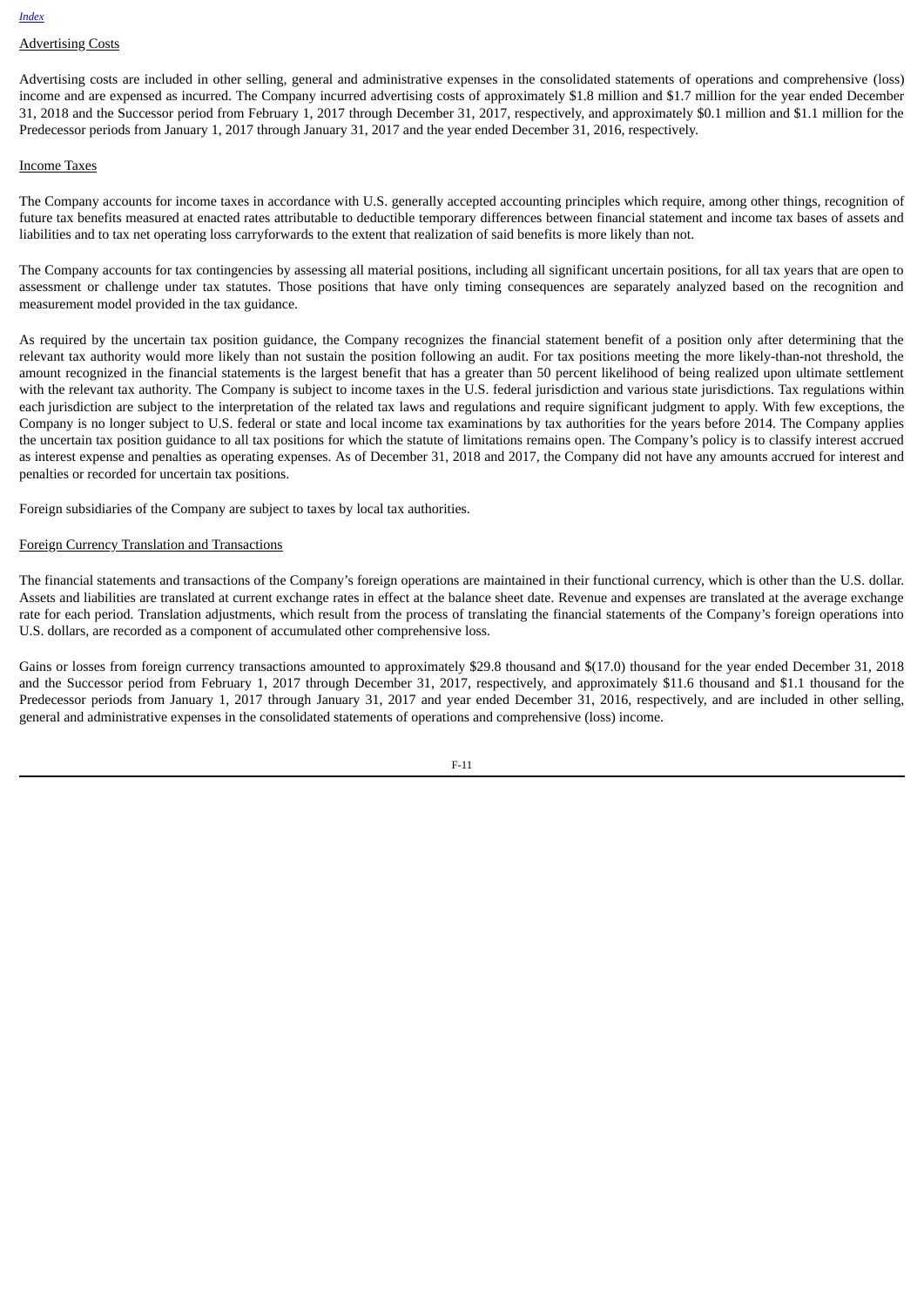### Foreign Exchange Spot Transactions

On the normal course of business, the Company enters into Foreign Exchange Spot transactions to purchase foreign currency at the current market rate. The Company records Foreign Exchange Spot transactions on trade date. These transactions are settled within one or two days from trade date.

### Comprehensive (Loss) Income

Comprehensive (loss) income consists of net (loss) income and the foreign currency translation adjustment and is presented in the consolidated statements of operations and comprehensive (loss) income.

#### Share-Based Compensation

The Company accounts for its share-based employee compensation expense related to incentive units, restricted stock grants and stock options under generally accepted accounting principles, which requires the measurement and recognition of compensation costs for all equity-based payment awards made to employees and directors based on estimated fair values. We have elected to account for forfeitures as they occur. See Note 11 for further discussion related to the Company's share-based compensation plans.

#### **Segments**

The Company's business is organized around one reportable segment that provides money transmittal services primarily between the USA and Latin America. This is based on the objectives of the business and how our chief operating decision maker, the CEO and President, monitors operating performance and allocates resources.

### Accounting Pronouncements

The Financial Accounting Standards Board ("FASB") issued amended guidance, Restricted Cash, which requires restricted cash to be presented with cash and cash equivalents in the consolidated statements of cash flows. The Company adopted this guidance in the first quarter of 2018 using a retrospective transition method for each period presented. Cash and restricted cash included \$0.6 million of restricted cash recorded in other assets in the Company's consolidated balance sheet as of December 31, 2017. There was no restricted cash in the Company's consolidated balance sheet as of December 31, 2018.

The FASB issued guidance, *Improvements to Employee Share-Based Payment Accounting*, which simplifies several aspects of the accounting for share-based payment transactions, including the income tax consequences, classification of awards as either equity or liabilities, and classification on the statement of cash flows. The Company adopted this guidance in the first quarter of 2018, and the impact of this adoption did not have a material impact on the Company's consolidated financial statements.

The FASB issued guidance, *Revenue from Contracts with Customers*, which amended the existing accounting standards for revenue recognition. The new guidance establishes principles for recognizing revenue upon the transfer of promised goods or services to customers, in an amount that reflects the expected consideration received in exchange for those goods or services. This guidance is required to be adopted by the Company in the first quarter of 2019 and can be applied using either a retrospective or a modified retrospective approach. Based on our assessment of the new standard, we have determined the vast majority of our revenues include only one performance obligation, which is to collect the consumer's funds and make them available for payment, generally on the same day, to a designated recipient in the currency requested. Accordingly, management concluded this standard will not have a material impact on the Company's consolidated financial statements. The Company will adopt the standard using the modified retrospective approach, applied to all contracts with customers, with the cumulative effect of adoption included in accumulated deficit as of January 1, 2019. Management has completed an assessment of the new disclosure requirements of this guidance and has updated its systems and processes to comply with the new disclosure requirements.

The FASB issued amended guidance, *Business Combinations - Clarifying the Definition of a Business*, which assists entities with evaluating whether transactions should be accounted for as acquisitions or disposals of assets or businesses. This guidance is required to be adopted by the Company in the first quarter of 2019 on a prospective basis, and the Company does not believe it will have a material impact on the consolidated financial statements.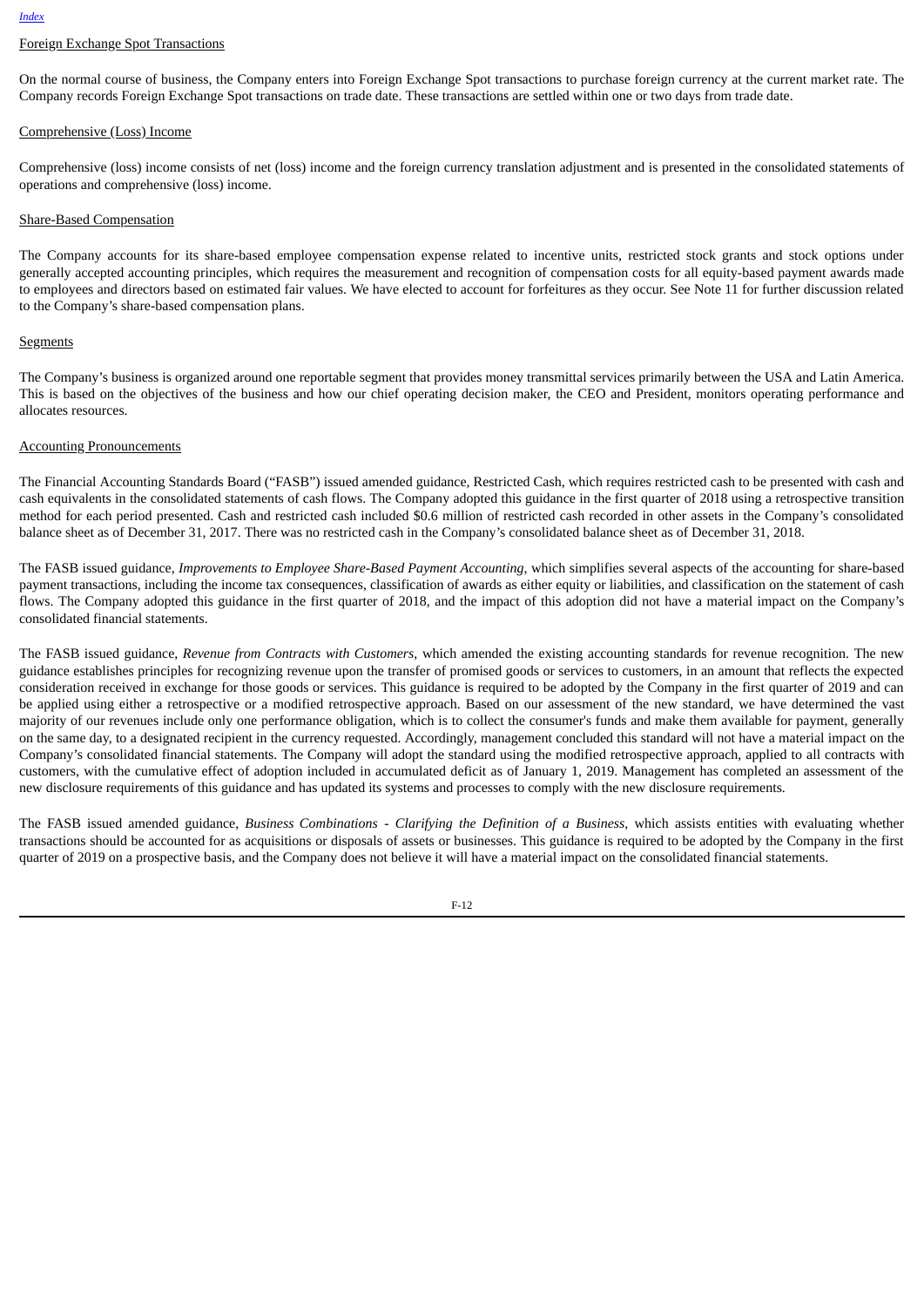The FASB issued guidance, *Leases*, to increase transparency and comparability among organizations by recognizing lease assets and lease liabilities on the balance sheet for those leases classified as operating leases under previous GAAP. The guidance requires that a lessee recognize a liability to make lease payments (the lease liability) and a right-of-use asset representing its right to use the underlying asset for the lease term on the balance sheet. This guidance is required to be adopted by the Company in the first quarter of 2020 and must be applied using a modified retrospective approach. The Company is currently evaluating the impact this guidance will have on the consolidated financial statements.

The FASB issued amended guidance, Statement of Cash Flows - Classification of Certain Cash Receipts and Cash Payments, which clarifies how certain cash receipts and cash payments are presented and classified in the consolidated statements of cash flows. The amendments are aimed at reducing the existing diversity in practice. This guidance is required to be adopted by the Company in the first quarter of 2019 and must be applied using a retrospective approach for each period presented. The adoption of this guidance is not expected to have a material impact on the consolidated financial statements.

The FASB issued amended guidance, Intangibles - Goodwill and other: Simplifying the Test for Goodwill Impairment. The amended standard simplifies how an entity tests goodwill by eliminating Step 2 of the goodwill impairment test related to measuring an impairment charge. Instead, impairment will be recorded for the amount that the carrying amount of a reporting unit exceeds its fair value. This new guidance is effective for the Company beginning in in the first quarter of 2021. The adoption of this guidance is not expected to have a material impact on the consolidated financial statements.

The FASB issued guidance, Financial Instruments - Credit Losses: Measurement of Credit Losses on Financial Instruments, regarding the measurement of credit losses for certain financial instruments. The new standard replaces the incurred loss model with a current expected credit loss ("CECL") model. The CECL model is based on historical experience, adjusted for current conditions and reasonable and supportable forecasts. The Company is required to adopt the new standard in the first quarter of 2022. The Company is currently evaluating the impact this guidance will have on the consolidated financial statements.

### Reclassifications

Certain reclassifications have been made to prior-year amounts in the consolidated balance sheets and consolidated statements of operations and comprehensive (loss) income to conform to current-year reporting classifications. These reclassifications had no impact on net (loss) income, comprehensive (loss) income or stockholder's equity.

## NOTE 3 – FINTECH MERGER AND STELLA POINT ACQUISITION

## FinTech Merger

As discussed in Note 1, on July 26, 2018, Intermex and FinTech consummated the Merger, which has been accounted for as a reverse recapitalization. Immediately prior to the Merger, FinTech's shareholders exercised their right to redeem certain of their outstanding shares for cash, resulting in the redemption of 4.9 million shares of FinTech for gross redemption payments of \$49.8 million. Subsequent to this redemption, there were 18.9 million outstanding shares. The aggregate consideration paid in the Merger by FinTech to the Intermex shareholders consisted of approximately (i) \$102.0 million in cash and (ii) 17.2 million shares of FinTech common stock. In accounting for the reverse recapitalization, the net cash proceeds received from FinTech amounted to \$5.0 thousand as shown in the table below (in thousands):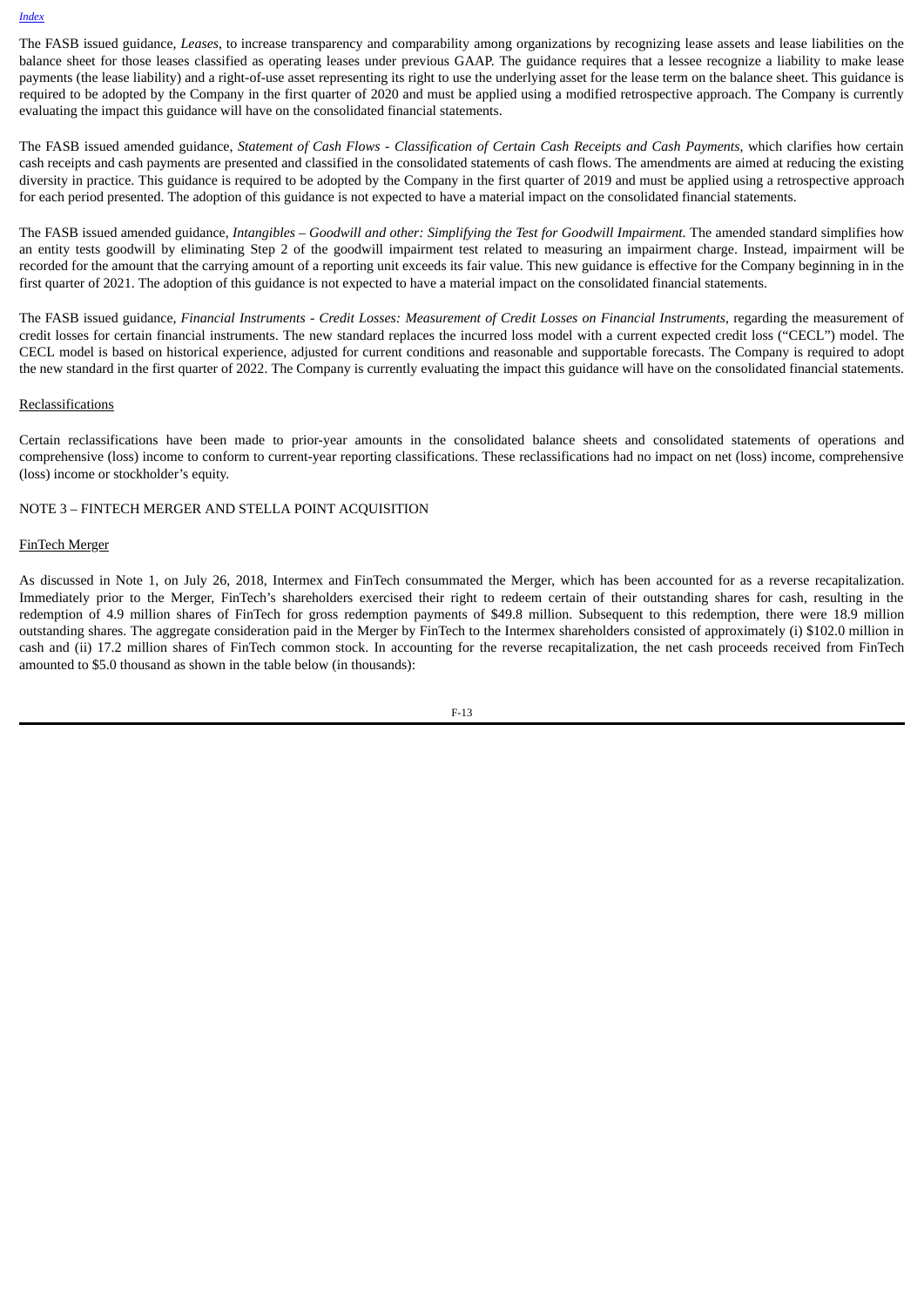| Cash balance available to Intermex prior to the consummation of the Merger | \$. | 110,726    |
|----------------------------------------------------------------------------|-----|------------|
| Less:                                                                      |     |            |
| Intermex Merger costs paid from acquisition proceeds at closing            |     | (9,062)    |
| Cash consideration to Intermex shareholders                                |     | (101,659)  |
| Net cash proceeds from reverse recapitalization                            |     |            |
|                                                                            |     |            |
| Cash balance available to Intermex prior to the consummation of the Merger | \$  | 110,726    |
| Less:                                                                      |     |            |
| Cash consideration to Intermex shareholders                                |     | (101, 659) |
| Other FinTech assets acquired and liabilities assumed in the Merger:       |     |            |
| Prepaid expenses                                                           |     | 76         |
| Accrued liabilities                                                        |     | (136)      |
| Deferred tax assets                                                        |     | 982        |
| Net equity infusion from FinTech                                           |     | 9,989      |

Cash consideration to Intermex shareholders includes the payout of all vested Incentive Units issued to employees of the Company as discussed in Note 11.

After the completion of the Merger on July 26, 2018, there were 36.2 million shares of International Money Express, Inc. common stock outstanding, warrants to purchase 9 million shares of common stock and 3.4 million shares reserved for issuance under the International Money Express, Inc. 2018 Omnibus Equity Compensation Plan (See Note 11).

In connection with the Merger, the Company acquired approximately \$1 million of deferred tax assets from FinTech. These deferred tax assets relate to capitalized transaction costs incurred by FinTech prior to the merger, therefore they have been recorded through APIC, and will be amortizable on the Company's post-Merger tax returns over a period of 15 years.

## Acquisition by Stella Point

On February 1, 2016, Intermex and its majority owner at the time, Lindsay Goldberg LLC, entered into an agreement with Stella Point, acquirer, for the sale of Intermex. This acquisition was accounted for as a business combination and became effective on February 1, 2017 for a transaction price of \$52.0 million in cash, plus \$12.4 million of rollover equity from certain existing management holders, the assumption of approximately \$78.0 million of Intermex's outstanding debt and an additional funding of \$5.0 million of Intermex debt. There was no contingent consideration in the transaction. As a result, Stella Point acquired 80.7% of the voting equity interest in Intermex and other minority stockholders acquired the remaining interest, none individually greater than 10%. The purchase price in excess of the fair value of acquired assets was accounted for as goodwill, as discussed further below.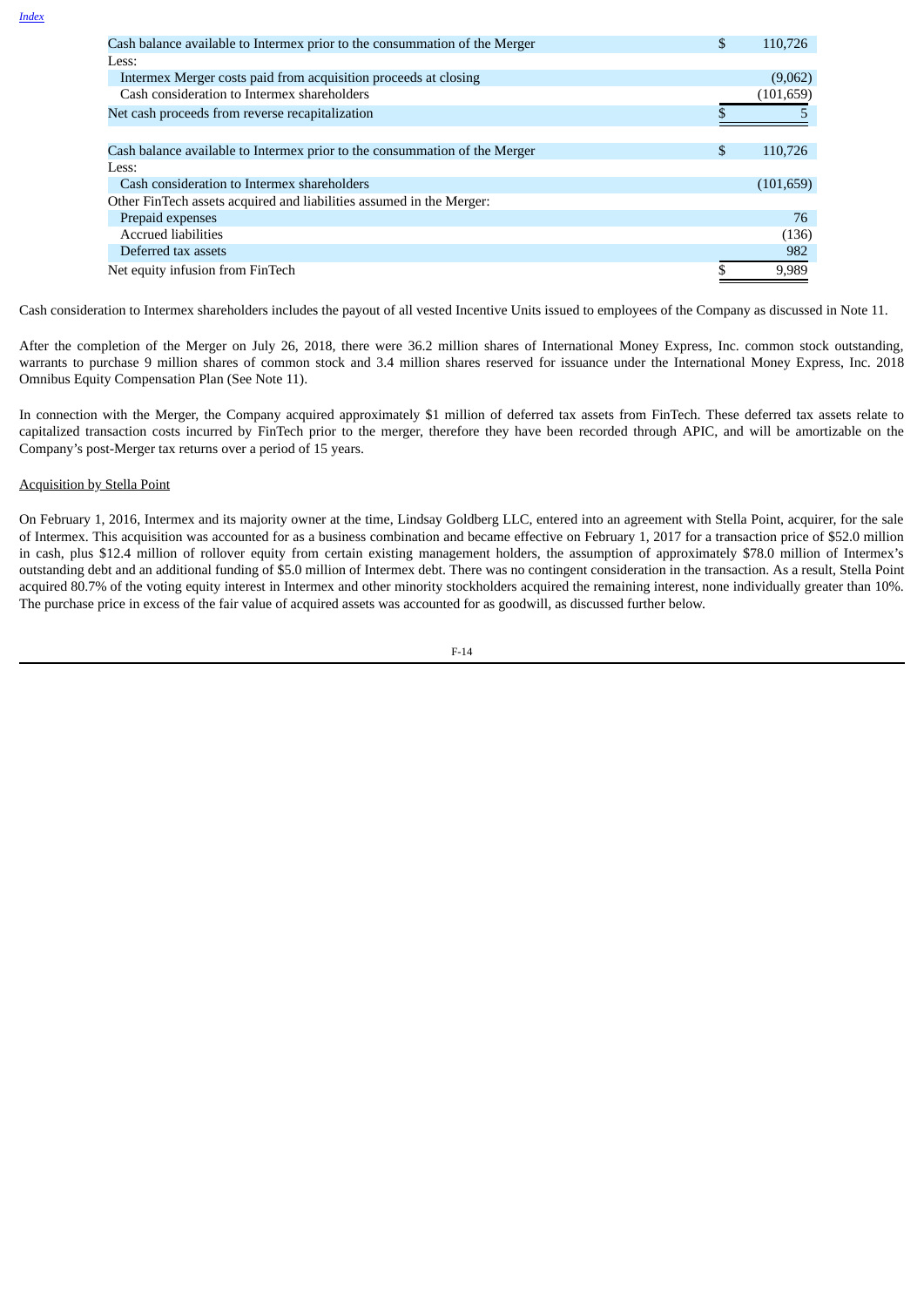The acquisition method for a business combination requires that the assets acquired and liabilities assumed be recognized at their allocated fair values as of the February 1, 2017 acquisition date, which is summarized below (in thousands):

|                                  | Successor    |
|----------------------------------|--------------|
|                                  | Company      |
| Cash                             | \$<br>43,065 |
| Accounts receivables             | 24,032       |
| Prepaid and other current assets | 3,713        |
| Property and equipment           | 6,328        |
| Other assets                     | 1,345        |
| Total tangible assets acquired   | 78,483       |
| Intangible assets acquired       | 62,660       |
| Deferred tax asset, net          | 2,119        |
| Less: Liabilities assumed        | (115, 112)   |
| Net assets                       | 28,150       |
|                                  |              |
| Goodwill                         | 36,260       |
| Total purchase price             | \$<br>64,410 |

The intangible assets acquired consist primarily of agent relationships, trade name and developed technology. The excess of the purchase consideration over the fair value of net tangible and identifiable intangible assets acquired was recorded as goodwill, which is attributable to the workforce and reputation of Intermex. The accounting for this business combination has been completed, therefore the measurement period is closed. Goodwill was not deductible for income tax purposes.

### **Transaction Costs**

Direct costs related to the Merger and Stella Point acquisition were expensed as incurred and included as Transaction costs in the consolidated statements of operations and comprehensive (loss) income. Transaction costs for the year ended December 31, 2018 amounted to \$10.3 million and related specifically to the Merger, while expenses of \$8.7 million for the Successor period from February 1, 2017 through December 31, 2017 and \$3.9 million and \$0.9 million for the Predecessor periods from January 1, 2017 through January 31, 2017 and the year ended December 31, 2016, respectively, related to the Stella Point acquisition. Transaction costs include all internal and external costs directly related to the Merger and Stella Point acquisition, consisting primarily of legal, consulting, accounting, advisory and financing fees and certain incentive bonuses.

### NOTE 4 – NOTES RECEIVABLE

The Company had notes receivable from sending agents at December 31 as follows (in thousands):

|                             | December 31,<br>2018 |       |     | December 31,<br>2017 |
|-----------------------------|----------------------|-------|-----|----------------------|
| Notes receivable, current   |                      | 730   | S   | 471                  |
| Allowance                   |                      | (279) |     | (176)                |
| Net current                 |                      | 451   | \$. | 295                  |
|                             |                      |       |     |                      |
| Notes receivable, long-term | \$                   | 478   | -S  | 608                  |
| Allowance                   |                      | (169) |     | (248)                |
| Net long-term               |                      | 309   |     | 360                  |

The net current portion is included in other prepaid expenses and current assets, and the net long-term portion is included in other assets in the consolidated balance sheets. The notes have interest rates ranging from 0% to 18.5% per annum. At December 31, 2018 and 2017, there were \$1.2 million and \$1.1 million, respectively, of notes collateralized by personal guarantees from the sending agents and by assets from their businesses in case of a default by the agent.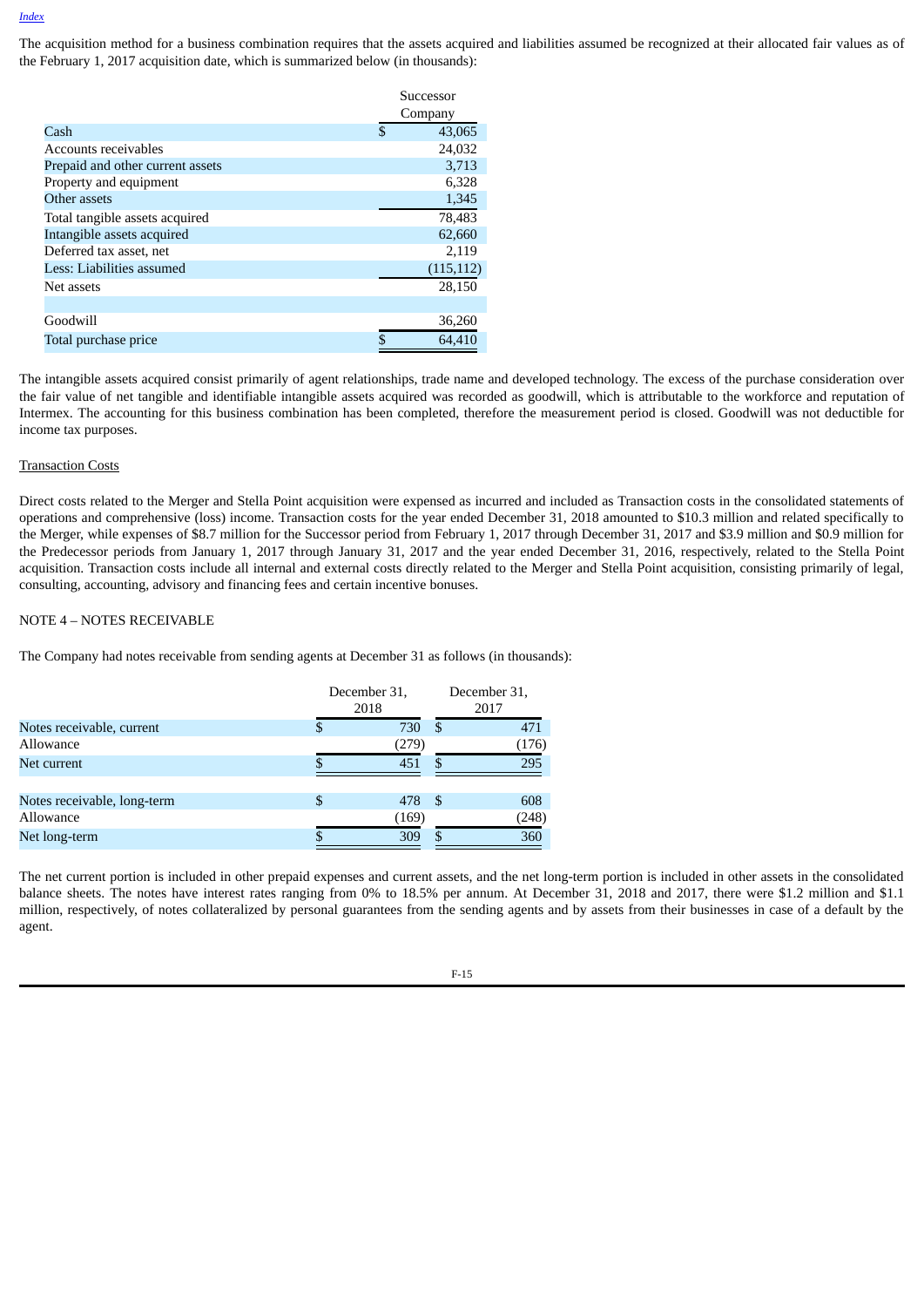The maturities of notes receivable at December 31, 2018 is as follows (in thousands):

|                       |   | Unpaid         |
|-----------------------|---|----------------|
|                       |   | Principle      |
|                       |   | <b>Balance</b> |
| Under 1 year          | S | 730            |
| Between 1 and 2 years |   | 438            |
| Between 2 and 3 years |   | 40             |
| Total                 |   | 1,208          |

### NOTE 5 – PROPERTY AND EQUIPMENT

Property and equipment at December 31 consists of the following (in thousands):

|                                 | December 31,<br>2018 |               | December 31,<br>2017 | Estimated<br>Useful Life<br>(in years) |  |
|---------------------------------|----------------------|---------------|----------------------|----------------------------------------|--|
| Computer software and equipment | \$<br>14,114         | <sup>\$</sup> | 9,154                | 3 to 5                                 |  |
| Office Improvements             | 989                  |               | 798                  |                                        |  |
| <b>Furnitures and fixtures</b>  | 397                  |               | 303                  |                                        |  |
|                                 | 15,500               |               | 10,255               |                                        |  |
| Less accumulated depreciation   | (5, 107)             |               | (1,764)              |                                        |  |
|                                 | 10,393               |               | 8,491                |                                        |  |
|                                 |                      |               |                      |                                        |  |

Computer software and equipment above includes equipment maintained at locations of agents and used and owned by the Company of approximately \$7.2 million and \$3.8 million at December 31, 2018 and 2017, respectively. Also, it includes development of internal use software of approximately \$1.9 million and \$1.3 million at December 31, 2018 and 2017, respectively. Depreciation expense was approximately \$3.2 million and \$2.1 million for the year ended December 31, 2018 and Successor period from February 1, 2017 through December 31, 2017, respectively, and \$0.2 million and \$1.6 million for the Predecessor periods from January 1, 2017 through January 31, 2017 and year ended December 31, 2016, respectively.

Repairs and maintenance expenses were approximately \$1.4 million and \$0.9 million for the year ended December 31, 2018 and Successor period from February 1, 2017 through December 31, 2017, respectively, and approximately \$0.1 million and \$0.8 million for the Predecessor periods from January 1, 2017 through January 31, 2017 and year ended December 31, 2016, respectively.

### NOTE 6 – GOODWILL AND INTANGIBLE ASSETS

The gross carrying amount and accumulated amortization at December 31 for goodwill and intangible assets are as follows (in thousands):

|                                  |    | December 31.<br>2018 |      | December 31.<br>2017 |
|----------------------------------|----|----------------------|------|----------------------|
| Indefinite life:                 |    |                      |      |                      |
| Goodwill                         | \$ | 36,260               | \$   | 36,260               |
| Total indefinite life            | ፍ  | 36,260               | S    | 36,260               |
|                                  |    |                      |      |                      |
| Amortizable:                     |    |                      |      |                      |
| Agent relationships              | \$ | 40,500               | - \$ | 40,500               |
| Trade name                       |    | 15,500               |      | 15,500               |
| Developed technology             |    | 6,600                |      | 6,600                |
| Other intangibles                |    | 820                  |      | 700                  |
| Accumulated amortization expense |    | (27, 025)            |      | (14, 559)            |
| Net amortizable intangibles      | \$ | 36,395               | S    | 48.741               |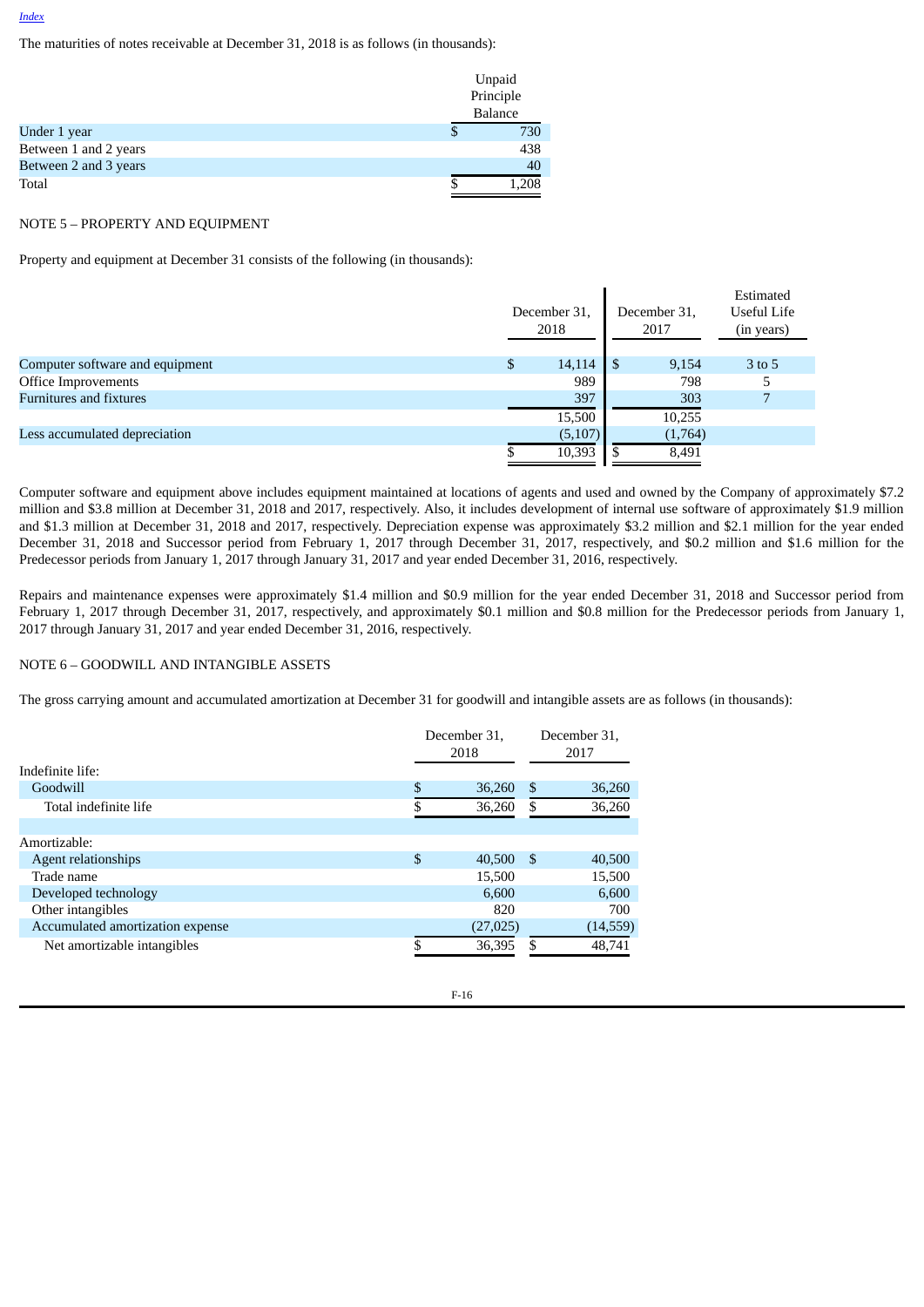Goodwill and the majority of intangible assets on the consolidated balance sheets of the Company were recognized upon the acquisition by Stella Point (see Note 3). The fair value measurements were based on significant inputs, such as the Company's forecasted revenues, assumed turnover of agent locations, obsolescence assumptions for technology, market discount and royalty rates. These inputs are based on information not observable in the market and represent Level 3 measurements within the fair value hierarchy. Trade name refers to the Intermex name, branded on all agent locations and well recognized in the market. This fair value was determined using the relief-from-royalty method, which is based on the Company's expected revenues and a royalty rate estimated using comparable market data. As a result of the Stella Point acquisition, the Company determined it was appropriate to assign a finite useful life of 15 years to the trade name. The Company decided that a finite life would be more appropriate, providing better matching of the amortization expense during the period of expected benefits.

The agent relationships intangible represents the network of over 5,000 independent sending agents. This intangible was valued using the excess earnings method, which was based on the Company's forecasts and historical activity at agent locations in order to develop a turnover rate and expected useful life. Assuming a year-over-year location turnover rate of 17.4%, this resulted in an expected useful life for this intangible of 15 years. Developed technology includes the state-of-the-art system that the Company has continued to develop and improve upon over the past 20 years. This intangible was valued using the relief-from-royalty method based on the Company's forecasted revenues, a royalty rate estimated using comparable market data, an expected obsolescence rate of 18.0% and an estimated useful life of 15 years.

Other intangibles primarily relate to the acquisition of certain agent locations, which are amortized over 10 years. The net book value of these intangibles was \$0.7 million and \$0.6 million at December 31, 2018 and 2017, respectively.

Management believes it has made reasonable estimates and judgments concerning these risks and uncertainties. A change in the conditions, circumstances or strategy of the Company may result in a need to recognize an impairment charge.

The following table presents the changes in goodwill and intangible assets (in thousands):

| <b>Predecessor Company</b>     | Goodwill |          |    | Intangibles |
|--------------------------------|----------|----------|----|-------------|
| Balance at December, 2016      | \$       |          |    | 6,348       |
| Amortization expense           |          |          |    | (231)       |
| Balance at January 31, 2017    |          |          |    | 6,117       |
| <b>Successor Company</b>       |          | Goodwill |    | Intangibles |
| Balance at February 1, 2017    | \$       | 36,260   | \$ | 62,660      |
| Acquisition of agent locations |          |          |    | 640         |
| <b>Amortization expense</b>    |          |          |    | (14, 559)   |
| Balance at December 31, 2017   |          | 36,260   | \$ | 48,741      |
| Acquisition of agent locations |          |          |    | 120         |
| Amortization expense           |          |          |    | (12, 466)   |
| Balance at December 31, 2018   |          | 36.260   | \$ | 36.395      |

Amortization expense related to intangible assets was approximately \$0.9 million for the Predecessor year ended December 31, 2016.

Amortization expense related to intangible assets for the next five years and thereafter is as follows (in thousands):

| 2019       | \$<br>9,324 |
|------------|-------------|
| 2020       | 6,917       |
| 2021       | 5,128       |
| 2022       | 3,964       |
| 2023       | 2,956       |
| Thereafter | 8,106       |
|            | 36,395      |
|            |             |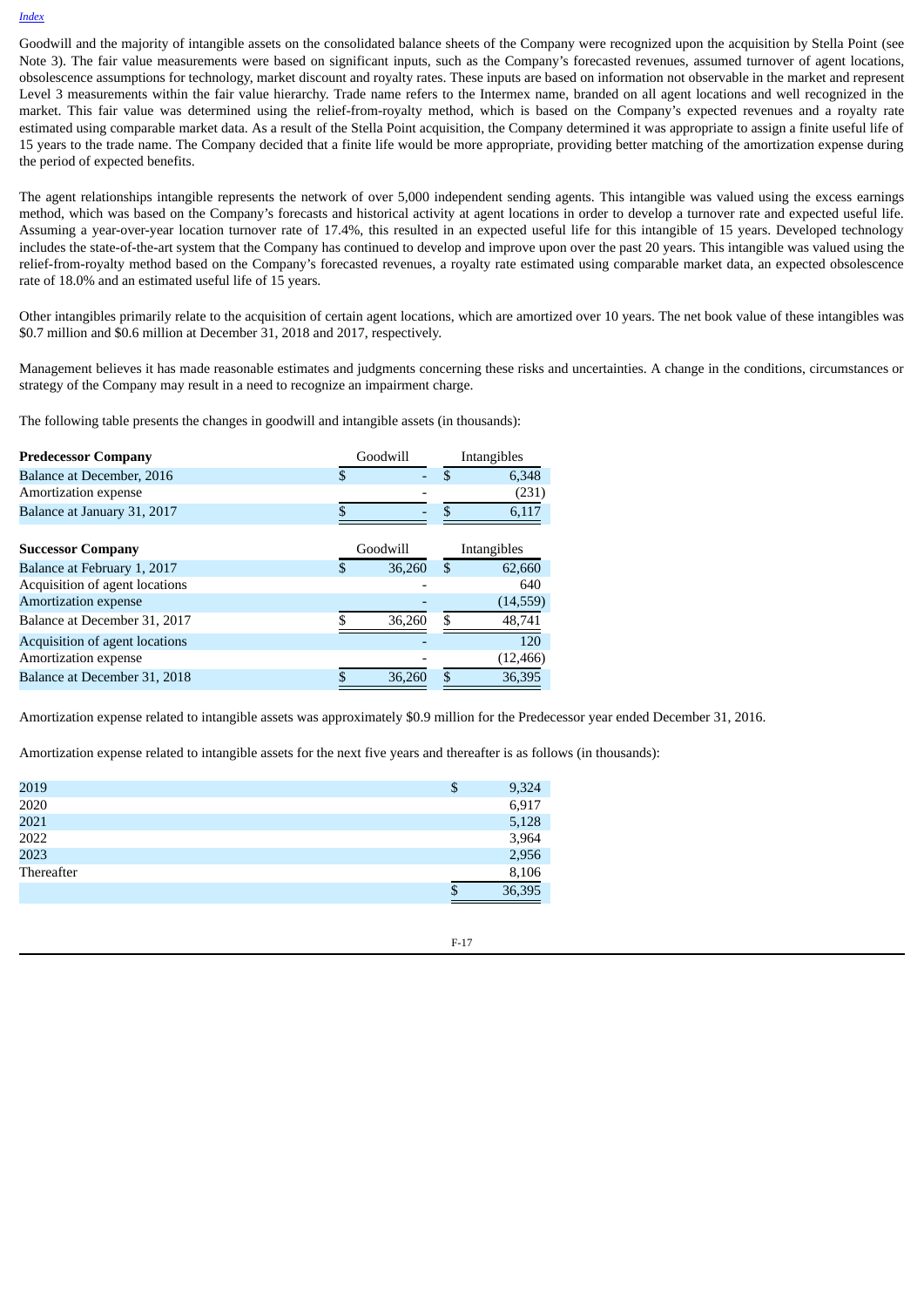# NOTE 7 – ACCRUED AND OTHER LIABILITIES

Accrued and other liabilities consisted of the following (in thousands):

|                                 | December 31,<br>2018 |   | December 31,<br>2017 |
|---------------------------------|----------------------|---|----------------------|
| Payables to sending agents      | \$<br>8,972          | S | 6,875                |
| Accrued compensation            | 2,344                |   | 1,092                |
| Accrued bank charges            | 983                  |   | 897                  |
| Accrued loyalty program reserve | 621                  |   | 165                  |
| Accrued legal fees              | 920                  |   | 1,644                |
| Accrued taxes                   | 745                  |   | 319                  |
| <b>Accrued interest</b>         | 1,009                |   |                      |
| Other                           | 761                  |   | 522                  |
|                                 | \$<br>16,355         |   | 11.514               |

## NOTE 8 – DEBT

Debt consisted of the following (in thousands):

|    | 2018    |              | December 31,<br>2017 |
|----|---------|--------------|----------------------|
| \$ | 30,000  | S            | 20,000               |
|    | 90,000  |              | 95,788               |
|    | 120,000 |              | 115,788              |
|    | (3,936) |              | (3, 913)             |
|    | (2,738) |              | (3,822)              |
| S  | 113,326 |              | 108,053              |
|    |         | December 31, |                      |

(1) Current portion of long-term debt is net of debt origination costs of approximately \$0.6 million and \$0.9 million at December 31, 2018 and 2017, respectively.

On August 23, 2017, Intermex entered into a Financing Agreement (the "Financing Agreement") with MC Credit Partners to refinance its debt. The Financing Agreement included a revolving credit facility that provided for funding of up to \$20 million in the aggregate and a term loan in an aggregate principal amount of \$97 million (together the "Senior Secured Credit Facility"). Interest on the term loan and revolving credit facility was determined by reference to either LIBOR or a "base rate", in each case plus an applicable margin of 9% per annum for LIBOR loans or 8% per annum for base rate loans. The effective interest rates at December 31, 2017 for the term loan and revolving credit facility were 10.46% and 12.50%, respectively. The principal amount of the term loan had to be repaid in consecutive quarterly installments on the last business day of each March, June, September and December commencing in December 2017. The Company had to repay an amount equal to 1.25% of the original amount borrowed for each quarterly payment from December 31, 2017 through September 30, 2019 and 2.50% of the original amount borrowed for each quarterly payment from December 31, 2019 and thereafter. The proceeds from the revolver and term loan discussed above were primarily used to repay existing debt.

On December 19, 2017, the Financing Agreement was amended to allow for the change of control of Intermex pursuant to the Merger. Upon closing of the Merger, the Company was required to pay \$1.5 million in fees to MC Credit Partners, which were expensed as transaction costs in the consolidated statements of operations and comprehensive (loss) income for the year ended December 31, 2018 and funded by the proceeds received in the Merger.

On November 7, 2018 and further amended on December 7, 2018, the Company entered into a new financing agreement (the "Credit Agreement") with, among others, certain of its domestic subsidiaries as borrowers, certain other domestic subsidiaries and a group of banking institutions. The Credit Agreement provides for a \$35 million revolving credit facility, a \$90 million term loan facility and an up to \$30 million incremental facility. The Credit Agreement also provides for the issuance of letters of credit, which would reduce availability under the revolving credit facility. The proceeds of the Credit Agreement were used to repay existing indebtedness, for working capital purposes and to pay fees and expenses in connection with the transaction. The maturity date of the Credit Agreement is November 7, 2023. This refinancing was accounted for as an extinguishment of debt, and the loss recognized amounted to approximately \$5.4 million, consisting mainly of a prepayment penalty of \$1.8 million and the write-off of unamortized debt origination costs of \$3.5 million, which were both recognized as interest expense in the fourth quarter of 2018 in the consolidated statements of operations and comprehensive (loss) income.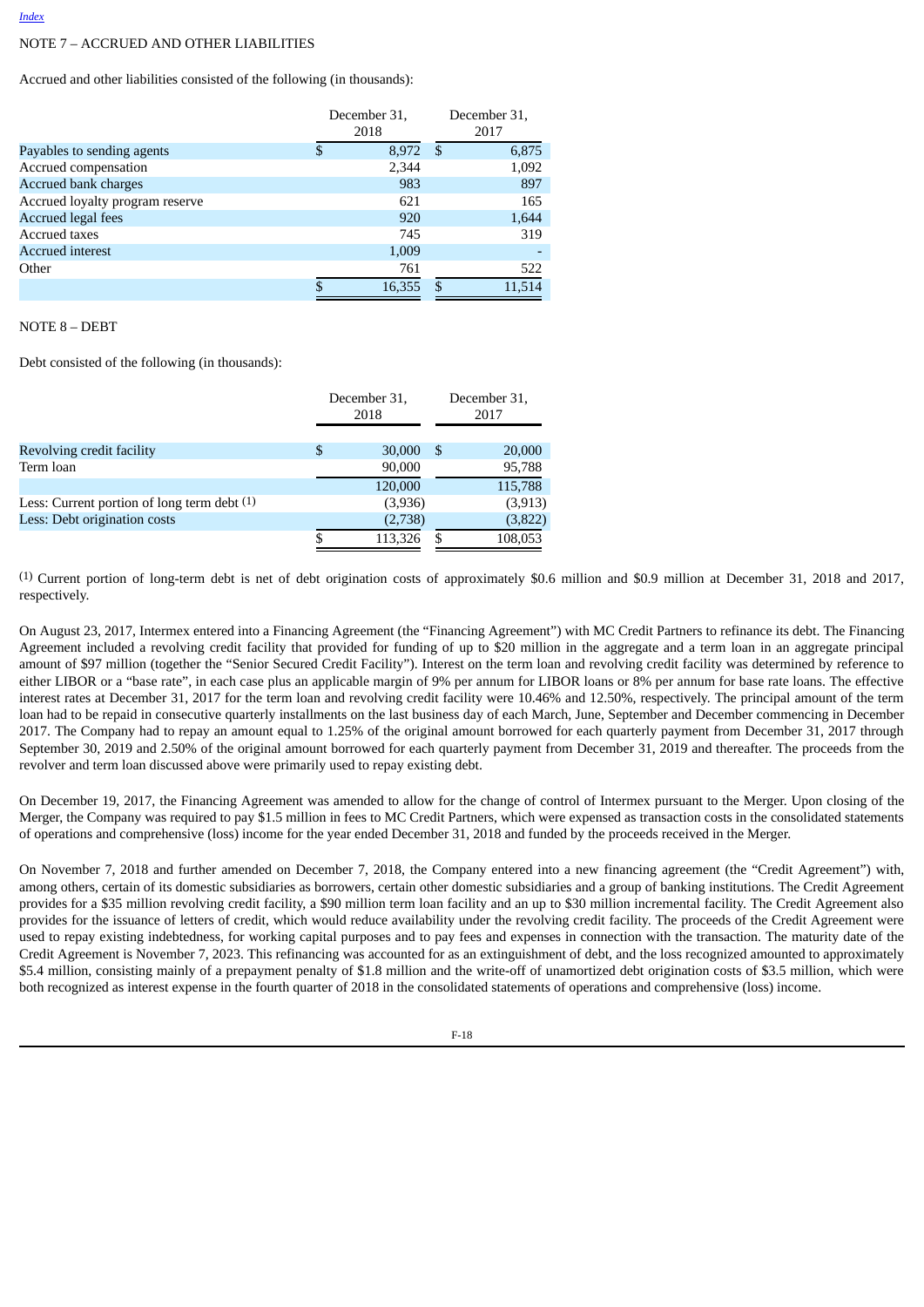Interest on the term loan facility and revolving credit facility under the Credit Agreement is determined by reference to either LIBOR or a "base rate", in each case plus an applicable margin of 4.50% per annum for LIBOR loans or 3.50% per annum for base rate loans. The Company is also required to pay a fee on the unused portion of the revolving credit facility equal to 0.35% per annum. The effective interest rates at December 31, 2018 for the term loan and revolving credit facility were 8.22% and 8.56%, respectively.

The principal amount of the term loan facility must be repaid in consecutive quarterly installments of 5.0% in year 1, 7.5% in years 2 and 3, 10.0% in years 4 and 5, in each case on the last day of each quarter, commencing in March 2019 with a final payment at maturity. The loans under the Credit Agreement may be prepaid at any time without payment or penalty.

The Credit Agreement contains covenants that limit the Company's and its subsidiaries' ability to, among other things, grant liens, incur additional indebtedness, make acquisitions or investments, dispose of certain assets, make dividends and distributions, change the nature of their businesses, enter into certain transactions with affiliates or amend the terms of material indebtedness.

The Credit Agreement also contains financial covenants which require the Company to maintain a quarterly minimum fixed charge coverage ratio of 1.25:1.00 and a quarterly maximum consolidated leverage ratio of 3.25:1.00.

The obligations under the Credit Agreement are guaranteed by the Company and certain domestic subsidiaries of the Company and secured by liens substantially all of the assets of the loan parties, subject to certain exclusions and limitations.

The scheduled annual maturities of the term loan at December 31, 2018 are as follows (in thousands):

| 2019 | \$<br>4,500 |
|------|-------------|
| 2020 | 6,750       |
| 2021 | 6,750       |
| 2022 | 9,000       |
| 2023 | 63,000      |
|      | 90,000      |

During November 2018, the Company capitalized costs of approximately \$3.5 million related to the Credit Agreement. During August 2017, the Company capitalized costs totaling \$4.7 million for the Successor period from February 1, 2017 through December 31, 2017 relating to the Financing Agreement. There were no debt origination costs incurred for the Predecessor period from January 1, 2017 through January 31, 2017.

The unamortized portion of debt origination costs totaled approximately \$3.4 million at December 31, 2018 and \$4.3 million at December 31, 2017. Amortization of debt origination costs is included as a component of interest expense in the consolidated statements of operations and comprehensive (loss) income and amounted to approximately \$4.4 million for the year ended December 31, 2018, \$0.3 million for the Successor period from February 1, 2017 through December 31, 2017, and approximately \$39.2 thousand and \$2.7 million for the Predecessor periods from January 1, 2017 through January 31, 2017 and year ended December 31, 2016, respectively.

The amortization of debt origination costs includes the write-off of debt origination costs associated with previous debt originations of approximately \$3.5 million for the year ended December 31, 2018 and \$2.3 million for the Predecessor year ended December 31, 2016, both in connection with extinguishment of debt.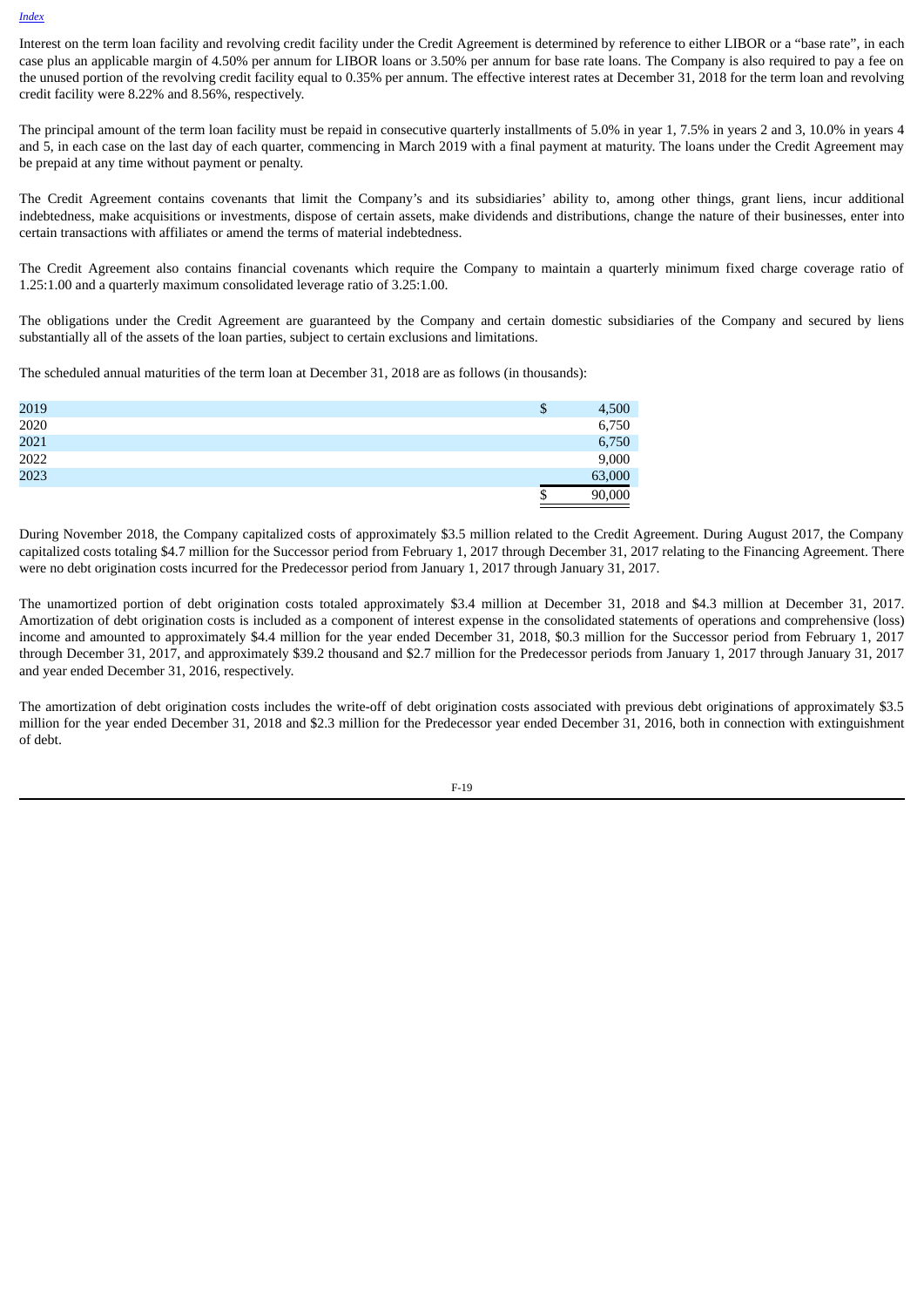Debt origination costs of approximately \$1.9 million related to debt that was assumed by the Successor Company in connection with the Stella Point acquisition (see Note 3) were written off to goodwill at the February 1, 2017 acquisition date.

### NOTE 9 - FAIR VALUE MEASUREMENTS

The Company determines fair value in accordance with the provisions of FASB guidance, Fair Value Measurements and Disclosures, which defines fair value as an exit price, representing the amount that would be received from the sale of an asset or paid to transfer a liability in an orderly transaction between market participants at the measurement date. As such, fair value is a market-based measurement that should be determined based on assumptions that market participants would use in pricing an asset or liability. As a basis for considering such assumptions, a three- level fair value hierarchy that prioritizes the inputs used to measure fair value was established. There are three levels of inputs used to measure fair value. Level 1 relates to quoted market prices for identical assets or liabilities. Level 2 relates to observable inputs other than quoted prices included in Level 1. Level 3 relates to unobservable inputs that are supported by little or no market activity and that are significant to the fair value of the assets or liabilities.

The Company's non-financial assets measured at fair value on a nonrecurring basis include the goodwill and other intangibles derived on February 1, 2017 as a result of the Stella Point acquisition as disclosed in Note 3. Refer to Note 6 for a further discussion related to fair value measurements on these non-financial assets.

The Company's cash is representative of fair value as these balances are comprised of deposits available on demand. Accounts receivable, prepaid wires, accounts payable and wire transfers and money orders payable are representative of their fair values because of the short turnover of these items.

The Company's financial instruments that are not measured at fair value on a recurring basis include its revolving credit facility and term loan. The fair value of the term loan, which approximates book value, is estimated by discounting the future cash flows using a current market interest rate. The estimated fair value of the revolving credit facility would approximate face value given the payment schedule and variable interest rate structure.

### NOTE 10 - RELATED PARTY TRANSACTIONS

During the Successor periods prior to the Merger, Intermex paid a monthly management fee of \$65 thousand, plus reimbursement of expenses, to a related party for management services, which is included in other selling, general and administrative expenses on the Company's consolidated statements of operations and comprehensive (loss) income. During the Predecessor periods, all management fees were waived. There were no amounts payable to or receivable from related parties included in the consolidated balance sheets at December 31, 2018 and 2017. The management company was reimbursed expenses of approximately \$12 thousand in the Successor period from February 1, 2017 through December 31, 2017. Upon closing of the Merger on July 26, 2018 (See Note 3), the management fee agreement with the related party was terminated, and a one-time termination fee of \$1.6 million was included as part of transaction costs in the consolidated statements of operations and comprehensive (loss) income for the year ended December 31, 2018.

### NOTE 11 – STOCKHOLDERS' EQUITY AND SHARE-BASED COMPENSATION

### Common Stock

After the completion of the Merger on the Closing Date, there were 36.2 million shares of the Company's common stock outstanding and outstanding warrants to purchase 9 million shares of common stock. As of the Closing Date, the former stockholders of Intermex owned approximately 48.3% and the former stockholders of FinTech owned approximately 51.7% of the combined company's outstanding common stock. At December 31, 2018, the Company was authorized to issue 230 million shares of common stock and had 36.2 million shares of common stock issued and outstanding at \$0.0001 par value per common share.

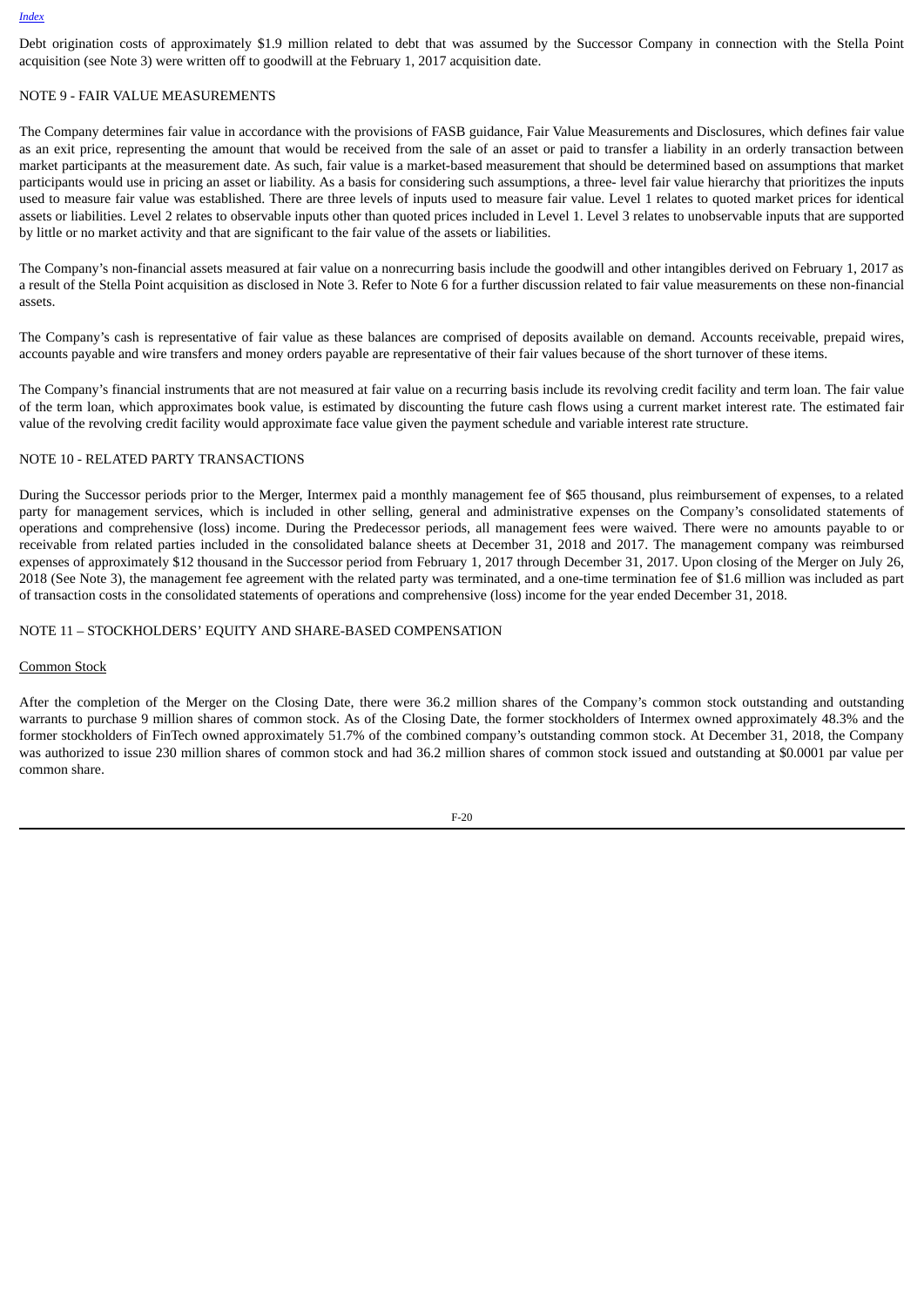### Equity Warrants

Prior to the Merger, FinTech issued 8.8 million public warrants ("Public Warrants") and 0.2 million private placement warrants ("Placement Warrants") (combined are referred to as the "Warrants"). The Company assumed the FinTech equity warrants upon the change of control event. As a result of the Merger, the Warrants issued by FinTech are no longer exercisable for shares of FinTech common stock but instead are exercisable for common stock of the Company. All other features of the Warrants remain unchanged. There are no cash obligations for the Company pertaining to these Warrants, and they are recognized in equity upon any exercise.

Each whole Warrant entitles the holder to purchase one share of the Company's common stock at a price of \$11.50 per share. The Warrants became exercisable 30 days after the completion of the Merger and expire five years after that date, or earlier upon redemption or liquidation.

The Company may call the Public Warrants for redemption, in whole and not in part, at a price of \$0.01 per warrant upon not less than 30 days prior written notice of redemption to each warrant holder if the reported last sale price of the Company's common stock equals or exceeds \$24.00 per share for any 20 trading days within a 30-trading day period ended three business days before the Company sends the notice of redemption to the warrant holders. The Company cannot call the Placement Warrants as long as they are held by the original holders or transferred to certain permitted transferees established in the Warrant Agreement.

#### International Money Express, Inc. 2018 Omnibus Equity Compensation Plan

In connection with the Merger, the stockholders of FinTech approved the International Money Express, Inc. 2018 Omnibus Equity Compensation Plan (the "2018 Plan"). There are 3.4 million shares reserved for issuance under the 2018 Plan, of which stock options to purchase 2.8 million shares of common stock and restricted stock units in respect of 21.2 thousand shares of common stock were granted to employees and independent directors of the Company in connection with the completion of the transactions at the Closing Date.

The value of each option grant is estimated on the grant date using the Black-Scholes option pricing model. The option pricing model requires the input of highly subjective assumptions, including the grant date fair value of our common stock, expected volatility, expected forfeitures and risk-free interest rates. To determine the grant date fair value of the Company's common stock, we use the closing market price of our common stock at the grant date. We also use an expected volatility based on the historical volatilities of a group of guideline companies and the "simplified" method for calculating the expected life of our stock options. We have elected to account for forfeitures as they occur. The risk-free interest rates are obtained from publicly available U.S. Treasury yield curve rates.

Share-based compensation is recognized as an expense on a straight-line basis over the requisite service period, which is generally the vesting period. The stock options issued under the 2018 Plan have 10-year terms and vest in four equal annual installments beginning 1 year after the date of the grant. The Company recognized compensation expense for stock options of approximately \$1.0 million for the year ended December 31, 2018, which is included in salaries and benefits in the consolidated statements of operations and comprehensive (loss) income. No stock options vested during year ended December 31, 2018; therefore, no stock options are exercisable as of December 31, 2018. The weighted-average grant date fair value for the stock options to purchase 2.9 million shares of common stock granted was \$3.46 per share. As of December 31, 2018, there were 2.9 million non-vested stock options and unrecognized compensation expense of approximately \$9.0 million is expected to be recognized over a weighted-average period of 3.6 years.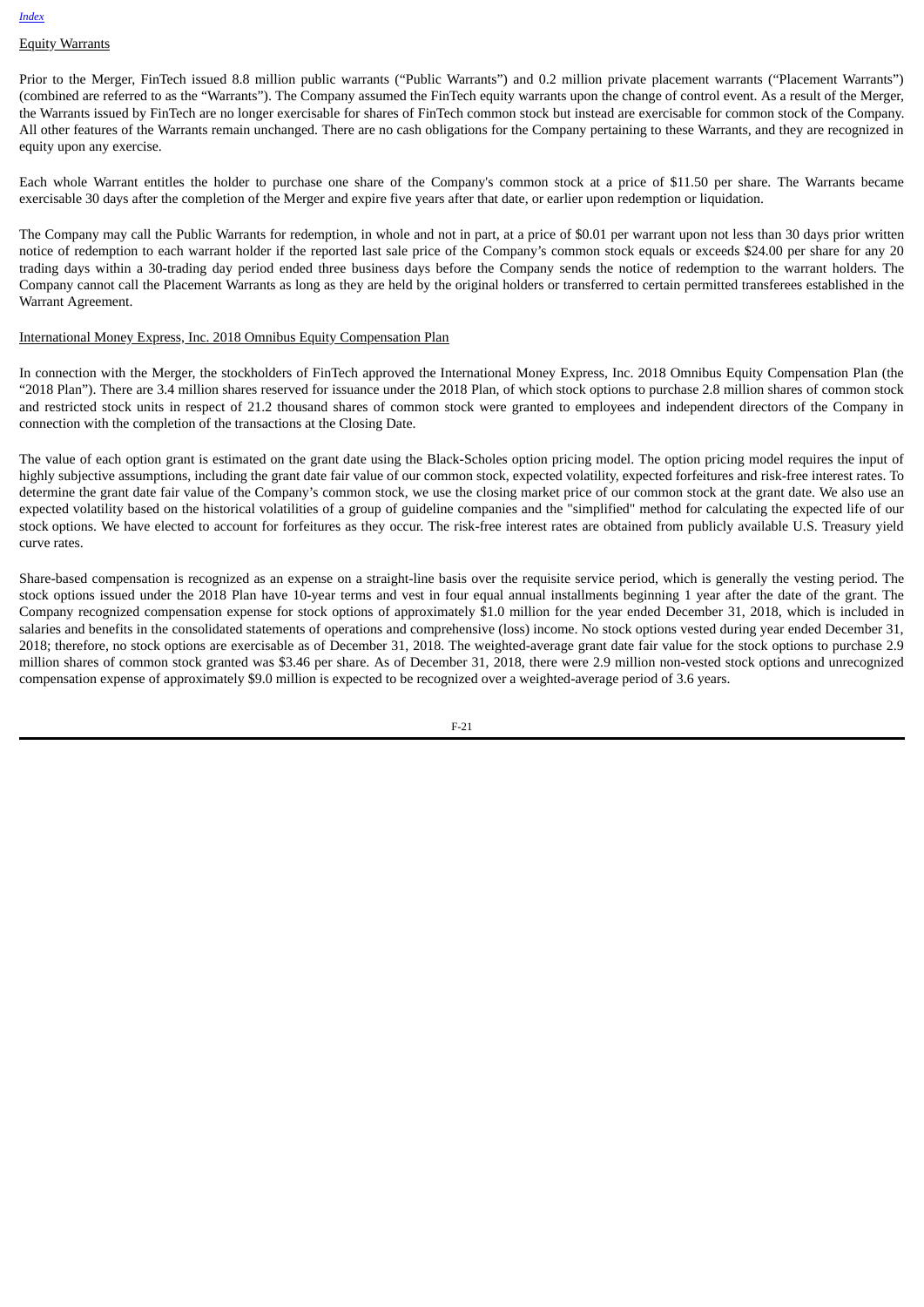A summary of the stock option activity during the year ended December 31, 2018 is presented below:

|                                  | Number of<br>Options | Weighted-Average<br><b>Exercise Price</b> | Weighted-<br>Average<br>Remaining<br>Contractual<br>Term (Years) | Weighted-Average<br><b>Grand Date</b><br>Fair Value |
|----------------------------------|----------------------|-------------------------------------------|------------------------------------------------------------------|-----------------------------------------------------|
| Outstanding at December 31, 2017 |                      |                                           |                                                                  |                                                     |
| Granted                          | 2,894,219            | 10.00<br>- \$                             |                                                                  | \$<br>3.46                                          |
| Exercised                        |                      |                                           |                                                                  |                                                     |
| Forfeited                        | $(13,000)$ \$        | 9.91                                      |                                                                  | \$<br>3.43                                          |
| Expired                          |                      |                                           |                                                                  |                                                     |
| Outstanding at December 31, 2018 | 2,881,219            | 10.00<br>-S                               | $9.60 \text{ }$ \$                                               | 3.47                                                |
|                                  |                      |                                           |                                                                  |                                                     |

The restricted stock units issued under the 2018 Plan to the Company's independent directors vest on the one-year anniversary from the grant date. The Company recognized compensation expense for restricted stock units of \$87.5 thousand for the year ended December 31, 2018, which is included in salaries and benefits in the consolidated statements of operations and comprehensive (loss) income. There were no forfeited or vested restricted stock units during 2018. As of December 31, 2018, there was \$122.5 thousand of unrecognized compensation expense for the restricted stock units. In addition to the grant of restricted stock units, each of the independent directors receives an annual cash retainer of \$40 thousand for services as a director.

### **Incentive Units**

Interwire LLC, the former parent company of Intermex, issued Class B, C and D incentive units to employees of the Company (collectively "incentive units") in connection with the Stella Point acquisition (see Note 3). As these units were issued as compensation to the Company's employees, the expense was recorded by the Company. In connection with the Merger, on the Closing Date, all unvested incentive units for Class B, C and D became fully vested and were immediately recognized as share-based compensation expense.

Share-based compensation expense recognized related to these incentive units and included in salaries and benefits in the consolidated statements of operations and comprehensive (loss) income, amounted to \$4.7 million for the year ended December 31, 2018, and \$1.8 million for the Successor period from February 1, 2017 through December 31, 2017. The performance conditions related to the Class C and D units were not considered probable of being achieved prior to the Merger, and therefore, no compensation was recognized for all prior periods. Subsequent to this settlement, all incentive units ceased to exist. Share-based compensation of \$2.9 million for the Predecessor period from January 1, 2017 through January 31, 2017 primarily included the expense associated with stock options and restricted awards that vested due to the Stella acquisition.

Incentive units authorized and issued during the Successor period from February 1, 2017 through December 31, 2017 consisted of the following:

|                        |            | Units Issued  | Units Issued   |
|------------------------|------------|---------------|----------------|
| <b>Incentive Units</b> | Authorized | February 2017 | September 2017 |
| Class B                | 10,000,000 | 9,055,000     | 665,000        |
| Class C                | 5,000,000  | 4,527,500     | 332,500        |
| Class D                | 5,000,000  | 4,527,500     | 332,500        |

The grant date fair value of the incentive units was calculated using the Monte Carlo Simulation. This approach derives the fair value of the incentive units based on certain assumptions related to expected volatility, expected term, risk-free interest rate and dividend yield. Expected volatilities were based on observed volatilities of similar publicly-traded companies, and the expected term was based on a formula that considers the vesting terms and the original contract term of the incentive unit awards. The risk-free rate was based on the U.S. Treasury yield curve, and the selected dividend yield assumption was determined in view of Interwire LLC's historical and estimated dividend payout. The following were the assumptions used in calculating the fair value of the units at the grant dates: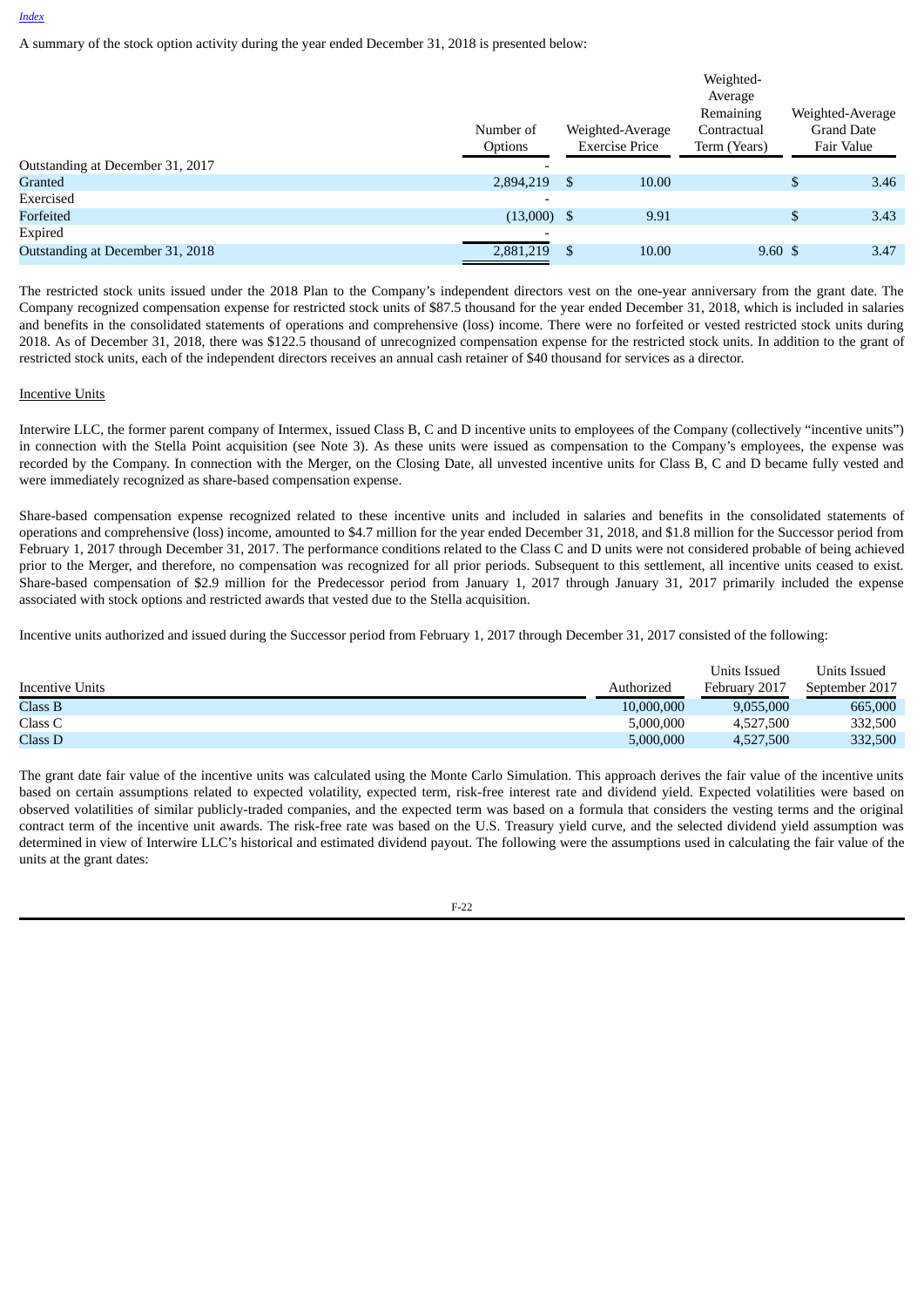|                          | Units Issued  | Units Issued   |
|--------------------------|---------------|----------------|
|                          | February 2017 | September 2017 |
| Expected dividend yield  | $0.0\%$       | $0.0\%$        |
| Expected volatility      | 46.9%         | 47.4%          |
| Risk-free interest rate  | 2.1%          | 1.9%           |
| Expected term (in years) |               | 5.8            |

The grant date fair value per unit for each class of incentive unit for the Successor period from February 1, 2017 to December 31, 2017 were as follows:

|                        |               |             |  | Per Unit Amount Per Unit Amount |
|------------------------|---------------|-------------|--|---------------------------------|
|                        | February 2017 |             |  | September 2017                  |
| <b>Incentive Units</b> |               | Issuance    |  | Issuance                        |
| Class B                |               | 0.4872      |  | 0.4948                          |
| Class C                |               | 0.2077      |  | 0.2126                          |
| Class D                |               | $0.1485$ \$ |  | 0.1535                          |

The number of units and the weighted-average grant date fair value for the incentive units were as follows:

|                                     | Number of<br>Class B Units |               | Weighted-<br>Average<br><b>Grant Date</b><br>Fair Value | Number of<br>Class C Units | Weighted-<br>Average<br><b>Grant Date</b><br>Fair Value | Number of<br>Class D Units |     | Weighted-<br>Average<br><b>Grant Date</b><br>Fair Value |
|-------------------------------------|----------------------------|---------------|---------------------------------------------------------|----------------------------|---------------------------------------------------------|----------------------------|-----|---------------------------------------------------------|
| Granted during the Successor Period | 9,720,000                  | <sup>\$</sup> | 0.4878                                                  | 4.860,000                  | \$<br>0.2080                                            | 4,860,000                  | \$. | 0.1489                                                  |
| Vested                              | (1,944,000)                |               | 0.4878                                                  |                            | $\overline{\phantom{0}}$                                | -                          |     |                                                         |
| Forfeited                           | (304,000)                  |               | 0.4872                                                  | (190,000)                  | 0.2077                                                  | (190,000)                  |     | 0.1485                                                  |
| Outstanding at December 31, 2017    | 7,472,000                  |               | 0.4879                                                  | 4,670,000                  | 0.2080                                                  | 4,670,000                  |     | 0.1489                                                  |
|                                     |                            |               |                                                         |                            |                                                         |                            |     |                                                         |
| Granted                             | 410,000                    |               | 0.4948                                                  | 205,000                    | 0.2126                                                  | 205,000                    |     | 0.1535                                                  |
| Vested                              | (7,882,000)                |               | 0.4883                                                  | (4,875,000)                | 0.2082                                                  | (4,875,000)                |     | 0.1491                                                  |
| Outstanding at December 31, 2018    | $\overline{\phantom{0}}$   |               |                                                         |                            |                                                         | $\overline{\phantom{0}}$   |     |                                                         |

During the year ended December 31, 2016, the Company recognized \$62.6 thousand of compensation expense related to restricted stock grants from a previous plan in the Predecessor Company, which is included in salaries and benefits in the consolidated statements of operations and comprehensive (loss) income.

## Dividend Distributions

During the Successor period from February 1, 2017 through December 31, 2017, the Company distributed \$20.2 million in cash dividends to its stockholder. The dividends were distributed out of the cash proceeds from the term loan entered into in August 2017 discussed in Note 8 and were recorded as a reduction to additional paid-in capital. During the Predecessor year ended December 31, 2016, the Company distributed \$1.3 million in cash dividends to its stockholders. The dividends were distributed from cash proceeds of its term loan. There were no dividend distributions during the year ended December 31, 2018 and the Predecessor period from January 1, 2017 through January 31, 2017.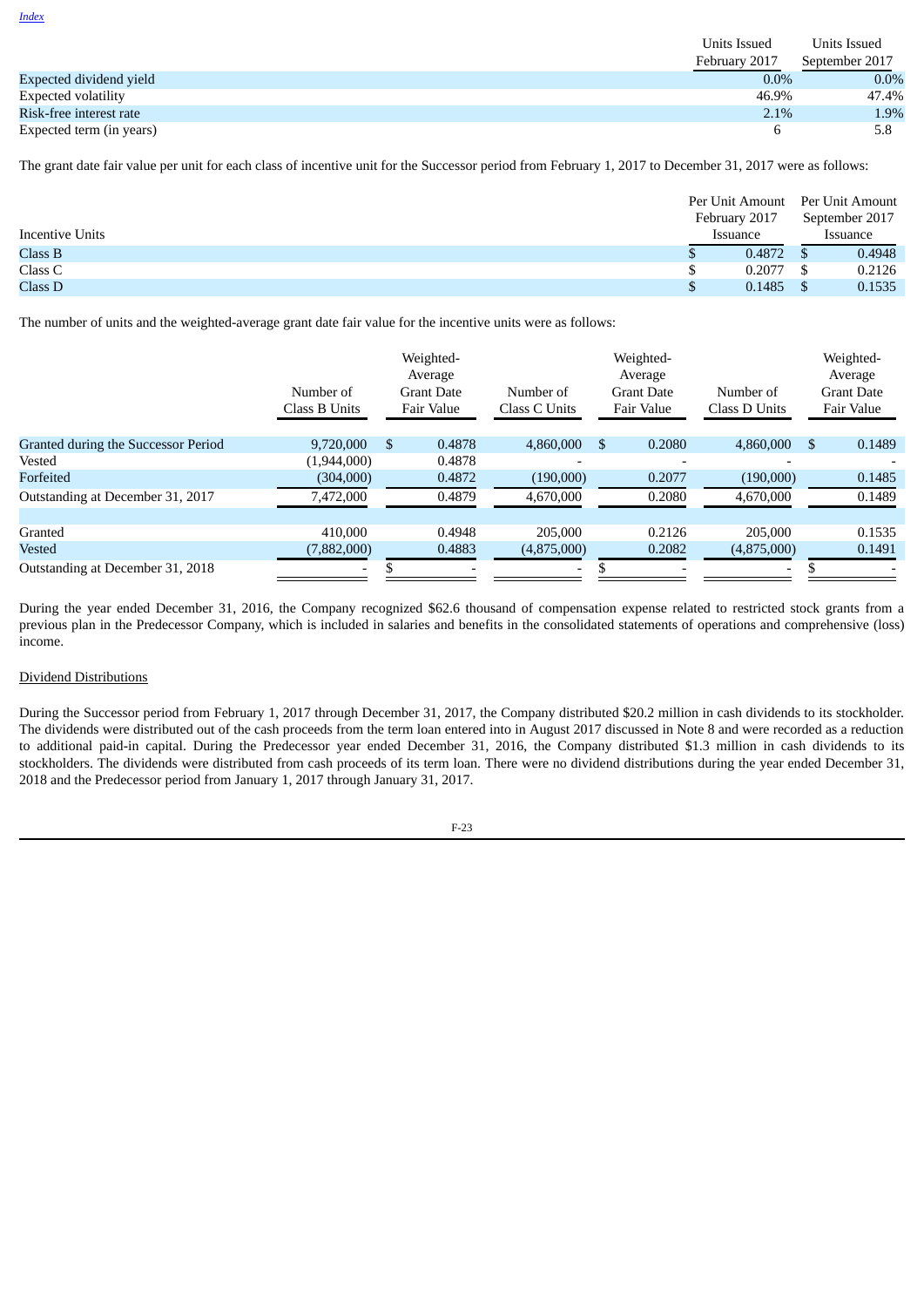## NOTE 12 – LOSS PER SHARE

Basic loss per share is calculated by dividing net (loss) income for period by the weighted-average number of common shares outstanding for each period. In computing dilutive loss per share, basic loss per share is adjusted for the assumed issuance of all applicable potentially dilutive warrants and share-based awards, including common stock options and restricted stock.

Below are basic and diluted net loss per share for the periods indicated:

|                                                                      | Year Ended<br>December 31,<br>2018 | Period from<br>February 1, 2017<br>to December 31,<br>2017 |
|----------------------------------------------------------------------|------------------------------------|------------------------------------------------------------|
| Net loss for basic and diluted loss per common shares (in thousands) | (7,244)                            | (10, 174)                                                  |
|                                                                      |                                    |                                                            |
| Shares:                                                              |                                    |                                                            |
| Weighted-average common shares outstanding – basic and diluted       | 25,484,386                         | 17,227,682                                                 |
|                                                                      |                                    |                                                            |
| Net loss per common share - basic and diluted                        | (0.28)                             | (0.59)                                                     |

The computation of diluted loss per share above excludes the effect of 2.9 million options to purchase shares of the Company's common stock, 21.2 thousand restricted stock units and 9.0 million warrants underlying shares of Company stock from diluted weighted-average shares outstanding for the year ended December 31, 2018 because the inclusion of these would be anti-dilutive. There were no outstanding options to purchase shares of Company stock or warrants underlying shares of Company stock for the Successor period from February 1, 2017 through December 31, 2017.

### NOTE 13 - INCOME TAXES

The provision (benefit) for income taxes consists of the following (in thousands):

|                                   | <b>Successor Company</b> |              | <b>Predecessor Company</b> |                              |              |            |
|-----------------------------------|--------------------------|--------------|----------------------------|------------------------------|--------------|------------|
|                                   |                          | Period from  | Period from                |                              |              |            |
|                                   | Year Ended               |              | February 1, 2017           | January 1, 2017              |              | Year Ended |
|                                   | December 31,             |              | to December 31,            | to January 31,               | December 31, |            |
|                                   | 2018                     |              | 2017                       | 2017                         | 2016         |            |
| Current tax provision:            |                          |              |                            |                              |              |            |
| Foreign                           | \$<br>212                | $\mathbf{s}$ | 164                        | $\mathbf S$<br>$11 \quad$ \$ |              | 184        |
| Federal                           | 1,283                    |              | $\overline{\phantom{a}}$   | $\overline{\phantom{0}}$     |              |            |
| <b>State</b>                      | 182                      |              | $\overline{\phantom{a}}$   |                              |              | 181        |
| <b>Total Current</b>              | 1,677                    |              | 164                        | 11                           |              | 365        |
|                                   |                          |              |                            |                              |              |            |
| Deferred tax provision (benefit): |                          |              |                            |                              |              |            |
| Federal                           | 93                       |              | 596                        | (1,792)                      |              | 4,537      |
| <b>State</b>                      | 98                       |              | (226)                      | (422)                        |              | (818)      |
| Total deferred                    | 191                      |              | 370                        | (2,214)                      |              | 3,719      |
| Total tax provision (benefit):    | 1,868                    |              | 534                        | (2,203)                      |              | 4,084      |

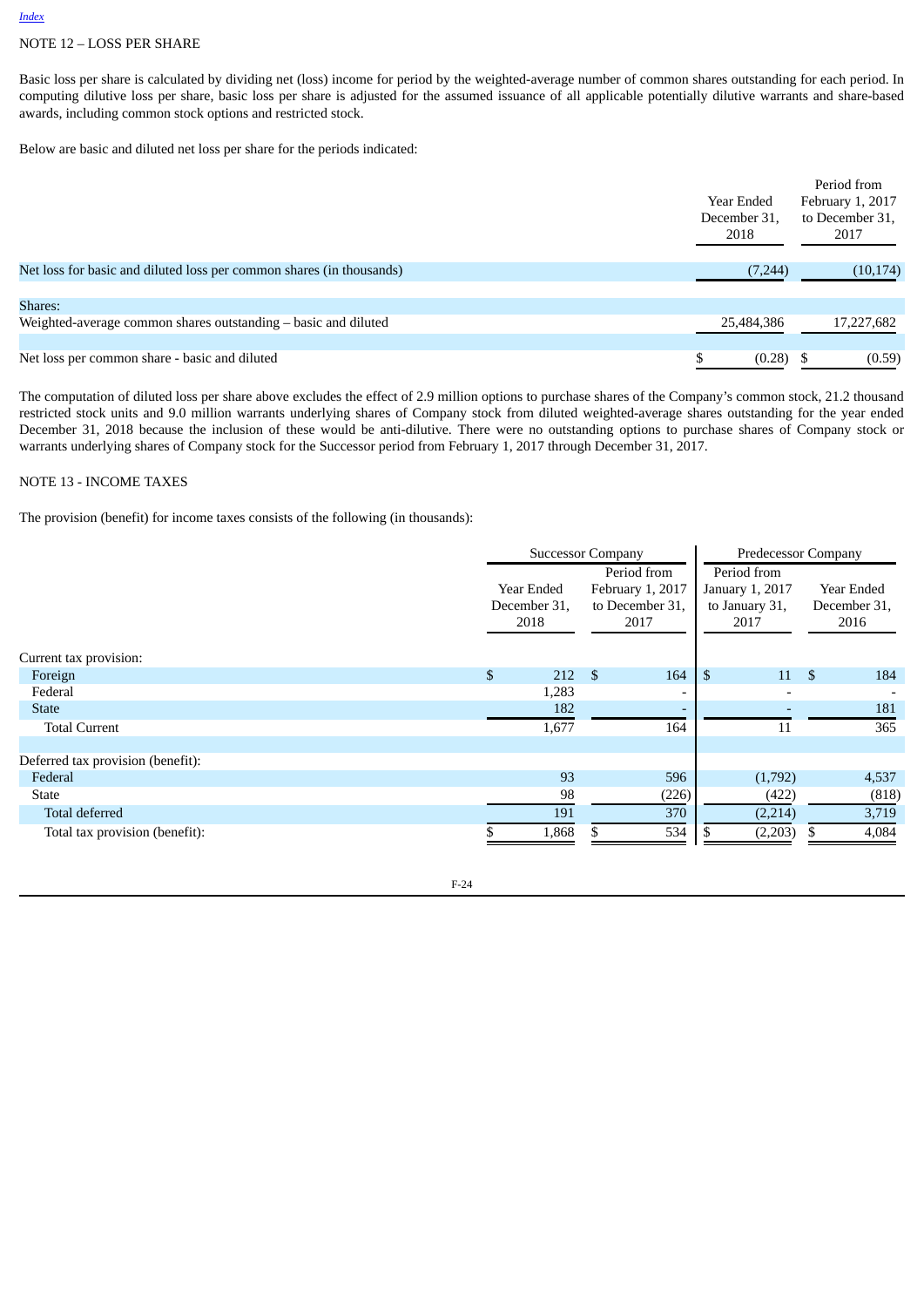A reconciliation between the income tax provision (benefit) at the U.S. statutory tax rate and the Company's income tax provision (benefit) on the consolidated statements of operations and comprehensive (loss) income is below (in thousands):

|                                                    | <b>Successor Company</b>           |                                                            | <b>Predecessor Company</b> |                                                          |         |    |                                   |
|----------------------------------------------------|------------------------------------|------------------------------------------------------------|----------------------------|----------------------------------------------------------|---------|----|-----------------------------------|
|                                                    | Year Ended<br>December 31.<br>2018 | Period from<br>February 1, 2017<br>to December 31,<br>2017 |                            | Period from<br>January 1, 2017<br>to January 31,<br>2017 |         |    | Year Ended<br>December 31<br>2016 |
| Loss before income taxes                           | \$<br>(5,376)                      | -S                                                         | (9,640)                    | S                                                        | (5,521) | -S | 13,484                            |
| US statutory tax rate                              | 21%                                |                                                            | 34%                        |                                                          | 34%     |    | 34%                               |
| Income tax (benefit) expense at statutory rate     | (1,129)                            |                                                            | (3,277)                    |                                                          | (1,877) |    | 4,585                             |
| State tax expense (benefit), net of federal        | 145                                |                                                            | (182)                      |                                                          | (279)   |    | 575                               |
| Foreign tax rates different from US statutory rate | 146                                |                                                            | 95                         |                                                          | (46)    |    | 124                               |
| Non-deductible expenses                            | 1,978                              |                                                            | 3,309                      |                                                          |         |    | (59)                              |
| Write-off of transaction costs                     | 321                                |                                                            |                            |                                                          |         |    |                                   |
| Write-off of net operating losses                  | 314                                |                                                            |                            |                                                          |         |    |                                   |
| Change in tax rate                                 | 76                                 |                                                            | 604                        |                                                          |         |    | (1,070)                           |
| Other                                              | 17                                 |                                                            | (15)                       |                                                          | (2)     |    | (71)                              |
| Total tax provision (benefit)                      | 1,868                              |                                                            | 534                        |                                                          | (2,203) |    | 4,084                             |

As presented in the income tax reconciliation above, the tax provision (benefit) recognized on the consolidated statements of operations and comprehensive (loss) income was impacted by state taxes, non-deductible expenses, such as share-based compensation expense, transaction costs and foreign tax rates applicable to the Company's foreign subsidiaries that are higher or lower than the U.S. statutory rate. The effective tax rate for the Successor period from February 1, 2017 through December 31, 2017 is also affected by a reduction in the corporate tax rate from 34% to 21% as a result of the Act. For the Predecessor year ended December 31, 2016, the Company recorded an income tax benefit of approximately \$1.1 million as a result of changes to the blended state tax rate. The Company is subject to tax in various U.S. state jurisdictions. Changes in the annual allocation and apportionment of the Company's activity amongst these state jurisdictions results in changes to the blended state rate utilized to measure the Company's deferred tax assets and liabilities.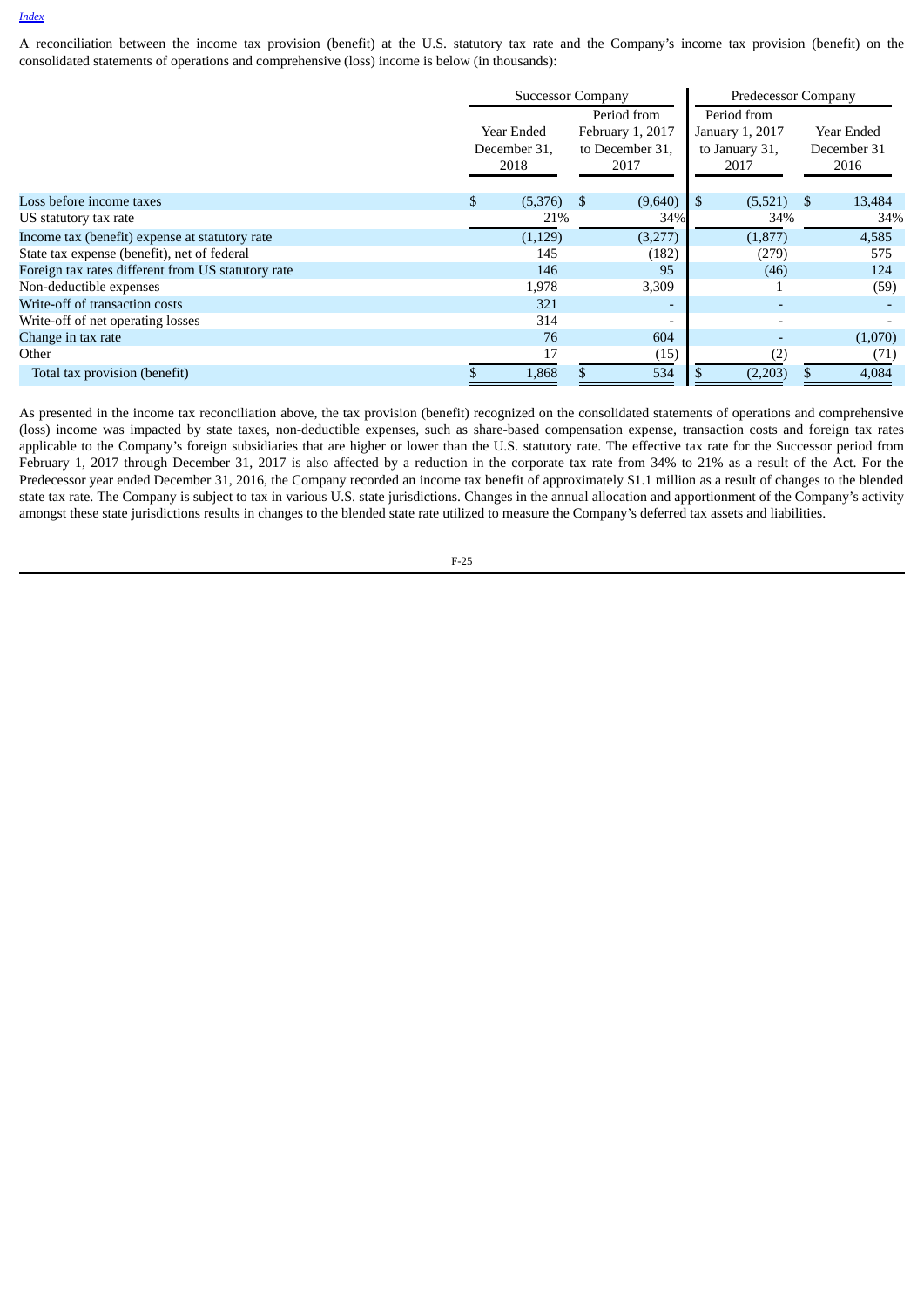Deferred tax assets and liabilities are recognized for the expected tax consequences of temporary differences between the book and tax bases of the Company's assets and liabilities. The following table outlines the principal components of the deferred tax assets and liabilities as of December 31 (in thousands):

|                                 | 2018                     | 2017                    |
|---------------------------------|--------------------------|-------------------------|
| Deferred tax assets             |                          |                         |
| Net operating losses            | \$<br>7,567              | 10,583<br><sup>\$</sup> |
| Allowance for doubtful accounts | 287                      | 212                     |
| <b>Transaction Costs</b>        | $\overline{\phantom{0}}$ | 533                     |
| Alternative minimum tax credit  | $\overline{\phantom{0}}$ | 272                     |
| Interest expense carryforwards  | 2,525                    |                         |
| Share-based compensation        | 294                      |                         |
| Accrued compensation            | 281                      |                         |
| Other                           | 213                      | 72                      |
| Total deferred tax assets       | 11,167                   | 11,672                  |
| Deferred tax liabilities        |                          |                         |
| Property and equipment          | (1, 134)                 | (500)                   |
| Intangible assets               | (7,766)                  | (9, 423)                |
| Total deferred tax liabilities  | (8,900)                  | (9, 923)                |
| Net deferred tax asset          | 2,267                    | 1,749                   |

At December 31, 2018 of the Successor period, the Company had Federal and State net operating loss carryforwards of approximately \$29.1 million and \$31.5 million, respectively, which are available to reduce future taxable income. With few exceptions, these net operating loss carryforwards will expire from 2029 through 2037. On February 1, 2017, the Company was acquired by Stella Point. On July 26, 2018, the Company consummated the Merger with FinTech (see Note 3). These transactions were considered changes of ownership under Internal Revenue Code Section 382. After the changes of ownership, utilization of the Company's net operating loss carryforwards is now subject to an annual limitation. The Company has recorded a deferred tax asset for only the portion of its net operating loss carryforward that it expects to realize before expiration.

In 2018, FinTech Acquisition Corp II was notified by the IRS that its 2017 federal income tax return was selected for examination. The Company has complied with all information requests to date. As of December 31, 2018, no amounts for tax, interest, or penalties have been paid or accrued as a result of this examination.

In accordance with criteria under FASB guidance, Income Taxes, a valuation allowance is recorded to reduce the carrying amounts of deferred tax assets unless it is more likely than not that such assets will be realized. After consideration of all evidence, both positive and negative, management has determined that no valuation allowance is required at December 31, 2018, December 31, 2017 of the Successor period and at December 31, 2016 of the Predecessor period.

On December 22, 2017, the U.S. enacted tax reform legislation known as H.R. 1, commonly referred to as the "Tax Cuts and Jobs Act" (the "Act"), resulting in significant modifications to existing law. Due to the timing of the Act and the complexity involved in applying the provisions of the Act, the Company made a reasonable estimate of the effects and recorded provisional amounts in the fourth quarter of 2017, which primarily included the impact of the remeasurement of the Company's deferred tax balances to reflect the change in the corporate tax rate. As a result of the changes to tax laws and tax rates under the Act, the Company reduced its deferred tax asset as of December 31, 2017 by \$0.6 million. All changes to the tax code that are effective as of January 1, 2018 have been applied by the Company in computing its income tax expense for the year ended December 31, 2018. Additional guidance issued by the U.S. Treasury Department, the IRS, and other standard-setting bodies may materially impact the provision for income taxes and effective tax rate in the period in which the guidance is issued.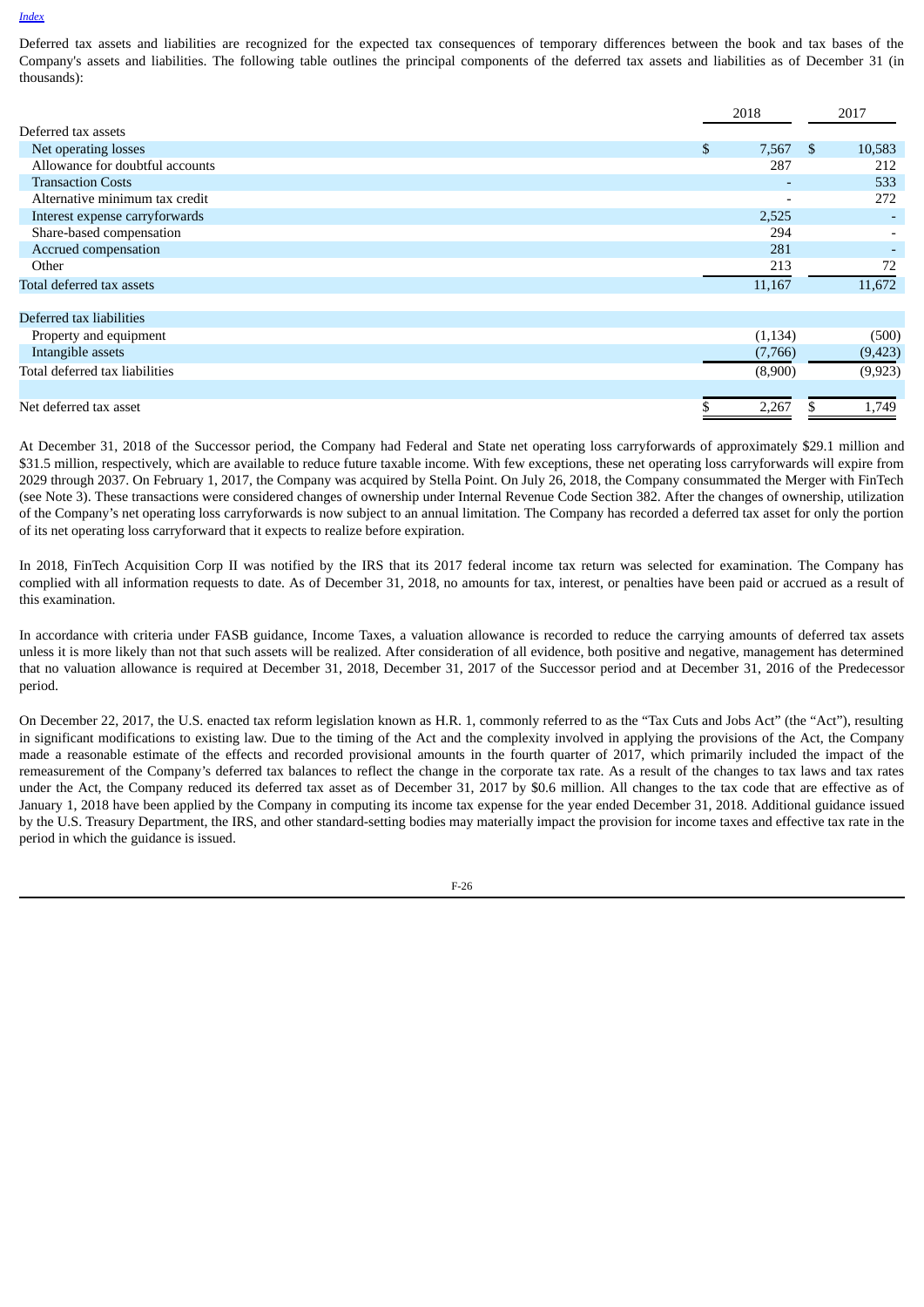# NOTE 14 - COMMITMENTS AND CONTINGENCIES

#### Leases

*[Index](#page-2-0)*

The Company is a party to leases for office space, warehouses and company-operated store locations. Rent expense under all operating leases, included in other selling, general and administrative expenses in the consolidated statements of operations and comprehensive (loss) income, amounted to approximately \$1.8 million and \$1.6 million for the year ended December 31, 2018 and for the Successor period from February 1, 2017 through December 31, 2017, respectively, and approximately \$0.1 million and \$1.5 million for the Predecessor periods from January 1, 2017 through January 31, 2017 and the year ended December 31, 2016, respectively.

In April 2018, the Company renegotiated its corporate lease to extend the term through November 2025. At December 31, 2018, future minimum rental payments required under operating leases for the next five years and thereafter are as follows (in thousands):

| 2019       | S | 1,425 |
|------------|---|-------|
| 2020       |   | 1,173 |
| 2021       |   | 1,002 |
| 2022       |   | 834   |
| 2023       |   | 790   |
| Thereafter |   | 1,438 |
|            |   | 6,662 |

### **Litigation**

The Company is subject to legal proceedings and claims that have arisen in the ordinary course of its business and have not been finally adjudicated. Although there can be no assurance as to the ultimate disposition of these matters, it is the opinion of the Company's management, based upon the information available at this time, that the expected outcome of these matters, both individually or in the aggregate, will not have a material adverse effect on either the results of operations or financial condition of the Company.

### **Contingencies**

The Company operates in 50 U.S. states and two territories. Money transmitters and their sending agents are under regulation by State and Federal laws. Violations may result in civil or criminal penalties or a prohibition from providing money transfer services in a particular jurisdiction. It is the opinion of the Company's management, based on information available at this time, that the expected outcome of regulatory matters will not have a material adverse effect on either the results of operations or financial condition of the Company.

On August 28, 2018, the Company received a notice from the Staff of the Listing Qualifications Department of The Nasdaq Stock Market LLC ("Nasdaq") indicating that, based upon the Company's non-compliance with the minimum number of round lot holders for the listing of its common stock and warrants on The Nasdaq Capital Market, as set forth in Nasdaq Listing Rules 5550(a)(3) and 5515(a)(4), respectively, the Company's common stock and warrants may be subject to delisting from Nasdaq unless the Company timely requests a hearing before a Nasdaq Hearings Panel (the "Panel").

On October 29, 2018, the Company received a notice from Nasdaq (the "Nasdaq Notice") informing the Company that it has met the listing requirements with respect to its common stock and that the Company's common stock will continue to be listed and trade on The Nasdaq Capital Market under the symbol "IMXI." Additionally, the Nasdaq Notice informed the Company that it had not demonstrated compliance with the warrant listing requirements. The Company has withdrawn its request for a hearing before the Panel with respect to the warrant listing requirements. Accordingly, the Nasdaq Notice informed the Company that the Panel had determined to delist the Company's warrants and suspend the trading of the warrants from The Nasdaq Capital Market effective as of the open of business on October 31, 2018. As of December 31, 2018, the warrants are being traded in the Over-The-Counter market under the same symbol.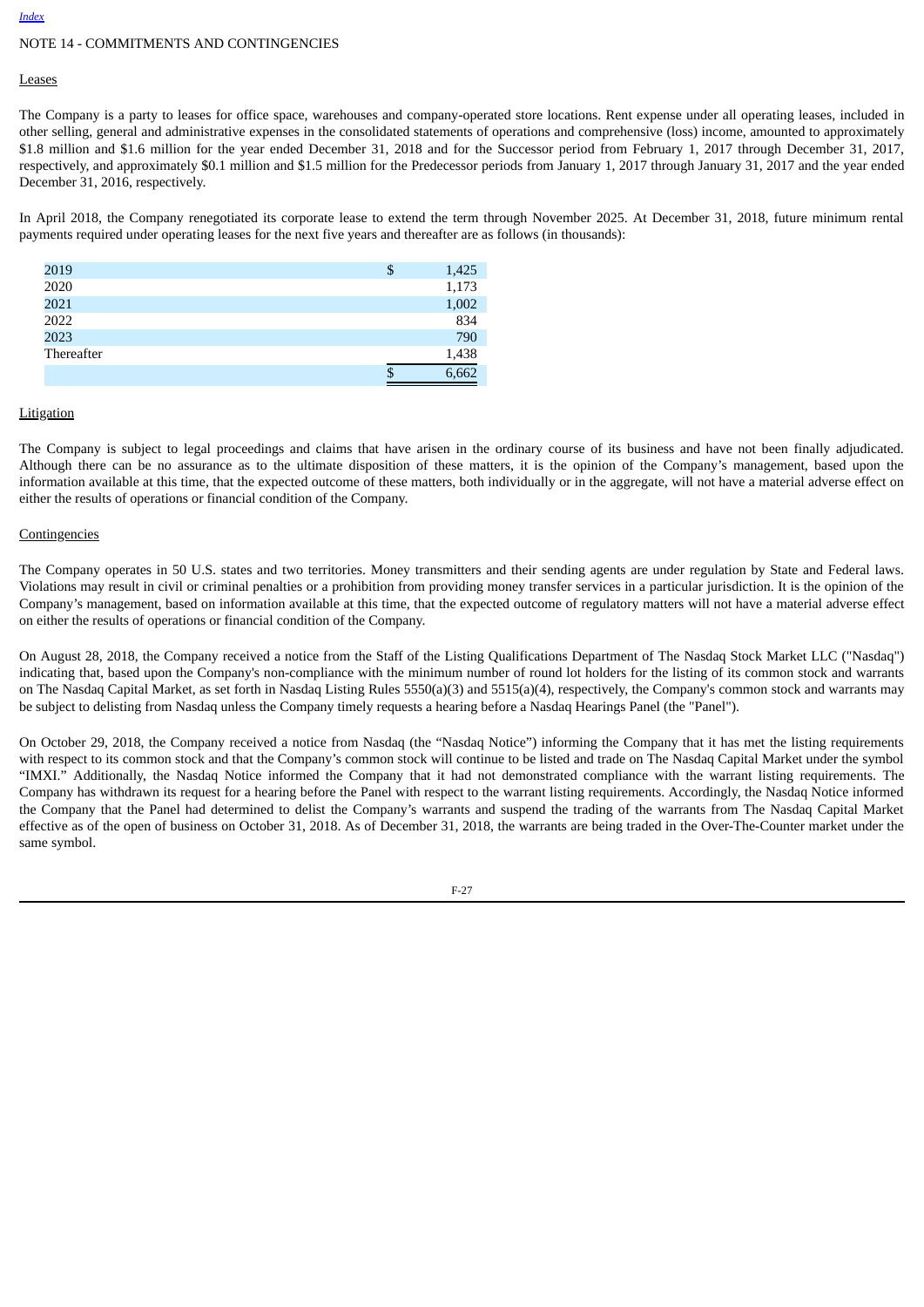## NOTE 15 – DEFINED CONTRIBUTION PLAN

The Company has a defined contribution plan available to most of its employees, where the Company makes contributions to the plan based on employee contributions. Total employer contribution expense included in other selling, general and administrative expenses in the consolidated statements of operations and comprehensive (loss) income was approximately \$115.2 thousand and \$96.6 thousand for the year ended December 31, 2018 and Successor period from February 1, 2017 through December 31, 2017, respectively, and approximately \$10.0 thousand and \$70.1 thousand for the Predecessor periods from January 1, 2017 through January 31, 2017 and year ended December 31, 2016, respectively.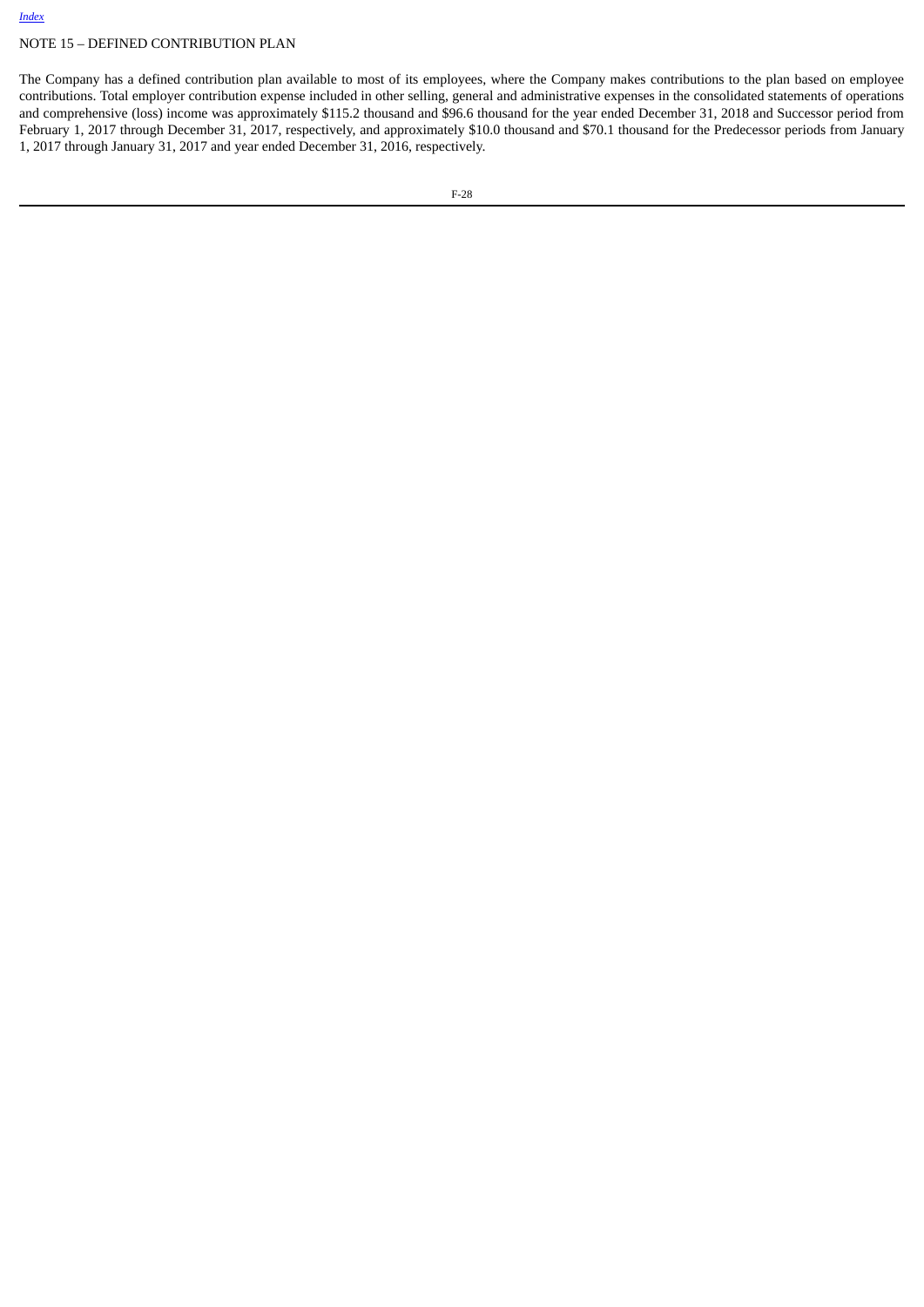# NOTE 16 – QUARTERLY FINANIAL INFORMATION (UNAUDITED)

Summarized quarterly results or the year ended December 31, 2018, the Successor Period of February 1, 2017 through December 31, 2017 and Predecessor Period of January 1, 2017 through January 31, 2017 were as follows (in thousands, except per share data):

|                                      | <b>Successor Company</b> |                |      |            |               |                |   |            |               |                                           |  |
|--------------------------------------|--------------------------|----------------|------|------------|---------------|----------------|---|------------|---------------|-------------------------------------------|--|
| 2018 by Quarter:                     |                          | Q <sub>1</sub> |      | $\bf Q2$   |               | Q <sub>3</sub> |   | Q4         |               | <b>Year Ended</b><br>December 31,<br>2018 |  |
| <b>Revenues</b>                      |                          | 55,956         | \$   | 70,379     | <sup>\$</sup> | 72,508         | S | 75,058     | \$            | 273,901                                   |  |
| Operating expenses                   |                          | 53,419         |      | 64,319     |               | 74,918         |   | 68,173     |               | 260,829                                   |  |
| Operating income (loss)              |                          | 2,537          |      | 6,060      |               | (2,410)        |   | 6,885      |               | 13,072                                    |  |
| Interest expense                     |                          | 3,284          |      | 3,392      |               | 3,434          |   | 8,338      |               | 18,448                                    |  |
| (Loss) income before income taxes    |                          | (747)          |      | 2,668      |               | (5, 844)       |   | (1,453)    |               | (5,376)                                   |  |
| Income tax (benefit) provision       |                          | (207)          |      | 824        |               | 7,569          |   | (6,318)    |               | 1,868                                     |  |
| Net (loss) income                    |                          | (540)          | S    | 1,844      |               | (13, 413)      | S | 4,865      |               | (7, 244)                                  |  |
| (Loss) earnings per share:           |                          |                |      |            |               |                |   |            |               |                                           |  |
| <b>Basic</b>                         | \$                       | $(0.03)$ \$    |      | 0.11       | \$            | $(0.43)$ \$    |   | 0.13       | <sup>\$</sup> | (0.28)                                    |  |
| <b>Diluted</b>                       | \$                       | (0.03)         | - \$ | 0.11       | \$            | $(0.43)$ \$    |   | 0.13       | S             | (0.28)                                    |  |
| Weighted-average shares outstanding: |                          |                |      |            |               |                |   |            |               |                                           |  |
| Basic                                |                          | 17,227,682     |      | 17,227,682 |               | 30,975,338     |   | 36,182,783 |               | 25,484,386                                |  |
| <b>Diluted</b>                       |                          | 17,227,682     |      | 17.227.682 |               | 30,975,338     |   | 36,572,071 |               | 25,484,386                                |  |

| 2017 by Quarter:                     | <b>Predecessor Company</b>                                          | <b>Successor Company</b> |                                                                    |    |                |                |             |      |             |     |                                                                          |
|--------------------------------------|---------------------------------------------------------------------|--------------------------|--------------------------------------------------------------------|----|----------------|----------------|-------------|------|-------------|-----|--------------------------------------------------------------------------|
|                                      | Period from<br><b>January 1, 2017 to</b><br><b>January 31, 2017</b> |                          | <b>Period From</b><br><b>February 1, 2017</b><br>to March 31, 2017 |    | Q <sub>2</sub> |                | Q3          |      | Q4          |     | <b>Period From</b><br><b>February 1, 2017</b><br>to December 31,<br>2017 |
| <b>Revenues</b>                      | 14,425                                                              |                          | 31,601                                                             | -S | 53,777         | -\$            | 56,393      | - \$ | 59,268      | \$. | 201,039                                                                  |
| Operating expenses                   | 19,332                                                              |                          | 36,987                                                             |    | 50,140         |                | 52,546      |      | 59,558      |     | 199,231                                                                  |
| Operating (loss) income              | (4,907)                                                             |                          | (5,386)                                                            |    | 3,637          |                | 3,847       |      | (290)       |     | 1,808                                                                    |
| Interest expense                     | 614                                                                 |                          | 1,375                                                              |    | 2,120          |                | 4,612       |      | 3,341       |     | 11,448                                                                   |
| (Loss) income before income taxes    | (5,521)                                                             |                          | (6,761)                                                            |    | 1,517          |                | (765)       |      | (3,631)     |     | (9,640)                                                                  |
| Income tax (benefit) provision       | (2,203)                                                             |                          | 1,000                                                              |    | 244            |                | (191)       |      | (519)       |     | 534                                                                      |
| Net (loss) income                    | (3,318)                                                             |                          | (7,761)                                                            |    | 1,273          |                | (574)       |      | (3, 112)    |     | (10, 174)                                                                |
| (Loss) earnings per share:           |                                                                     |                          |                                                                    |    |                |                |             |      |             |     |                                                                          |
| <b>Basic and Diluted</b>             |                                                                     | \$                       | $(0.45)$ \$                                                        |    | 0.07           | $\mathfrak{L}$ | $(0.03)$ \$ |      | $(0.18)$ \$ |     | (0.59)                                                                   |
| Weighted-average shares outstanding: |                                                                     |                          |                                                                    |    |                |                |             |      |             |     |                                                                          |
| <b>Basic and Diluted</b>             |                                                                     |                          | 17,227,682                                                         |    | 17.227.682     |                | 17,227,682  |      | 17,227,682  |     | 17,227,682                                                               |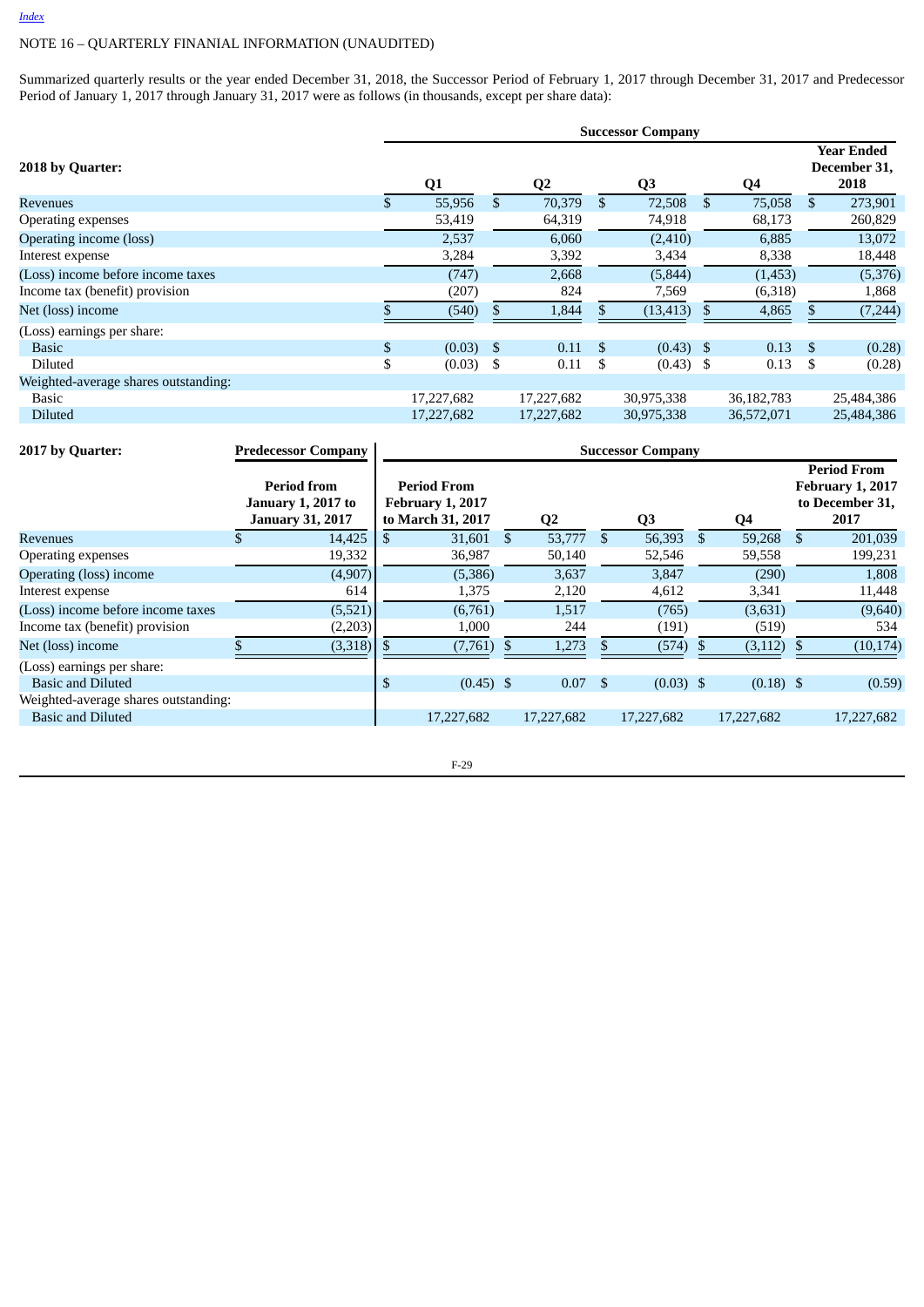### **ITEM 9. CHANGES IN AND DISAGREEMENTS WITH ACCOUNTANTS ON ACCOUNTING AND FINANCIAL DISCLOSURE**

None.

### **ITEM 9A. CONTROLS AND PROCEDURES**

#### **Evaluation of Disclosure Controls and Procedures**

We maintain disclosure controls and procedures (as defined in Rules 13a-15(e) and 15d-15(e) under the Securities Exchange Act of 1934, as amended (the "Exchange Act")) that are designed to ensure that information required to be disclosed in our reports filed pursuant to the Exchange Act is recorded, processed, summarized and reported within the time periods specified in the SEC's rules, regulations and related forms, and that such information is accumulated and communicated to our management, including our Chief Executive Officer and Chief Financial Officer, as appropriate, to allow timely decisions regarding required disclosure.

A control system, no matter how well conceived and operated, can provide only reasonable, not absolute, assurance that the objectives of the control system are met. Because of inherent limitations in all control systems, no evaluation of controls can provide absolute assurance that all control issues, if any, within an organization have been detected. Accordingly, our disclosure controls and procedures are designed to provide reasonable, not absolute, assurance that the objectives of our disclosure control system are met.

As required by Rules 13a-15 and 15d-15 under the Exchange Act, our Chief Executive Officer and Chief Financial Officer carried out an evaluation of the effectiveness of our disclosure controls and procedures as of December 31, 2018. Based on their evaluation, the Company's principal executive officer and principal financial officer concluded that the Company's disclosure controls and procedures were effective and operating to provide reasonable assurance that material information required to be disclosed in the reports that we file or submit under the Exchange Act is recorded, processed, summarized and reported within the time periods specified in the SEC's rules and forms, including ensuring that such material information is accumulated and communicated to our management, including our Chief Executive Officer and Chief Financial Officer, as appropriate to allow timely decisions regarding required disclosure, as of December 31, 2018.

In 2017, Intermex Holdings identified two material weaknesses relating to amortization of intangible assets and deferred tax utilization analysis. As a result, we restated our 2016 financial statements to correct the 2017 errors and have determined that the two material weaknesses are non-recurring in nature. Since then, management has developed and implemented a remediation plan in 2018, which included implementing specific policies and procedures that clearly delineate the respective roles, responsibilities and tasks over the review of non-recurring transactions. In addition, the Company has established roles and responsibilities, as well as policies for consultation with tax or other specialists. The Company believes that the remediation efforts described have strengthened Intermex's internal control over financial reporting and its disclosure controls and procedures. Based on the implementation of the remediation plan described above and the non-recurring nature of these material weaknesses, management has concluded that the two material weaknesses in internal control over financial reporting and reported in the Current Report on Form 8-K filed on August 1, 2018 have been remediated as of December 31, 2018. Based upon their evaluation, our Chief Executive Officer and Chief Financial Officer concluded that, our disclosure controls and procedures were effective at a reasonable level of assurance as of December 31, 2018.

#### **Changes in Internal Control Over Financial Reporting**

This Annual Report on Form 10-K does not include a report of management's assessment regarding internal control over financial reporting pursuant to guidance furnished by the staff of the SEC's Division of Corporation Finance that, with respect to a reverse acquisition between an issuer and a private operating company where the private operating company is the accounting survivor, the issuer may exclude management's assessment of internal control over financial reporting in the Form 10-K covering the fiscal year in which the transaction was consummated. Due to the timing of the consummation of the Merger, management did not have adequate time to conduct a full assessment of its internal control over financial reporting and, in reliance on the staff's guidance, has excluded its assessment in this Annual Report on Form 10-K

This Annual Report on Form 10-K also does not include an attestation report of the company's registered independent public accounting firm on management's assessment regarding internal control over financial reporting due to the exemption from such requirements established by rules of the SEC for emerging growth companies.

### **ITEM 9B. OTHER INFORMATION**

None.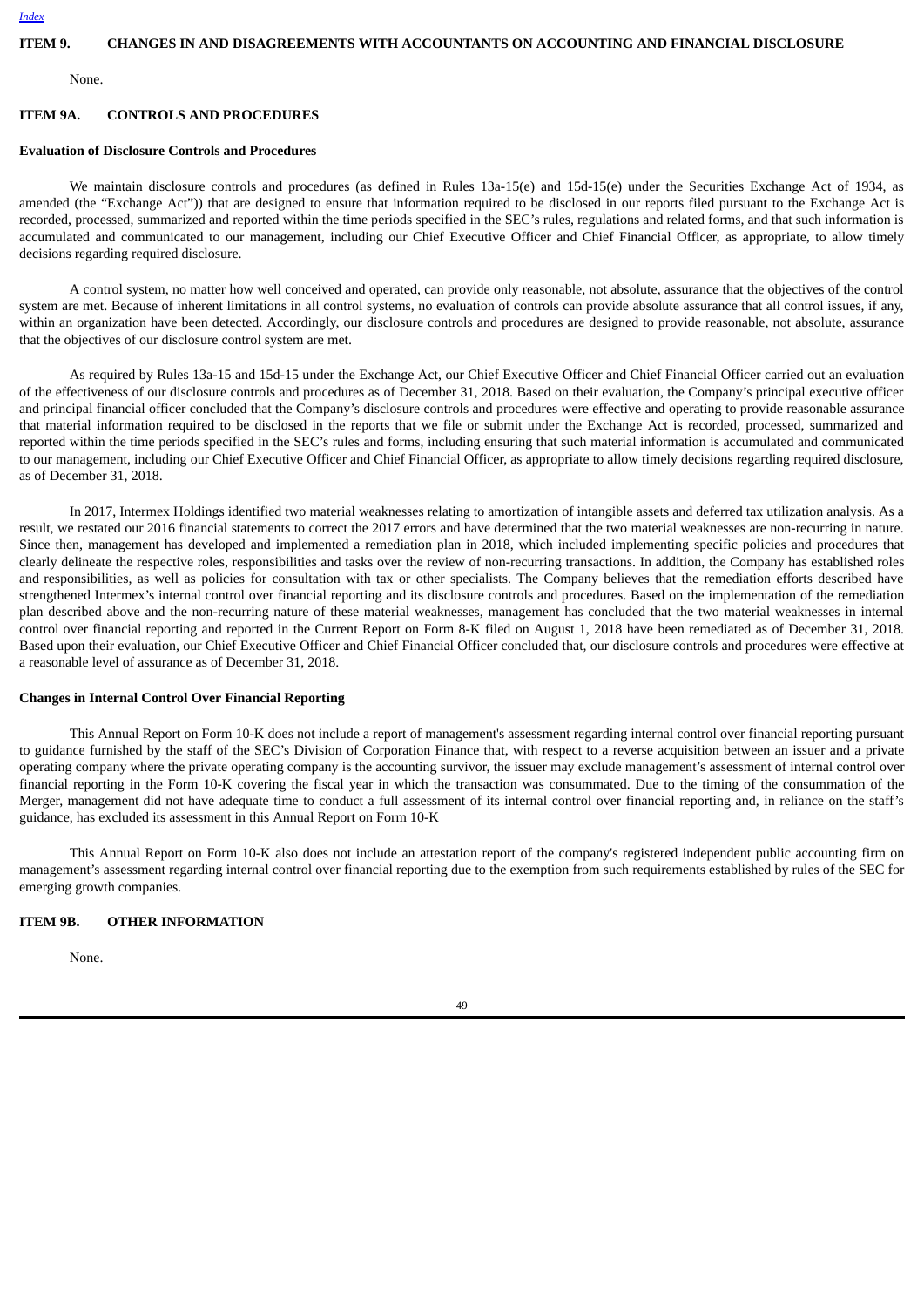#### **PART III**

### **ITEM 10. DIRECTORS, EXECUTIVE OFFICERS AND CORPORATE GOVERNANCE**

### **Board of Directors**

Our board of directors ("Board of Directors" or "Board") is presently fixed at eight directors in accordance with the Company's bylaws. The Board of Directors is divided into three classes designated Class I, Class II and Class III. One class of directors is elected at each annual meeting of our stockholders for a term of three years. Each director holds office until his or her successor has been duly elected and qualified, or the director's earlier resignation, death or removal. The term of the Board's Class I directors expires at the 2019 annual meeting of stockholder. The term of the Board's Class II directors expires at the 2020 annual meeting of stockholders and the term of the Board's Class III expires at the 2021 annual meeting of stockholders.

Set forth below are the name and age of each of the directors of the Company, positions with the Company, term of office as a director of the Company, business experience during the past five years or more, and additional biographical data as of March 15, 2019.

| <b>Name</b>          | Age | <b>Position</b>                                        | <b>Director Since</b> | <b>Director Class</b> |
|----------------------|-----|--------------------------------------------------------|-----------------------|-----------------------|
|                      |     | Chief Executive Officer, President and Chairman of the | 2018                  |                       |
| <b>Robert Lisy</b>   | 61  | <b>Board of Directors</b>                              |                       |                       |
| Adam Godfrey         | 56  | Director                                               | 2018                  |                       |
| <b>Kurt Holstein</b> | 58  | <b>Director</b>                                        | 2018                  |                       |
| Robert Jahn          | 38  | Director                                               | 2018                  |                       |
| Stephen Paul         | 51  | <b>Director</b>                                        | 2018                  |                       |
| Michael Purcell      | 61  | Director                                               | 2018                  |                       |
| John Rincon          | 53  | <b>Director</b>                                        | 2018                  |                       |
| Justin Wender        | 49  | Director                                               | 2018                  |                       |

*Robert Lisy* has served as a director of International Money Express, Inc. since 2018. Mr. Lisy served as a director of International Money Express Sub 2, LLC's predecessor entities from 2009 to 2018. Mr. Lisy is the Chief Executive Officer, President, and Chairman of the board of directors of International Money Express, Inc. and its predecessors, which he joined in 2009. Mr. Lisy has 17 years of experience in the retail financial services and electronic payment processing industry in various positions, including four years as the Chief Marketing and Sales Officer of Vigo Remittance Corp., a money transfer and bill payments service in the United States and internationally, and over seven years at Western Union in various sales, marketing and operational positions of increasing responsibility. Mr. Lisy was a founding partner of Direct Express/Paystation America, which offered, among other things, prepaid debit cards to federal benefit recipients, where he served as Chief Operating Officer and on the board of directors. He was an integral part in the efforts to successfully sell Direct Express in 2000 to American Payment Systems. Mr. Lisy holds a bachelor's degree from Cleveland State University. We believe that Mr. Lisy's experience as the Chairman and Chief Executive Officer of Intermex coupled with his extensive operational experience in the retail financial services and remittance industries make him well qualified to serve as a Director.

*Adam Godfrey* has served as a director of International Money Express, Inc. since 2018. Mr. Godfrey served as a director of Intermex's predecessor entity from 2006 to 2017. Mr. Godfrey is a Managing Partner of Stella Point Capital, which he co-founded in 2012. Stella Point Capital is a New York-based private equity firm focused on industrial, consumer and business services investments. Mr. Godfrey is an investment professional and has sourced and managed numerous investments for Stella Point Capital. Previously, Mr. Godfrey spent nearly 19 years with Lindsay Goldberg and its predecessor entities, which he joined in 1992. Mr. Godfrey was a Partner at the firm and served on the board of directors of 12 portfolio companies during his time with Lindsay Goldberg. Currently, he serves on the board of directors of First American Payment Systems Holdings, Inc., Rightpoint Consulting LLC, Vereco Holdings, LLC, American Orthodontics Corporation, and publicly traded Schneider National, Inc., on which he currently also serves as a member of the audit committee. Mr. Godfrey holds a bachelor's degree from Brown University and a master's degree in business administration from the Tuck School of Business at Dartmouth. We believe that Mr. Godfrey's extensive investment management and transactional experience coupled with his experience serving on boards of directors make him well qualified to serve as a Director.

*Kurt Holstein* joined the Board of Directors in 2018 upon completion of the Merger. Mr. Holstein is President of Azoic Ventures, Inc., an investment vehicle and advisory firm which he founded in 2011. Mr. Holstein co-founded Rosetta Marketing Group, which became one of the 5 largest independent digital agencies in the United States prior to its sale to a public company in 2011, where he served in various roles, including Chief Compliance Officer, President and Vice Chairman, and lead the execution of Rosetta's significant acquisitions, financing rounds, and the sale of the firm. Previously, Mr. Holstein spent 16 years at Procter & Gamble with positions of increasing responsibility in management systems and brand management. Mr. Holstein serves on the boards of directors of several privately held companies, including Rightpoint Consulting LLC, 1-800 Contacts, 24 Hour Fitness, Brand Networks, and The Piseco Company. Mr. Holstein holds a bachelor's degree from Cornell University. We believe that Mr. Holstein's extensive operational and transactional experience coupled with his experience serving on boards of directors make him well qualified to serve as a Director.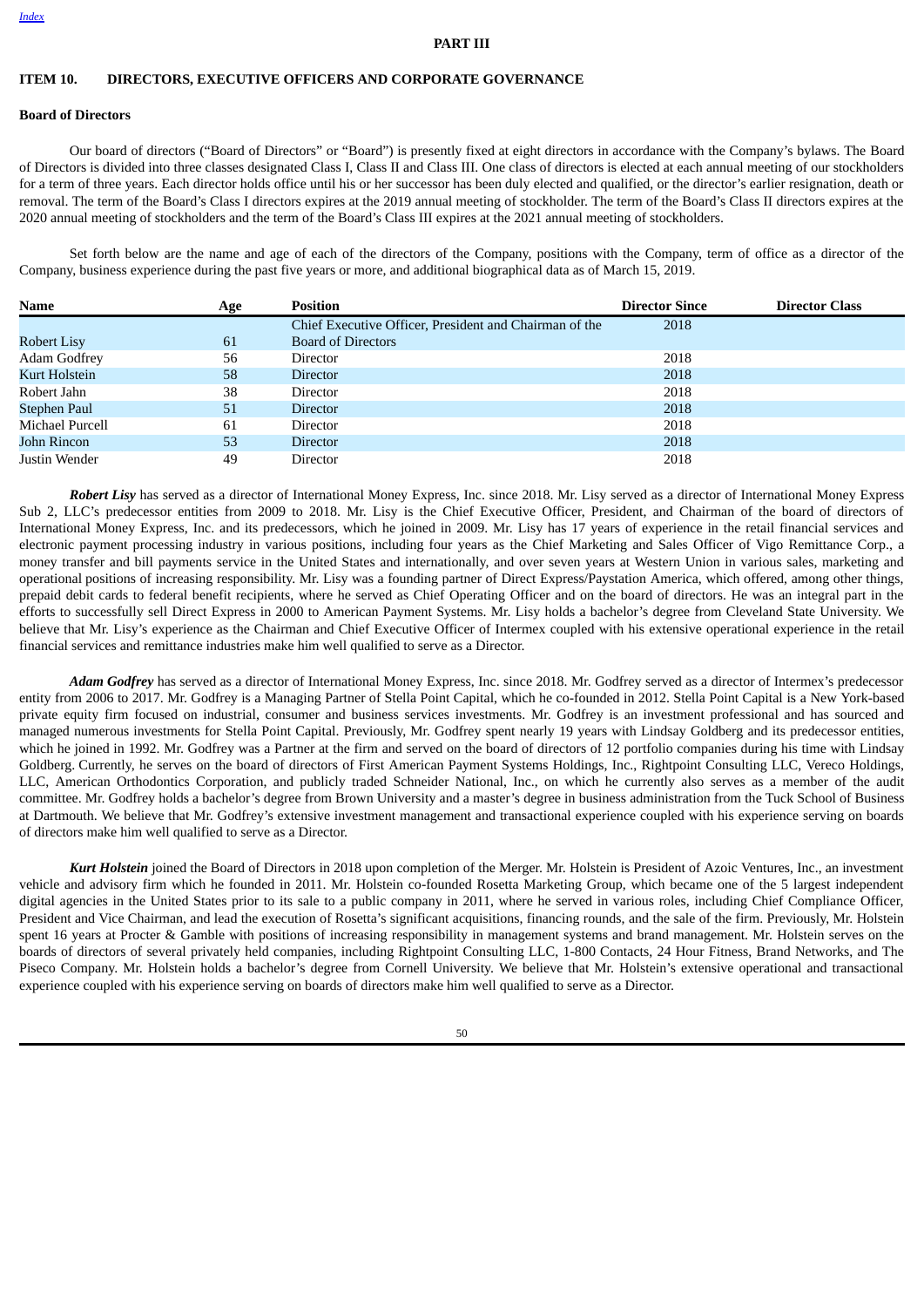*Robert Jahn* has served as a director of International Money Express, Inc. since 2018. Mr. Jahn is a Managing Director of Stella Point Capital, which he joined in 2012. Stella Point Capital is a New York-based private equity firm focused on industrial, consumer and business services investments. Mr. Jahn is an investment professional and has executed and managed numerous investments for Stella Point Capital. Previously, Mr. Jahn spent nearly six years with Lindsay Goldberg and its predecessor entities, which he joined in 2004, where he executed and managed numerous investments and served on the board of directors of one portfolio company and as a board observer on several others. Currently, he serves on the board of directors of Rightpoint Consulting LLC, Vereco Holdings, LLC, and is a board observer at First American Payment Systems Holdings, Inc. Mr. Jahn holds a bachelor's degree from Yale University and a master's degree in business administration from the Wharton School at the University of Pennsylvania. We believe that Mr. Jahn's investment management and transactional experience make him well qualified to serve as a Director.

*Stephen Paul* has served as a director of International Money Express, Inc. since 2018. Mr. Paul served as a director of Interwire LLC from 2017 to 2018. Mr. Paul has been a Managing Principal of Laurel Crown Partners, LLC, a private investment company, for more than five years and prior to that was a Vice President of Business Development at eToys, Inc. and an Associate at Donaldson, Lufkin and Jenrette, Inc. He became a President of The Louis Berkman Investment Company, a private investment company, in 2013. Mr. Paul serves on several boards of directors including publicly traded Ampco-Pittsburgh Corporation, Pittsburgh Steelers Sports, Inc., Kova International and Five Four, Inc. Mr. Paul holds a bachelor's degree from Cornell University and a master's degree in business administration from Harvard Business School. We believe that Mr. Paul's extensive investment management and transactional experience coupled with his experience serving on boards of directors make him well qualified to serve as a Director.

*Michael Purcell* joined the board of directors in 2018 upon completion of the Merger. Mr. Purcell is a certified public accountant and became an independent business consultant following retirement in 2015. Mr. Purcell spent more than 36 years with Deloitte, where he was an audit partner and the Philadelphia office leader of Deloitte's middle-market and growth enterprise services. Mr. Purcell has served on the boards of directors of numerous companies and organizations, and currently serves as a director and member of the audit committee of Tabula Rasa Healthcare, Inc., CFG Community Bank, Hyperion Bank, McKean Defense Group and several other for-profit and non-profit entities. He is a member of the American Institute of Certified Public Accountants and a former President of the Philadelphia Chapter of the Pennsylvania Institute of Certified Public Accountants. Mr. Purcell holds a bachelor's degree from Lehigh University and a master's degree in business administration from Drexel University. We believe that Mr. Purcell's extensive public accounting experience coupled with his experience serving on boards of directors make him well qualified to serve as a Director.

*John Rincon* has served as a director of International Money Express, Inc. since 2018. Mr. Rincon served as a director of Intermex's predecessor entity from 1994 to 2017. Mr. Rincon founded Intermex Wire Transfer, LLC in 1994 and served as its Chairman and President until 2006. Mr. Rincon has more than 20 years of experience in the money remittance and telecommunications industries, having held various management and supervisory positions prior to founding Intermex. Mr. Rincon is the Chairman of Rincon Capital Partners, a private investment firm which he founded in 2007. We believe that Mr. Rincon's experience as Intermex's founder coupled with his extensive operational and transactional experience in the money remittance industry make him well qualified to serve as a Director.

*Justin Wender* has served as a director of International Money Express, Inc. since 2018. Mr. Wender served as a director of Interwire LLC from 2017 to 2018. Mr. Wender is a Managing Partner of Stella Point Capital, which he co-founded in 2012. Stella Point Capital is a New York-based private equity firm focused on industrial, consumer and business services investments. Mr. Wender is an investment professional and has sourced and managed numerous investments for Stella Point Capital. Mr. Wender serves as trustee of the Weitz Funds. Previously, Mr. Wender spent more than 17 years at Castle Harlan, which he joined in 1993. Mr. Wender served as President of the firm from 2006 to 2010, led the effort of raising two funds, and served on the board of directors of 11 portfolio companies during his time with Castle Harlan. Currently, he serves on the board of directors of First American Payment Systems Holdings, Inc. Rightpoint Consulting LLC, and Vereco Holdings, LLC, as well as on the boards of several educational and charitable organizations. Mr. Wender holds a bachelor's degree from Carleton College and a master's degree in business administration from the Wharton School at the University of Pennsylvania. We believe that Mr. Wender's extensive investment management and transactional experience coupled with his experience serving on boards of directors make him well qualified as a Director.

### **Relationships and Arrangements**

There is no family relationship between any of Company's directors or executive officers. There are no arrangements between any director of the Company and any other person pursuant to which he/she was, or will be, selected as a director.

#### **Section 16(a) Beneficial Ownership Reporting Compliance**

Section 16(a) of the Exchange Act requires our directors and executive officers, and persons who beneficially own more than 10% of a registered class of our equity securities, to file with the SEC initial reports of ownership and reports of changes in ownership of our common stock and other equity securities. Such persons are required by SEC regulations to furnish us with copies of all Section 16(a) forms they file. Specific due dates for these reports have been established, and the Company is required to report any failure to comply therewith during the fiscal year ended December 31, 2018. To our knowledge, based solely on a review of the copies of such reports furnished to us and written representations that no other reports were required, all Section 16(a) filing requirements were complied with in a timely manner during the fiscal year ended December 31, 2018.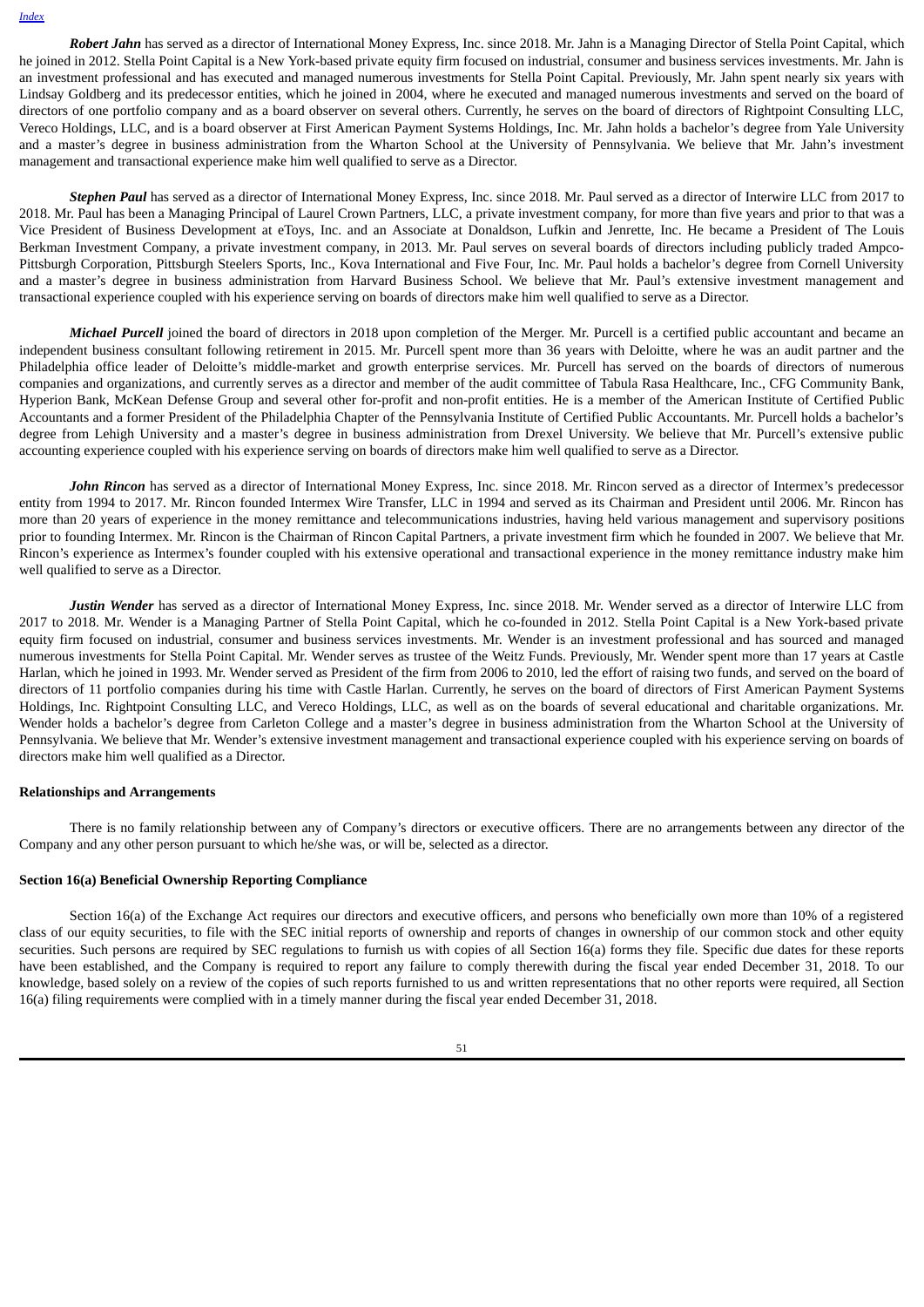## **Code of Business Conduct and Ethics**

We have adopted a code of business conduct and ethics for our directors, officers, employees and certain affiliates in accordance with applicable federal securities laws, a copy of which is available on the Company's website at www.intermexonline.com. If we amend or grant a waiver of one or more of the provisions of our Code of Business Conduct and Ethics, we intend to satisfy the requirements under Item 5.05 of Form 8-K regarding the disclosure of amendments to or waivers from provisions of our Code of Business Conduct and Ethics that apply to our principal executive officer, principal financial officer and principal accounting officer by posting the required information on the Company's website at www.intermexonline.com. The information found on the website is not part of this Form 10-K.

#### **Audit Committee**

Our Audit Committee consists of Messrs. Purcell, Holstein and Rincon, with Mr. Purcell serving as the Chairman. We believe that Messrs. Purcell, Holstein and Rincon meet the independent director standards for audit committee members under Nasdaq's listing rules and under Rule 10A-3(b)(1) of the Exchange Act. The Audit Committee will at all times be composed exclusively of independent directors who are "financially literate" as defined under Nasdaq's listing rules. The Nasdaq listing rules define "financially literate" as being able to read and understand fundamental financial statements, including a company's balance sheet, income statement and cash flow statement. In addition, the Company is required to certify to Nasdaq that the committee has, and will continue to have, at least one member who has past employment experience in finance or accounting, requisite professional certification in accounting, or other comparable experience or background that results in the individual's financial sophistication. We have determined that Mr. Purcell satisfies Nasdaq's definition of financial sophistication and also qualifies as an "audit committee financial expert," as defined under rules and regulations of the SEC.

#### **ITEM 11. EXECUTIVE COMPENSATION**

### **Overview**

As an emerging growth company, Intermex has opted to comply with the executive compensation rules applicable to "smaller reporting companies," as such term is defined under the Securities Act, which require compensation disclosure for Intermex's principal executive officer and the next two most highly-compensated executive officers.

The tabular disclosure and discussion that follow describe Intermex's executive compensation program during the most recently completed fiscal year ended December 31, 2018, with respect to Intermex's named executive officers as of December 31, 2018, including: Robert Lisy, Intermex's President and Chief Executive Officer; Tony Lauro II, Intermex's Chief Financial Officer; and Randy Nilsen, Intermex's Chief Sales Officer (collectively, Intermex's "named executive officers").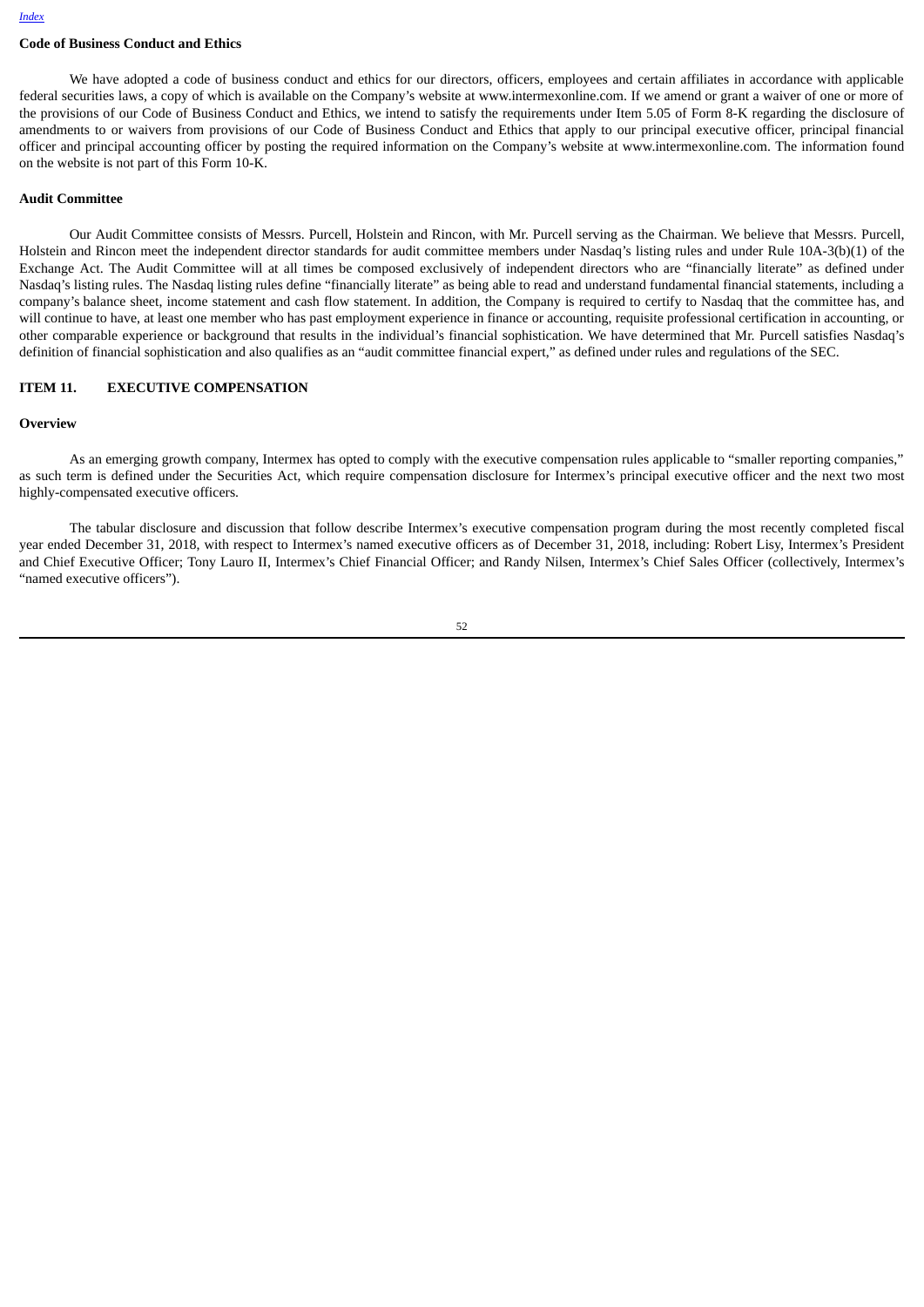## **Summary Compensation Table**

The following table sets forth the compensation paid to the named executive officers (the "NEOs") that is attributable to services performed during fiscal years  $2017<sup>(1)</sup>$  and  $2018$ .

|                                       |      |    |                          |    |                          |   | <b>Nonequity</b>                                       |      |                                                            |                  |
|---------------------------------------|------|----|--------------------------|----|--------------------------|---|--------------------------------------------------------|------|------------------------------------------------------------|------------------|
| Name and<br><b>Principal Position</b> | Year |    | <b>Salary</b><br>$($ \$) |    | <b>Bonus</b><br>(3)(2)   |   | <b>Incentive Plan</b><br>Compensation<br>$($ \$ $)(3)$ |      | <b>All Other</b><br>Compensation<br>$($ \$) <sup>(4)</sup> | Total<br>$($ \$) |
| Robert Lisy <sup>(5)</sup>            | 2018 | -S | 627,082                  | Ъ  | 1,645,000                | S | 295,000                                                | -S   | 83,655                                                     | 2,650,737        |
| President and Chief Executive Officer | 2017 | S  | 579.167                  | S  | 500,000                  | S | 445,000                                                | S    | 1,834,550                                                  | 3,358,717        |
| <b>Tony Lauro II</b>                  | 2018 | \$ | 254,991                  | S  | 117,723                  | S | 85,532                                                 | -S   | 50,000                                                     | \$<br>508,246    |
| Chief Financial Officer               | 2017 |    | N/A                      |    | N/A                      |   | N/A                                                    |      | N/A                                                        | N/A              |
| Randy Nilsen                          | 2018 | \$ | 249,517                  | -S | 696,054                  | S | 90,075                                                 | - \$ | 14,102                                                     | 1,049,748        |
| Chief Sales Officer                   | 2017 |    | 261,655                  |    | $\overline{\phantom{a}}$ |   | 148.859                                                | \$.  | 109,000                                                    | 519.514          |

- (1) All information in this table related to salary, bonus, nonequity incentive plan compensation, and all other compensation during fiscal year 2017 reflects financial information of the Company prior to the Merger.
- (2) The amount set forth above includes transaction bonuses paid in connection with the Merger in the amounts of \$1.5 million (for Mr. Lisy), \$100 thousand (for Mr. Lauro) and \$646 thousand (for Mr. Nilsen).
- (3) The amounts included in the "Nonequity Incentive Plan Compensation" column reflect the named executive officers' quarterly and annual performance bonuses earned in respect of fiscal year 2018, which were based on performance targets for fiscal year 2018 as described below in "Annual Cash Incentive Awards" and were paid in quarterly installments, with the final payment being made on February 1, 2019.
- (4) For Mr. Lisy, the amount set forth above includes (x) an allowance to Mr. Lisy in the amount of \$80 thousand for the rental and cleaning services of an apartment in the Miami, Florida area, and (y) matching contributions under our 401(k) retirement savings, in the amount of \$4 thousand. For Mr. Lauro, the amount set forth above includes a relocation bonus of \$50 thousand. For Mr. Nilsen, the amount set forth above includes (x) \$12 thousand in reimbursements for car-related costs.
- (5) Under the terms of Mr. Lisy's employment agreement, he was entitled to a guaranteed bonus of \$959 thousand for performance in 2018 in connection with the signing of the Merger Agreement.

#### **Annual Cash Incentive Awards**

We maintained the Employee Incentive Bonus Plan (the "Bonus Plan") in which all employees, including the named executive officers, participate. Under the terms of the Bonus Plan, an annual, cash-based, incentive plan, fifty percent (50%) of the payments are paid quarterly and fifty percent (50%) of the payments are paid annually. Bonus payments are determined based on completion of certain individualized performance objectives, varying by category/position, and Intermex-wide Adjusted EBITDA targets with each employee's target bonus amount, expressed generally as a percentage of the employee's base salary (including, as of December 31, 2018, targets of 46% (for Mr. Lisy), 35.4% (for Mr. Lauro) and 31.8% (for Mr. Nilsen)). In order for any payments to be made under the Bonus Plan, we must achieve at least 90% of a previously approved annual Adjusted EBITDA target and payout with respect to the Adjusted EBITDA component is capped at 100% of target for the annual portion of the bonus program. For 2018, performance metrics for Mr. Lisy consisted of 100% on achievement of the Adjusted EBITDA goal. For 2018 performance metrics for Mr. Nilsen and Mr. Lauro consisted of the Adjusted EBITDA goal (weighted 40%), and specific, individually agreed performance metrics (the "Individual Goals") (weighted 60%). The Individual Goals are evaluated on a quarterly basis. For Mr. Nilsen, his Individual Goals are tied to his role as Chief Sales Officer, and are specifically measured based on actual gross margin sales versus budget for each quarter. For each quarter in 2018, Mr. Nilsen achieved between 101% to 111% of the applicable gross margin sales quarterly budget. For Mr. Lauro, his Individual Goals are based on the following factors: (i) reduction in our cash/deposit ratio (weighted 20%), (ii) reducing our financing costs (weighted 50%), and (iii) reduction of bank fees and related charges (weighted 30%) For each quarter in 2018, Mr. Lauro's level of achievement of his Individual Goals ranged from 100% to 103% of the applicable goal. Any achievement over 100% of the Adjusted EBITDA goal results in payments under the stretch bonus portion of the Bonus Plan. For 2018, the target Adjusted EBITDA for purposes of the Bonus Plan was \$40.1million and Intermex achieved an Adjusted EBITDA of approximately \$47.1 million, which resulted in payments that were 65% over budget for the Adjusted EBITDA component of the bonus. Therefore, aggregate payout amounts for 2018 reflect an additional "stretch bonus" based on the achievement of over 100% of the Adjusted EBITDA target as well as over 100% of individual performance goals (for Mr. Lisy, Mr. Lauro and Mr. Nilsen).

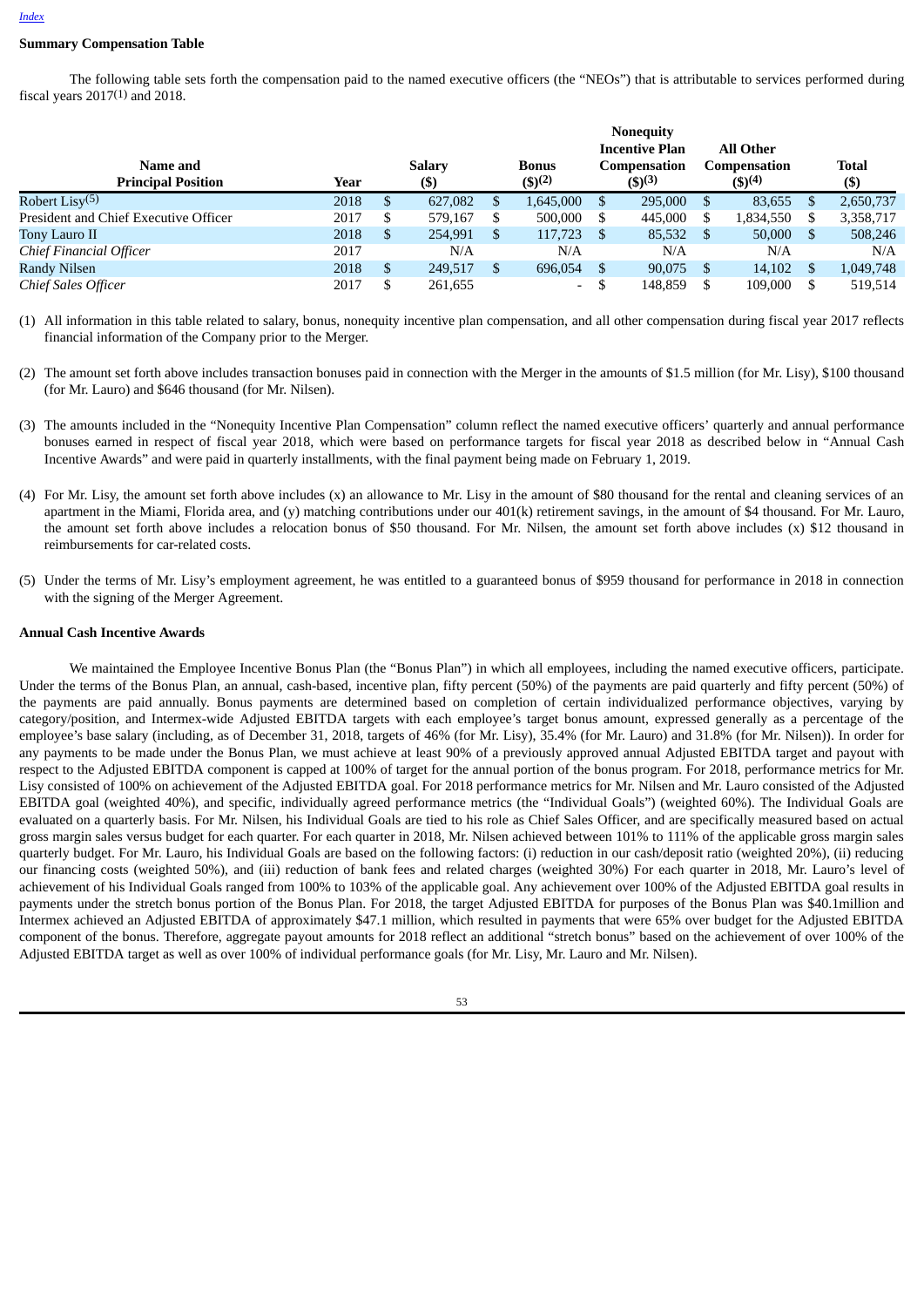### **Employment Agreements**

Each of our named executive officers is a party to an employment agreement with the Company, summarized below.

#### *President and Chief Executive Officer (Robert Lisy)*

On December 19, 2017, Intermex entered into an amended and restated employment agreement (the "CEO Employment Agreement") with Mr. Lisy for the position of President and Chief Executive Officer, pursuant to which the term commenced on January 1, 2018 and will expire on January 1, 2021, subject to automatic two-year extensions unless either Intermex or Mr. Lisy provides at least 90 days' written notice to the other of intent not to renew the term. The CEO Employment Agreement replaced prior employment agreements between Mr. Lisy and Intermex. The CEO Employment Agreement provides for a base salary of \$600,000 per year until June 1, 2018, at which time Mr. Lisy will receive a base salary of \$650,000 per year, subject to increase at the discretion of the board of directors. Effective January 1, 2019, Mr. Lisy's base salary was increased to \$725,000. Mr. Lisy is also eligible to earn an annual bonus of up to \$275,000 until June 1, 2018, at which time Mr. Lisy's maximum annual bonus was increased to \$300,000. Effective January 1, 2019, Mr. Lisy's maximum annual bonus was increased to \$363,000. Seventy-five percent of Mr. Lisy's annual bonus is based on achievement by Intermex of its budgeted EBITDA for the applicable fiscal year of Intermex as approved by the board of directors in its reasonable discretion and twenty-five percent of Mr. Lisy's annual bonus is based on the individual performance of Mr. Lisy relative to such criteria as may be reasonably agreed to by the board of directors and Mr. Lisy at the beginning of the applicable bonus period. The actual bonus paid to Mr. Lisy is based on the achievement of target bonus criteria as determined by the board of directors in its reasonable discretion. In addition, Mr. Lisy was entitled to a guaranteed bonus of \$500,000 for the calendar year 2017 in connection with the signing of the Merger Agreement, which was paid on January 15, 2018. Mr. Lisy is entitled to a grant of options to purchase shares of common stock of FinTech Acquisition Corp. II equal to 3% of the fully diluted equity of FinTech Acquisition Corp. II, pursuant to the Omnibus Plan. In addition, Mr. Lisy is entitled to participate in the pool of options to purchase shares of common stock reserved for the management team following the consummation of the Merger, as well as any other awards or grants to which Mr. Lisy may be entitled as a director of Intermex.

The CEO Employment Agreement also provides that Mr. Lisy is eligible to participate in all benefit programs (excluding severance, bonus, incentive or profit-sharing plans) offered by Intermex on the same basis as generally made available to other employees of Intermex and vacation and reimbursement benefits customary for a chief executive officer. In addition, Mr. Lisy is also entitled to the following benefits throughout the term of his employment: (a) car allowance; (b) apartment allowance in and/or around Miami, Florida; (c) if obtained by Intermex during the term of Mr. Lisy's employment, the right to acquire and assume the premium payments under any life insurance policy held by Intermex upon termination of Mr. Lisy's employment; and (d) reimbursement on or before the consummation of the Merger for all legal, accounting and tax advisory services rendered to Mr. Lisy in connection with the CEO Employment Agreement, the Merger Agreement, and any other related matters and agreements. The CEO Employment Agreement subjects Mr. Lisy to the following restrictive covenants: (i) non-solicitation of customers and employees of Intermex during employment and for two years thereafter; (ii) noncompetition during employment and for two years thereafter; (iii) non-disclosure of confidential information for an unspecified duration; and (iv) mutual and perpetual non-disparagement. The CEO Employment Agreement also provides for severance upon certain terminations of employment, as described below under "—Potential Payments upon Termination or Change in Control."

#### *Chief Financial Officer (Tony Lauro II)*

On October 22, 2018, Intermex entered into an employment agreement (the "CFO Employment Agreement") with Mr. Lauro II for the position of Chief Financial Officer for an indefinite term beginning on October 22, 2018. The CFO Employment Agreement provides for a base salary of \$310,000 per year, subject to increase at the discretion of the board of directors. Effective January 1, 2019, Mr. Lauro's base salary was increased to \$330,000. The CFO Employment Agreement also provides that Mr. Lauro is eligible to participate in Intermex's annual incentive compensation plan and shall have the opportunity to earn a performance based bonus of up to \$110,000. Effective January 1, 2019, Mr. Lauro's annual bonus was increased to up to \$116,000. The amount of any annual bonus payable shall be determined by the board of directors in its discretion, and may be conditioned on the achievement of certain performance goals established by the board of directors in its discretion, including the achievement of certain EBITDA results. Mr. Lauro is also eligible to participate in any benefit plans (excluding severance, bonus, incentive or profit-sharing plans, unless approved or determined by the board of directors in its discretion) offered by Intermex as in effect from time to time on the same basis as generally made available to other employees of Intermex. In addition, Mr. Lauro is entitled to reimbursement and vacation benefits typical for a senior executive. The CFO Employment Agreement subjects Mr. Lauro to the following restrictive covenants: (i) non-solicitation of customers and employees of Intermex during employment and for three years thereafter; (ii) non-competition during employment and for nine months thereafter; (iii) non-disclosure of confidential information for an unspecified duration; and (iv) perpetual nondisparagement.

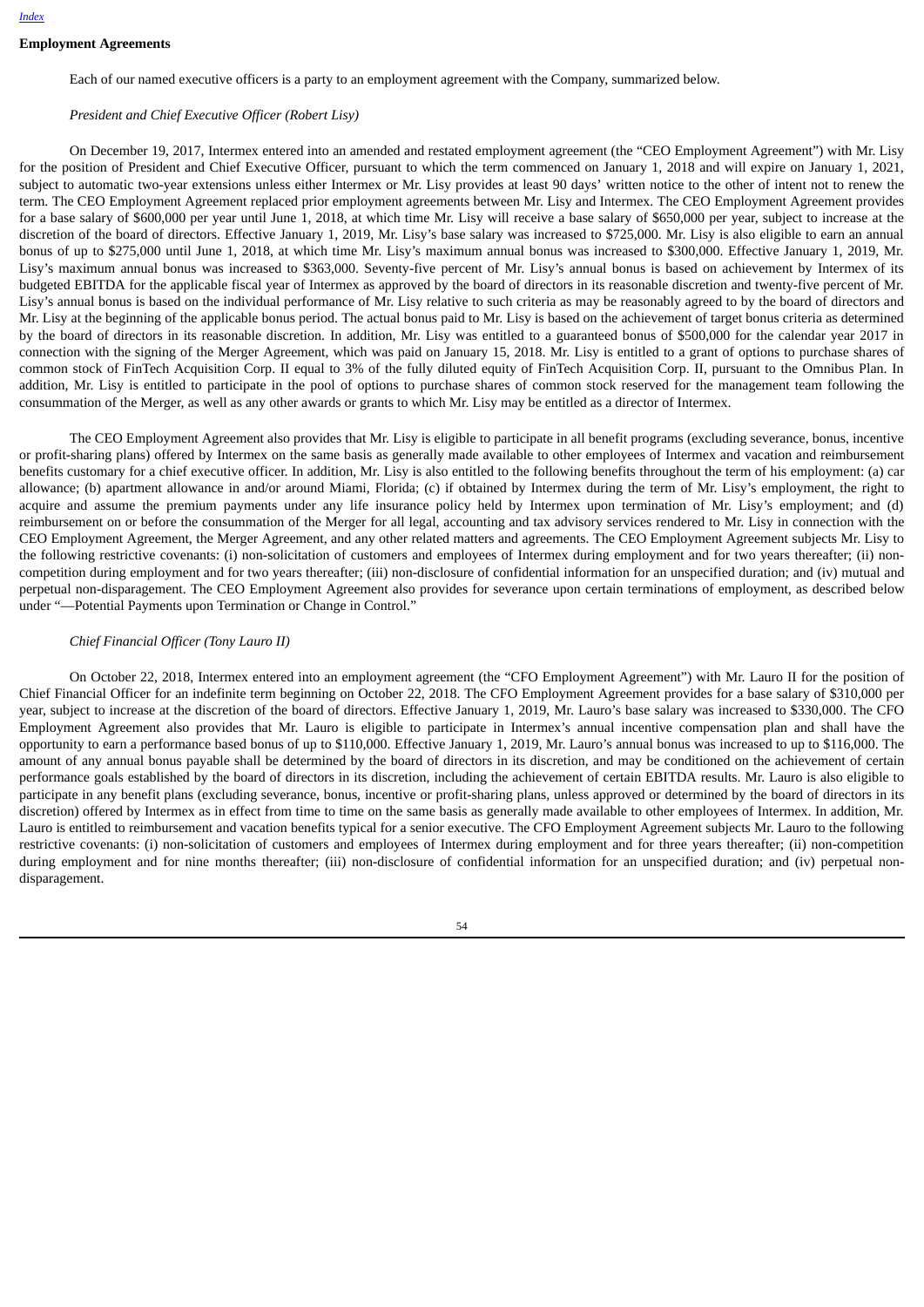### *Former Chief Financial Officer (Darrell Ebbert)*

On February 1, 2017, Intermex entered into an amended and restated employment agreement (the "Former CFO Employment Agreement") with Mr. Ebbert for the position of Chief Financial Officer for an indefinite term beginning on February 1, 2017. The Former CFO Employment Agreement replaced prior employment agreements between Mr. Ebbert and Intermex. The Former CFO Employment Agreement provided for a base salary of \$243,258 per year (which was subsequently increased to \$255,567), subject to increase at the discretion of the board of directors. The Former CFO Employment Agreement also provided that Mr. Ebbert was eligible to participate in Intermex's annual incentive compensation plan and had the opportunity to earn a performance based bonus of up to 30% of his base salary. The amount of any annual bonus payable was determined by the board of directors in its discretion, and could be conditioned on the achievement of certain performance goals established by the board of directors in its discretion. Mr. Ebbert was also eligible to participate in any benefit plans (excluding severance, bonus, incentive or profit-sharing plans, unless approved or determined by the board of directors in its discretion) offered by Intermex as in effect from time to time on the same basis as generally made available to other employees of Intermex. In addition, Mr. Ebbert was entitled to reimbursement and vacation benefits typical for a senior executive. The Former CFO Employment Agreement subjects Mr. Ebbert to the following restrictive covenants: (i) non-solicitation of customers and employees of Intermex during employment and for three years thereafter; (ii) non-competition during employment and for nine months thereafter; (iii) non-disclosure of confidential information for an unspecified duration; and (iv) perpetual nondisparagement.

On March 10, 2018, Intermex and Mr. Ebbert entered into an Employment, Transition and Separation Agreement. Mr. Ebbert served as Intermex's Chief Financial Officer through March 15, 2018, at which time he began a 45-day transition period which ended on April 30, 2018 and Mr. Ebbert's employment with Intermex ceased. Further information regarding this agreement is included under the section entitled "—Potential Payments upon Termination or Change in Control."

#### *Chief Sales Officer (Randy Nilsen)*

On February 1, 2017, Intermex entered into an employment agreement (the "CSO Employment Agreement") with Mr. Nilsen for the position of Chief Sales Officer for an indefinite term beginning on February 1, 2017. The CSO Employment Agreement provides for a base salary of \$225,000 per year (which has since been increased to \$243,801), subject to increase at the discretion of the board of directors. Effective January 1, 2019, Mr. Nilsen's base salary was increased to \$268,801.The CSO Employment Agreement also provides that Mr. Nilsen is eligible to participate in Intermex's annual incentive compensation plan and shall have the opportunity to earn a performance based bonus of up to \$75,000. Effective January 1, 2019, Mr. Nilsen's annual bonus was increased to up to \$98,000. The amount of any annual bonus payable shall be determined by the board of directors in its discretion, and may be conditioned on the achievement of certain performance goals established by the board of directors in its discretion. Mr. Nilsen is also eligible to participate in any benefit plans (excluding severance, bonus, incentive or profit-sharing plans, unless approved or determined by the board of directors in its discretion) offered by Intermex as in effect from time to time on the same basis as generally made available to other employees of Intermex. In addition, Mr. Nilsen is entitled to reimbursement and vacation benefits customary for a senior executive. The CSO Employment Agreement subjects Mr. Nilsen to the following restrictive covenants: (i) non-solicitation of customers and employees of Intermex during employment and for three years thereafter; (ii) non-competition during employment and for nine months thereafter; (iii) non-disclosure of confidential information for an unspecified period; and (iv) perpetual nondisparagement. The CSO Employment Agreement also provides for severance upon certain terminations of employment, as described below under "— Potential Payments upon Termination or Change in Control."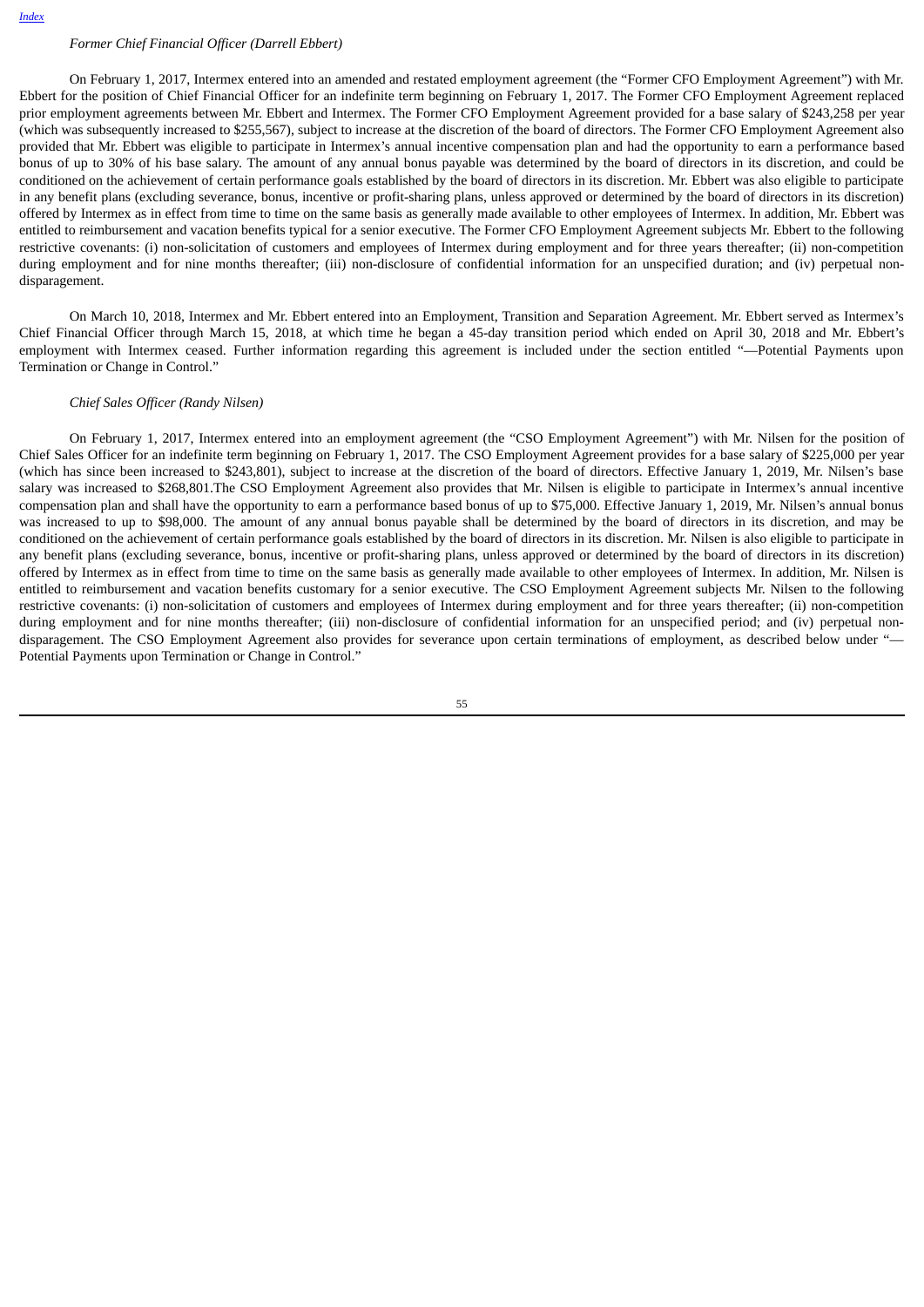# **Outstanding Equity Awards at End of Fiscal Year 2018**

|                                                     |                             |                                      | <b>Option awards</b>                    |                                         |      |                       |                           |                                |                         | <b>Stock awards</b>              |                                      |
|-----------------------------------------------------|-----------------------------|--------------------------------------|-----------------------------------------|-----------------------------------------|------|-----------------------|---------------------------|--------------------------------|-------------------------|----------------------------------|--------------------------------------|
|                                                     |                             |                                      |                                         |                                         |      |                       |                           |                                |                         |                                  | <b>Equity</b><br>incentive           |
|                                                     |                             |                                      |                                         |                                         |      |                       |                           |                                |                         | <b>Equity</b><br>incentive       | plan<br>awards:                      |
|                                                     |                             |                                      |                                         |                                         |      |                       |                           |                                | Market<br>value         | plan<br>awards:<br><b>Number</b> | <b>Market</b><br><b>or</b><br>payout |
|                                                     |                             |                                      |                                         | <b>Equity</b><br>incentive              |      |                       |                           | <b>Number</b><br>of            | of<br>shares            | of<br>unearned                   | value of<br>unearned                 |
|                                                     |                             | Number of<br>securities              | Number of<br>securities                 | plan awards:<br>Number of<br>securities |      |                       |                           | shares<br>or units<br>of stock | of units<br>of<br>stock | shares,<br>units or<br>other     | shares,<br>units or<br>other         |
|                                                     |                             | underlying<br>unexercised<br>options | underlying<br>unexercised<br>options    | underlying<br>unexercised<br>unearned   |      | Option<br>exercise    | Option                    | that<br>have<br>not            | that<br>have<br>not     | rights<br>not                    | rights<br>that have that have<br>not |
| <b>Name</b><br>(a)                                  | <b>Grant</b><br><b>Date</b> | (#)<br>(b)                           | (#)<br>exercisable unexercisable<br>(c) | options<br>(#)<br>(d)                   |      | price<br>$($)$<br>(e) | expiration<br>date<br>(f) | vested<br>$($ #)<br>(g)        | vested<br>$($ \$<br>(h) | vested<br>$(\#)$<br>(i)          | vested<br>$($ \$)<br>(j)             |
| <b>Robert Lisy</b><br>President and Chief Executive |                             |                                      |                                         |                                         |      |                       |                           |                                |                         |                                  |                                      |
| Officer                                             | 7/26/2018                   |                                      | 1,189,902                               |                                         | - \$ |                       | 9.91 7/26/2028            |                                |                         |                                  |                                      |
| Tony Lauro II<br>Chief Financial Officer            | 7/26/2018                   | $\qquad \qquad \blacksquare$         | 198,317                                 |                                         | - \$ |                       | 9.91 7/26/2028            |                                |                         |                                  |                                      |
| <b>Randy Nilsen</b><br><b>Chief Sales Officer</b>   | 7/26/2018                   |                                      | 230,000                                 |                                         | - \$ |                       | 9.91 7/26/2028            |                                |                         |                                  |                                      |

In connection with the change of control that occurred with the Merger, incentive units awards that had been granted to Intermex employees in the Stella Point acquisition vested and were distributed in the amounts of \$3,227,013 (Mr. Lisy) and \$432,683 (Mr. Nilsen).

### **Retirement Benefit Programs**

Intermex maintains a tax-qualified defined contribution plan (the "401(k) Plan") that provides retirement benefits to employees, including matching contributions. The NEOs are eligible to participate in the 401(k) Plan on the same terms as other participating employees.

### **Potential Payments upon Termination or Change in Control**

### *Severance under Employment Agreements*

Pursuant to the terms of the Employment Agreements with Mr. Lisy, Mr. Lauro, and Mr. Nilsen, and the Employment Transition and Separation Agreement with Mr. Ebbert, the NEOs are entitled to receive certain payments in connection with certain termination events.

In the event that (i) Mr. Lisy is terminated by Intermex other than for Cause, Disability (as such terms are defined in the CEO Employment Agreement) or death, (ii) if Mr. Lisy resigns for Good Reason (as defined in the CEO Employment Agreement) or (iii) Mr. Lisy's employment is terminated pursuant to Intermex providing notice of non-renewal of the term of the CEO Employment Agreement, Mr. Lisy is entitled to an amount equal to two times the sum of Mr. Lisy's base salary and Mr. Lisy's target bonus payable in equal installments over the two year period following termination.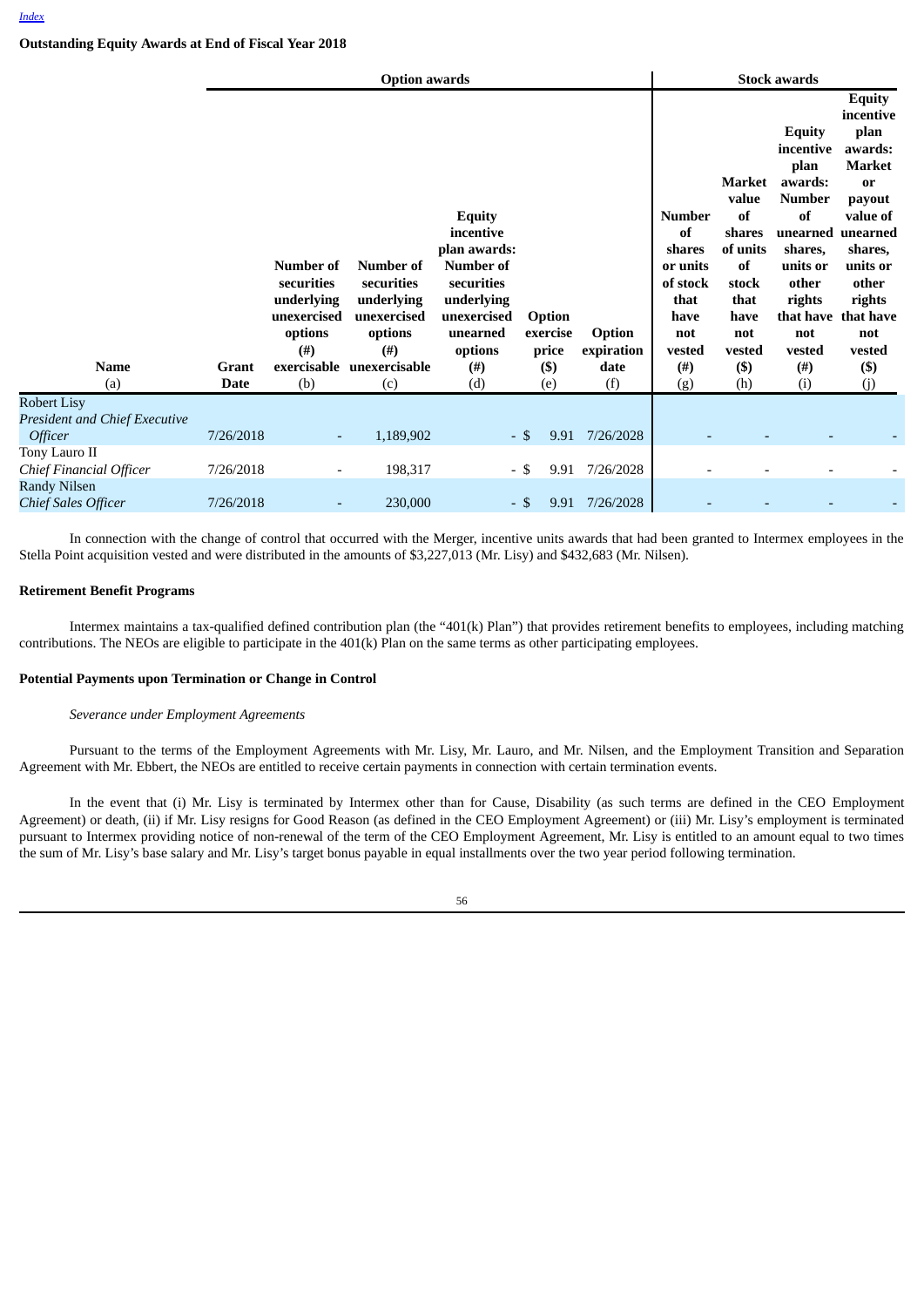Pursuant to the CEO Employment Agreement, in the event that any of the payments or benefits provided by Intermex to Mr. Lisy (whether pursuant to the terms of the CEO Employment Agreement or any equity compensation or other agreement with Intermex) would constitute "parachute payments" ("Parachute Payments") within the meaning of Section 280G of the Code, and would be subject to the excise tax imposed under Section 4999 of the Code or any interest or penalties with respect to such excise tax (collectively, the "Excise Tax"), then such Parachute Payments to be made to Mr. Lisy shall be payable either (1) in full or (2) as to such lesser amount which would result in no portion of such Parachute Payments being subject to the Excise Tax, whichever of the foregoing amounts, taking into account the applicable federal, state and local income taxes and the Excise Tax, results in Mr. Lisy's receipt on an after-tax basis, of the greatest amount of economic benefits under the CEO Employment Agreement, notwithstanding that all or some portion of such benefits may be subject to the Excise Tax. If a reduction in the Parachute Payment is necessary, then the reduction shall occur in accordance with the terms of the CEO Employment Agreement.

In the event that Mr. Nilsen is terminated by Intermex other than for Cause, Disability (as defined in the CSO Employment Agreement) or death or if Mr. Nilsen resigns for Good Reason (as defined in the CSO Employment Agreement), he is entitled to base salary continuation for nine months and a pro-rata portion of his target bonus for the year in which termination occurs (less any bonus amounts already paid for such year).

In the event that Mr. Lauro is terminated by Intermex other than for Cause, Disability (as defined in the CFO Employment Agreement) or death or if Mr. Lauro resigns for Good Reason (as defined in the CFO Employment Agreement), he is entitled to base salary continuation for nine months and a pro-rata portion of his target bonus for the year in which termination occurs (less any bonus amounts already paid for such year).

On March 10, 2018, Intermex and Mr. Ebbert entered into an Employment, Transition and Separation Agreement (the "Separation Agreement"). Pursuant to the Separation Agreement, Mr. Ebbert ceased to serve as the Chief Financial Officer of Intermex on March 15, 2018 and continued as an employee of Intermex reporting to Mr. Lisy until April 30, 2018 (the "Transition Period"), at which time his employment ceased. During the Transition Period, Mr. Ebbert was entitled to a base salary at the semi-monthly rate of \$10,648.63 and remained eligible to participate in Intermex's health care plans. Upon his termination on April 30, 2018, Mr. Ebbert was entitled to continued salary payments for 36 weeks and a pro-rated bonus equal to \$6,389.11 representing his bonus for the second quarter of 2018. In addition, Mr. Ebbert maintained his vested and unvested profits interests in accordance with the Amended and Restated Limited Liability Company Agreement of Interwire, LLC and continued to be entitled to participate in the distribution of the Merger Consideration following his termination. Mr. Ebbert will continue to be subject to restrictive covenants of noncompetition and nonsolicitation for 18 months following the date of execution of the Separation Agreement.

#### **Compensation of Directors**

The directors for fiscal year 2018 included Robert Lisy, Justin Wender, Adam Godfrey, Robert Jahn, John Rincon, Stephen Paul, Kurt Holstein and Michael Purcell. With the exception of the independent non-employee directors of the Company, none of these individuals received any compensation for their service as directors for the fiscal year ended December 31, 2018. The independent non-employee directors of the Company, John Rincon, Kurt Holstein and Michael Purcell receive an annual retainer of \$40,000 paid in cash and \$70,000 paid in an equity-based award, vesting over a one year period, in connection with their service on the board of directors.

| Director <sup>(1)</sup> | Fees earned or<br>paid in cash<br>(S) |    | <b>Stock</b><br>awards<br>(\$) |    | Total<br>(S) |
|-------------------------|---------------------------------------|----|--------------------------------|----|--------------|
| John Rincon             | 20,000                                | \$ | 70,000                         | \$ | 90,000       |
| Kurt Holstein           | 20,000                                | S  | 70,000                         | S  | 90,000       |
| Michael Purcell         | 20,000                                | \$ | 70,000                         | \$ | 90,000       |

(1) Does not include directors who also serve as officers of the Company. Employee directors do not receive compensation for their service on the board of directors.

#### **Compensation Committee Interlocks and Insider Participation**

No member of the Compensation Committee has any relationship that would be required to be reported under Item 404 of Regulation S-K under the Securities Act. No member of the Compensation Committee serves or served during the fiscal year as a member of the board of directors or compensation committee of a company that has one or more executive officers serving as a member of our board of directors or compensation committee.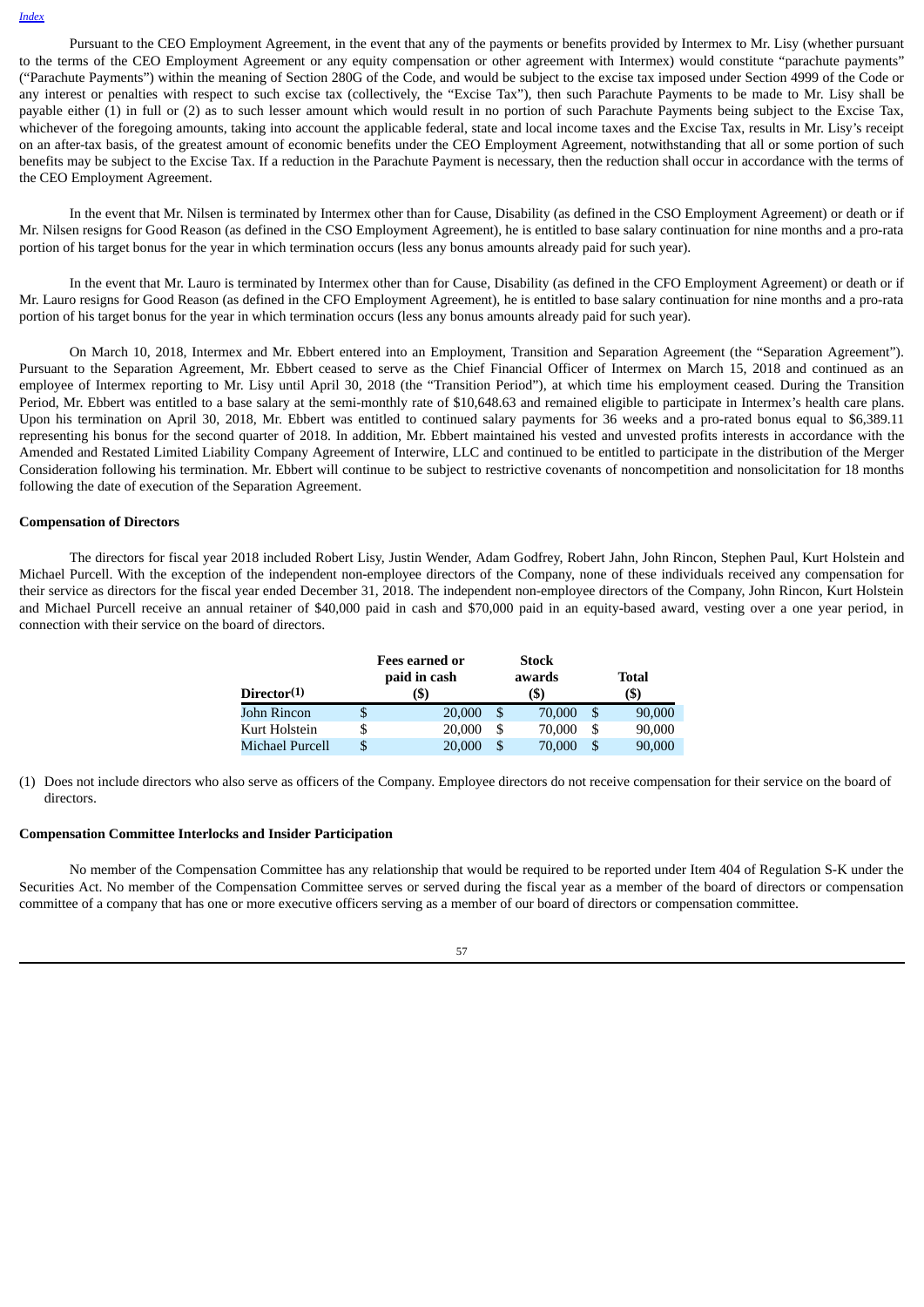### **ITEM 12. SECURITY OWNERSHIP OF CERTAIN BENEFICIAL OWNERS AND MANAGEMENT AND RELATED STOCKHOLDER MATTERS**

## *Equity Compensation Plan Information*

*[Index](#page-2-0)*

The International Money Express, Inc. 2018 Omnibus Equity Compensation Plan is the only equity compensation plan currently maintained by the Company. This plan was approved by the Company's stockholders. The following table sets forth the number of shares of our common stock subject to outstanding stock options and restricted stock units (RSUs), the weighted average exercise price of outstanding stock options and RSUs, and the number of shares remaining available for future grants as of December 31, 2018.

| Number of securities to be<br>issued upon exercise of<br>outstanding options, RSUs,<br>warrants and rights | price of outstanding<br>options, RSUs, warrants<br>and rights | Number of securities remaining available<br>for future issuance under equity<br>compensation plans (excluding securities<br>reflected in column (a)) |
|------------------------------------------------------------------------------------------------------------|---------------------------------------------------------------|------------------------------------------------------------------------------------------------------------------------------------------------------|
|                                                                                                            |                                                               | (c)                                                                                                                                                  |
|                                                                                                            |                                                               |                                                                                                                                                      |
| 11,862,407                                                                                                 | 11.13                                                         | 498,670                                                                                                                                              |
|                                                                                                            |                                                               |                                                                                                                                                      |
|                                                                                                            | $\overline{\phantom{0}}$                                      |                                                                                                                                                      |
| 11,862,407                                                                                                 | 11.13                                                         | 498,670                                                                                                                                              |
|                                                                                                            | (a)                                                           | Weighted-average exercise<br>(b)                                                                                                                     |

#### *Security Ownership of Certain Beneficial Owners and Management*

The following table sets forth certain information regarding the beneficial ownership of our outstanding shares of common stock as of March 15, 2019 by: (a) each person or "group" (as such term is used in Section 13(d)(3) of the Exchange Act) who is known by us to beneficially own 5% or more of our shares of Common Stock, (b) each of our directors and each of our NEOs, and (c) all of our directors and executive officers as a group. Except as otherwise indicated, the persons named in the table below have sole voting and investment power with respect to all of the common stock owned by them.

Unless otherwise provided, beneficial ownership of common stock of the Company is based on 36,182,783 shares of common stock of the Company issued and outstanding as of March 15, 2019.

Unless otherwise indicated, we believe that all persons named in the table below have sole voting and investment power with respect to all shares of common stock beneficially owned.

| <b>Name of Beneficial Owners</b>                                 | <b>Number of Shares</b><br>(1) | Percentage<br>(2) |
|------------------------------------------------------------------|--------------------------------|-------------------|
| Directors and Executive Officers: <sup>(3)</sup>                 |                                |                   |
| Robert Lisy (4)                                                  | 1,861,060                      | 5.1%              |
| Tony Lauro II                                                    |                                |                   |
| <b>Eduardo Azcarate</b>                                          | 241,421                        | $\ast$            |
| Jose Perez-Villarreal                                            | 246,202                        | $\ast$            |
| Randall D. Nilsen                                                | 170,922                        | $\ast$            |
| William Velez                                                    | 151,968                        | $\ast$            |
| Adam Godfrey (5)                                                 | 12,348,554                     | 34.1%             |
| Kurt Holstein (6)                                                | 78,467                         | ∗                 |
| Robert Jahn                                                      |                                | ۰.                |
| Michael Purcell                                                  | $\overline{\phantom{a}}$       |                   |
| Stephen Paul                                                     |                                |                   |
| John Rincon (7)                                                  | 1,285,719                      | 3.6%              |
| Justin Wender (5)                                                | 12,348,554                     | 34.1%             |
| All directors and executive officers as a group (13 individuals) | 16,384,313                     | 45.3%             |
|                                                                  |                                |                   |
| <b>Five Percent Holders:</b>                                     |                                |                   |
| FinTech Investor Holdings II, LLC (8)                            | 3,309,996                      | 9.1%              |
| Robert Lisy (4)                                                  | 1,861,060                      | 5.1%              |
| SPC Intermex, LP (9)                                             | 12,348,554                     | 34.1%             |
| Parties to the Shareholder Agreement (10)                        | 21,351,653                     | 58.7%             |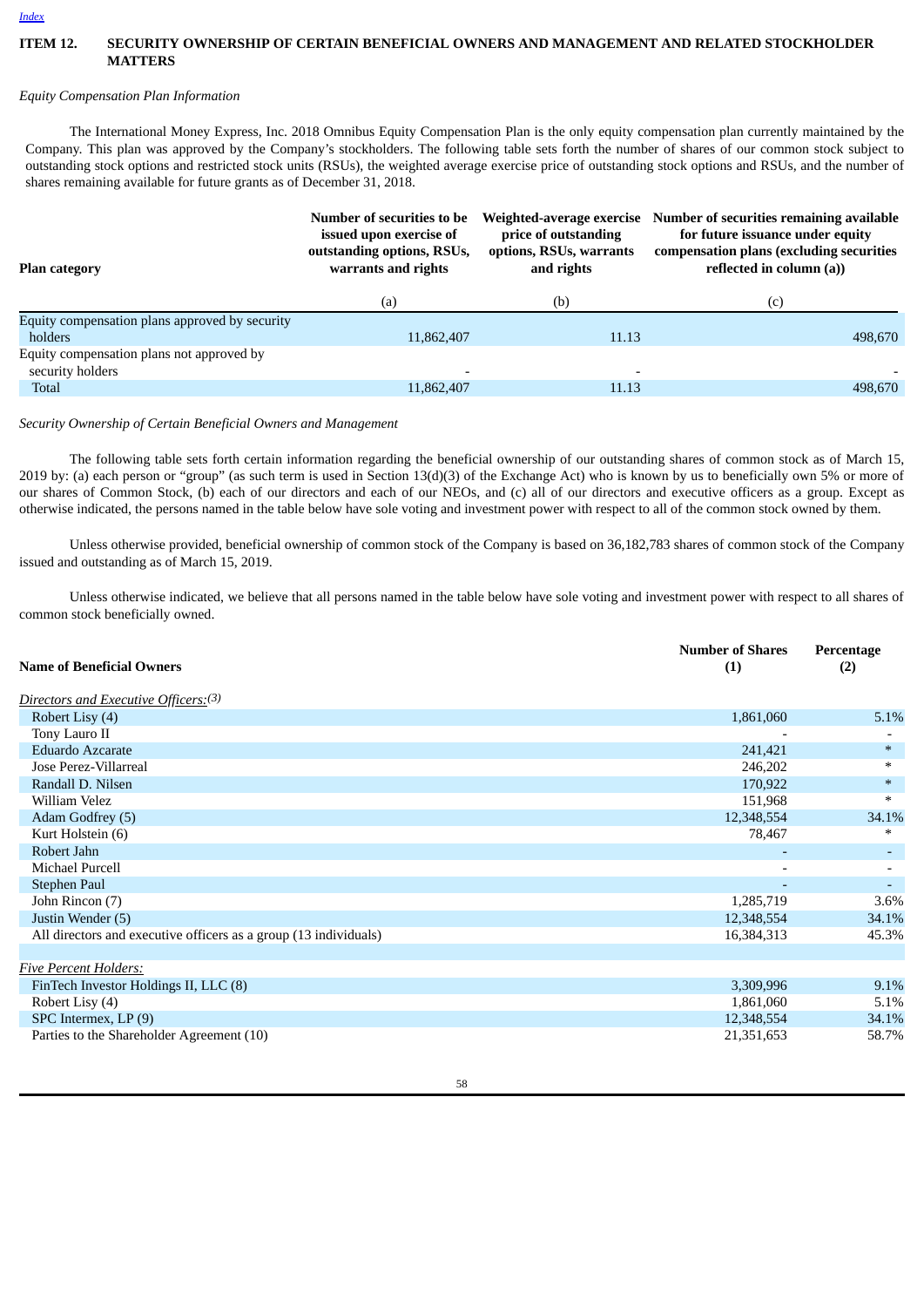- Less than 1 percent.
- (1) For purposes of this table, a person is deemed to be the beneficial owner of a security if he or she (a) has or shares voting power or dispositive power with respect to such security, or (b) has the right to acquire such ownership within 60 days. "Voting power" is the power to vote or direct the voting of shares, and "dispositive power" is the power to dispose or direct the disposition of shares, irrespective of any economic interest in such shares.
- (2) In calculating the percentage ownership or percent of equity vote for a given individual or group, the number of common shares outstanding includes unissued shares subject to options, warrants, rights or conversion privileges, exercisable within 60 days of March 15, 2019, held by such individual or group, but are not deemed outstanding by any other person or group.
- (3) Unless otherwise noted, the business address of each of the directors and executive officers is 9480 South Dixie Highway, Miami, Florida 33156.
- (4) Includes (i) 438,531 shares held by Hawk Time Enterprises, LLC, a Delaware limited liability company ("Hawk Time"), and (ii) 1,422,529 shares held by the Robert Lisy Family Revocable Living Trust, Robert W. Lisy, Trustee (the "Lisy Trust"). Mr. Lisy is the sole manager of Hawk Time and sole trustee of the Lisy Trust.
- (5) Includes 12,348,554 shares held by SPC Intermex, LP, whose general partner is SPC Intermex GP, LLC. Stella Point is the sole manager of SPC Intermex GP, LLC, and Messrs. Godfrey and Wender are Managing Partners of Stella Point and as a result of their position they may be deemed to be the beneficial owner of those shares. Messrs. Godfrey and Wender serve on the board of directors of the Company as representatives of Stella Point. The ownership information set forth herein is based in its entirety on the material contained in Schedule 13D, dated December 12, 2018, filed with the SEC by Messrs. Godfrey and Wender, along with certain other filing parties. Messrs. Godfrey and Wender disclaim beneficial ownership of any shares of common stock held by SPC Intermex, LP. The address for Messrs. Godfrey and Wender is c/o Stella Point Capital LLC, 444 Madison Ave., 25th Floor, New York, New York 10022.
- (6) Mr. Holstein currently serves on the board of directors of the Company.
- (7) Includes (i) 1,105,288 shares held by Latin American Investment Holdings, Inc. and (ii) 180,431 shares held by Rincon Capital Partners, LLC. Mr. Rincon owns 100% of Latin American Investment Holdings, Inc. and jointly owns Rincon Capital Partners, LLC.
- (8) Includes 3,127,496 shares and warrants to purchase 182,500 shares, which are currently exercisable. The address for FinTech Investor Holdings II, LLC is c/o Cohen and Company, 3 Columbus Circle, 24th Floor, New York, NY 10019.
- (9) Includes 12,348,554 shares held by SPC Intermex, LP, and excludes shares of common stock held by other parties to the Shareholders Agreement with which SPC Intermex, LP and associated entities may be deemed to share beneficial ownership by virtue of voting provisions of such agreement. See "Risk Factors - Because Stella Point controls a significant percentage of our common stock, it may influence our major corporate decisions and its interests may conflict with the interests of other holders of our common stock." for additional information. The general partner of SPC Intermex, LP is SPC Intermex GP, LLC and Stella Point is the sole manager of SPC Intermex GP, LLC. Messrs. Godfrey and Wender are the Managing Partners of and jointly control Stella Point. The address for SPC Intermex, LP is c/o Stella Point Capital LLC, 444 Madison Ave., 25thFloor, New York, New York 10022.
- (10)Includes shares held by each of the parties to the Shareholders Agreement. Includes warrants to purchase 182,500 shares, which are currently exercisable. The parties to the Shareholders Agreement are: International Money Express, Inc., SPC Intermex Representative LLC, SPC Intermex, LP, C.A.R. Holdings, Hawk Time, Lisy Trust, Robert Lisy, Darrell Ebbert, Jose Perez, Eduardo Azcarate, William Velez, Randy Nilsen, DGC Family FinTech Trust, Daniel Cohen, Betsy Cohen, Swarthmore Trust of 2016, James J. McEntee, III, Hepco Family Trust, Jeremy Kuiper, Shami Patel, Plamen Mitrikov, FinTech Investor Holdings II, LLC (Sponsor), Cohen Sponsor Interests II, LLC, and Solomon Cohen.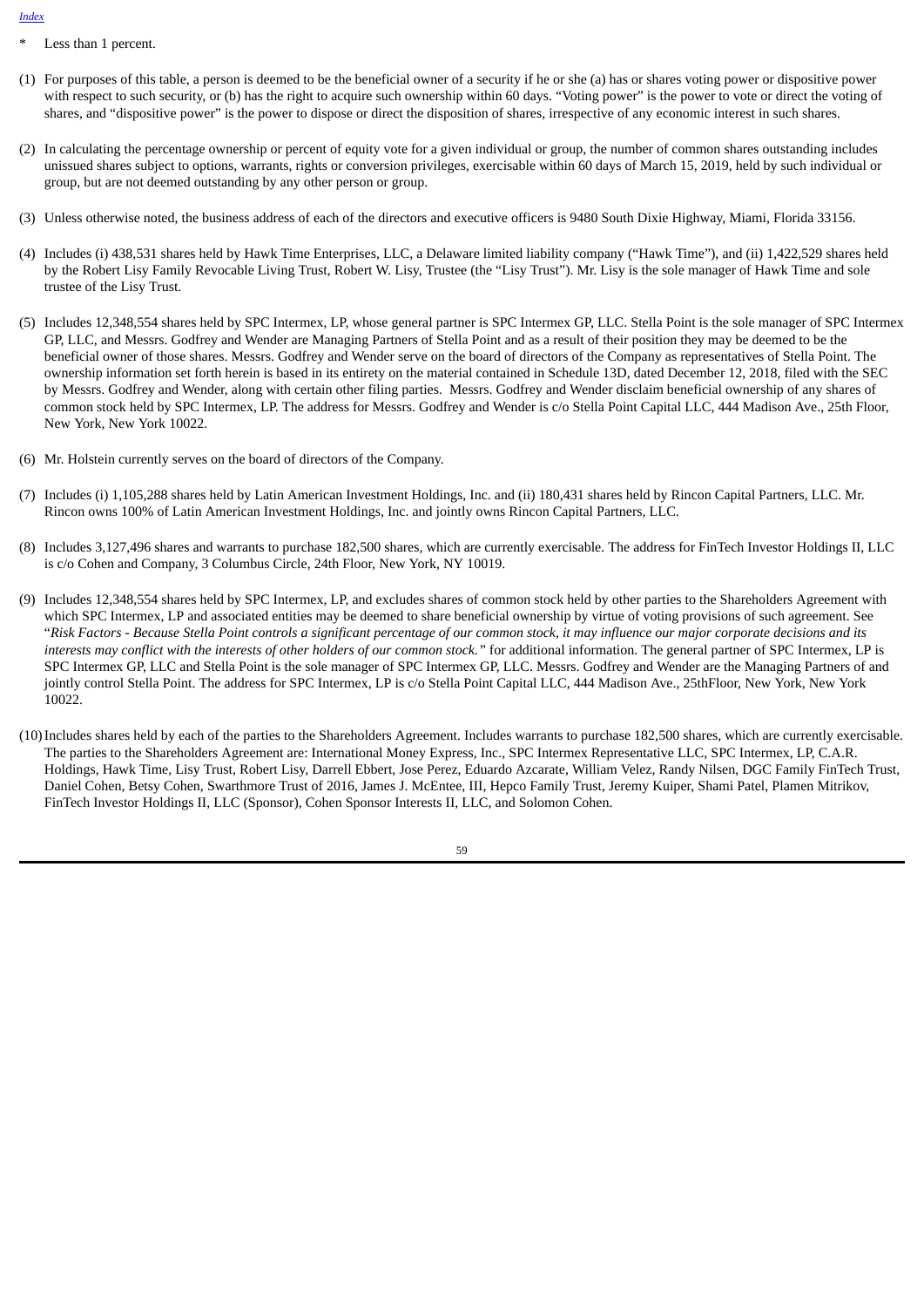#### **ITEM 13. CERTAIN RELATIONSHIPS AND RELATED TRANSACTIONS, AND DIRECTOR INDEPENDENCE**

#### **Founder Shares and Placement Units**

On May 28, 2015, FinTech issued an aggregate of 5,298,333 founder shares to Daniel G. Cohen, Betsy Z. Cohen, DGC Family FinTech Trust, Swarthmore Trust of 2016, FinTech's Sponsor, Shami Patel, Jeremy Kuiper and James J. McEntee, III for an aggregate purchase price of \$25,000. On July 25, 2018, Daniel Cohen transferred 50,000 shares to Solomon Cohen. On July 25, 2018, Plamen Mitrikov transferred 10,000 shares to Cohen and Company LLC. On July 26, 2018, Jeremy Kuiper transferred 11,409 shares to Cohen and Company LLC. On July 26, 2018, Shami Patel transferred 11,409 shares to Cohen and Company LLC. On July 26, 2018, FinTech's Sponsor transferred 17,182 shares to Cohen and Company LLC.

#### **Loan from FinTech's Sponsor**

Prior to FinTech's IPO, in order to finance organizational costs and other costs relating to the IPO, FinTech's Sponsor committed to loan FinTech funds as may be required, to a maximum of \$500,000. These loans were non-interest bearing, unsecured and payable on the earlier of June 30, 2017 or the consummation of the IPO. FinTech repaid an aggregate of \$231,846 loans to FinTech's Sponsor upon the consummation of the IPO or shortly thereafter.

In order to finance transaction costs in connection with an initial business combination, FinTech's Sponsor committed to loan to FinTech funds as may be required up to a maximum of \$1,100,000 ("Working Capital Loans"), which were to be repaid upon the consummation of an initial business combination. There were Working Capital Loans outstanding as of June 30, 2018 in the amount of \$390,000 which were settled in cash on the Closing Date.

#### **Registration Rights**

On the Closing Date, the Company entered into the Registration Rights Agreement with certain of FinTech's initial stockholders and certain of the Intermex stockholders that provides certain registration rights with respect to the shares of the Company's common stock. The Registration Rights Agreement requires the Company to, among other things, file a resale shelf registration statement on behalf of the stockholders party to the Registration Rights Agreement as promptly as practicable upon request by Stella Point following the closing of the Merger. The Registration Rights Agreement also provides the stockholders party to the agreement the right (such right, the "Demand Registration Right") to require the Company to effect one or more shelf registrations under the Securities Act, covering all or part of such stockholder's common stock upon written request to the Company. Demand Registration Rights are available exclusively to Stella Point for the first 15 months after the closing of the Merger, and thereafter to certain other stockholders party to the Registration Rights Agreement. The Registration Rights Agreement additionally provides piggyback rights to the stockholders party to the Registration Rights Agreement, subject to customary underwriter cutbacks and issuer blackout periods. The Company also agreed to pay certain fees and expenses relating to registrations under the Registration Rights Agreement.

#### **Shareholders Agreement**

On the Closing Date of the Merger, the Company entered into an agreement by and between certain shareholders (the "Shareholders Agreement"). Pursuant to the Shareholders Agreement, for so long as Intermex legacy stockholders party thereto hold, in the aggregate, at least 10% of the total outstanding shares of the Company's common stock, SPC Intermex will be entitled to designate eight individuals for election to the Company's board of directors of which at least three designees must qualify as an "independent director" under the Exchange Act and Nasdaq rules. Following such times as the collective ownership of such Intermex legacy stockholders is less than 10% of the outstanding shares of the Company's common stock, SPC Intermex will be entitled to designate one person for election to the Company's board of directors, which designation right will lapse at such time as the Intermex legacy stockholders' collective ownership is less than 5% of the outstanding shares of the Company's common stock. Pursuant to the Shareholders Agreement, all of the stockholders party thereto (which stockholders represent, in the aggregate, more than 50% of the outstanding shares of common stock), are required to vote their shares of the Company's common stock subject to the Shareholders Agreement as set forth therein for the director nominees designated thereunder. In addition, for so long as FinTech's initial stockholders that are party to the Shareholders Agreement collectively own more than 5% of the Company's outstanding common stock, FinTech Investor Holdings II, LLC, as representative, is entitled to designate one person as a non-voting observer to the Company's board of directors. Certain parties to the Shareholders Agreement have also agreed to a lock-up provision restricting the stockholders party thereto from transferring their shares of the Company's common stock subject to the terms of the Shareholders Agreement as set forth therein, subject to limited exceptions (the "Lock-Up Period"). The Lock-Up Period extends, subject to certain exceptions, from the Closing Date until the earlier of (i) fifteen months following the Closing Date and (ii) such time as the shares of the Company's common stock then subject to the Shareholders Agreement represent, for a period of five consecutive business days, less than 50% of the total voting power of the Company's outstanding common stock. See "*Risk Factors - Because* Stella Point controls a significant percentage of our common stock, it may influence our major corporate decisions and its interests may conflict with the *interests of other holders of our common stock."* for additional information regarding the Shareholders Agreement.

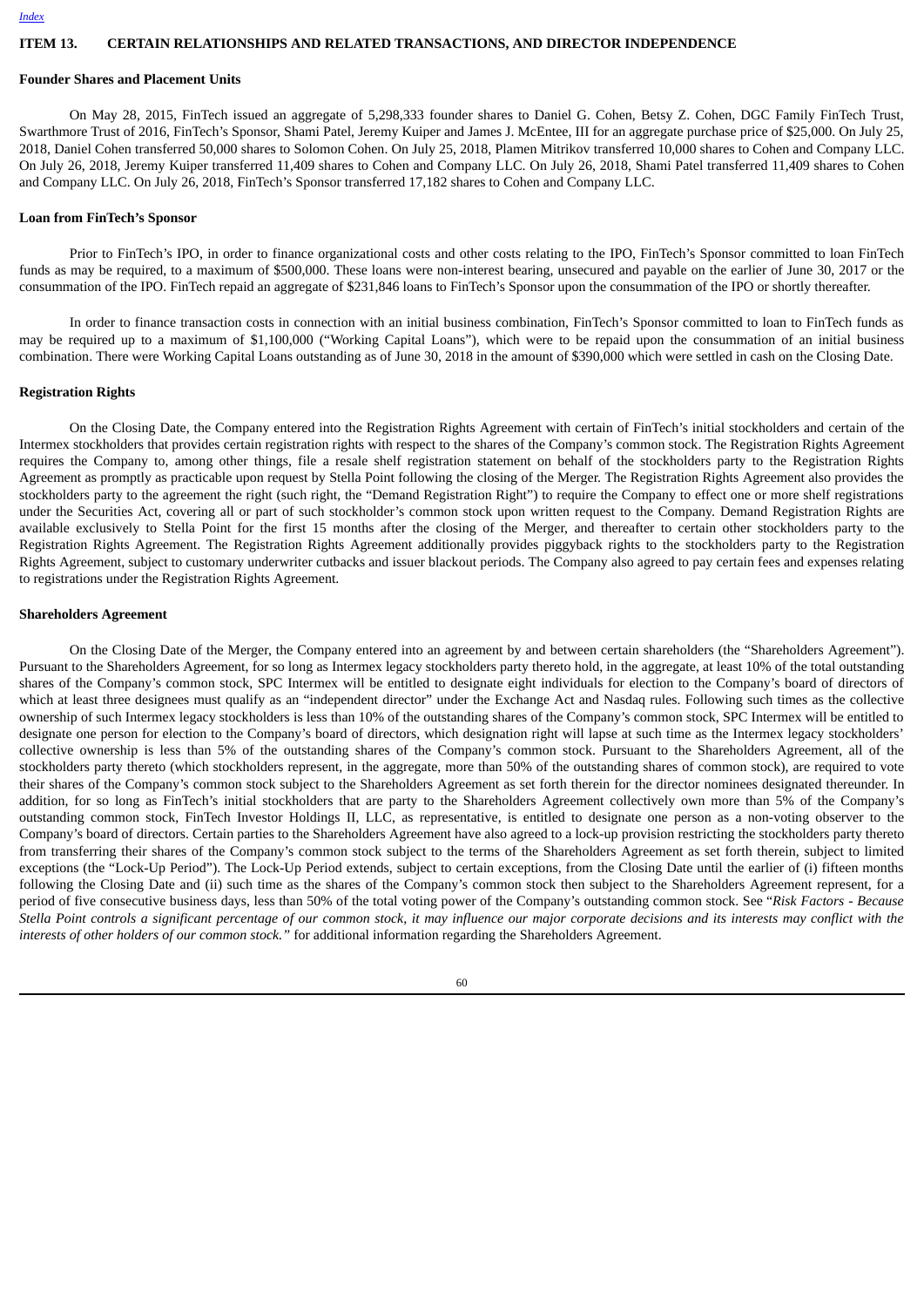## **Policies and Procedures for Related Person Transactions**

Effective upon the consummation of the Merger, our board of directors adopted a written related person transaction policy that sets forth the policies and procedures for the review and approval or ratification of related person transactions. The Company's policy regarding related party transactions requires that management bring to the Audit Committee for its review each proposed "related person transaction" (defined as any transaction in which the Company is a participant and the amount involved exceeds \$120,000, and in which any related person had or will have a direct or indirect material interest). Any related party transaction must be approved or ratified by either (1) the Audit Committee or (2) the affirmative vote of a majority of directors who do not have a direct or indirect material interest in such related party transaction. Our policy does not specify the standards to be applied by our Audit Committee or another independent body of our board of directors in determining whether or not to approve or ratify a related person transaction and we accordingly anticipate that these determinations will be made in accordance with the DGCL.

#### **Director Independence**

Nasdaq listing rules require that a majority of the board of directors of a company listed on Nasdaq be composed of "independent directors," which is defined generally as a person other than an officer or employee of the company or its subsidiaries or any other individual having a relationship, which, in the opinion of the company's board of directors, would interfere with the director's exercise of independent judgment in carrying out the responsibilities of a director. Our board of directors has determined that Michael Purcell, Kurt Holstein and John Rincon are independent directors under the Nasdaq listing rules and Rule 10A-3 of the Exchange Act. In making these determinations, our board of directors considered the current and prior relationships that each nonemployee director had with FinTech and Intermex and has with the Company and all other facts and circumstances our board of directors deemed relevant in determining independence, including the beneficial ownership of our common stock by each non-employee director, and the transactions involving them.

### **ITEM 14. PRINCIPAL ACCOUNTING FEES AND SERVICES**

The following tables present fees for professional audit services rendered by BDO USA, LLP for the audit of the Company's annual financial statements for the years ended December 31, 2018 and 2017, and fees billed for the other services rendered during those periods.

|                        | 2018                      | 2017                     |
|------------------------|---------------------------|--------------------------|
| Audit fees (1)         | 2,196,550                 | $\overline{\phantom{0}}$ |
| Audit-related fees (2) | $\overline{\phantom{a}}$  | $\overline{\phantom{0}}$ |
| Tax fees $(3)$         | <b>The Contract State</b> |                          |
| All other fees (4)     | $\sim$                    | $\overline{\phantom{0}}$ |

The following tables present fees for professional audit services rendered by Grant Thornton LLP for the audit of the Company's annual financial statements for the years ended December 31, 2018 and 2017, and fees billed for the other services rendered during those periods.

|                        | 2018                     | 2017    |
|------------------------|--------------------------|---------|
| Audit fees (1)         | $\overline{\phantom{0}}$ | 199,662 |
| Audit-related fees (2) | $\sim$                   | $\sim$  |
| Tax fees $(3)$         | 408,800                  | 202,918 |
| All other fees (4)     | $\sim$                   | -       |

- (1) Audit fees consists principally of audit work performed on the consolidated financial statements, reviews of our Form 10-Q's, as well as work generally only the independent registered certified public accountants can reasonably be expected to provide, such as statutory audits. Such audit fees also include professional services for comfort letters, consents and reviews of documents filed with the Securities and Exchange Commission, including those in connection with the Merger transaction that closed in July 2018.
- (2) Audit-related fees would consist of accounting advisory services, and other miscellaneous matters. No such services were provided in the relevant periods.
- (3) Tax fees consisted principally of assistance with tax compliance, preparation of returns, tax planning, and providing tax guidance.
- (4) All other fees would consist of the aggregate fees billed for products and services other than the services described under audit fees, audit-related fees and tax fees. No such products and services were provided in the relevant periods.

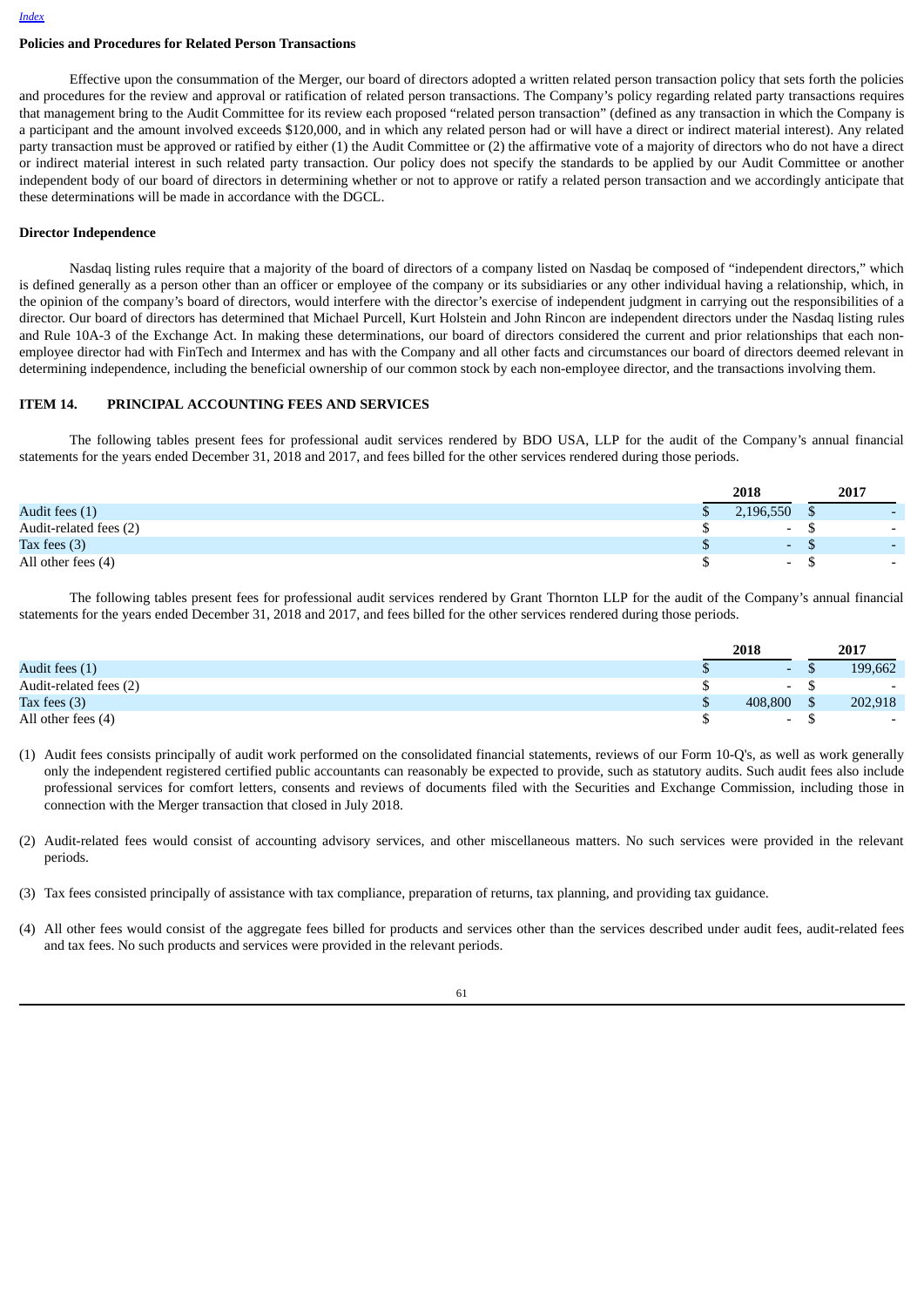## **Audit Fees**

Audit fees include the aggregate fees for the audit of our annual consolidated financial statements and internal controls, and the reviews of each of the quarterly consolidated financial statements included in our Forms 10-Q. These fees also include statutory and other audit work performed with respect to certain of our subsidiaries.

### **Audit-Related Fees**

Audit-related fees include accounting advisory services related to the accounting treatment of transactions or events, including acquisitions, and to the adoption of new accounting standards, as well as additional procedures related to accounting records performed to comply with regulatory reporting requirements and to provide certain attest reports.

#### **Tax Fees**

Tax fees were for tax compliance services and assistance with federal and provincial tax-related matters.

### **All Other Fees**

All other fees were for advisory services related to compliance with regulatory reporting requirements.

#### **Pre-Approval Policies and Procedures**

All of the fees described above were approved by the Audit Committee. The Audit Committee is responsible for overseeing the audit fee negotiations associated with the retention of BDO USA LLP to perform the audit of our annual consolidated financial statements and internal controls. The Audit Committee has adopted a pre-approval policy under which the Audit Committee approves in advance all audit and non-audit services to be performed by our independent auditors. As part of its pre-approval policy, the Audit Committee considers whether the provision of any proposed non-audit services is consistent with the SEC's rules on auditor independence. In accordance with the pre-approval policy, the Audit Committee has pre-approved certain specified audit and non-audit services to be provided by BDO USA LLP if they are initiated within 18 months after the date of the pre-approval (or within such other period from the date of pre-approval as may be provided). If there are any additional services to be provided, a request for pre-approval must be submitted by management to the Audit Committee for its consideration under the policy. Finally, in accordance with the pre-approval policy, the Audit Committee has delegated pre-approval authority to each of its members. Any member who exercises this authority must report any pre-approval decisions to the Audit Committee at its next meeting.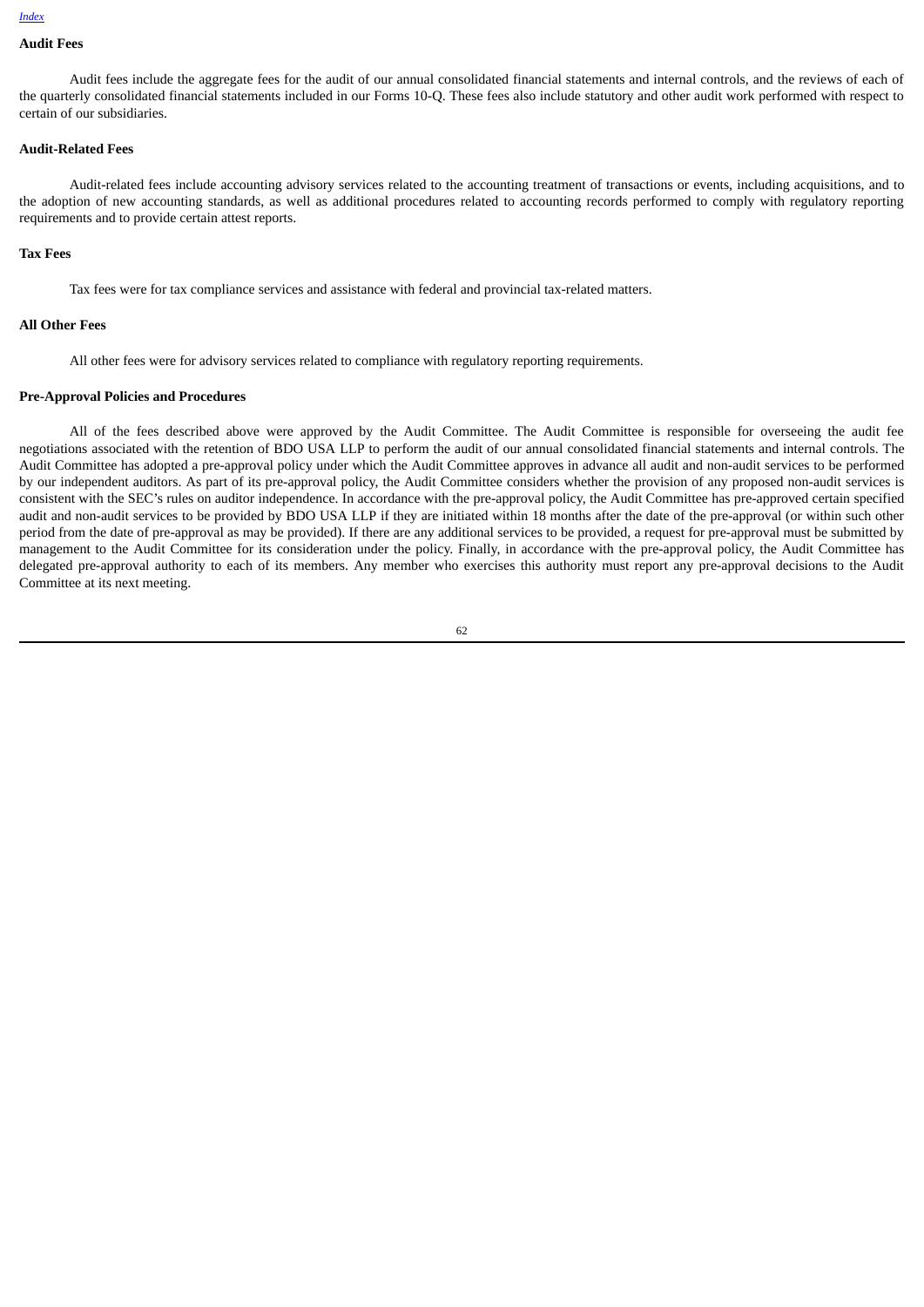## **ITEM 15. EXHIBITS, FINANCIAL STATEMENT SCHEDULES**

- (a) The following documents are filed as part of this report:
- 1. Financial Statements (See Index to Consolidated Financial Statements in Item 8, *Financial Statements and Supplementary Data*, of this Annual Report on Form 10-K);
- 2. Financial Statement Schedule (See Index to Consolidated Financial Statements in Item 8, Financial Statements and Supplementary Data, of this Annual Report on Form 10-K). All financial statement schedules are omitted because they are not applicable or the required information is included in the Consolidated Financial Statements or notes thereto listed in the "Index to Consolidated Financial Statements" in Item 8, *Financial Statements and Supplementary Data*, of this Annual Report on Form 10-K;
- 3. The exhibits listed in the "Exhibit Index" attached to this Annual Report on Form 10-K.

#### **EXHIBIT INDEX**

#### **Exhibit No. Document**

- [2.1](http://www.sec.gov/Archives/edgar/data/1683695/000114036118039596/ex2_1.htm) Agreement and Plan of Merger, dated December 19, 2017, between the Company, FinTech Merger Sub II Inc., Intermex Holdings II, Inc. and SPC Intermex Representative LLC (incorporated by reference to Exhibit 2.1 to the Registrant's Registration Statement on Form S-1 filed on September 28, 2018 (File No. 333-226948)).
- [3.1](http://www.sec.gov/Archives/edgar/data/1683695/000114036118039596/ex3_1.htm) Second Amended and Restated Certificate of Incorporation of the Company, dated July 26, 2018 (incorporated by reference to Exhibit 3.1 to the Registrant's Registration Statement on Form S-1 filed on September 28, 2018 (File No. 333-226948)).
- [3.2](http://www.sec.gov/Archives/edgar/data/1683695/000114036118039596/ex3_2.htm) Second Amended and Restated Bylaws of the Company, effective as of July 26, 2018 (incorporated by reference to Exhibit 3.2 to the Registrant's Registration Statement on Form S-1 filed on September 28, 2018 (File No. 333-226948)).
- [4.1](http://www.sec.gov/Archives/edgar/data/1683695/000114036118039596/ex4_2.htm) Warrant Agreement, dated January 19, 2017, between Continental Stock Transfer & Trust Company and the Company (incorporated by reference to Exhibit 4.2 to the Registrant's Registration Statement on Form S-1 filed on September 28, 2018 (File No. 333-226948)).
- [4.2](http://www.sec.gov/Archives/edgar/data/1683695/000114036118039596/ex4_3.htm) Shareholders Agreement, dated July 26, 2018, between the Company and the stockholders of the Company signatory thereto (incorporated by reference to Exhibit 4.3 to the Registrant's Registration Statement on Form S-1 filed on September 28, 2018 (File No. 333-226948)).
- [4.3](http://www.sec.gov/Archives/edgar/data/1683695/000089534518000334/se8k-exh4_1.htm) Shareholders Agreement Amendment, dated as of December 12, 2018, by and among FinTech Investor Holdings II, LLC, the Company and SPC Intermex Representative LLC. (incorporated by reference to Exhibit 4.1 to the Registrant's Current Report on Form 8-K on filed on December 14, 2018).
- [10.1](http://www.sec.gov/Archives/edgar/data/1683695/000114036118039596/ex10_1.htm) Form of Indemnification Agreement (incorporated by reference to Exhibit 10.1 to the Registrant's Registration Statement on Form S-1 filed on September 28, 2018 (File No. 333-226948)).
- [10.2](http://www.sec.gov/Archives/edgar/data/1683695/000114036118039596/ex10_2.htm) Registration Rights Agreement, dated July 26, 2018, by and among FinTech Acquisition Corp. II, SPC Investors, Minority Investors and Additional Investors (incorporated by reference to Exhibit 10.2 to the Registrant's Registration Statement on Form S-1 filed on September 28, 2018 (File No. 333-226948)).
- [10.3\(a\)](http://www.sec.gov/Archives/edgar/data/1683695/000114036118039596/ex10_3a.htm) International Money Express, Inc. 2018 Omnibus Equity Compensation Plan (incorporated by reference to Exhibit 10.3(a) to the Registrant's Registration Statement on Form S-1 filed on September 28, 2018 (File No. 333-226948)).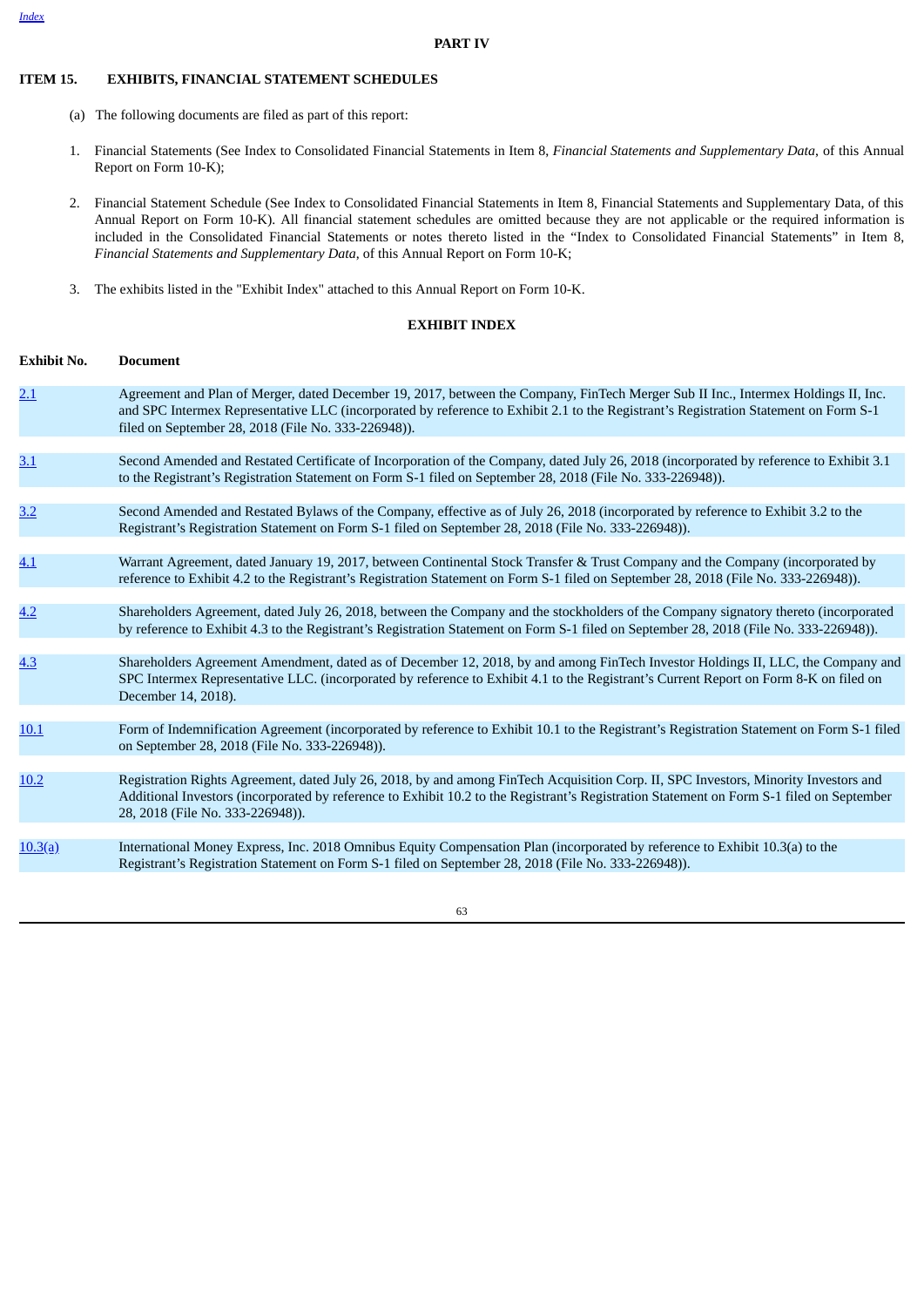| <b>Exhibit No.</b> | <b>Document</b>                                                                                                                                                                                                                                                                                        |
|--------------------|--------------------------------------------------------------------------------------------------------------------------------------------------------------------------------------------------------------------------------------------------------------------------------------------------------|
| 10.3(b)            | Form of Director RSU Agreement (incorporated by reference to Exhibit 10.3(b) to the Registrant's Registration Statement on Form S-1 filed<br>on September 28, 2018 (File No. 333-226948)).                                                                                                             |
| 10.4(a)            | Form of Incentive Stock Option Award (incorporated by reference to Exhibit 10.4(a) to the Registrant's Registration Statement on Form S-1<br>filed on September 28, 2018 (File No. 333-226948)).                                                                                                       |
| <u>10.4(b)</u>     | Form of Nonqualified Stock Option Agreement (incorporated by reference to Exhibit 10.4(b) to the Registrant's Registration Statement on<br>Form S-1 filed on September 28, 2018 (File No. 333-226948)).                                                                                                |
| 10.4(c)            | Form of Restricted Stock Award (Non-executive) (incorporated by reference to Exhibit 10.4(c) to the Registrant's Registration Statement on<br>Form S-1 filed on September 28, 2018 (File No. 333-226948)).                                                                                             |
| 10.4(d)            | Form of Restricted Stock Award (Director) (incorporated by reference to Exhibit 10.4(d) to the Registrant's Registration Statement on Form<br>S-1 filed on September 28, 2018 (File No. 333-226948)).                                                                                                  |
| <u> 10.4(e)</u>    | Form of Restricted Stock Award (Executive Officer) (incorporated by reference to Exhibit 10.4(e) to the Registrant's Registration Statement<br>on Form S-1 filed on September 28, 2018 (File No. 333-226948)).                                                                                         |
| 10.4(f)            | Form of Nonqualified Stock Option Agreement (Robert Lisy) (incorporated by reference to Exhibit 10.4(f) to the Registrant's Registration<br>Statement on Form S-1 filed on September 28, 2018 (File No. 333-226948)).                                                                                  |
| 10.5(a)            | Amended and Restated Employment Agreement by and between Robert Lisy and Intermex Holdings, Inc. dated as of December 19, 2017<br>(incorporated by reference to Exhibit 10.5(a) to the Registrant's Registration Statement on Form S-1 filed on September 28, 2018 (File No.<br>333-226948)).          |
| <u>10.5(b)</u>     | Amended and Restated Employment Agreement by and between Darrell Ebbert and Intermex Holdings, Inc. dated as of February 1, 2017<br>(incorporated by reference to Exhibit 10.5(b) to the Registrant's Registration Statement on Form S-1 filed on September 28, 2018 (File No.<br>333-226948)).        |
| 10.5(c)            | Employment Agreement by and between Eduardo Azcarate and Intermex Holdings, Inc. dated as of February 1, 2017 (incorporated by<br>reference to Exhibit 10.5(c) to the Registrant's Registration Statement on Form S-1 filed on September 28, 2018 (File No. 333-226948)).                              |
| 10.5(d)            | Amended and Restated Employment Agreement by and between Jose Perez-Villarreal and Intermex Holdings, Inc. dated as of February 1,<br>2017 (incorporated by reference to Exhibit 10.5(d) to the Registrant's Registration Statement on Form S-1 filed on September 28, 2018 (File<br>No. 333-226948)). |
| 10.5(e)            | Employment Agreement by and between Randy Nilsen and Intermex Holdings, Inc. dated as of February 1, 2017 (incorporated by reference<br>to Exhibit 10.5(e) to the Registrant's Registration Statement on Form S-1 filed on September 28, 2018 (File No. 333-226948)).                                  |
| 10.5(f)            | Employment Agreement by and between William Velez and Intermex Holdings, Inc. dated as of February 1, 2017 (incorporated by<br>reference to Exhibit 10.5(f) to the Registrant's Registration Statement on Form S-1 filed on September 28, 2018 (File No. 333-226948)).                                 |
| 10.5(g)            | Employment, Transition and Separation Agreement by and between Darrell Ebbert and Intermex Holdings, Inc., dated as of March 10, 2018<br>(incorporated by reference to Exhibit 10.5(g) to the Registrant's Registration Statement on Form S-1 filed on September 28, 2018 (File No.<br>333-226948)).   |
| 10.5(f)            | Employment Agreement, by and between Tony Lauro II and Intermex Holdings, Inc., dated as of October 22, 2018 (incorporated by<br>reference to Exhibit 10.1 to the Registrant's Current Report on Form 8-K on filed on October 26, 2018).                                                               |
| <u>10.6</u>        | Form of Transaction Bonus Agreement (incorporated by reference to Exhibit 10.6 to the Registrant's Registration Statement on Form S-1<br>filed on September 28, 2018 (File No. 333-226948)).                                                                                                           |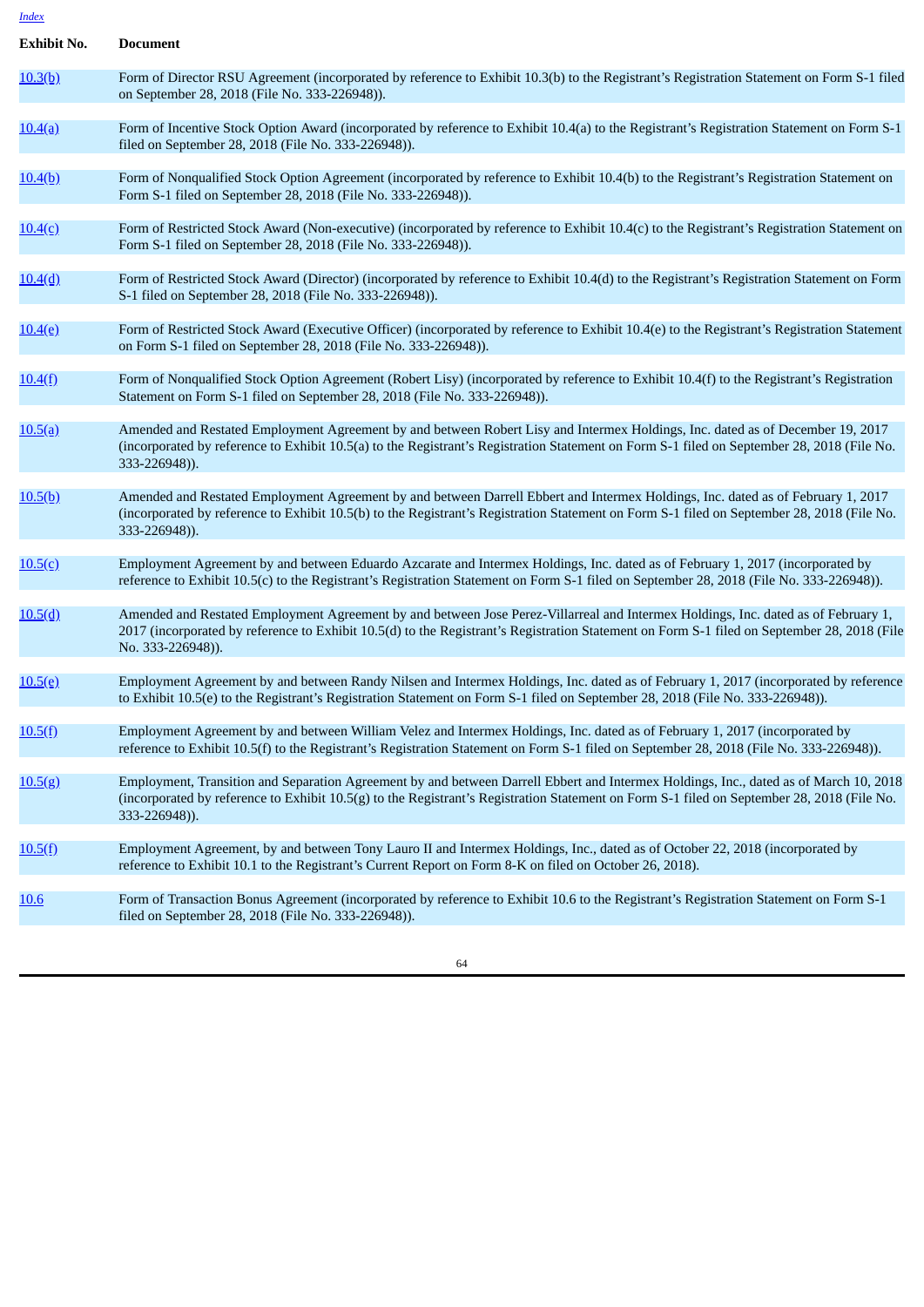| <b>Exhibit No.</b> | <b>Document</b>                                                                                                                                                                                                                                                                                                                                                                                                                       |
|--------------------|---------------------------------------------------------------------------------------------------------------------------------------------------------------------------------------------------------------------------------------------------------------------------------------------------------------------------------------------------------------------------------------------------------------------------------------|
| 10.7               | Credit Agreement, dated November 7, 2018, by and among Intermex Wire Transfer, LLC, Intermex Holdings, Inc., International Money<br>Express, Inc., International Money Express Sub 2, LLC, each Guarantor, and KeyBank National Association, as Administrative Agent and<br>L/C Issuer (incorporated by reference to Exhibit 10.1 to the Registrant's Current Report on Form 8-K on filed on November 8, 2018).                       |
|                    |                                                                                                                                                                                                                                                                                                                                                                                                                                       |
| 10.8               | Amendment No. 1, dated as of December 7, 2018 to the Credit by and among Intermex Wire Transfer, LLC, Intermex Holdings, Inc.,<br>International Money Express, Inc., International Money Express Sub 2, LLC, each Guarantor, and KeyBank National Association, as<br>Administrative Agent and L/C Issuer (incorporated by reference to Exhibit 10.1 to the Registrant's Current Report on Form 8-K on filed on<br>December 10, 2018). |
|                    |                                                                                                                                                                                                                                                                                                                                                                                                                                       |
| $21.1*$            | Subsidiaries of the registrant                                                                                                                                                                                                                                                                                                                                                                                                        |
|                    |                                                                                                                                                                                                                                                                                                                                                                                                                                       |
| $31.1*$            | Certification Pursuant to Section 302 of the Sarbanes-Oxley Act of 2002- Chief Executive Officer                                                                                                                                                                                                                                                                                                                                      |
|                    |                                                                                                                                                                                                                                                                                                                                                                                                                                       |
| $31.2*$            | Certification Pursuant to Section 302 of the Sarbanes-Oxley Act of 2002- Chief Financial; Officer                                                                                                                                                                                                                                                                                                                                     |
|                    |                                                                                                                                                                                                                                                                                                                                                                                                                                       |
| $32.1*$            | Certification of Chief Executive Officer Pursuant to 18 U.S.C. Section 1350, as adopted pursuant to Section 906 of the Sarbanes-Oxley Act<br>of 2002                                                                                                                                                                                                                                                                                  |
|                    |                                                                                                                                                                                                                                                                                                                                                                                                                                       |
| $32.2*$            | Certification of Chief Financial Officer Pursuant to 18 U.S.C. Section 1350, as adopted pursuant to Section 906 of the Sarbanes-Oxley Act<br>of 2002                                                                                                                                                                                                                                                                                  |
|                    |                                                                                                                                                                                                                                                                                                                                                                                                                                       |
| * Filed herewith   |                                                                                                                                                                                                                                                                                                                                                                                                                                       |

# **ITEM 16. FORM 10-K SUMMARY**

None.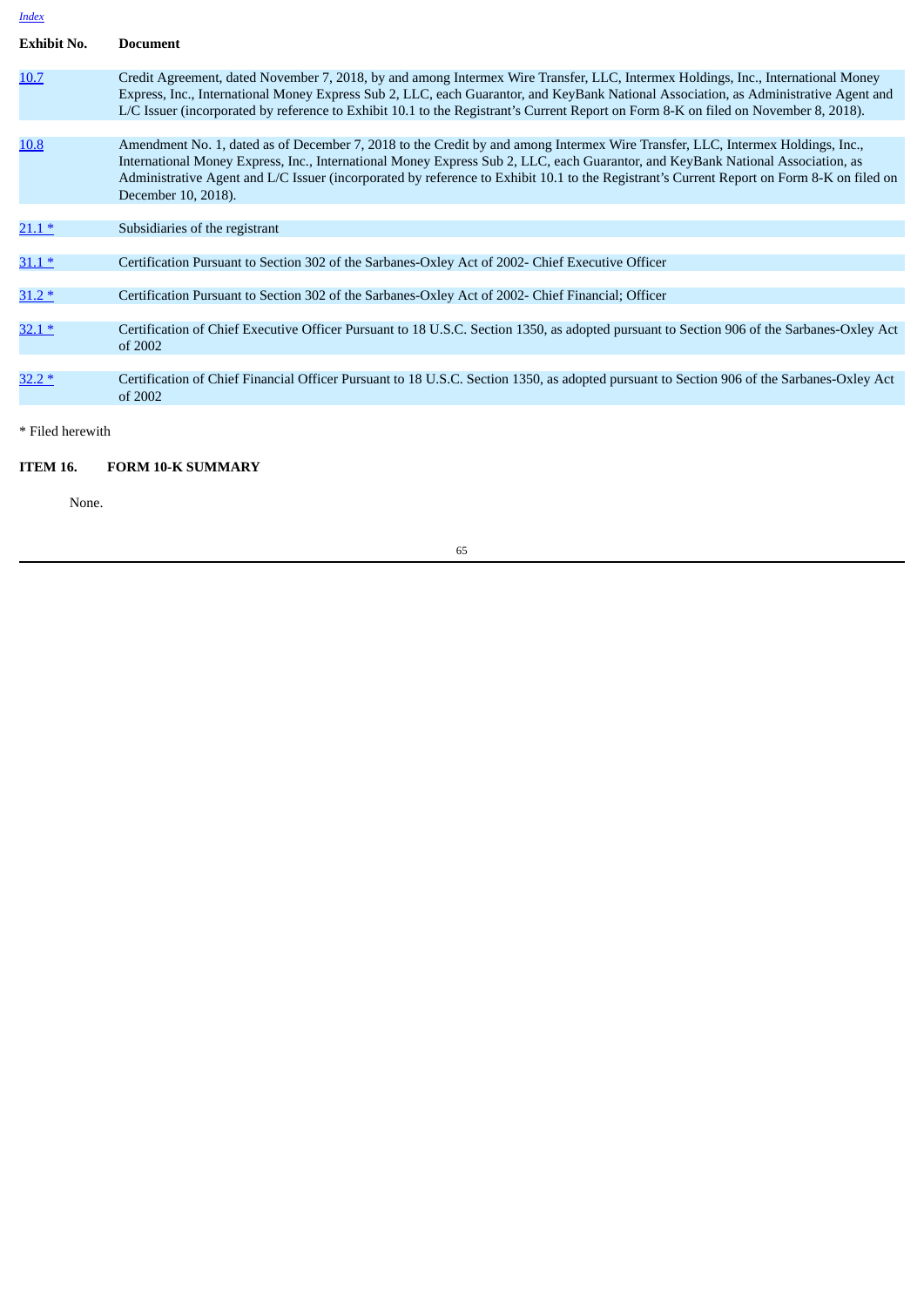### **SIGNATURES**

Pursuant to the requirements of Section 13 or 15(d) of the Securities Exchange Act of 1934, the Registrant has duly caused this report to be signed on its behalf by the undersigned, thereunto duly authorized.

## **International Money Express, Inc. (Registrant)**

March 22, 2019 **By:** /s/ Robert Lisy **Robert Lisy Chief Executive Officer and President**

Pursuant to the requirements of the Securities Exchange Act of 1934, this report has been signed below by the following persons on behalf of the registrant and in the capacities and on the dates indicated.

| Signature                                     | <b>Title</b>                                                                                               | <b>Date</b>    |
|-----------------------------------------------|------------------------------------------------------------------------------------------------------------|----------------|
| /s/ Robert Lisy<br><b>Robert Lisy</b>         | Chief Executive Officer, President and Chairman of the<br>Board of Directors (Principal Executive Officer) | March 22, 2019 |
| /s/ Tony Lauro<br><b>Tony Lauro</b>           | Chief Financial Officer (Principal Financial Officer and<br>Principal Accounting Officer)                  | March 22, 2019 |
| /s/ Adam Godfrey<br><b>Adam Godfrey</b>       | Director                                                                                                   | March 22, 2019 |
| /s/ Kurt Holstein<br><b>Kurt Holstein</b>     | Director                                                                                                   | March 22, 2019 |
| /s/ Robert Jahn<br><b>Robert Jahn</b>         | Director                                                                                                   | March 22, 2019 |
| /s/ Stephen Paul<br><b>Stephen Paul</b>       | Director                                                                                                   | March 22, 2019 |
| /s/ Michael Purcell<br><b>Michael Purcell</b> | Director                                                                                                   | March 22, 2019 |
| /s/ John Rincon<br><b>John Rincon</b>         | Director                                                                                                   | March 22, 2019 |
| /s/ Justin Wender<br><b>Justin Wender</b>     | <b>Director</b>                                                                                            | March 22, 2019 |
|                                               |                                                                                                            |                |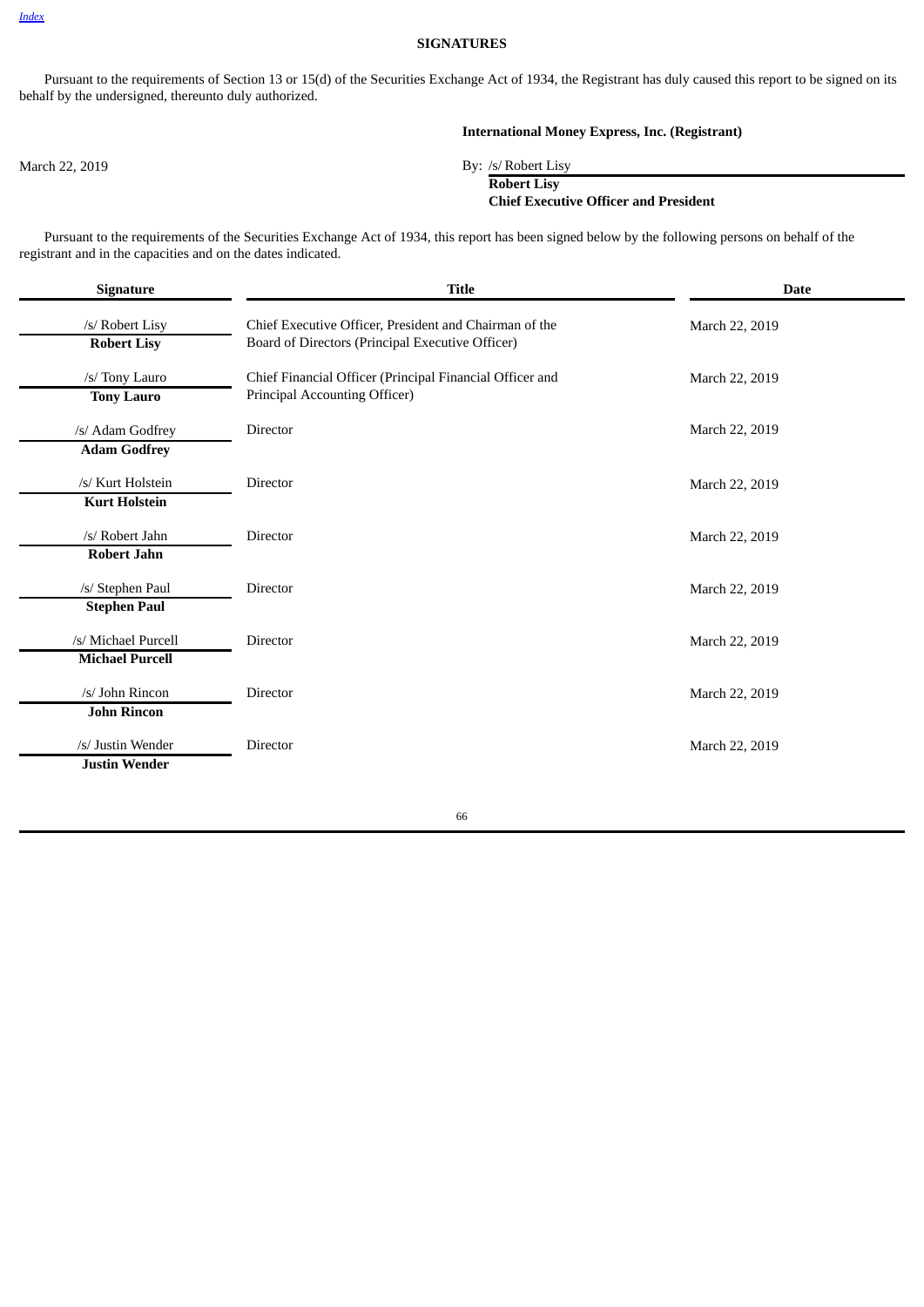**Exhibit 21.1**

# **Subsidiaries of International Money Express, Inc.**

<span id="page-99-0"></span>

| <b>Entity</b>                                    | <b>State of Organization</b> |
|--------------------------------------------------|------------------------------|
| International Money Express Sub 2, LLC           | <b>Delaware</b>              |
| Intermex Holdings, Inc.                          | Delaware                     |
| Intermex Wire Transfer, LLC                      | <b>Florida</b>               |
| Intermex Wire Transfer Corp.                     | California                   |
| Intermex Wire Transfer II, LLC                   | <b>Delaware</b>              |
| Intermex Transfers de Mexico S.A. de C.V.        | Mexico                       |
| Intermex Wire Transfer de Mexico S.A. de C.V.    | <b>Mexico</b>                |
| Intermex Wire Transfers de Guatemala S.A.        | Guatemala                    |
| Intermex Servicios Integrales S. de R.L. de C.V. | Mexico                       |
| Intermex Central de Servicios S. de R.L. de C.V. | Mexico                       |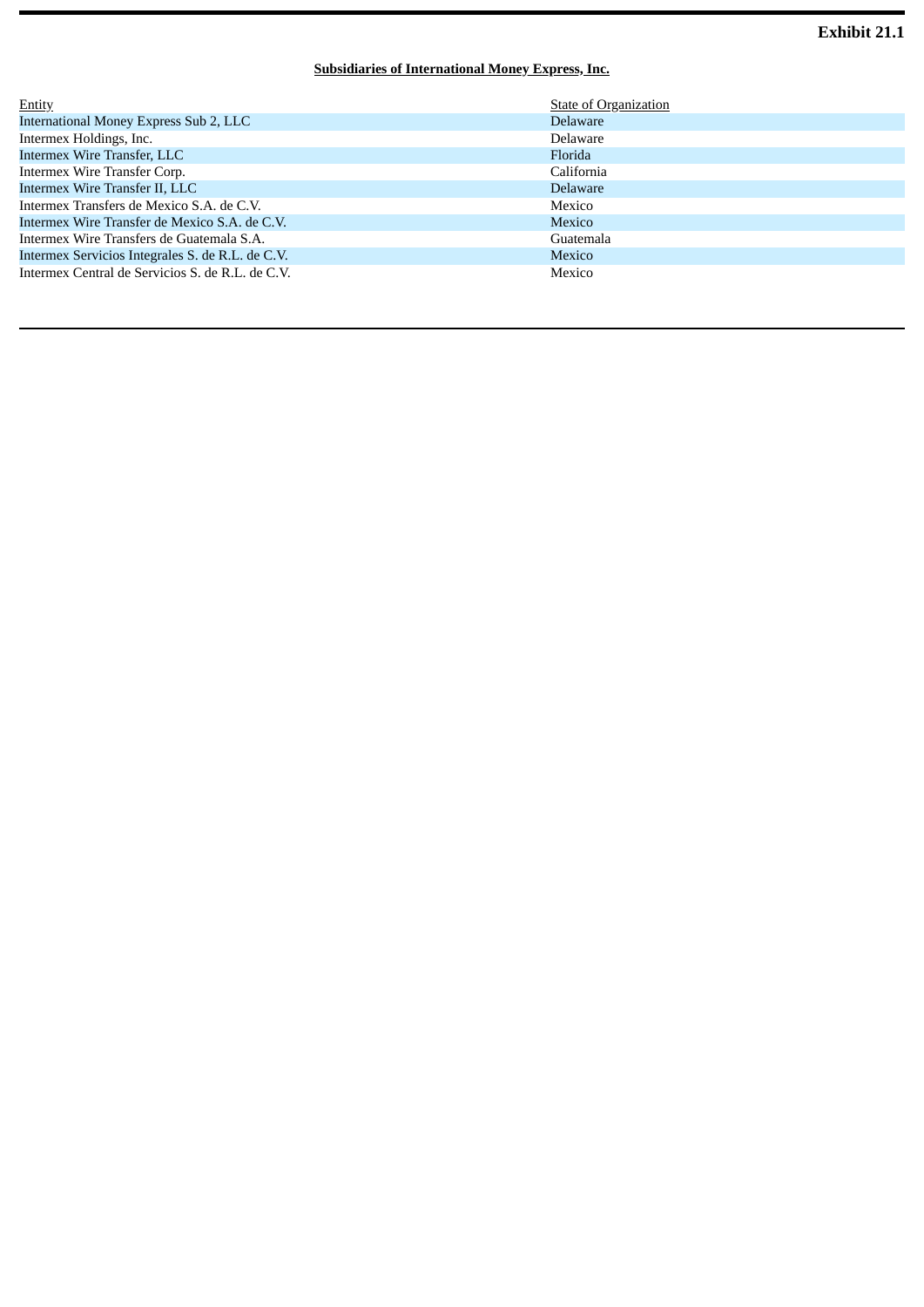### **CERTIFICATION OF THE CHIEF EXECUTIVE OFFICER**

<span id="page-100-0"></span>I, Robert Lisy, certify that:

- 1. I have reviewed this Annual Report on Form 10-K of International Money Express, Inc.;
- 2. Based on my knowledge, this report does not contain any untrue statement of a material fact or omit to state a material fact necessary to make the statements made, in light of the circumstances under which such statements were made, not misleading with respect to the period covered by this report;
- 3. Based on my knowledge, the financial statements, and other financial information included in this report, fairly present in all material respects the financial condition, results of operations and cash flows of the registrant as of, and for, the periods presented in this report;
- 4. The registrant's other certifying officer and I are responsible for establishing and maintaining disclosure controls and procedures (as defined in Exchange Act Rules 13a-15(e) and 15d-15(e)) and internal control over financial reporting (as defined in Exchange Act Rules 13a-15(f) and 15d-15(f)) for the registrant and have:
	- (a) Designed such disclosure controls and procedures, or caused such disclosure controls and procedures to be designed under our supervision, to ensure that material information relating to the registrant, including its consolidated subsidiaries, is made known to us by others within those entities, particularly during the period in which this report is being prepared;
	- (b) Designed such internal control over financial reporting, or caused such internal control over financial reporting to be designed under our supervision, to provide reasonable assurance regarding the reliability of financial reporting and the preparation of consolidated financial statements for external purposes in accordance with generally accepted accounting principles;
	- (c) Evaluated the effectiveness of the registrant's disclosure controls and procedures and presented in this report our conclusions about the effectiveness of the disclosure controls and procedures, as of the end of the period covered by this report based on such evaluation; and
	- (d) Disclosed in this report any change in the registrant's internal control over financial reporting that occurred during the registrant's most recent fiscal quarter (the registrant's fourth fiscal quarter in the case of an annual report) that has materially affected, or is reasonably likely to materially affect, the registrant's internal control over financial reporting; and
- 5. The registrant's other certifying officer and I have disclosed, based on our most recent evaluation of internal control over financial reporting, to the registrant's auditors and the audit committee of the registrant's board of directors:
	- (a) All significant deficiencies and material weaknesses in the design or operation of internal control over financial reporting which are reasonably likely to adversely affect the registrant's ability to record, process, summarize and report financial information; and
	- (b) Any fraud, whether or not material, that involves management or other employees who have a significant role in the registrant's internal control over financial reporting.

Date: March 22, 2019

By: /s/ Robert Lisy

Name: Robert Lisy Title: President and Chief Executive Officer (Principal Executive Officer)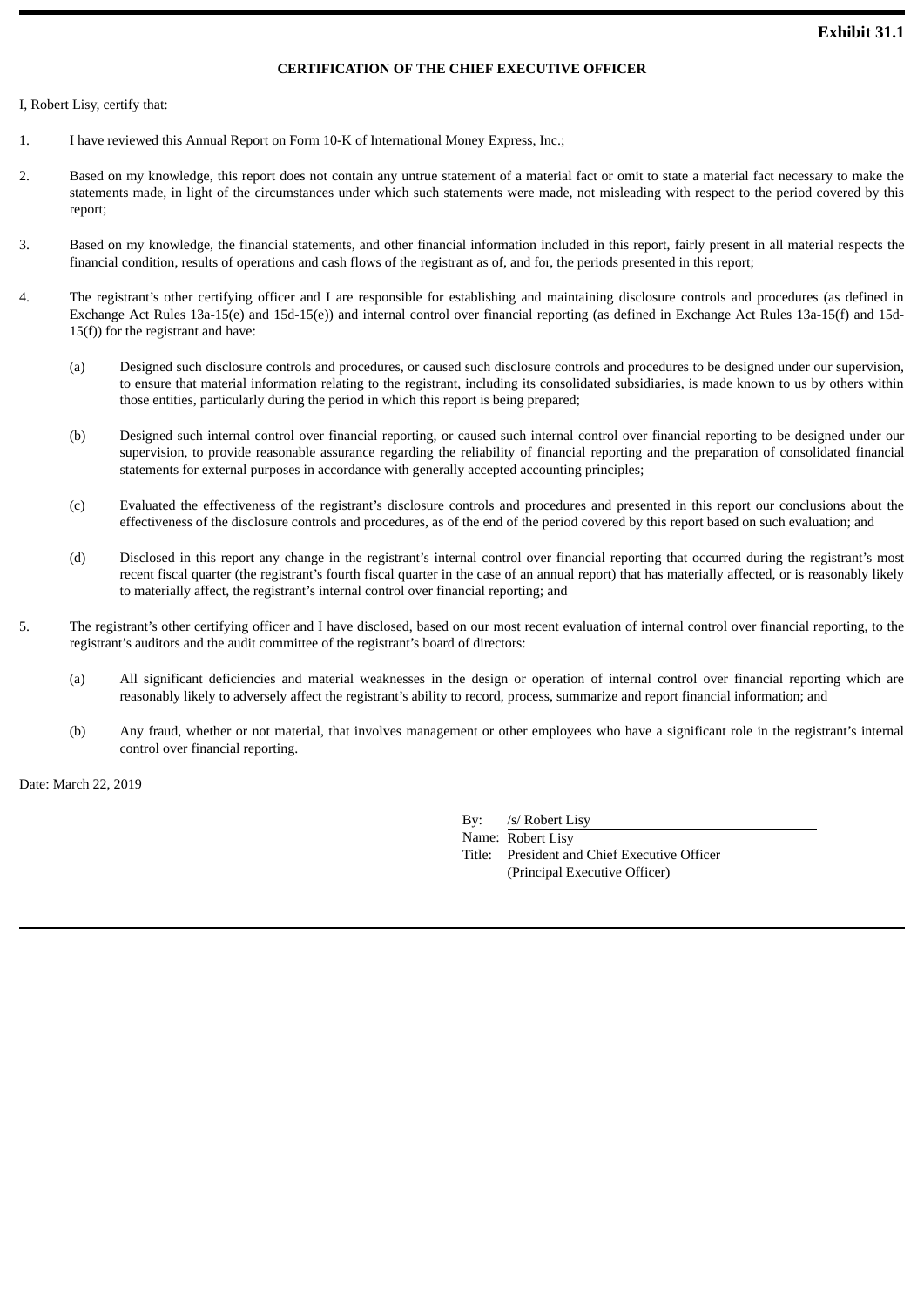### **CERTIFICATION OF THE CHIEF FINANCIAL OFFICER**

<span id="page-101-0"></span>I, Tony Lauro II, certify that:

- 1. I have reviewed this Annual Report on Form 10-K of International Money Express, Inc.;
- 2. Based on my knowledge, this report does not contain any untrue statement of a material fact or omit to state a material fact necessary to make the statements made, in light of the circumstances under which such statements were made, not misleading with respect to the period covered by this report;
- 3. Based on my knowledge, the financial statements, and other financial information included in this report, fairly present in all material respects the financial condition, results of operations and cash flows of the registrant as of, and for, the periods presented in this report;
- 4. The registrant's other certifying officer and I are responsible for establishing and maintaining disclosure controls and procedures (as defined in Exchange Act Rules 13a-15(e) and 15d-15(e)) and internal control over financial reporting (as defined in Exchange Act Rules 13a-15(f) and 15d-15(f)) for the registrant and have:
	- (a) Designed such disclosure controls and procedures, or caused such disclosure controls and procedures to be designed under our supervision, to ensure that material information relating to the registrant, including its consolidated subsidiaries, is made known to us by others within those entities, particularly during the period in which this report is being prepared;
	- (b) Designed such internal control over financial reporting, or caused such internal control over financial reporting to be designed under our supervision, to provide reasonable assurance regarding the reliability of financial reporting and the preparation of consolidated financial statements for external purposes in accordance with generally accepted accounting principles;
	- (c) Evaluated the effectiveness of the registrant's disclosure controls and procedures and presented in this report our conclusions about the effectiveness of the disclosure controls and procedures, as of the end of the period covered by this report based on such evaluation; and
	- (d) Disclosed in this report any change in the registrant's internal control over financial reporting that occurred during the registrant's most recent fiscal quarter (the registrant's fourth fiscal quarter in the case of an annual report) that has materially affected, or is reasonably likely to materially affect, the registrant's internal control over financial reporting; and
- 5. The registrant's other certifying officer and I have disclosed, based on our most recent evaluation of internal control over financial reporting, to the registrant's auditors and the audit committee of the registrant's board of directors:
	- (a) All significant deficiencies and material weaknesses in the design or operation of internal control over financial reporting which are reasonably likely to adversely affect the registrant's ability to record, process, summarize and report financial information; and
	- (b) Any fraud, whether or not material, that involves management or other employees who have a significant role in the registrant's internal control over financial reporting.

Date: March 22, 2019

By: /s/ Tony Lauro II

Name: Tony Lauro II Title: Chief Financial Officer (Principal Financial Officer)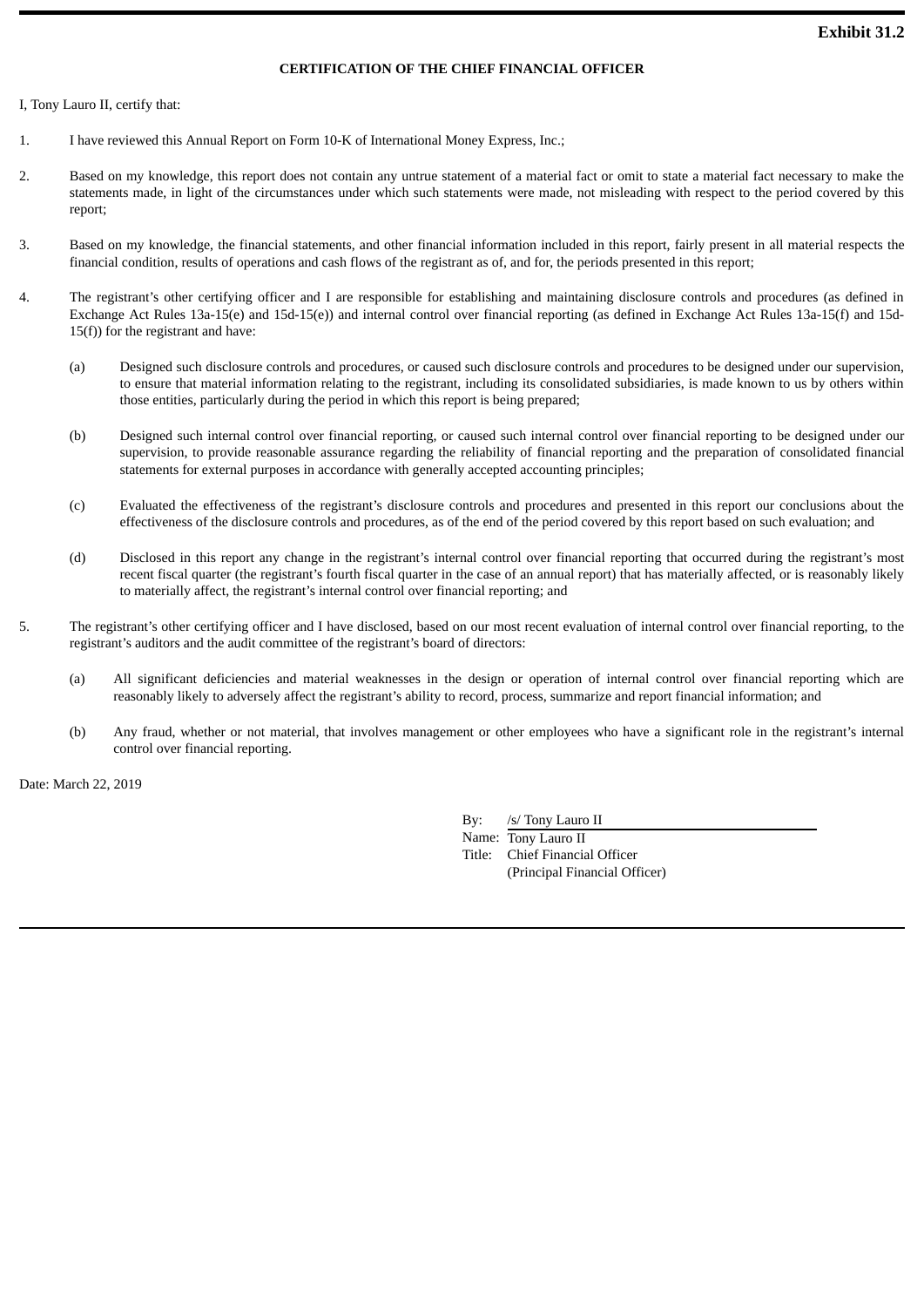### **CERTIFICATION PURSUANT TO 18 U.S.C. SECTION 1350 AS ADOPTED PURSUANT TO SECTION 906 OF THE SARBANES-OXLEY ACT OF 2002**

<span id="page-102-0"></span>I, Robert Lisy, President and Chief Executive Officer of International Money Express, Inc. (the "Company"), hereby certify, pursuant to 18 U.S.C. Section 1350, that, to my knowledge:

- 1. the Annual Report on Form 10-K of the Company for the year ended December 31, 2018 (the "Report") fully complies with the requirements of Section 13(a) or 15(d) of the Securities Exchange Act of 1934, as amended; and
- 2. the information contained in the Report fairly presents, in all material respects, the financial condition and results of operations of the Company.

Date: March 22, 2019

Name: /s/ Robert Lisy

Title: President and Chief Executive Officer (Principal Executive Officer)